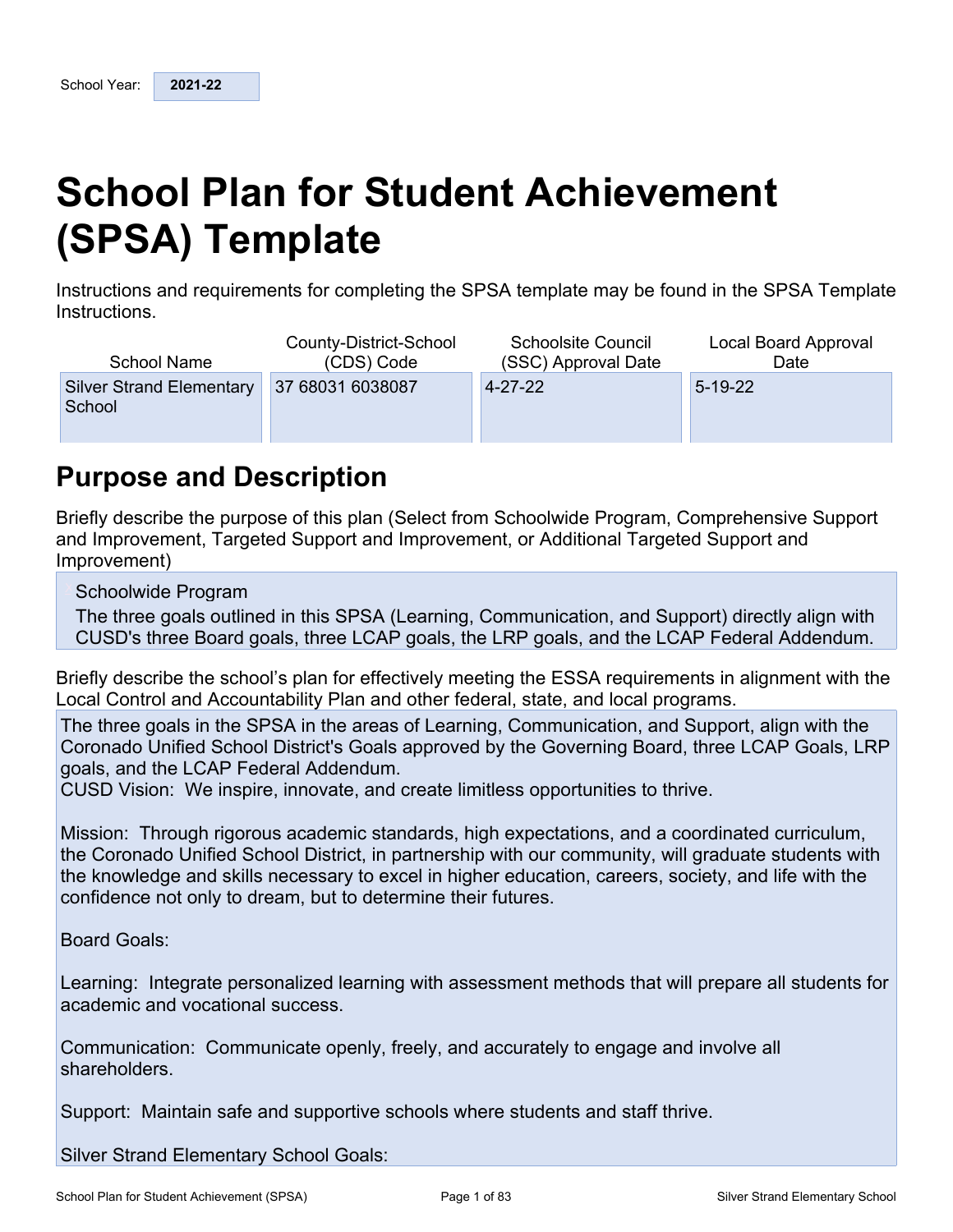#### Goal 1: Learning:

Silver Strand Elementary aims to address each students' strengths and growth through personalized goals, activities, and assessments; data-driven decision making; and access to intervention and enrichment opportunities and and social-emotional supports.

#### Goal 2: Communication:

Silver Strand Elementary will provide effective communication systems between and among all shareholders.

#### Goal 3: Support

Silver Strand Elementary seeks to ensure that all students' needs will be met through safe and clean facilities and emergency planning, data-driven decision making, appropriate intervention supports, enrichment opportunities, and social/emotional services. Staff needs will be met through safe and clean facilities and emergency planning, data-driven decision making, appropriate material and professional supports, training and enrichment opportunities, and collaboration with Human Resources and representative organizations with adherence to contracts.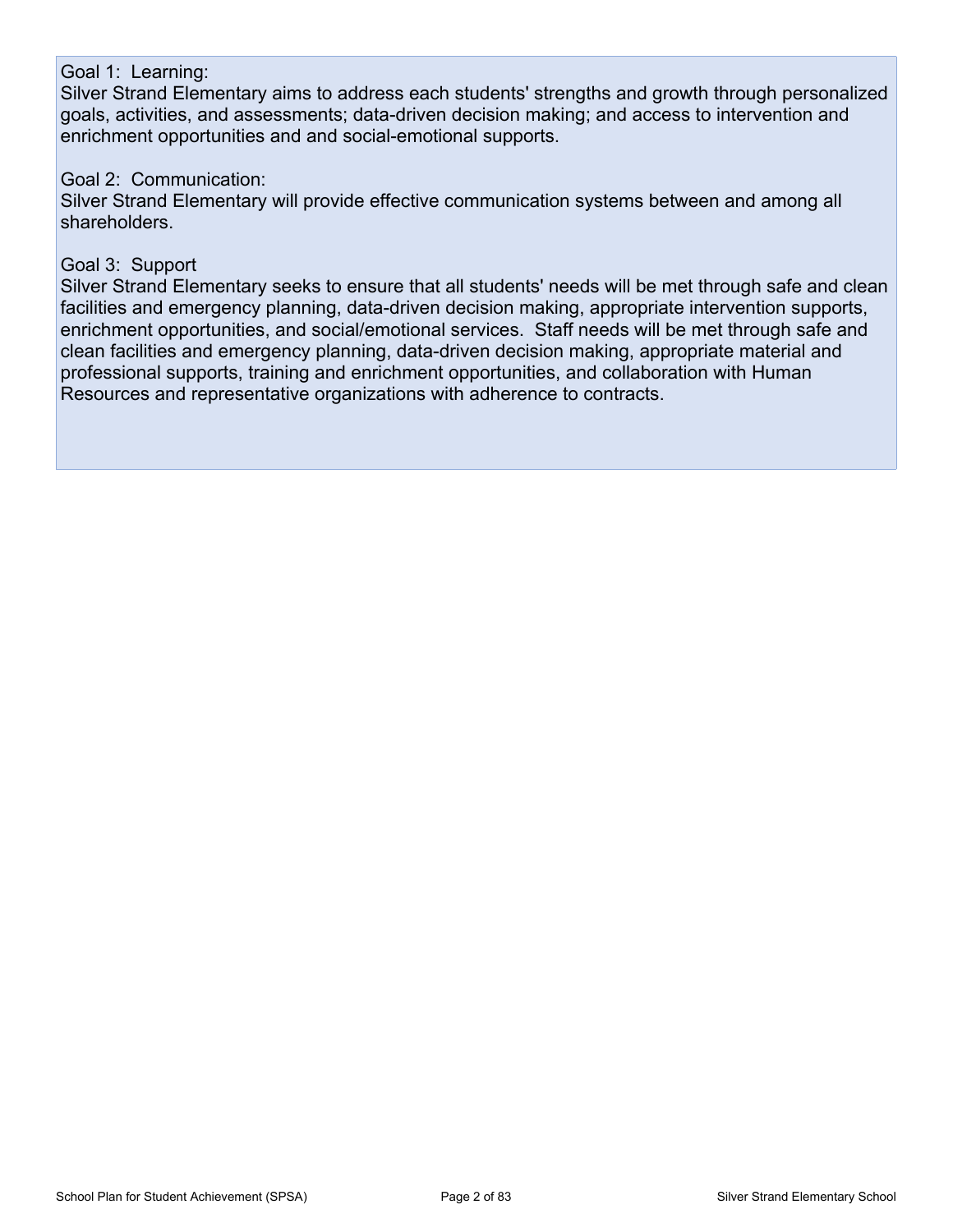## <span id="page-2-0"></span>**Table of Contents**

| Instructions. 72 |  |
|------------------|--|
|                  |  |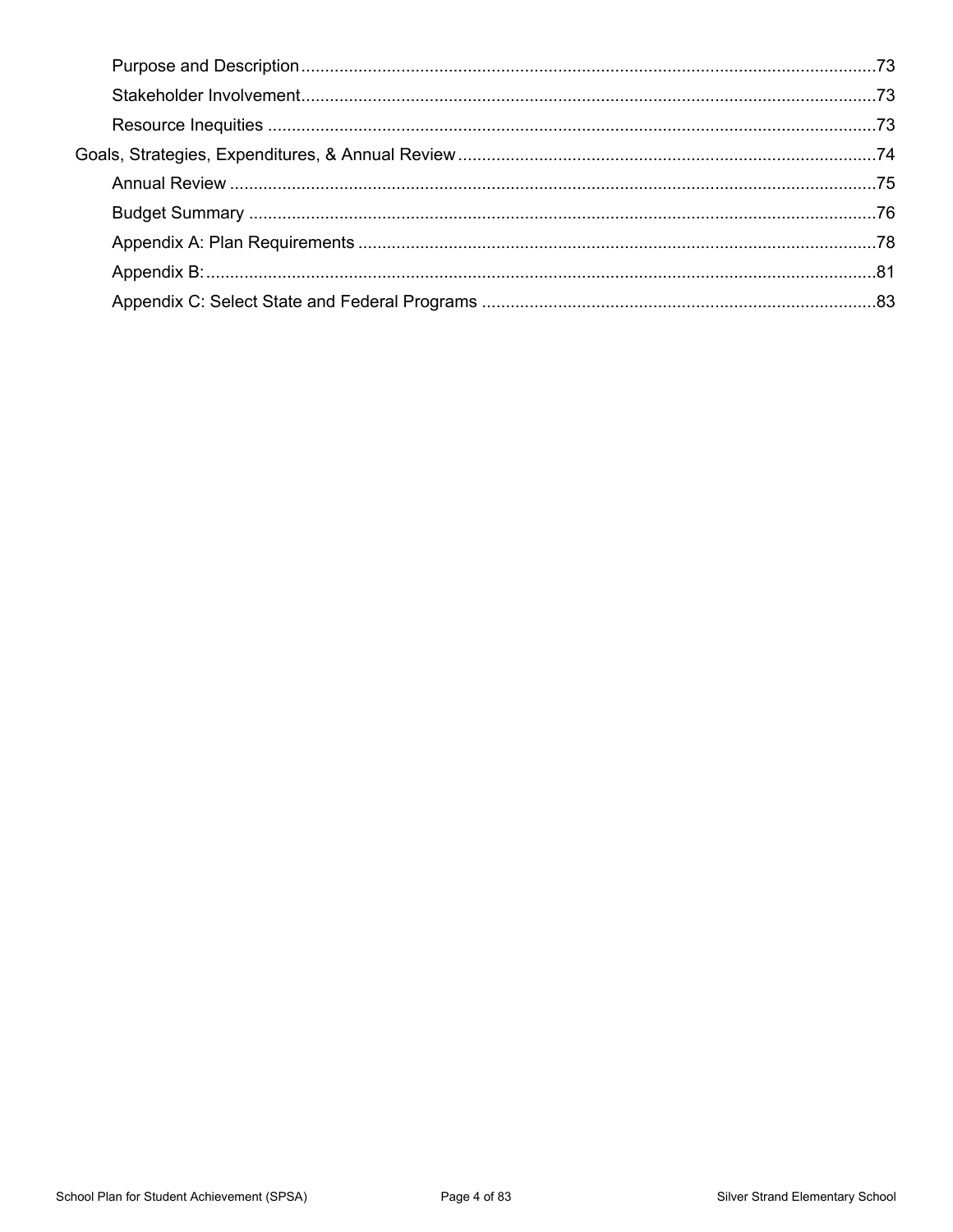## <span id="page-4-0"></span>**Comprehensive Needs Assessment Components**

### <span id="page-4-1"></span>**Data Analysis**

Please refer to the School and Student Performance Data section where an analysis is provided.

### <span id="page-4-2"></span>**Surveys**

This section provides a description of surveys (i.e., Student, Parent, Teacher) used during the schoolyear, and a summary of results from the survey(s).

CUSD facilitates multiple surveys throughout the year to gather feedback from parents, staff, and students via Thoughtexchange.

### <span id="page-4-3"></span>**Classroom Observations**

This section provides a description of types and frequency of classroom observations conducted during the school-year and a summary of findings.

The CUSD Certificated Evaluation Process requires: three formal observations for probationary or temporary teachers in their first two years of teaching in the district, one annual formal observation for intermediate teachers (years 3-6), and biennial observations (formal or series of informal) for experienced teachers. Frequent informal walkthrough observations of teachers occur. During the COVID-19 pandemic, an MOU paused the evaluation process for teachers in years 3-experienced, yet continues the process for teachers who are new to the district, with 0-2 years experience. School sites are piloting a new evaluation system devised by a district committee during school year 2021- 22.

### <span id="page-4-4"></span>**Analysis of Current Instructional Program**

The following statements are derived from the Elementary and Secondary Education Act (ESEA) of 1965 and Essential Program Components (EPCs). In conjunction with the needs assessments, these categories may be used to discuss and develop critical findings that characterize current instructional practice for numerically significant subgroups as well as individual students who are:

- Not meeting performance goals
- Meeting performance goals
- Exceeding performance goals

Discussion of each of these statements should result in succinct and focused findings based on verifiable facts. Avoid vague or general descriptions. Each successive school plan should examine the status of these findings and note progress made. Special consideration should be given to any practices, policies, or procedures found to be noncompliant through ongoing monitoring of categorical programs.

### **Standards, Assessment, and Accountability**

Use of state and local assessments to modify instruction and improve student achievement (ESEA) Local Benchmark and Bridges assessments, DRA, and CAASPP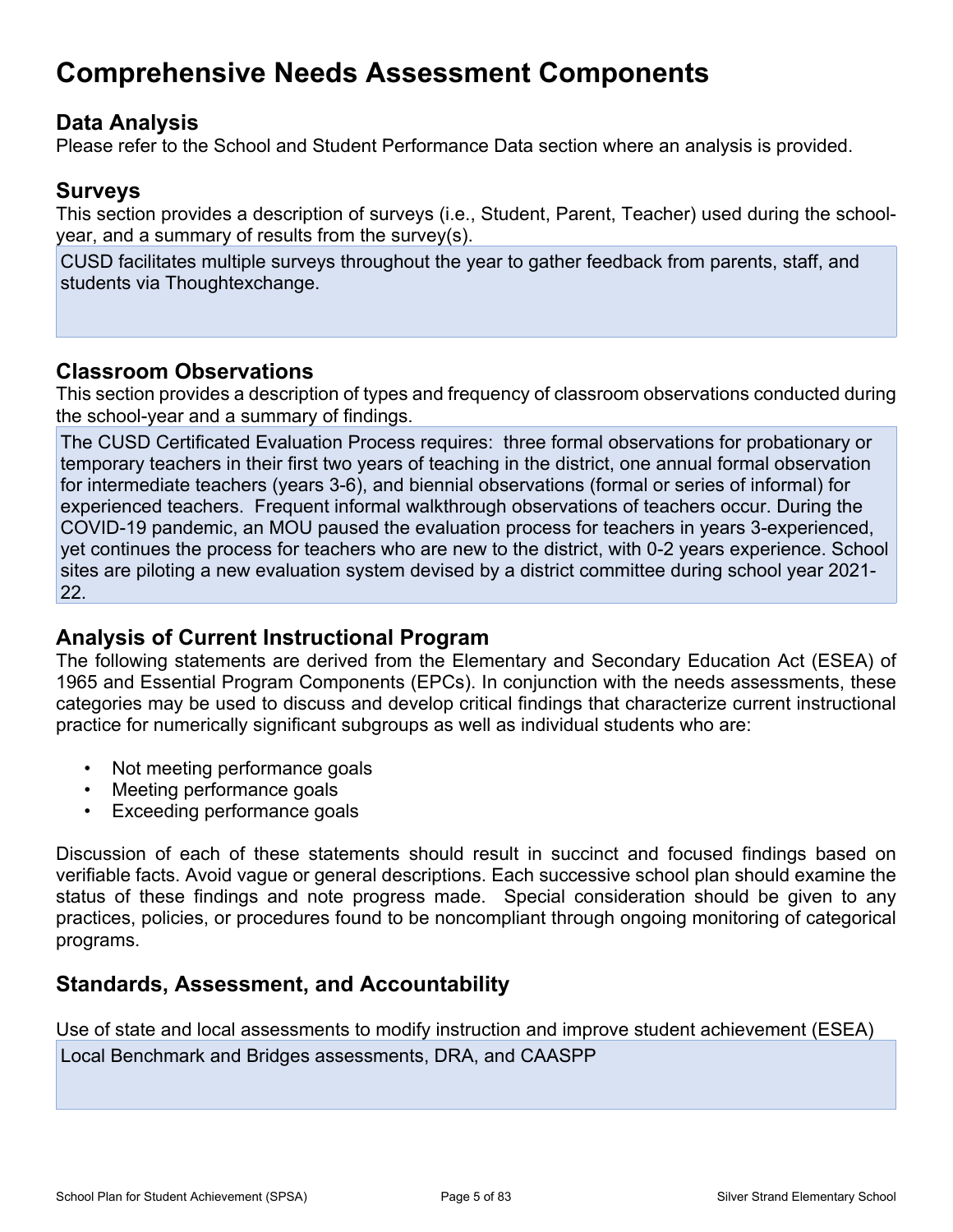Use of data to monitor student progress on curriculum-embedded assessments and modify instruction (EPC)

Small group interventions, reading groups recalibrated by local Benchmark assessments and DRA assessments

### **Staffing and Professional Development**

Status of meeting requirements for highly qualified staff (ESEA)

All staff currently meet highly qualified status.

Sufficiency of credentialed teachers and teacher professional development (e.g., access to instructional materials training on SBE-adopted instructional materials) (EPC)

All teachers have access to district and county professional development opportunities aligned with curriculum and district goals.

Alignment of staff development to content standards, assessed student performance, and professional needs (ESEA)

Time is allotted for all-staff meetings, curriculum and instruction preparation, collaborations, gradelevel articulation, and individualized planning and data review.

Ongoing instructional assistance and support for teachers (e.g., use of content experts and instructional coaches) (EPC)

The District has designated ToSAs in math, science, ELA/ELD, technology, and a program specialist and Board Certified Behavior Analyst in SpEd to offer support in curricular areas with professional development, trainings, and resources.

Teacher collaboration by grade level (kindergarten through grade eight [K–8]) and department (grades nine through twelve) (EPC)

Wednesday afternoons (between 1:45 and 3:15 PM) are dedicated to staff collaborations on a weekly and rotating basis to provide time for the following: all-staff meetings, grade-level and program articulations, and collaborations in support of students.

### **Teaching and Learning**

Alignment of curriculum, instruction, and materials to content and performance standards (ESEA) District-adopted curriculum (Benchmark ELA, Bridges Math, Foss Science, and TCI History/Social Science) is vetted by SDCOE and follows CA state standards.

Adherence to recommended instructional minutes for reading/language arts and mathematics (K–8) (EPC)

Our current COVID Hybrid AM/PM cohort and BRIDGE learning schedule allows for 75 minutes of daily time for synchronous and asynchronous math instruction and Number Corner activities, and 60-90 minutes daily for synchronous and asynchronous ELA and Reading activities (whole group and small group instruction, including intervention reading groups).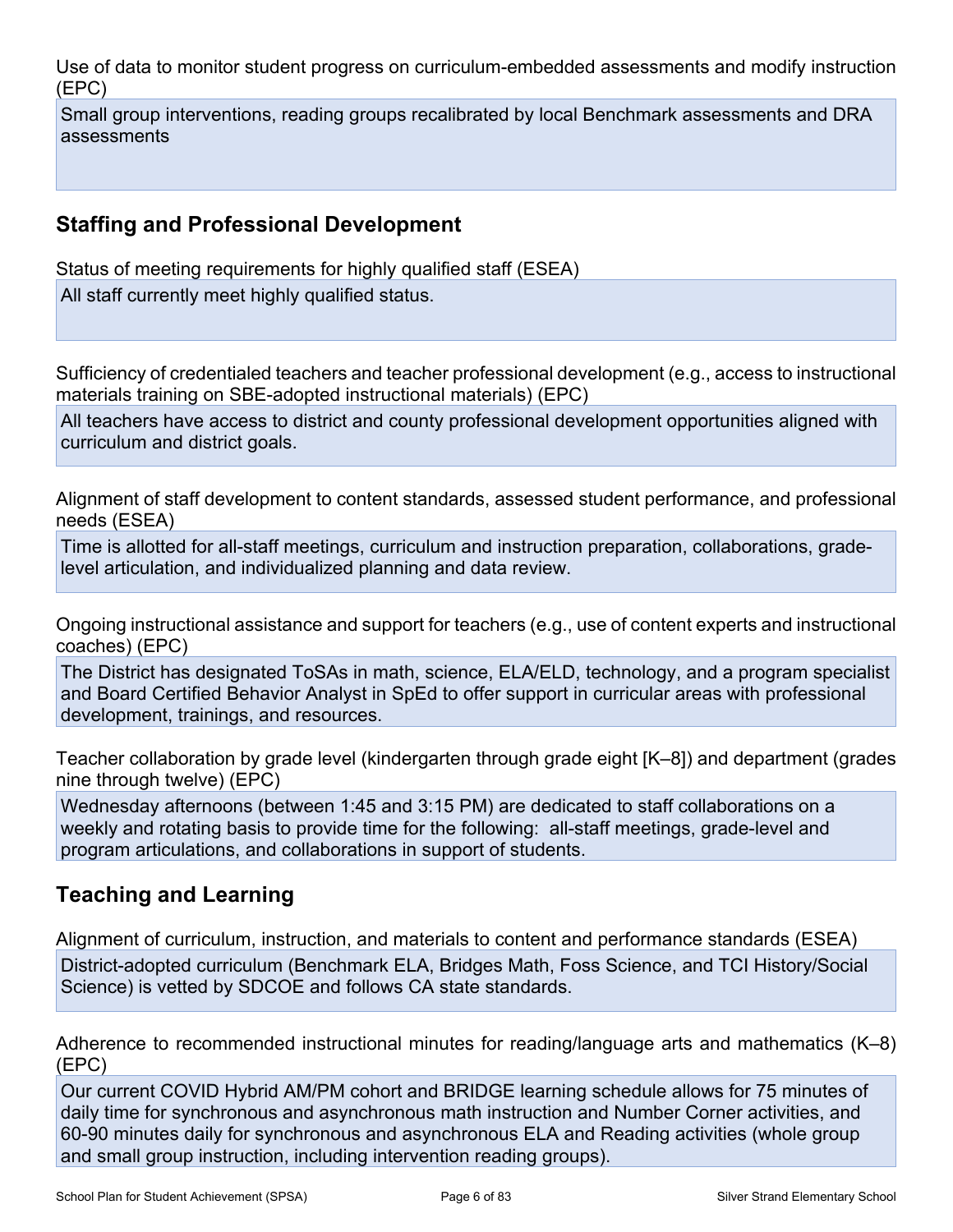Lesson pacing schedule (K–8) and master schedule flexibility for sufficient numbers of intervention courses (EPC)

Our academic bell schedule allots 75-80 minutes of math instruction and Number Corner activities, and 60-90 minutes daily for ELA and Reading instruction (whole group and small group instruction, including leveled in-class universal access reading groups as well as intervention reading groups).

Availability of standards-based instructional materials appropriate to all student groups (ESEA)

Current adopted curricula include: Bridges Math and Benchmark ELA, FOSS Science, TCI History/Social Science, SPARK PE, and Harmony SEL.

Use of SBE-adopted and standards-aligned instructional materials, including intervention materials, and for high school students, access to standards-aligned core courses (EPC)

Current adopted curricula include: Bridges Math and Benchmark ELA with intervention extensions, Wilson Reading, FOSS Science, TCI History/Social Science, SPARK PE, Harmony SEL.

### **Opportunity and Equal Educational Access**

Services provided by the regular program that enable underperforming students to meet standards (ESEA)

Our academic bell schedule allots 75-80 minutes of math instruction and Number Corner activities, and 60-90 minutes daily for ELA and Reading instruction (whole group and small group instruction, including leveled in-class universal access reading groups as well as intervention reading groups for students reading below grade level).

Evidence-based educational practices to raise student achievement

Practices include small-group instruction, guided reading, number talks, and inquiry-based learning.

### **Parental Engagement**

Resources available from family, school, district, and community to assist under-achieving students (ESEA)

Title 1 funding is used to support two Reading Specialists who provide small-group guided reading support to students achieving below grade level. We conduct annual meetings with parents, teachers, and administrators to review spending and programs. A Title 1 letter is sent out annually and updates on programs are provided to the School Site Council. School Parent Teacher Organization and Coronado Schools Foundation provide funding to support enrichment programs which would otherwise encumber the general funds available for intervention staff. Our site has access to Clinical and ERMHS Counselors; counseling, training, and resources from Coronado Safe Harbor; and a Military-funded Family Life Counselor.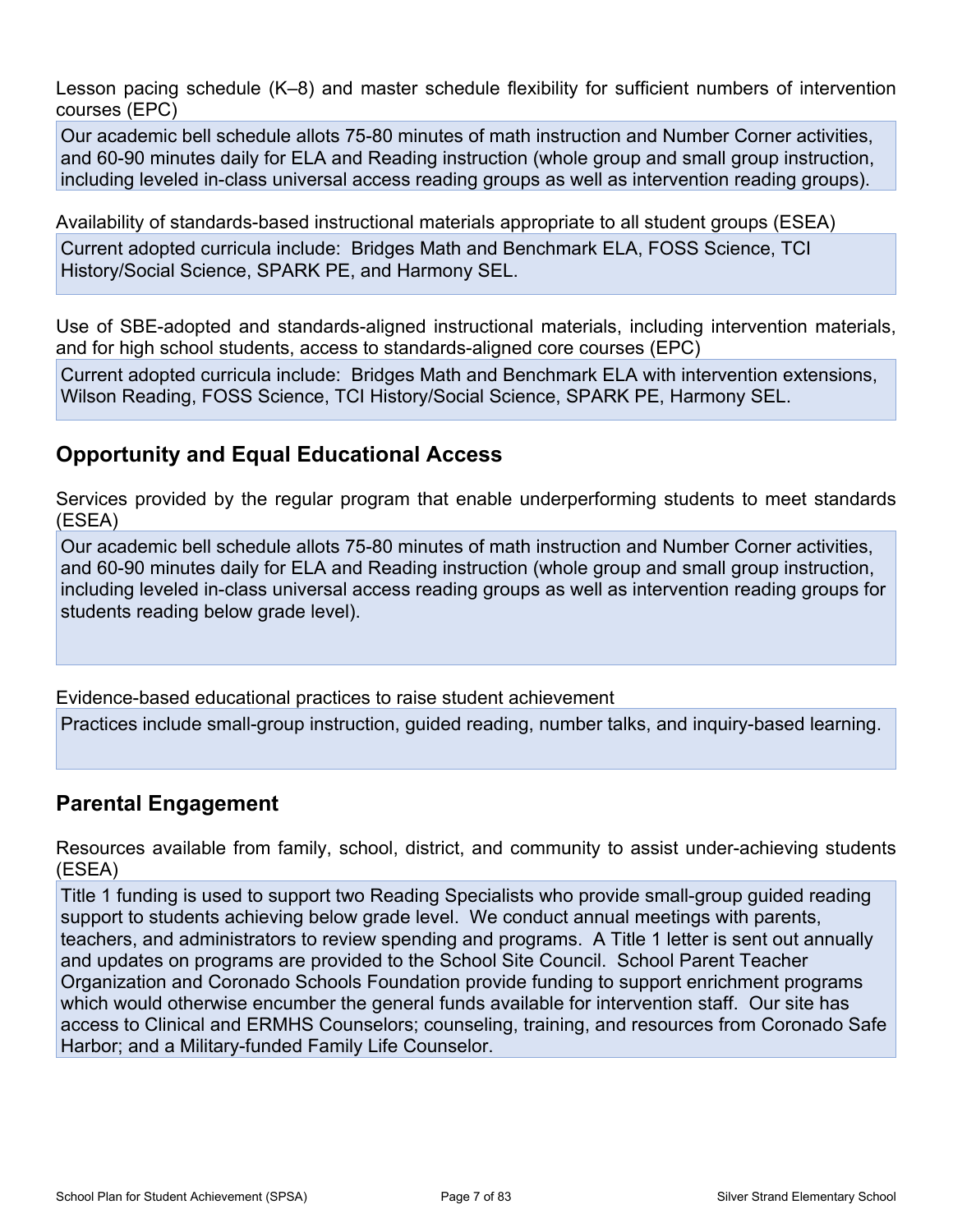Involvement of parents, community representatives, classroom teachers, other school personnel, and students in secondary schools, in the planning, implementation, and evaluation of ConApp programs (5 California Code of Regulations 3932)

Families are engaged in our school's Parent Teacher Organization, Coronado Schools Foundation, SSC, Student Anchored4Life Club, Title 1 Advisory Committee, and DELAC. Guardians are welcome to volunteer on campus in classrooms by meeting district health policies.

#### Funding

Services provided by categorical funds that enable underperforming students to meet standards (ESEA)

Title 1 funding provides Reading Specialist Support (1.2 FTE) and small-group reading support for students below grade level.

Fiscal support (EPC)

Title 1 Allocation of \$170, 960.00 is spent on salaries and benefits for 1.2 FTE Reading Specialists.

## <span id="page-7-0"></span>**Stakeholder Involvement**

How, when, and with whom did the school consult as part of the planning process for this SPSA/Annual Review and Update?

#### **Involvement Process for the SPSA and Annual Review and Update**

The Silver Strand School Site Council, comprising certificated and classified staff, parents, and principal, met on 1/19/2022, 3/9/2022, and 4/27/2022 to review Safety Plan, site goals, budgets and spending priorities, and the School Plan for Student Achievement, which was approved at the 4/27/2022 meeting. Silver Strand staff and families had opportunities to review and revise goals in the SPSA in February and March in staff meetings and newsletter/attachments. The SPSA was approved by the Coronado Unified School District Board of Trustees at the 5/19/22 Board Meeting.

The SPSA an evolution of a former School Site LCAP and Strategic Plan, last approved in May 2019. The three-year cycle format of the LCAP was translated and updated in the SPSA in Spring 2019.

## <span id="page-7-1"></span>**Resource Inequities**

Briefly identify and describe any resource inequities identified as a result of the required needs assessment, as applicable.

There are no identified resource inequities.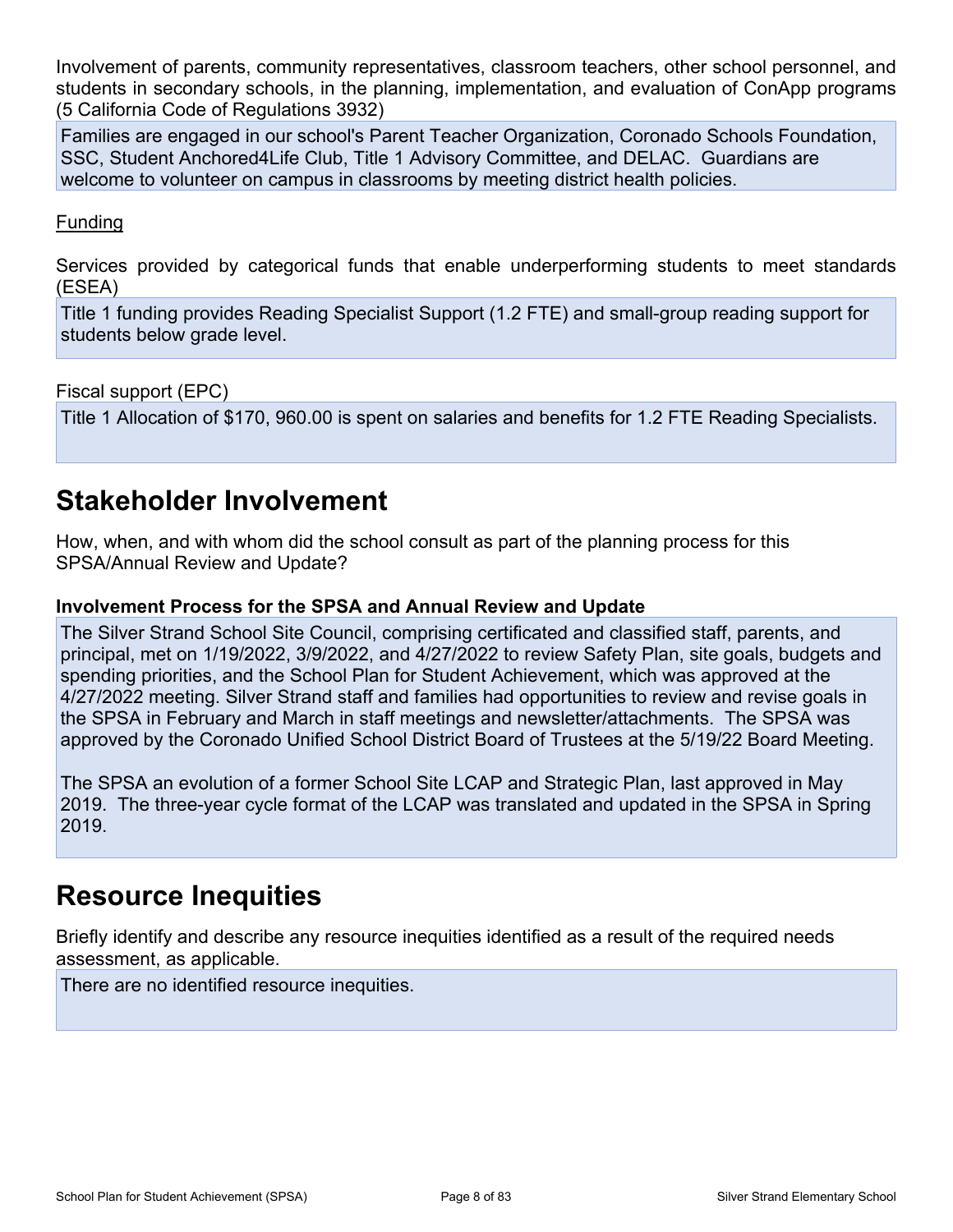<span id="page-8-0"></span>

| <b>Student Enrollment by Subgroup</b> |         |                              |                         |                           |           |                |  |  |  |  |  |
|---------------------------------------|---------|------------------------------|-------------------------|---------------------------|-----------|----------------|--|--|--|--|--|
|                                       |         | <b>Percent of Enrollment</b> |                         | <b>Number of Students</b> |           |                |  |  |  |  |  |
| <b>Student Group</b>                  | $18-19$ | 19-20                        | $20 - 21$               | $18-19$                   | $19 - 20$ | $20 - 21$      |  |  |  |  |  |
| American Indian                       | 0.32%   | 0.28%                        | $0.7\%$                 |                           |           | $\overline{2}$ |  |  |  |  |  |
| <b>African American</b>               | 3.48%   | 2.22%                        | 1.8%                    | 11                        | 8         | 5              |  |  |  |  |  |
| Asian                                 | 0.63%   | 0.83%                        | $1.4\%$                 | 2                         | 3         | 4              |  |  |  |  |  |
| <b>Filipino</b>                       | 1.58%   | 1.11%                        | 2.1%                    | 5                         | 4         | 6              |  |  |  |  |  |
| Hispanic/Latino                       | 20.89%  | 25.56%                       | 25.0%                   | 66                        | 92        | 71             |  |  |  |  |  |
| <b>Pacific Islander</b>               | 0.32%   | 0.56%                        | $0.7\%$                 |                           | 2         | $\overline{2}$ |  |  |  |  |  |
| White                                 | 56.65%  | 53.89%                       | 52.5%                   | 179                       | 194       | 149            |  |  |  |  |  |
| <b>Multiple/No Response</b>           | 13.61%  | 10.56%                       | $10.2\%$                | 43                        | 38        | 29             |  |  |  |  |  |
|                                       |         |                              | <b>Total Enrollment</b> | 316                       | 360       | 284            |  |  |  |  |  |

### <span id="page-8-1"></span>**Student Enrollment Enrollment By Student Group**

### **Student Enrollment Enrollment By Grade Level**

|                         | <b>Student Enrollment by Grade Level</b> |       |           |  |  |  |  |  |  |  |  |
|-------------------------|------------------------------------------|-------|-----------|--|--|--|--|--|--|--|--|
|                         | <b>Number of Students</b>                |       |           |  |  |  |  |  |  |  |  |
| Grade                   | 18-19                                    | 19-20 | $20 - 21$ |  |  |  |  |  |  |  |  |
| Kindergarten            | 76                                       | 75    | 41        |  |  |  |  |  |  |  |  |
| Grade 1                 | 49                                       | 59    | 49        |  |  |  |  |  |  |  |  |
| Grade 2                 | 48                                       | 60    | 54        |  |  |  |  |  |  |  |  |
| Grade 3                 | 47                                       | 54    | 49        |  |  |  |  |  |  |  |  |
| Grade 4                 | 51                                       | 49    | 53        |  |  |  |  |  |  |  |  |
| Grade 5                 | 45                                       | 63    | 38        |  |  |  |  |  |  |  |  |
| <b>Total Enrollment</b> | 316                                      | 360   | 284       |  |  |  |  |  |  |  |  |

#### **Conclusions based on this data:**

- **1.** Enrollment dipped between 2016-17 and 2017-18 as Lincoln Military Housing Development vacated properties for renovation. As they opened additional units in 2018, enrollment increased to previously maintained levels for school year 2019-20. Enrollment dropped during 20-21 school year due to COVID circumstances but at the time of this writing (2/14/22), enrollment is 332.
- **2.** The number of students on inter-district transfers increased from 59 in 2016-17 to 76 in 2018-19 and there were 61 in 2019-20, also accounting for increase in enrollment. In school year 20-21, no new inter-district students were accepted due to COVID circumstances.
- **3.** Demographics have fluctuated between 52-56% white over the past three years. The number of students identifying as Hispanic/Latino has grown since 2017, currently representing a quarter of our student population.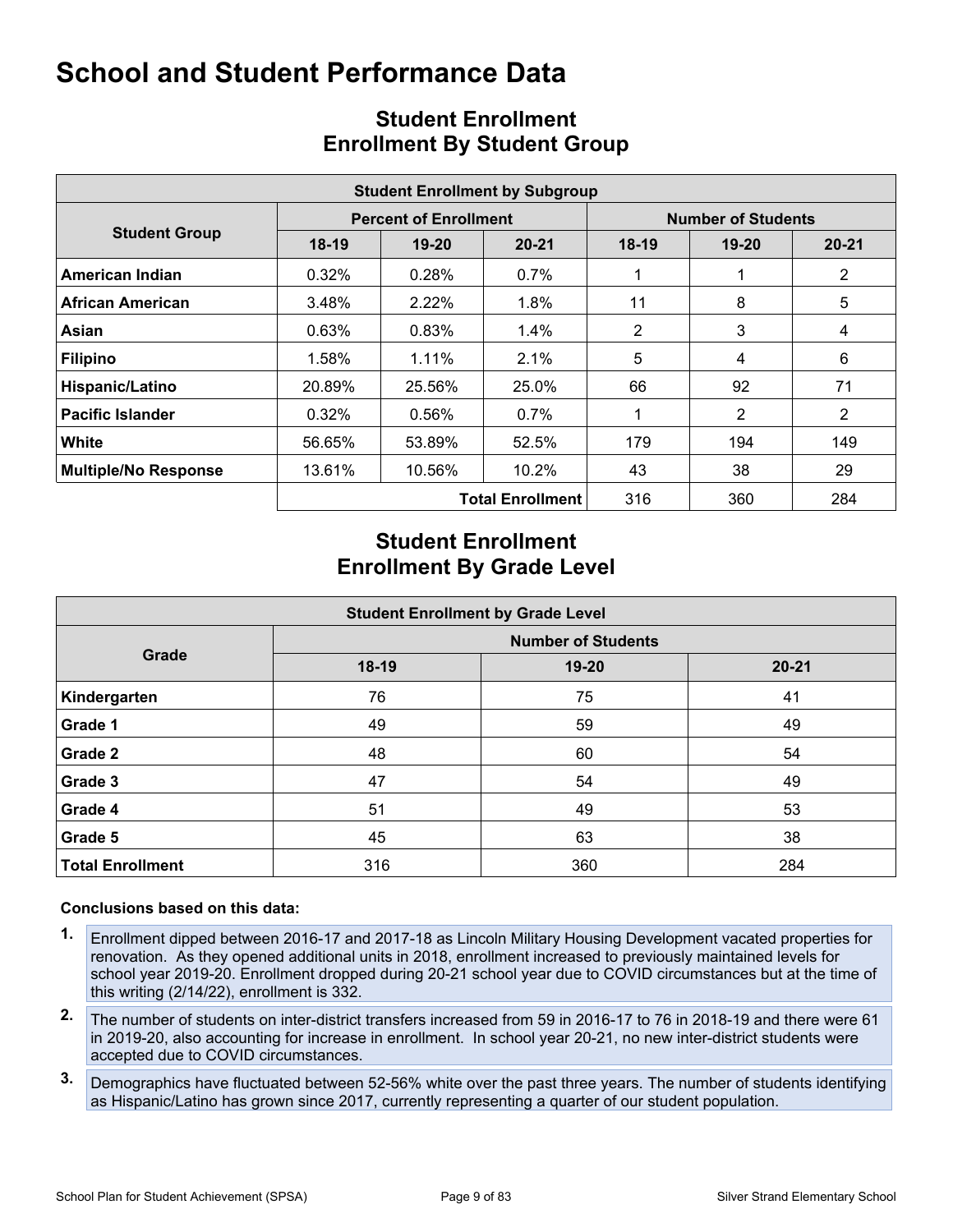### **Student Enrollment English Learner (EL) Enrollment**

| <b>English Learner (EL) Enrollment</b>               |         |                           |           |                            |           |           |  |  |  |  |
|------------------------------------------------------|---------|---------------------------|-----------|----------------------------|-----------|-----------|--|--|--|--|
|                                                      |         | <b>Number of Students</b> |           | <b>Percent of Students</b> |           |           |  |  |  |  |
| <b>Student Group</b>                                 | $18-19$ | $19 - 20$                 | $20 - 21$ | $18-19$                    | $19 - 20$ | $20 - 21$ |  |  |  |  |
| <b>English Learners</b>                              | 12      |                           | 10        | $3.8\%$                    | 1.9%      | 3.5%      |  |  |  |  |
| <b>Fluent English Proficient (FEP)</b>               | 12      | 20                        | 17        | 3.8%                       | 5.6%      | 6.0%      |  |  |  |  |
| <b>Reclassified Fluent English Proficient (RFEP)</b> | 4       | 6                         |           | 33.3%                      | 50.0%     | 0.0%      |  |  |  |  |

#### **Conclusions based on this data:**

**1.** The number of English Language Learners at SSES increased in 20-21 to 3.5%, with a subsequent increase in services for students.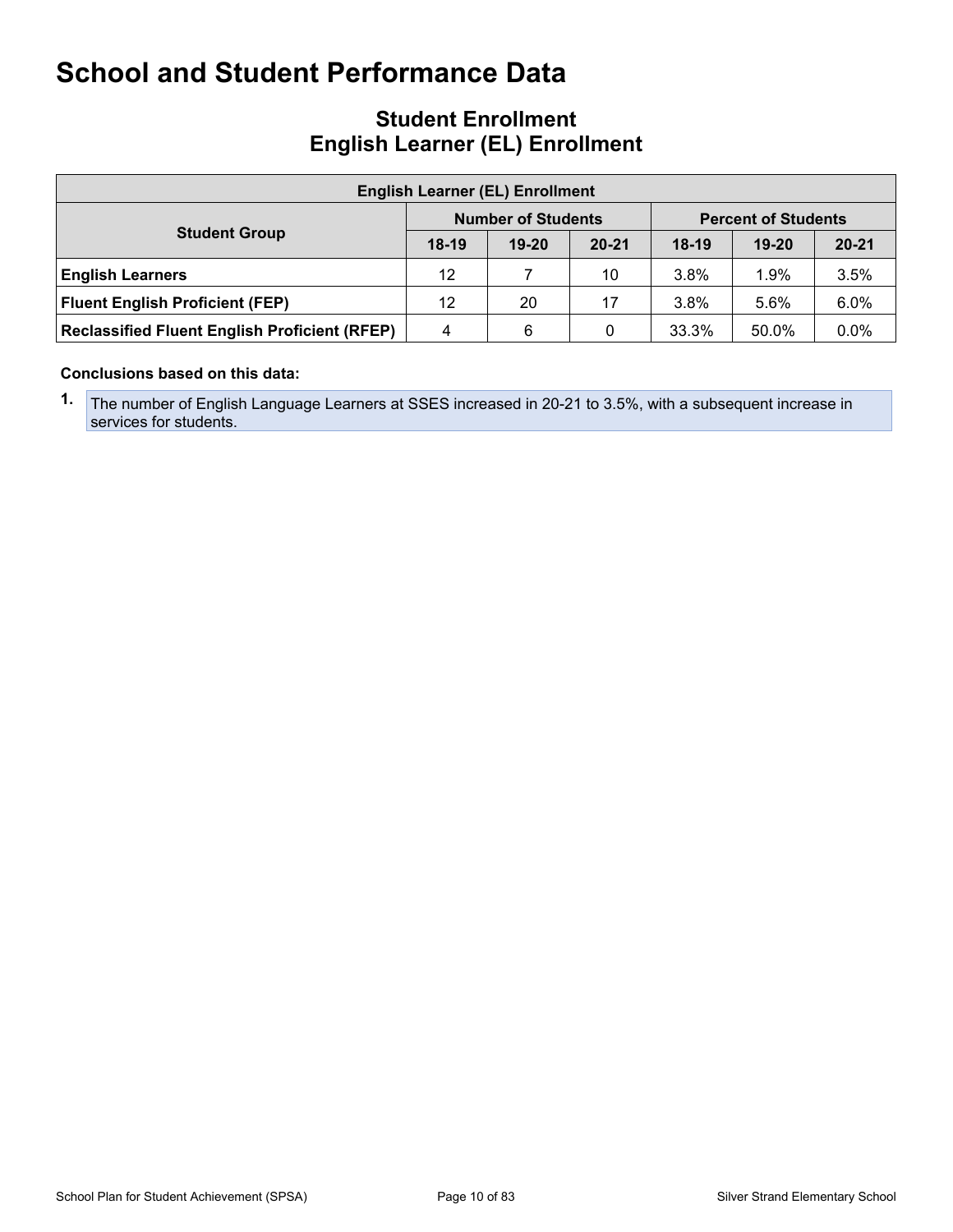### <span id="page-10-0"></span>**CAASPP Results English Language Arts/Literacy (All Students)**

|                                 | <b>Overall Participation for All Students</b> |         |           |                      |         |           |                    |         |           |           |                        |           |  |
|---------------------------------|-----------------------------------------------|---------|-----------|----------------------|---------|-----------|--------------------|---------|-----------|-----------|------------------------|-----------|--|
| # of Students Enrolled<br>Grade |                                               |         |           | # of Students Tested |         |           | # of Students with |         |           |           | % of Enrolled Students |           |  |
| Level                           | $17 - 18$                                     | $18-19$ | $20 - 21$ | $17 - 18$            | $18-19$ | $20 - 21$ | $17 - 18$          | $18-19$ | $20 - 21$ | $17 - 18$ | $18-19$                | $20 - 21$ |  |
| Grade 3                         | 45                                            | 49      | 49        | 42                   | 46      | 45        | 42                 | 46      | 45        | 93.3      | 93.9                   | 91.8      |  |
| Grade 4                         | 41                                            | 56      | 49        | 38                   | 55      | 46        | 38                 | 55      | 46        | 92.7      | 98.2                   | 93.9      |  |
| Grade 5                         | 58                                            | 53      | 38        | 56                   | 51      | 35        | 56                 | 51      | 35        | 96.6      | 96.2                   | 92.1      |  |
| <b>All Grades</b>               | 144                                           | 158     | 136       | 136                  | 152     | 126       | 136                | 152     | 126       | 94.4      | 96.2                   | 92.6      |  |

The "% of Enrolled Students Tested" showing in this table is not the same as "Participation Rate" for federal accountability purposes.

#### 2019-20 Data:

Executive Order N-30-20 was issued which waived the assessment, accountability, and reporting requirements for the 2019-2020 school year, thus no data is available to report for this year.

|                   | <b>Overall Achievement for All Students</b> |                   |       |                                                                                                             |  |  |                                                               |  |                   |       |        |                               |       |         |       |
|-------------------|---------------------------------------------|-------------------|-------|-------------------------------------------------------------------------------------------------------------|--|--|---------------------------------------------------------------|--|-------------------|-------|--------|-------------------------------|-------|---------|-------|
| Grade             | <b>Mean Scale Score</b>                     |                   |       | % Standard                                                                                                  |  |  | % Standard Met                                                |  | % Standard Nearly |       |        | % Standard Not                |       |         |       |
| Level             |                                             |                   |       | 17-18 18-19 20-21 17-18 18-19 20-21 17-18 18-19 20-21 17-18 18-19 20-21 17-18 18-19 20-21 17-18 18-19 20-21 |  |  |                                                               |  |                   |       |        |                               |       |         |       |
| Grade 3           |                                             |                   |       | 2474.   2474.   2474.   52.38   36.96   42.22   16.67   41.30   26.67                                       |  |  |                                                               |  |                   |       |        | 16.67   13.04   17.78   14.29 |       | 8.70    | 13.33 |
| Grade 4           |                                             | 2525. 2499. 2530. |       |                                                                                                             |  |  | 44.74   40.00   47.83   31.58   23.64   30.43   21.05   20.00 |  |                   |       |        | 10.87                         | 2.63  | 16.36 l | 10.87 |
| Grade 5           |                                             | 2546. 2584.       | 2562. | 33.93   52.94   45.71   39.29   33.33   28.57                                                               |  |  |                                                               |  |                   | 16.07 | 7.84 l | 22.86                         | 10.71 | 5.88    | 2.86  |
| <b>All Grades</b> | N/A                                         | N/A               | N/A   |                                                                                                             |  |  | 42.65   43.42   45.24   30.15   32.24   28.57   17.65         |  |                   |       | 13.82  | 16.67                         | 9.56  | 10.53   | 9.52  |

#### 2019-20 Data:

Executive Order N-30-20 was issued which waived the assessment, accountability, and reporting requirements for the 2019-2020 school year, thus no data is available to report for this year.

| Reading<br>Demonstrating understanding of literary and non-fictional texts |                  |         |           |                       |         |           |                  |         |           |  |  |
|----------------------------------------------------------------------------|------------------|---------|-----------|-----------------------|---------|-----------|------------------|---------|-----------|--|--|
|                                                                            | % Above Standard |         |           | % At or Near Standard |         |           | % Below Standard |         |           |  |  |
| <b>Grade Level</b>                                                         | $17 - 18$        | $18-19$ | $20 - 21$ | $17 - 18$             | $18-19$ | $20 - 21$ | $17 - 18$        | $18-19$ | $20 - 21$ |  |  |
| Grade 3                                                                    | 45.24            | 45.65   | 35.56     | 38.10                 | 43.48   | 57.78     | 16.67            | 10.87   | 6.67      |  |  |
| Grade 4                                                                    | 44.74            | 38.18   | 52.17     | 52.63                 | 43.64   | 41.30     | 2.63             | 18.18   | 6.52      |  |  |
| Grade 5                                                                    | 35.71            | 60.78   | 31.43     | 48.21                 | 35.29   | 62.86     | 16.07            | 3.92    | 5.71      |  |  |
| <b>All Grades</b>                                                          | 41.18            | 48.03   | 40.48     | 46.32                 | 40.79   | 53.17     | 12.50            | 11.18   | 6.35      |  |  |

#### 2019-20 Data: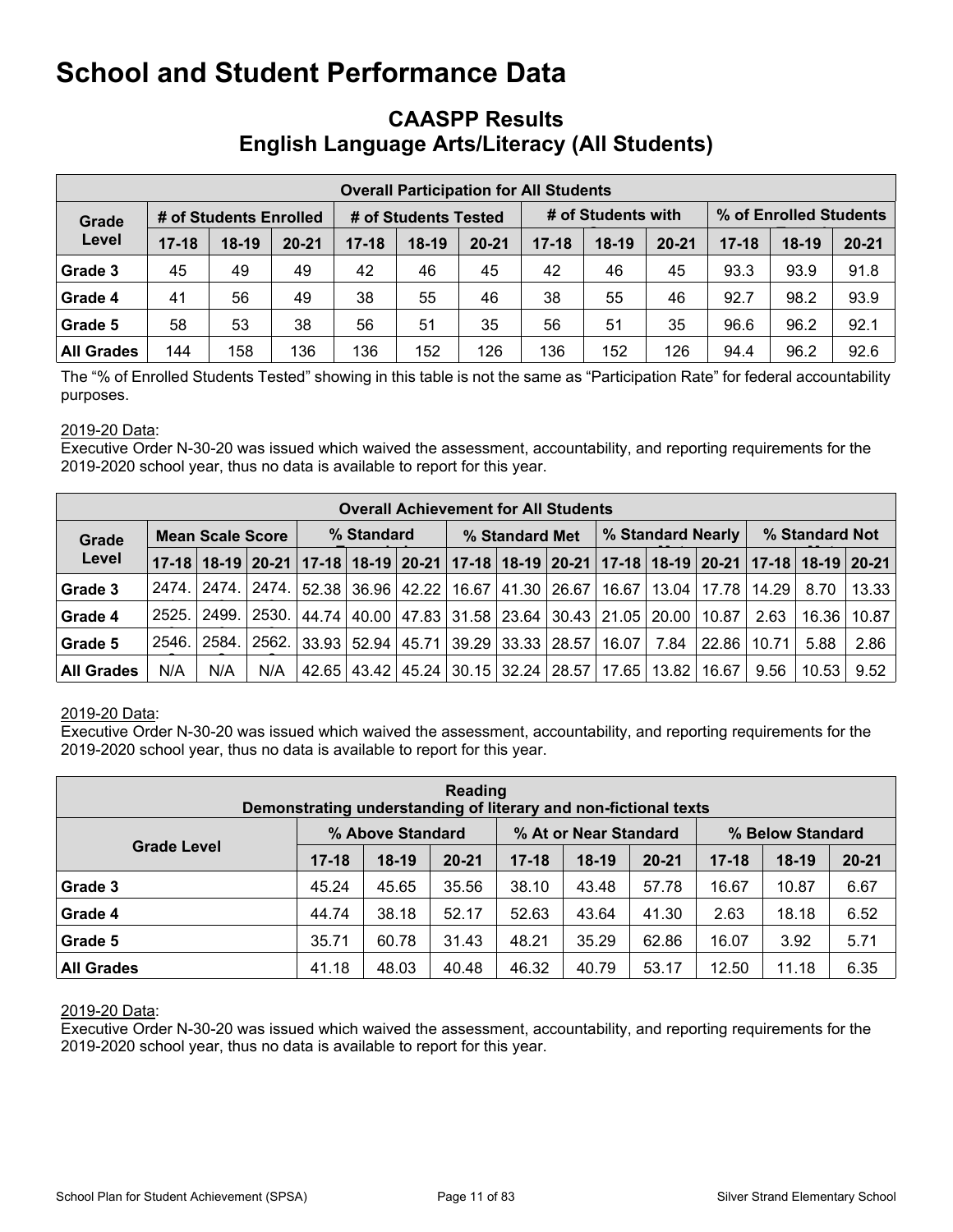| Writing<br>Producing clear and purposeful writing |                  |         |           |                       |         |           |                  |         |           |  |  |
|---------------------------------------------------|------------------|---------|-----------|-----------------------|---------|-----------|------------------|---------|-----------|--|--|
|                                                   | % Above Standard |         |           | % At or Near Standard |         |           | % Below Standard |         |           |  |  |
| <b>Grade Level</b>                                | $17 - 18$        | $18-19$ | $20 - 21$ | $17 - 18$             | $18-19$ | $20 - 21$ | $17 - 18$        | $18-19$ | $20 - 21$ |  |  |
| Grade 3                                           | 45.24            | 32.61   | 35.56     | 38.10                 | 58.70   | 57.78     | 16.67            | 8.70    | 6.67      |  |  |
| Grade 4                                           | 47.37            | 36.36   | 32.61     | 50.00                 | 45.45   | 54.35     | 2.63             | 18.18   | 13.04     |  |  |
| Grade 5                                           | 50.00            | 56.86   | 45.71     | 33.93                 | 37.25   | 40.00     | 16.07            | 5.88    | 14.29     |  |  |
| <b>All Grades</b>                                 | 47.79            | 42.11   | 37.30     | 39.71                 | 46.71   | 51.59     | 12.50            | 11.18   | 11.11     |  |  |

Executive Order N-30-20 was issued which waived the assessment, accountability, and reporting requirements for the 2019-2020 school year, thus no data is available to report for this year.

| Listening<br>Demonstrating effective communication skills |                  |         |           |                       |         |           |                  |         |           |  |  |
|-----------------------------------------------------------|------------------|---------|-----------|-----------------------|---------|-----------|------------------|---------|-----------|--|--|
|                                                           | % Above Standard |         |           | % At or Near Standard |         |           | % Below Standard |         |           |  |  |
| <b>Grade Level</b>                                        | $17 - 18$        | $18-19$ | $20 - 21$ | $17 - 18$             | $18-19$ | $20 - 21$ | $17 - 18$        | $18-19$ | $20 - 21$ |  |  |
| Grade 3                                                   | 26.19            | 21.74   | 17.78     | 66.67                 | 65.22   | 75.56     | 7.14             | 13.04   | 6.67      |  |  |
| Grade 4                                                   | 28.95            | 21.82   | 28.26     | 71.05                 | 61.82   | 63.04     | 0.00             | 16.36   | 8.70      |  |  |
| Grade 5                                                   | 28.57            | 37.25   | 20.00     | 60.71                 | 58.82   | 74.29     | 10.71            | 3.92    | 5.71      |  |  |
| <b>All Grades</b>                                         | 27.94            | 26.97   | 22.22     | 65.44                 | 61.84   | 70.63     | 6.62             | 11.18   | 7.14      |  |  |

#### 2019-20 Data:

Executive Order N-30-20 was issued which waived the assessment, accountability, and reporting requirements for the 2019-2020 school year, thus no data is available to report for this year.

| <b>Research/Inquiry</b><br>Investigating, analyzing, and presenting information |                  |         |           |                       |         |           |                  |         |           |  |  |
|---------------------------------------------------------------------------------|------------------|---------|-----------|-----------------------|---------|-----------|------------------|---------|-----------|--|--|
|                                                                                 | % Above Standard |         |           | % At or Near Standard |         |           | % Below Standard |         |           |  |  |
| <b>Grade Level</b>                                                              | $17 - 18$        | $18-19$ | $20 - 21$ | $17 - 18$             | $18-19$ | $20 - 21$ | $17 - 18$        | $18-19$ | $20 - 21$ |  |  |
| Grade 3                                                                         | 40.48            | 45.65   | 31.11     | 45.24                 | 45.65   | 62.22     | 14.29            | 8.70    | 6.67      |  |  |
| Grade 4                                                                         | 47.37            | 30.91   | 30.43     | 50.00                 | 52.73   | 63.04     | 2.63             | 16.36   | 6.52      |  |  |
| Grade 5                                                                         | 42.86            | 58.82   | 42.86     | 46.43                 | 35.29   | 54.29     | 10.71            | 5.88    | 2.86      |  |  |
| <b>All Grades</b>                                                               | 43.38            | 44.74   | 34.13     | 47.06                 | 44.74   | 60.32     | 9.56             | 10.53   | 5.56      |  |  |

#### 2019-20 Data:

Executive Order N-30-20 was issued which waived the assessment, accountability, and reporting requirements for the 2019-2020 school year, thus no data is available to report for this year.

#### **Conclusions based on this data:**

- **1.** The number of students exceeding standards in ELA has increased between 17-18 and 20-21. While the number of students not meeting standard has been consistently around 10%, there is fluctuation between the groups nearly meeting standard and meeting standard (increase in number of students nearly meeting standard and decrease in students meeting standard).
- **2.** Between 18-19 and 20-21, our students in all grades performing above standard in reading decreased by 8%, while students at or near standards increased 12%, and students below standard decreased from 11% to 6%.
- **3.** Reading, Writing, and Research/Inquiry are strengths among subscores; Listening skills are a consistent relative area of growth. However, the number of students performing below standard in writing has remained steady at 11- 12%, while the number of students below standard in listening and research/inquiry has dropped below 10%.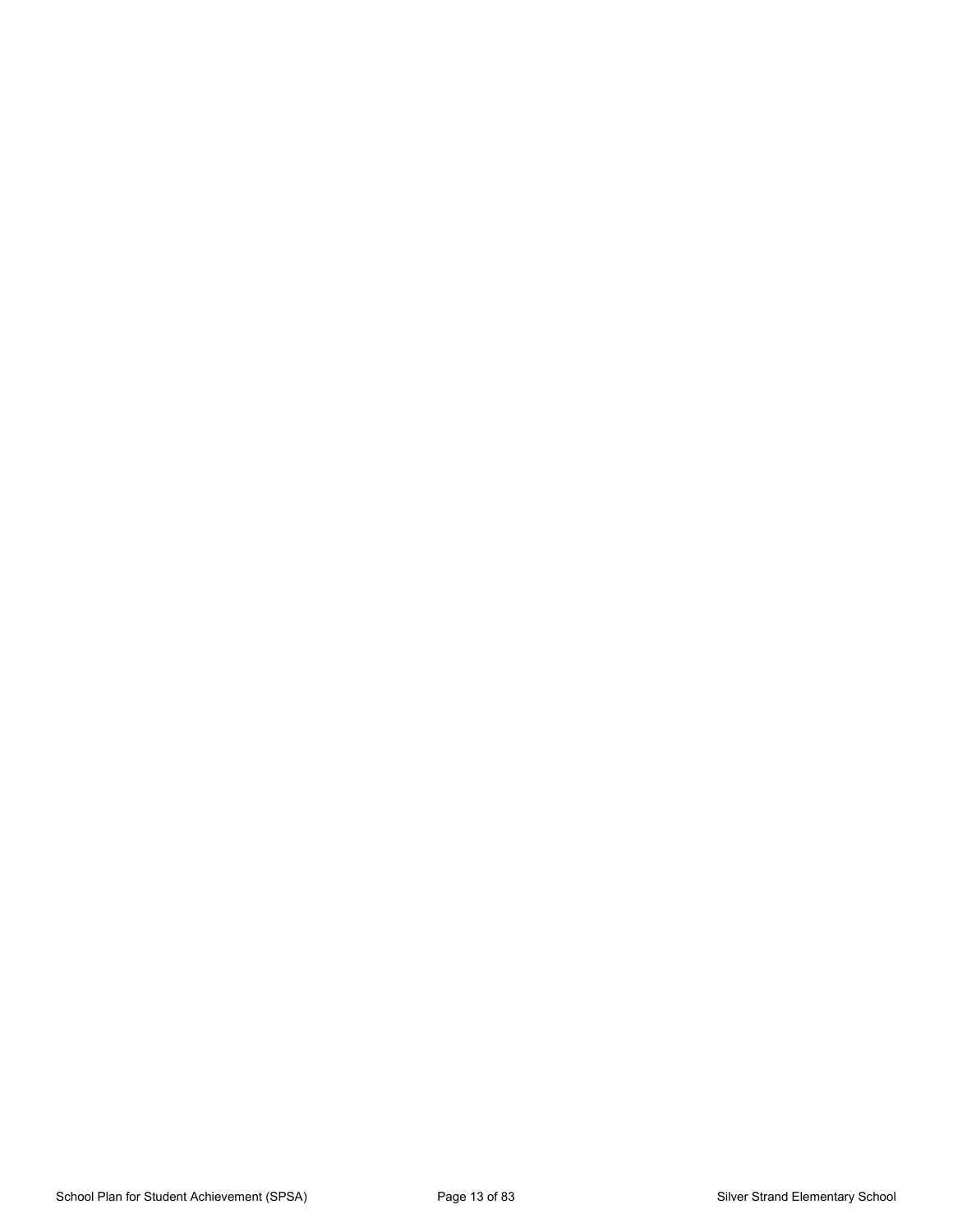### **CAASPP Results Mathematics (All Students)**

|                   |           |                        |           |           |                      | <b>Overall Participation for All Students</b> |           |                    |           |           |                        |           |
|-------------------|-----------|------------------------|-----------|-----------|----------------------|-----------------------------------------------|-----------|--------------------|-----------|-----------|------------------------|-----------|
| Grade             |           | # of Students Enrolled |           |           | # of Students Tested |                                               |           | # of Students with |           |           | % of Enrolled Students |           |
| Level             | $17 - 18$ | $18-19$                | $20 - 21$ | $17 - 18$ | $18-19$              | $20 - 21$                                     | $17 - 18$ | $18-19$            | $20 - 21$ | $17 - 18$ | $18-19$                | $20 - 21$ |
| Grade 3           | 45        | 49                     | 49        | 42        | 46                   | 45                                            | 42        | 46                 | 45        | 93.3      | 93.9                   | 91.8      |
| Grade 4           | 41        | 56                     | 49        | 38        | 55                   | 46                                            | 38        | 55                 | 46        | 92.7      | 98.2                   | 93.9      |
| Grade 5           | 58        | 53                     | 38        | 56        | 52                   | 35                                            | 56        | 52                 | 35        | 96.6      | 98.1                   | 92.1      |
| <b>All Grades</b> | 144       | 158                    | 136       | 136       | 153                  | 126                                           | 136       | 153                | 126       | 94.4      | 96.8                   | 92.6      |

\* The "% of Enrolled Students Tested" showing in this table is not the same as "Participation Rate" for federal accountability purposes.

#### 2019-20 Data:

Executive Order N-30-20 was issued which waived the assessment, accountability, and reporting requirements for the 2019-2020 school year, thus no data is available to report for this year.

|                   |              |                         |               |            | <b>Overall Achievement for All Students</b>                           |                |  |                   |                                                             |                |                                                                                                       |
|-------------------|--------------|-------------------------|---------------|------------|-----------------------------------------------------------------------|----------------|--|-------------------|-------------------------------------------------------------|----------------|-------------------------------------------------------------------------------------------------------|
| Grade             |              | <b>Mean Scale Score</b> |               | % Standard |                                                                       | % Standard Met |  | % Standard Nearly |                                                             | % Standard Not |                                                                                                       |
| Level             |              |                         |               |            |                                                                       |                |  |                   |                                                             |                | 17-18 18-19 20-21 17-18 18-19 20-21 17-18 18-19 20-21 17-18 20-21 17-18 18-19 20-21 17-18 18-19 20-21 |
| Grade 3           | 2449. l      |                         | 2450.   2473. |            | 33.33   21.74   31.11   28.57   43.48   42.22                         |                |  |                   | 16.67   26.09   13.33   21.43                               | 8.70           | 13.33                                                                                                 |
| Grade 4           | <b>2518.</b> |                         | 2498.   2527. |            | 31.58   21.82   43.48   36.84   34.55   28.26   23.68   32.73   23.91 |                |  |                   | 7.89                                                        | 10.91          | 4.35                                                                                                  |
| Grade 5           | 2545.        | <u>2581. l</u>          | 2553.         |            |                                                                       |                |  |                   | 39.29 53.85 34.29 25.00 25.00 31.43 25.00 15.38 17.14 10.71 | 5.77           | 17.14                                                                                                 |
| <b>All Grades</b> | N/A          | N/A                     | N/A           |            |                                                                       |                |  |                   | 35.29 32.68 36.51 29.41 33.99 34.13 22.06 24.84 18.25 13.24 | 8.50           | 11.11                                                                                                 |

#### 2019-20 Data:

Executive Order N-30-20 was issued which waived the assessment, accountability, and reporting requirements for the 2019-2020 school year, thus no data is available to report for this year.

|                    | Applying mathematical concepts and procedures |                  | <b>Concepts &amp; Procedures</b> |           |                       |           |           |                  |           |
|--------------------|-----------------------------------------------|------------------|----------------------------------|-----------|-----------------------|-----------|-----------|------------------|-----------|
|                    |                                               | % Above Standard |                                  |           | % At or Near Standard |           |           | % Below Standard |           |
| <b>Grade Level</b> | $17 - 18$                                     | $18-19$          | $20 - 21$                        | $17 - 18$ | $18-19$               | $20 - 21$ | $17 - 18$ | $18-19$          | $20 - 21$ |
| Grade 3            | 40.48                                         | 41.30            | 37.78                            | 33.33     | 36.96                 | 51.11     | 26.19     | 21.74            | 11.11     |
| Grade 4            | 42.11                                         | 43.64            | 52.17                            | 42.11     | 32.73                 | 41.30     | 15.79     | 23.64            | 6.52      |
| Grade 5            | 46.43                                         | 63.46            | 31.43                            | 35.71     | 26.92                 | 48.57     | 17.86     | 9.62             | 20.00     |
| <b>All Grades</b>  | 43.38                                         | 49.67            | 41.27                            | 36.76     | 32.03                 | 46.83     | 19.85     | 18.30            | 11.90     |

#### 2019-20 Data: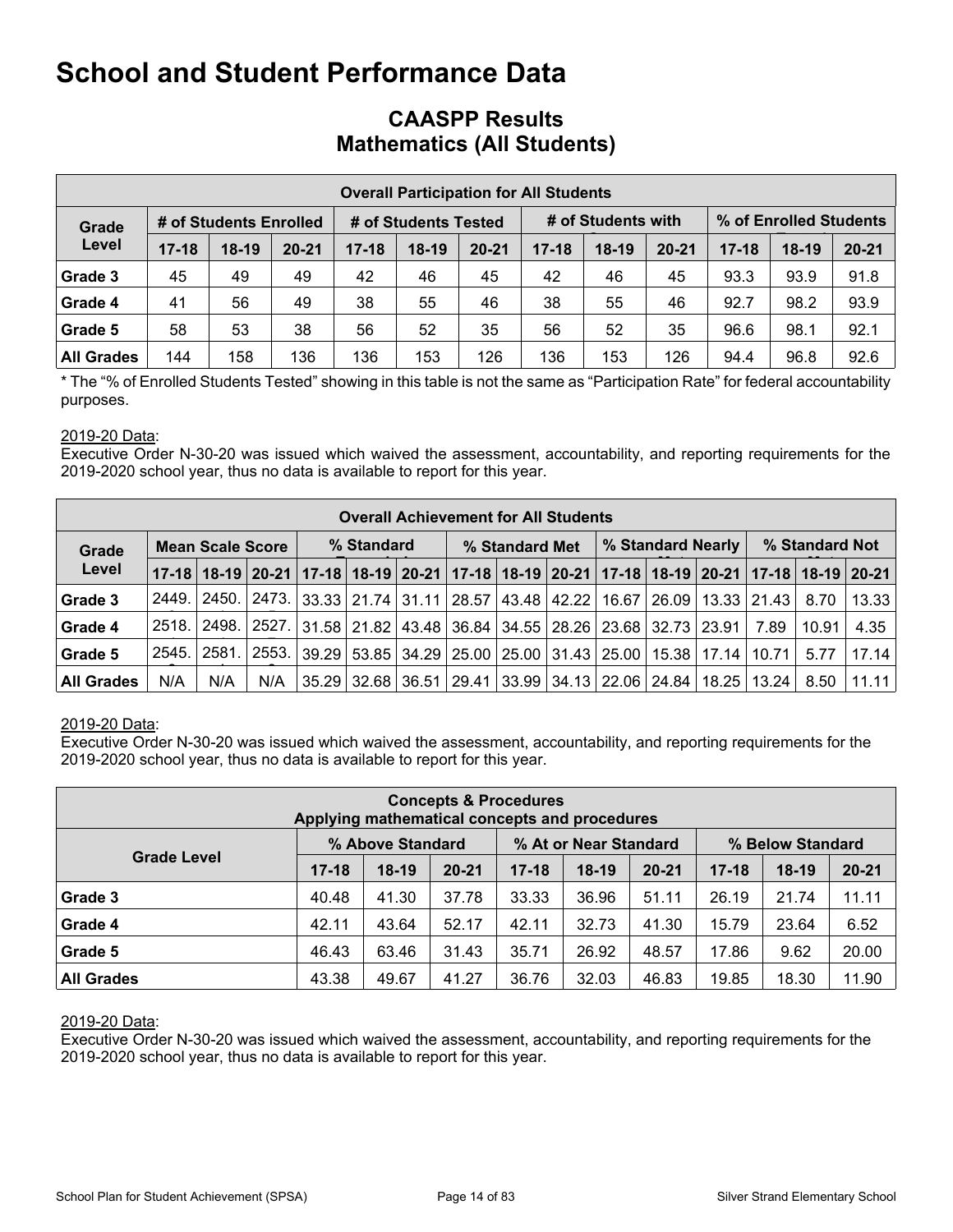| Using appropriate tools and strategies to solve real world and mathematical problems |           |                  |           | <b>Problem Solving &amp; Modeling/Data Analysis</b> |                       |           |           |                  |           |
|--------------------------------------------------------------------------------------|-----------|------------------|-----------|-----------------------------------------------------|-----------------------|-----------|-----------|------------------|-----------|
|                                                                                      |           | % Above Standard |           |                                                     | % At or Near Standard |           |           | % Below Standard |           |
| <b>Grade Level</b>                                                                   | $17 - 18$ | $18-19$          | $20 - 21$ | $17 - 18$                                           | $18-19$               | $20 - 21$ | $17 - 18$ | $18-19$          | $20 - 21$ |
| Grade 3                                                                              | 42.86     | 36.96            | 35.56     | 38.10                                               | 50.00                 | 53.33     | 19.05     | 13.04            | 11.11     |
| Grade 4                                                                              | 42.11     | 29.09            | 36.96     | 44.74                                               | 49.09                 | 58.70     | 13.16     | 21.82            | 4.35      |
| Grade 5                                                                              | 37.50     | 44.23            | 37.14     | 46.43                                               | 51.92                 | 42.86     | 16.07     | 3.85             | 20.00     |
| <b>All Grades</b>                                                                    | 40.44     | 36.60            | 36.51     | 43.38                                               | 50.33                 | 52.38     | 16.18     | 13.07            | 11.11     |

Executive Order N-30-20 was issued which waived the assessment, accountability, and reporting requirements for the 2019-2020 school year, thus no data is available to report for this year.

|                    |           |                  |           | <b>Communicating Reasoning</b><br>Demonstrating ability to support mathematical conclusions |                       |           |           |                  |           |
|--------------------|-----------|------------------|-----------|---------------------------------------------------------------------------------------------|-----------------------|-----------|-----------|------------------|-----------|
|                    |           | % Above Standard |           |                                                                                             | % At or Near Standard |           |           | % Below Standard |           |
| <b>Grade Level</b> | $17 - 18$ | $18-19$          | $20 - 21$ | $17 - 18$                                                                                   | $18-19$               | $20 - 21$ | $17 - 18$ | $18-19$          | $20 - 21$ |
| Grade 3            | 40.48     | 23.91            | 46.67     | 38.10                                                                                       | 63.04                 | 40.00     | 21.43     | 13.04            | 13.33     |
| Grade 4            | 42.11     | 30.91            | 45.65     | 50.00                                                                                       | 47.27                 | 50.00     | 7.89      | 21.82            | 4.35      |
| Grade 5            | 35.71     | 53.85            | 37.14     | 48.21                                                                                       | 36.54                 | 60.00     | 16.07     | 9.62             | 2.86      |
| <b>All Grades</b>  | 38.97     | 36.60            | 43.65     | 45.59                                                                                       | 48.37                 | 49.21     | 15.44     | 15.03            | 7.14      |

#### 2019-20 Data:

Executive Order N-30-20 was issued which waived the assessment, accountability, and reporting requirements for the 2019-2020 school year, thus no data is available to report for this year.

#### **Conclusions based on this data:**

- **1.** The number of students in all grades meeting and exceeding standards in math has increased from 65% to 71% since 2017-18.
- **2.** In all sub-categories, the numbers of students below standards has decreased to below 12%, with the greatest increases in students at or near standard.
- **3.** Across all grades, 89% of students performed near, at, or above standard in all areas.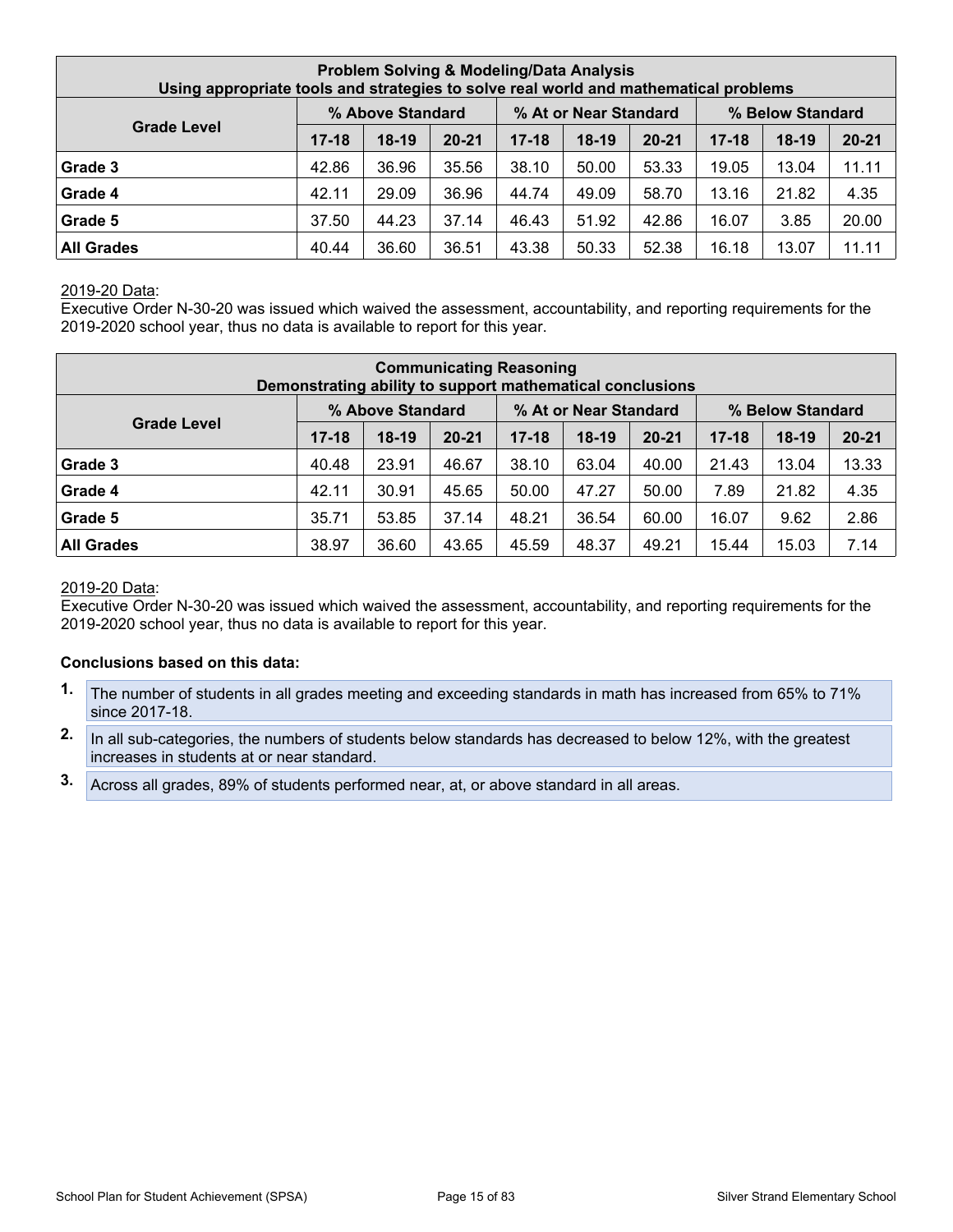### <span id="page-15-0"></span>**ELPAC Results**

|                   |           |                |           | Number of Students and Mean Scale Scores for All Students |                      |           | <b>ELPAC Summative Assessment Data</b> |                         |           |           |                                            |           |
|-------------------|-----------|----------------|-----------|-----------------------------------------------------------|----------------------|-----------|----------------------------------------|-------------------------|-----------|-----------|--------------------------------------------|-----------|
| Grade             |           | <b>Overall</b> |           |                                                           | <b>Oral Language</b> |           |                                        | <b>Written Language</b> |           |           | <b>Number of</b><br><b>Students Tested</b> |           |
| Level             | $17 - 18$ | 18-19          | $20 - 21$ | $17 - 18$                                                 | 18-19                | $20 - 21$ | $17 - 18$                              | $18-19$                 | $20 - 21$ | $17 - 18$ | $18-19$                                    | $20 - 21$ |
| K                 | $\star$   | $\star$        | $\star$   | $\star$                                                   | $\star$              | $\star$   | $\star$                                | $\star$                 | $\star$   | $\star$   | $\star$                                    | $\star$   |
| 1                 |           | $\star$        | $\star$   |                                                           | $\star$              | $\star$   |                                        | $\star$                 | $\star$   |           | 4                                          | $\star$   |
| $\mathbf{2}$      | $\star$   | $\star$        | $\star$   | $\star$                                                   | $\star$              | $\star$   | $\star$                                | $\star$                 | $\star$   | $\star$   | $\star$                                    | $\star$   |
| 3                 |           | $\star$        | $\star$   |                                                           | $\star$              | $\star$   |                                        | $\star$                 | $\star$   |           | $\star$                                    | 4         |
| $\boldsymbol{4}$  | $\star$   | $\star$        | $\star$   | $\star$                                                   | $\star$              | $\star$   | $\star$                                | $\star$                 | $\star$   | $\star$   | $\star$                                    | $\star$   |
| 5                 | $\star$   | $\star$        |           | $\star$                                                   | $\star$              |           | $\star$                                | $\star$                 |           | $\star$   | $\star$                                    |           |
| <b>All Grades</b> |           |                |           |                                                           |                      |           |                                        |                         |           | 11        | 9                                          | 11        |

#### 2019-20 Data:

Executive Order N-30-20 was issued which waived the assessment, accountability, and reporting requirements for the 2019-2020 school year, thus no data is available to report for this year.

|                   |           |         | Percentage of Students at Each Performance Level for All Students |           |         |           | <b>Overall Language</b> |                     |         |           |         |             |           |                                    |           |
|-------------------|-----------|---------|-------------------------------------------------------------------|-----------|---------|-----------|-------------------------|---------------------|---------|-----------|---------|-------------|-----------|------------------------------------|-----------|
| Grade             |           | Level 4 |                                                                   |           | Level 3 |           |                         | Level 2             |         |           | Level 1 |             |           | <b>Total Number</b><br>of Students |           |
| Level             | $17 - 18$ |         | $18-19$   20-21                                                   | $17 - 18$ | $18-19$ | $ 20-21 $ |                         | $17-18$ 18-19 20-21 |         | $17 - 18$ |         | 18-19 20-21 | $17 - 18$ | $18-19$                            | $ 20-21 $ |
| K                 | $\star$   | $\star$ | $\star$                                                           |           | $\star$ | $\star$   | $\star$                 | $\star$             | $\star$ |           | $\star$ | $\star$     | $\star$   | $\star$                            | $\star$   |
| 1                 |           | $\star$ | $\star$                                                           |           | $\star$ | $\star$   |                         | $\star$             | $\star$ |           | $\star$ | $\star$     |           | $\star$                            | $\star$   |
| $\overline{2}$    | $\star$   | $\star$ | $\star$                                                           |           | $\star$ | $\star$   |                         | $\star$             | $\star$ | $\star$   | $\star$ | $\star$     | $\star$   | $\star$                            | $\star$   |
| 3                 |           | $\star$ | $\star$                                                           |           | $\star$ | $\star$   |                         | $\star$             | $\star$ |           | $\star$ | $\star$     |           | $\star$                            | $\star$   |
| 4                 | $\star$   | $\star$ | $\star$                                                           |           | $\star$ | $\star$   |                         | $\star$             | $\star$ |           | $\star$ | $\star$     | $\star$   | $\star$                            | $\star$   |
| <b>All Grades</b> | $\star$   | $\star$ | 36.36                                                             |           | $\star$ | 45.45     | $\star$                 | $\star$             | 9.09    | $\star$   | $\star$ | 9.09        | 11        | $\star$                            | 11        |

#### 2019-20 Data: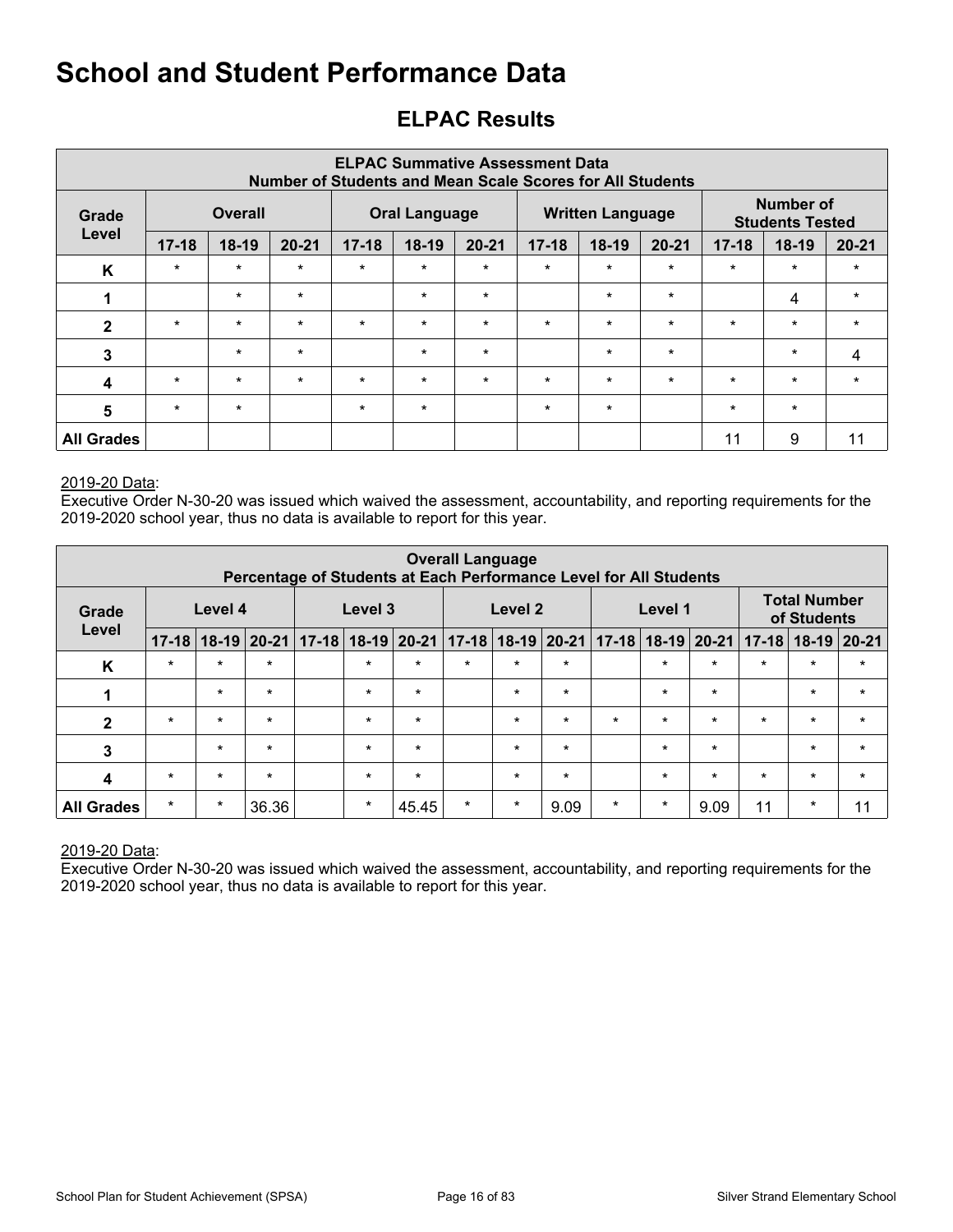|                   |                                                                                                                         |         | Percentage of Students at Each Performance Level for All Students |  |         |         | <b>Oral Language</b> |         |         |         |         |         |         |                                    |         |
|-------------------|-------------------------------------------------------------------------------------------------------------------------|---------|-------------------------------------------------------------------|--|---------|---------|----------------------|---------|---------|---------|---------|---------|---------|------------------------------------|---------|
| Grade             |                                                                                                                         | Level 4 |                                                                   |  | Level 3 |         |                      | Level 2 |         |         | Level 1 |         |         | <b>Total Number</b><br>of Students |         |
| Level             | $17-18$ 18-19 20-21<br>$17-18$ 18-19 20-21 17-18 18-19 20-21<br>$18-19$ 20-21<br>$18-19$   20-21   17-18  <br>$17 - 18$ |         |                                                                   |  |         |         |                      |         |         |         |         |         |         |                                    |         |
| K                 | $\star$                                                                                                                 | $\star$ | $\star$                                                           |  | $\star$ | $\star$ |                      | $\star$ | $\star$ | $\star$ | $\star$ | $\star$ | $\star$ | $\star$                            | $\star$ |
| 1                 |                                                                                                                         | $\star$ | $\star$                                                           |  | $\star$ | $\star$ |                      | $\star$ | $\star$ |         | $\star$ | $\star$ |         | $\star$                            | $\star$ |
| $\mathbf{2}$      | $\star$                                                                                                                 | $\star$ | $\star$                                                           |  | $\star$ | $\star$ |                      | $\star$ | $\star$ | $\star$ | $\star$ | $\star$ | $\star$ | $\star$                            | $\star$ |
| 3                 |                                                                                                                         | $\star$ | $\star$                                                           |  | $\star$ | $\star$ |                      | $\star$ | $\star$ |         | $\star$ | $\star$ |         | $\star$                            | $\star$ |
| 4                 | $\star$                                                                                                                 | $\star$ | $\star$                                                           |  | $\star$ | $\star$ |                      | $\star$ | $\star$ |         | $\star$ | $\star$ | $\star$ | $\star$                            | $\star$ |
| <b>All Grades</b> | $\star$                                                                                                                 | $\star$ | 72.73                                                             |  | $\star$ | 18.18   |                      | $\star$ | 0.00    | $\star$ | $\star$ | 9.09    | 11      | $\star$                            | 11      |

Executive Order N-30-20 was issued which waived the assessment, accountability, and reporting requirements for the 2019-2020 school year, thus no data is available to report for this year.

|                   |           |         |                 | Percentage of Students at Each Performance Level for All Students |         |               | <b>Written Language</b> |                    |               |           |         |         |                         |                                    |               |
|-------------------|-----------|---------|-----------------|-------------------------------------------------------------------|---------|---------------|-------------------------|--------------------|---------------|-----------|---------|---------|-------------------------|------------------------------------|---------------|
| Grade             |           | Level 4 |                 |                                                                   | Level 3 |               |                         | Level <sub>2</sub> |               |           | Level 1 |         |                         | <b>Total Number</b><br>of Students |               |
| Level             | $17 - 18$ |         | $18-19$   20-21 | $17 - 18$                                                         |         | $18-19$ 20-21 | $17 - 18$               |                    | $18-19$ 20-21 | $17 - 18$ |         |         | $18-19$ $20-21$ $17-18$ |                                    | $18-19$ 20-21 |
| K                 | $\star$   | $\star$ | $\star$         | $\star$                                                           | $\star$ | $\star$       | $\star$                 | $\star$            | $\star$       |           | $\star$ | $\star$ | $\star$                 | $\star$                            | $\star$       |
| 1                 |           | $\star$ | $\star$         |                                                                   | $\star$ | $\star$       |                         | $\star$            | $\star$       |           | $\star$ | $\star$ |                         | $\star$                            | $\star$       |
| $\overline{2}$    | $\ast$    | $\star$ | $\star$         | $\star$                                                           | $\star$ | $\star$       | $\star$                 | $\star$            | $\star$       |           | $\star$ | $\star$ | $\star$                 | $\star$                            | $\star$       |
| $\mathbf{3}$      |           | $\star$ | $\star$         |                                                                   | $\star$ | $\star$       |                         | $\star$            | $\star$       |           | $\star$ | $\star$ |                         | $\star$                            | $\star$       |
| $\boldsymbol{4}$  |           | $\star$ | $\star$         | $\star$                                                           | $\star$ | $\star$       |                         | $\star$            | $\star$       |           | $\star$ | $\star$ | $\star$                 | $\star$                            | $\star$       |
| 5                 | $\ast$    | $\star$ |                 | $\star$                                                           | $\star$ |               |                         | $\star$            |               |           | $\star$ |         | $\star$                 | $\star$                            |               |
| <b>All Grades</b> | $\star$   | $\star$ | 0.00            | $\star$                                                           | $\star$ | 45.45         | $\star$                 | $\star$            | 27.27         |           | $\star$ | 27.27   | 11                      | $\ast$                             | 11            |

#### 2019-20 Data: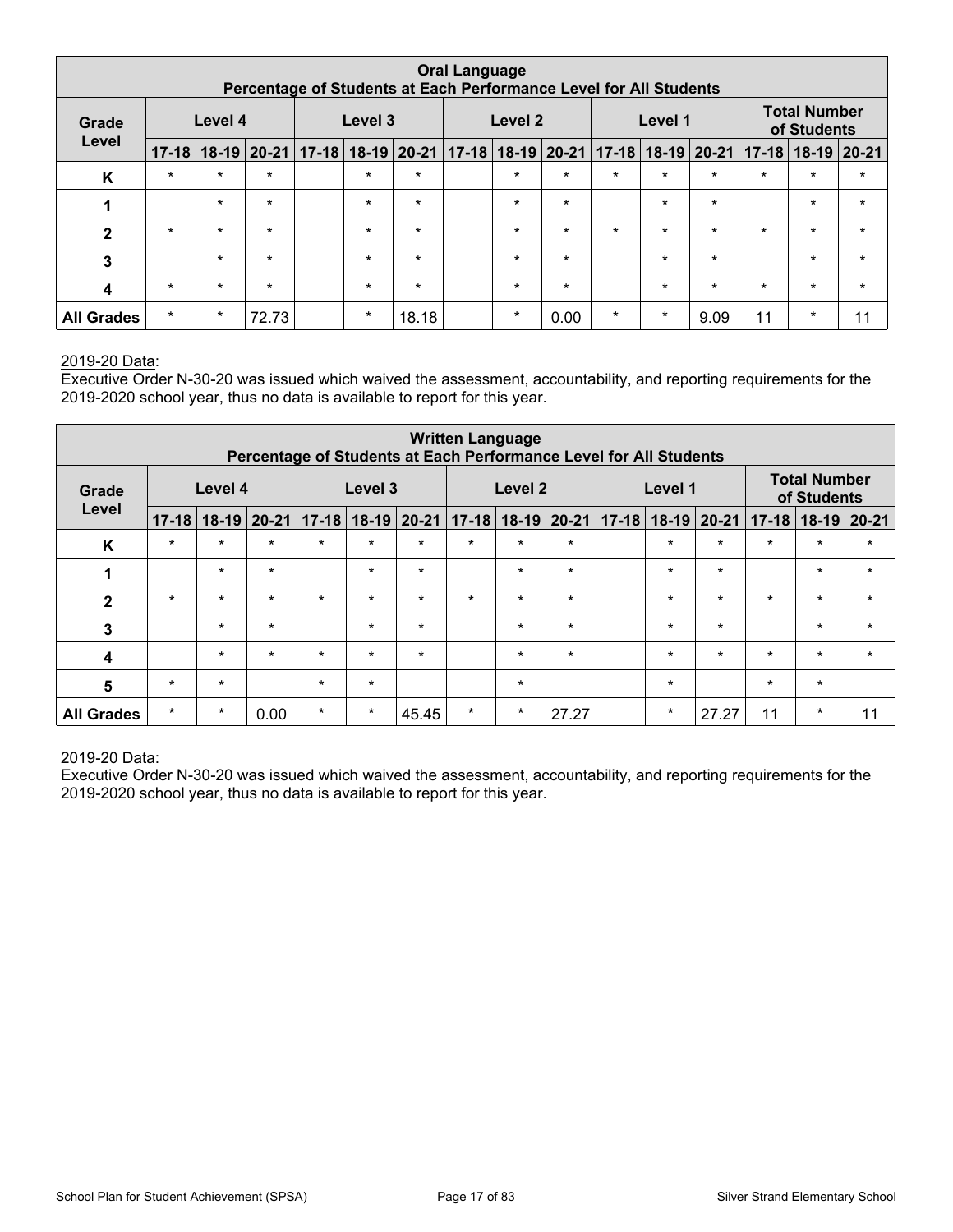|                   |           |                       |           |           |                     | <b>Listening Domain</b><br>Percentage of Students by Domain Performance Level for All Students |           |                  |           |           |                                    |           |
|-------------------|-----------|-----------------------|-----------|-----------|---------------------|------------------------------------------------------------------------------------------------|-----------|------------------|-----------|-----------|------------------------------------|-----------|
| Grade             |           | <b>Well Developed</b> |           |           | Somewhat/Moderately |                                                                                                |           | <b>Beginning</b> |           |           | <b>Total Number</b><br>of Students |           |
| Level             | $17 - 18$ | $18-19$               | $20 - 21$ | $17 - 18$ | 18-19               | $20 - 21$                                                                                      | $17 - 18$ | $18-19$          | $20 - 21$ | $17 - 18$ | $18-19$                            | $20 - 21$ |
| K                 | $\star$   | $\star$               | $\star$   | $\star$   | $\star$             | $\star$                                                                                        |           | $\star$          | $\star$   | $\star$   | $\star$                            | $\star$   |
|                   |           | $\star$               | $\star$   |           | $\star$             | $\star$                                                                                        |           | $\star$          | $\star$   |           | $\star$                            | $\star$   |
| $\mathbf{2}$      | $\star$   | $\star$               | $\star$   |           | $\star$             | $\star$                                                                                        | $\star$   | $\star$          | $\star$   | $\star$   | $\star$                            | $\star$   |
| 3                 |           | $\star$               | $\star$   |           | $\star$             | $\star$                                                                                        |           | $\star$          | $\star$   |           | $\star$                            | $\star$   |
| 4                 | $\star$   | $\star$               | $\star$   |           | $\star$             | $\ast$                                                                                         |           | $\star$          | $\star$   | $\star$   | $\star$                            | $\star$   |
| <b>All Grades</b> | $\star$   | $\star$               | 36.36     | $\star$   | $\star$             | 45.45                                                                                          | $\star$   | $\star$          | 18.18     | 11        | $\star$                            | 11        |

Executive Order N-30-20 was issued which waived the assessment, accountability, and reporting requirements for the 2019-2020 school year, thus no data is available to report for this year.

|                   |           |                       | Percentage of Students by Domain Performance Level for All Students |           |                     | <b>Speaking Domain</b> |           |                  |           |           |                                    |           |
|-------------------|-----------|-----------------------|---------------------------------------------------------------------|-----------|---------------------|------------------------|-----------|------------------|-----------|-----------|------------------------------------|-----------|
| Grade             |           | <b>Well Developed</b> |                                                                     |           | Somewhat/Moderately |                        |           | <b>Beginning</b> |           |           | <b>Total Number</b><br>of Students |           |
| Level             | $17 - 18$ | $18-19$               | $20 - 21$                                                           | $17 - 18$ | $18-19$             | $20 - 21$              | $17 - 18$ | $18-19$          | $20 - 21$ | $17 - 18$ | $18-19$                            | $20 - 21$ |
| K                 | $\star$   | $\star$               | $\star$                                                             |           | $\star$             | $\star$                | $\star$   | $\star$          | $\star$   | $\star$   | $\star$                            | $\star$   |
| 1                 |           | $\star$               | $\star$                                                             |           | $\star$             | $\star$                |           | $\star$          | $\star$   |           | $\star$                            | $\star$   |
| $\mathbf{2}$      | $\star$   | $\star$               | $\star$                                                             |           | $\star$             | $\star$                | $\star$   | $\star$          | $\star$   | $\star$   | $\star$                            | $\star$   |
| 3                 |           | $\star$               | $\star$                                                             |           | $\star$             | $\star$                |           | $\ast$           | $\star$   |           | $\star$                            | $\star$   |
| 4                 | $\star$   | $\star$               | $\star$                                                             |           | $\star$             | $\star$                |           | $\star$          | $\star$   | $\star$   | $\star$                            | $\star$   |
| <b>All Grades</b> | $\star$   | $\star$               | 80.00                                                               |           | $\ast$              | 10.00                  | $\star$   | $\ast$           | 10.00     | 11        | $\star$                            | 10        |

#### 2019-20 Data:

Executive Order N-30-20 was issued which waived the assessment, accountability, and reporting requirements for the 2019-2020 school year, thus no data is available to report for this year.

|                   |           |                       |           | Percentage of Students by Domain Performance Level for All Students |                     | <b>Reading Domain</b> |           |                  |           |           |                                    |           |
|-------------------|-----------|-----------------------|-----------|---------------------------------------------------------------------|---------------------|-----------------------|-----------|------------------|-----------|-----------|------------------------------------|-----------|
| Grade             |           | <b>Well Developed</b> |           |                                                                     | Somewhat/Moderately |                       |           | <b>Beginning</b> |           |           | <b>Total Number</b><br>of Students |           |
| Level             | $17 - 18$ | $18-19$               | $20 - 21$ | $17 - 18$                                                           | $18-19$             | $20 - 21$             | $17 - 18$ | $18-19$          | $20 - 21$ | $17 - 18$ | $18-19$                            | $20 - 21$ |
| K                 | $\star$   | $\star$               | $\star$   | $\star$                                                             | $\star$             | $\star$               |           | $\star$          | $\star$   | $\star$   | $\star$                            | $\star$   |
|                   |           | $\star$               | $\star$   |                                                                     | $\star$             | $\star$               |           | $\ast$           | $\star$   |           | $\star$                            | $\star$   |
| $\mathbf{2}$      | $\star$   | $\star$               | $\star$   | $\star$                                                             | $\star$             | $\star$               | $\star$   | $\star$          | $\star$   | $\star$   | $\star$                            | $\star$   |
| 3                 |           | $\star$               | $\star$   |                                                                     | $\star$             | $\star$               |           | $\ast$           | $\star$   |           | $\star$                            | $\star$   |
| $\boldsymbol{4}$  |           | $\star$               | $\star$   | $\star$                                                             | $\star$             | $\star$               |           | $\star$          | $\star$   | $\star$   | $\star$                            | $\star$   |
| <b>All Grades</b> | $\star$   | $\star$               | 18.18     | $\star$                                                             | $\star$             | 54.55                 | $\star$   | $\ast$           | 27.27     | 11        | $\star$                            | 11        |

#### 2019-20 Data: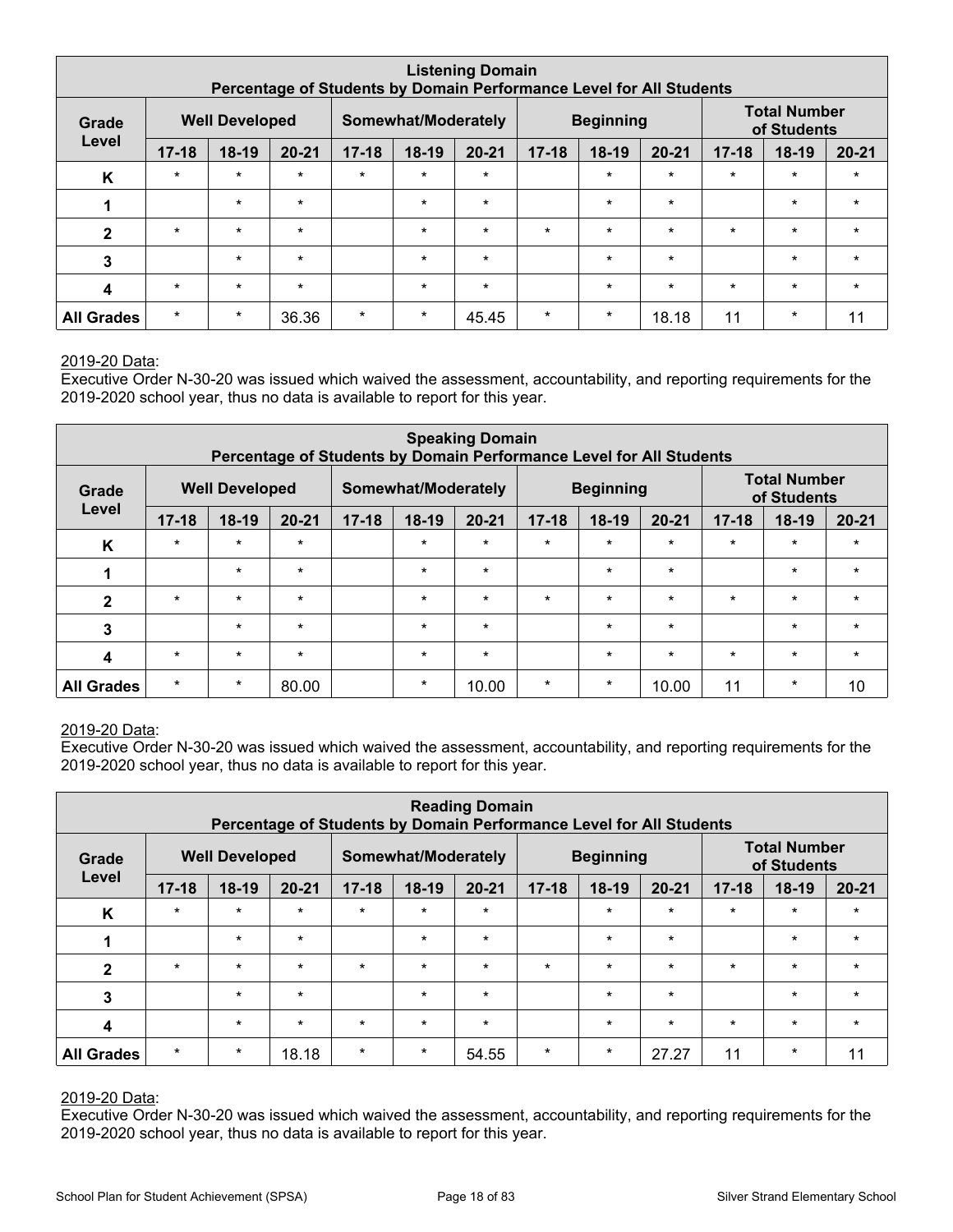| <b>Writing Domain</b><br>Percentage of Students by Domain Performance Level for All Students |           |                       |           |                     |         |                  |           |                                    |           |           |         |           |
|----------------------------------------------------------------------------------------------|-----------|-----------------------|-----------|---------------------|---------|------------------|-----------|------------------------------------|-----------|-----------|---------|-----------|
| Grade                                                                                        |           | <b>Well Developed</b> |           | Somewhat/Moderately |         | <b>Beginning</b> |           | <b>Total Number</b><br>of Students |           |           |         |           |
| Level                                                                                        | $17 - 18$ | $18-19$               | $20 - 21$ | $17 - 18$           | 18-19   | $20 - 21$        | $17 - 18$ | $18-19$                            | $20 - 21$ | $17 - 18$ | $18-19$ | $20 - 21$ |
| K                                                                                            | $\star$   | $\star$               | $\star$   | $\star$             | $\star$ | $\star$          |           | $\ast$                             | $\star$   | $\star$   | $\star$ | $\star$   |
| 1                                                                                            |           | $\star$               | $\star$   |                     | $\star$ | $\star$          |           | $\star$                            | $\star$   |           | $\star$ | $\star$   |
| $\mathbf{2}$                                                                                 | $\star$   | $\star$               | $\star$   | $\star$             | $\star$ | $\star$          |           | $\star$                            | $\star$   | $\star$   | $\star$ | $\star$   |
| 3                                                                                            |           | $\star$               | $\star$   |                     | $\star$ | $\star$          |           | $\star$                            | $\star$   |           | $\star$ | $\star$   |
| $\overline{\mathbf{4}}$                                                                      |           | $\star$               | $\star$   | $\star$             | $\star$ | $\star$          |           | $\star$                            | $\star$   | $\star$   | $\star$ | $\star$   |
| <b>All Grades</b>                                                                            | $\star$   | $\star$               | 9.09      | $\star$             | $\ast$  | 63.64            |           | $\ast$                             | 27.27     | 11        | $\star$ | 11        |

Executive Order N-30-20 was issued which waived the assessment, accountability, and reporting requirements for the 2019-2020 school year, thus no data is available to report for this year.

#### **Conclusions based on this data:**

**1.** Silver Strand enrolled a statistically significant number of students who are English Language Learners in 2020-21.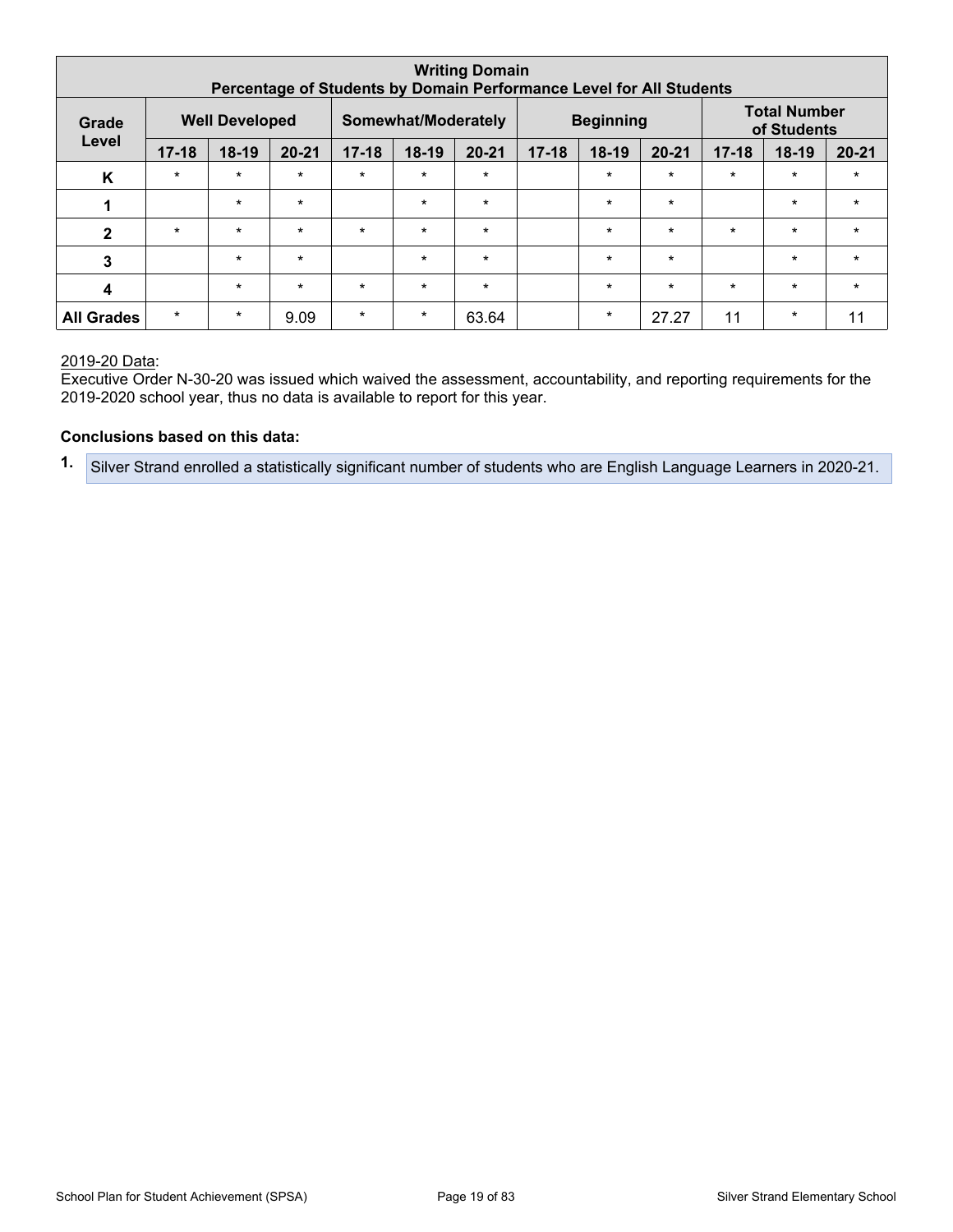### <span id="page-19-0"></span>**Student Population**

Although both Senate Bill 98 and Assembly Bill 130 suspended the publication of state indicators on the 2020 and 2021 California School Dashboards, these bills also required the reporting of valid and reliable data that would have been included in these Dashboards.

To meet this requirement, CDE has made available the Enrollment, Graduation Rate Additional Report and the College/Career Measures Report data available. All other reports are not available for 2020 and 2021.

This section provides information about the school's student population.

| 2020-21 Student Population                        |                                                                                                                                                                     |                                                                                                                                                                                                    |                                                                                          |  |  |
|---------------------------------------------------|---------------------------------------------------------------------------------------------------------------------------------------------------------------------|----------------------------------------------------------------------------------------------------------------------------------------------------------------------------------------------------|------------------------------------------------------------------------------------------|--|--|
| <b>Total</b><br><b>Enrollment</b>                 | Socioeconomically<br><b>Disadvantaged</b>                                                                                                                           | <b>English</b><br><b>Learners</b>                                                                                                                                                                  | <b>Foster</b><br>Youth                                                                   |  |  |
| 284                                               | 17.3                                                                                                                                                                | 3.5                                                                                                                                                                                                | This is the percent of students<br>whose well-being is the<br>responsibility of a court. |  |  |
| This is the total number of<br>students enrolled. | This is the percent of students<br>who are eligible for free or<br>reduced priced meals; or have<br>parents/quardians who did not<br>receive a high school diploma. | This is the percent of students<br>who are learning to communicate<br>effectively in English, typically<br>requiring instruction in both the<br>English Language and in their<br>academic courses. |                                                                                          |  |  |

| 2019-20 Enrollment for All Students/Student Group    |              |            |  |  |  |  |
|------------------------------------------------------|--------------|------------|--|--|--|--|
| <b>Student Group</b>                                 | <b>Total</b> | Percentage |  |  |  |  |
| <b>English Learners</b>                              | 10           | 3.5        |  |  |  |  |
| <b>Foster Youth</b>                                  |              |            |  |  |  |  |
| <b>Homeless</b>                                      |              |            |  |  |  |  |
| <b>Socioeconomically Disadvantaged</b><br>49<br>17.3 |              |            |  |  |  |  |
| <b>Students with Disabilities</b>                    | 37           | 13.0       |  |  |  |  |

| <b>Enrollment by Race/Ethnicity</b> |              |            |  |  |  |
|-------------------------------------|--------------|------------|--|--|--|
| <b>Student Group</b>                | <b>Total</b> | Percentage |  |  |  |
| <b>African American</b>             | 5            | 1.8        |  |  |  |
| American Indian or Alaska Native    | 2            | 0.7        |  |  |  |
| Asian                               | 4            | 1.4        |  |  |  |
| <b>Filipino</b>                     | 6            | 2.1        |  |  |  |
| Hispanic                            | 71           | 25.0       |  |  |  |
| <b>Two or More Races</b>            | 29           | 10.2       |  |  |  |
| Native Hawaiian or Pacific Islander | 2            | 0.7        |  |  |  |
| <b>White</b>                        | 149          | 52.5       |  |  |  |

#### **Conclusions based on this data:**

**1.** Approximately 33% of our student population comprises students who are economically disadvantaged, have disabilities, and/or are English Learners.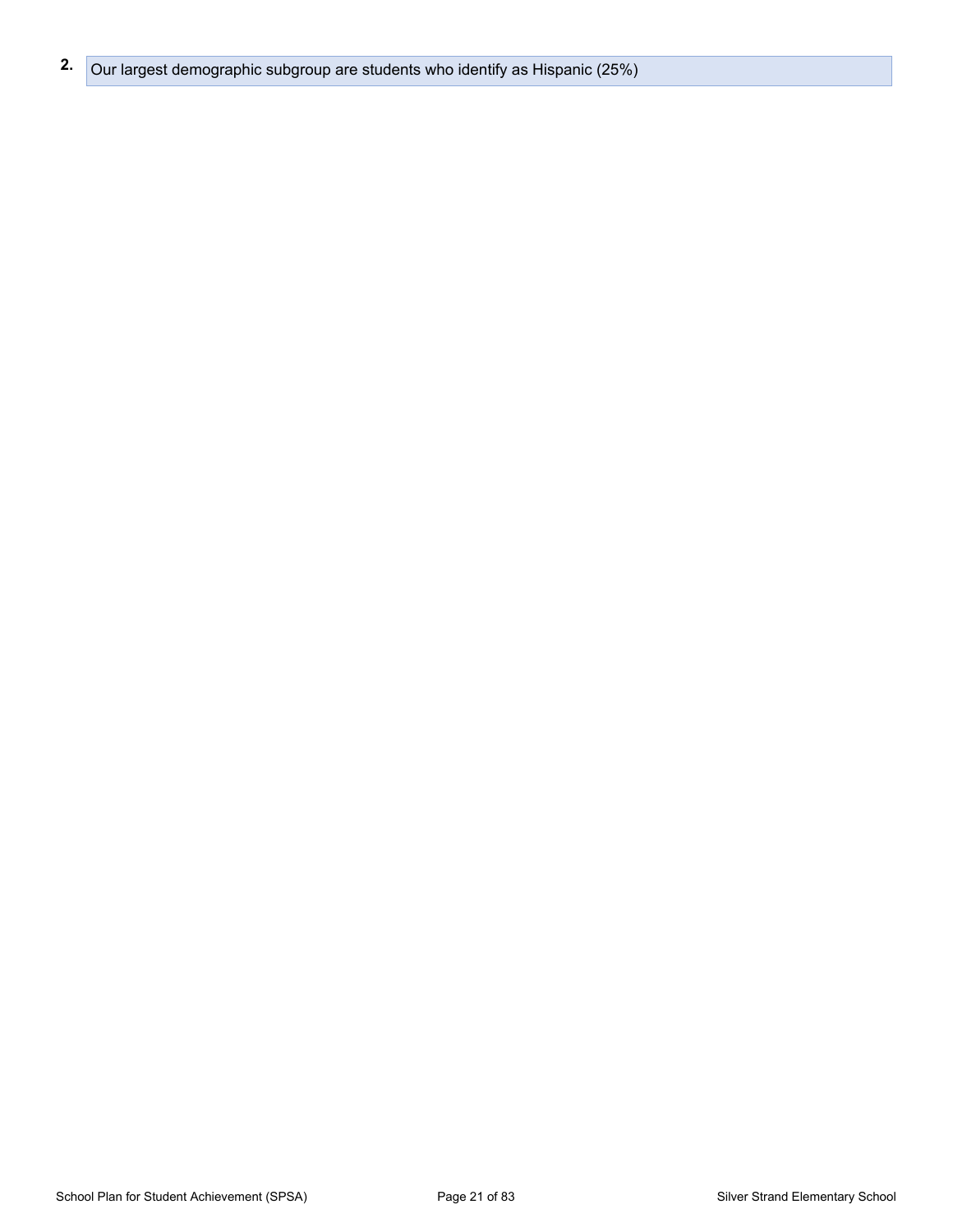### <span id="page-21-0"></span>**Overall Performance**

Although both Senate Bill 98 and Assembly Bill 130 suspended the publication of state indicators on the 2020 and 2021 California School Dashboards, these bills also required the reporting of valid and reliable data that would have been included in these Dashboards.

To meet this requirement, CDE has made available the Enrollment, Graduation Rate Additional Report and the College/Career Measures Report data available. All other reports are not available for 2020 and 2021, thus the most recent data (2019 Fall) is provided here.



#### **Conclusions based on this data:**

**1.** Data from 2019: Students are continuing to achieve and improve in ELA (blue).

**2.** Data from 2019: Students are improving in mathematics, with room for improvement (green).

**3.** Data from 2019: Our chronic absenteeism and suspension rates warrant ongoing attention to maintain green levels.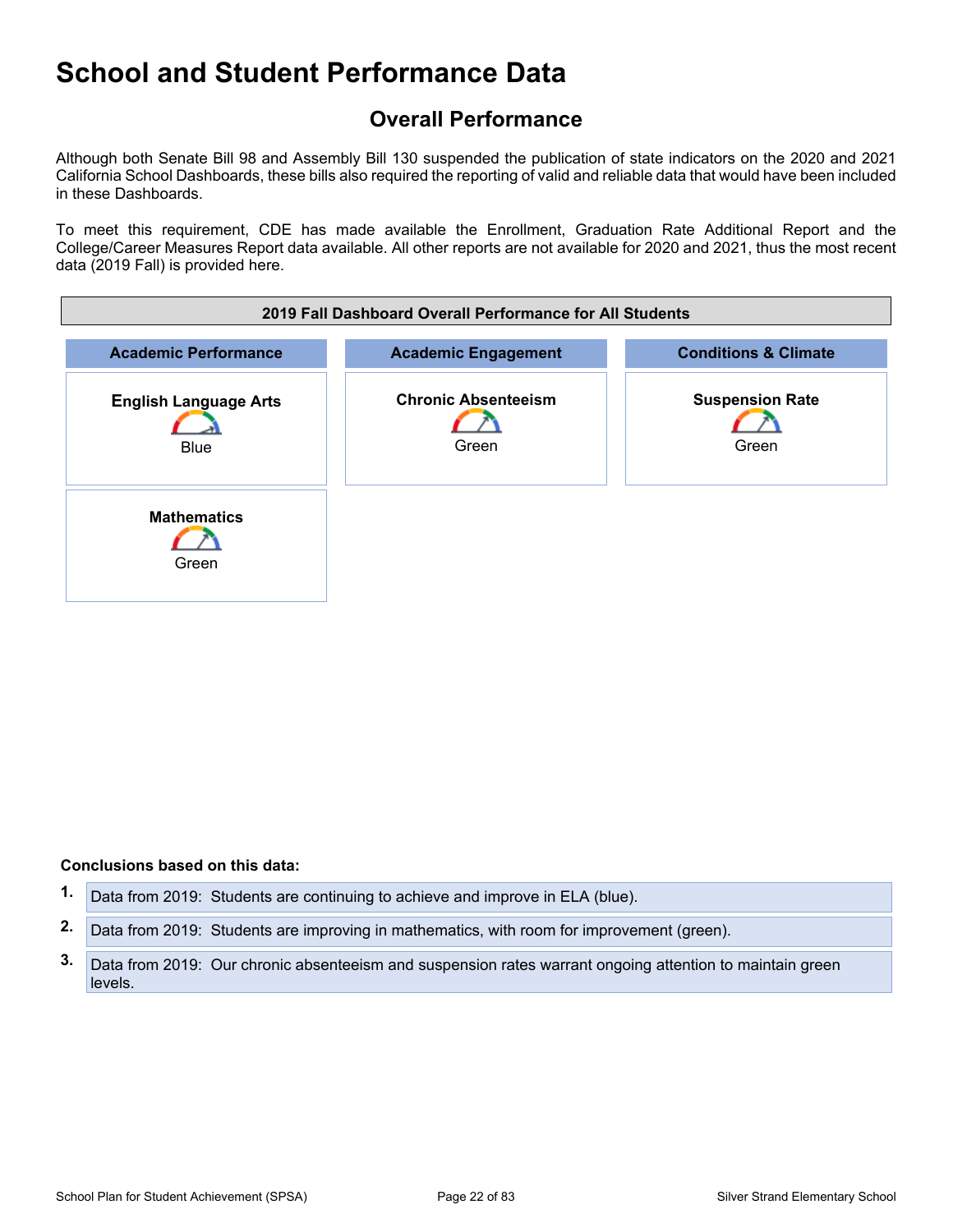### <span id="page-22-0"></span>**Academic Performance English Language Arts**

Although both Senate Bill 98 and Assembly Bill 130 suspended the publication of state indicators on the 2020 and 2021 California School Dashboards, these bills also required the reporting of valid and reliable data that would have been included in these Dashboards.

To meet this requirement, CDE has made available the Enrollment, Graduation Rate Additional Report and the College/Career Measures Report data available. All other reports are not available for 2020 and 2021, thus the most recent data (2019 Fall) is provided here.

The performance levels are color-coded and range from lowest-to-highest performance in the following order:



This section provides number of student groups in each color.



This section provides a view of Student Assessment Results and other aspects of this school's performance, specifically how well students are meeting grade-level standards on the English Language Arts assessment. This measure is based on student performance on the Smarter Balanced Summative Assessment, which is taken annually by students in grades 3–8 and grade 11.

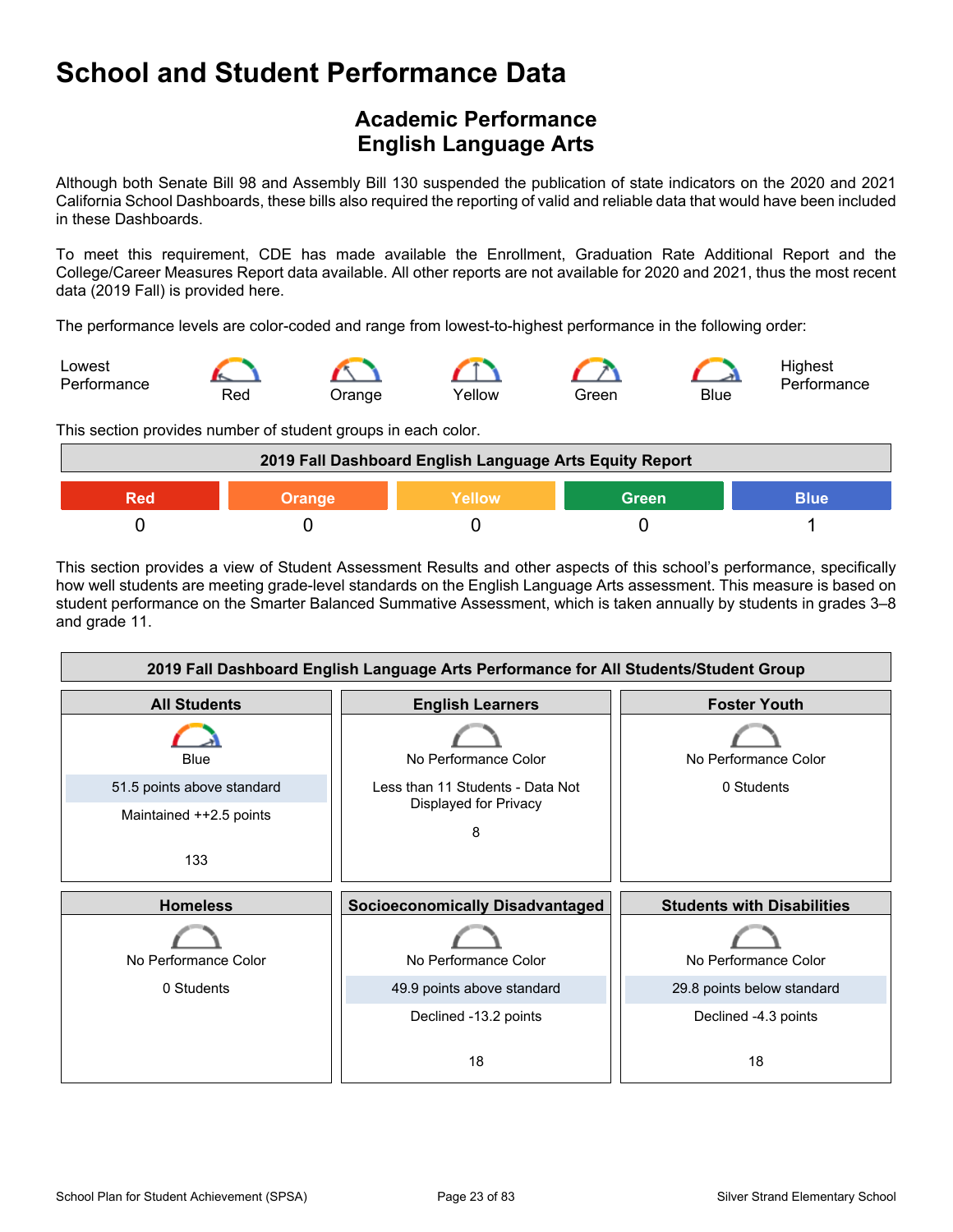

This section provides a view of Student Assessment Results and other aspects of this school's performance, specifically how well students are meeting grade-level standards on the English Language Arts assessment. This measure is based on student performance on the Smarter Balanced Summative Assessment, which is taken annually by students in grades 3–8 and grade 11.

| 2019 Fall Dashboard English Language Arts Data Comparisons for English Learners |                                      |                            |  |  |  |
|---------------------------------------------------------------------------------|--------------------------------------|----------------------------|--|--|--|
| <b>Current English Learner</b>                                                  | <b>Reclassified English Learners</b> | <b>English Only</b>        |  |  |  |
| Less than 11 Students - Data Not                                                | Less than 11 Students - Data Not     | 50.9 points above standard |  |  |  |
| Displayed for Privacy                                                           | Displayed for Privacy                | Increased $++7.3$ points   |  |  |  |
|                                                                                 |                                      | 122                        |  |  |  |

#### **Conclusions based on this data:**

- **1.** Data from 2019: Students with disabilities (18) declined 4.3 points in ELA, warranting attention; students who are socioeconomically disadvantaged declined by 13 points, warranting attention
- **2.** Data from 2019: Our largest subgroup of students, who are Hispanic, declined 5 points in ELA, warranting attention.
- **3.** Data from 2019: 19 students representing two or more races declined 13 points, warranting attention.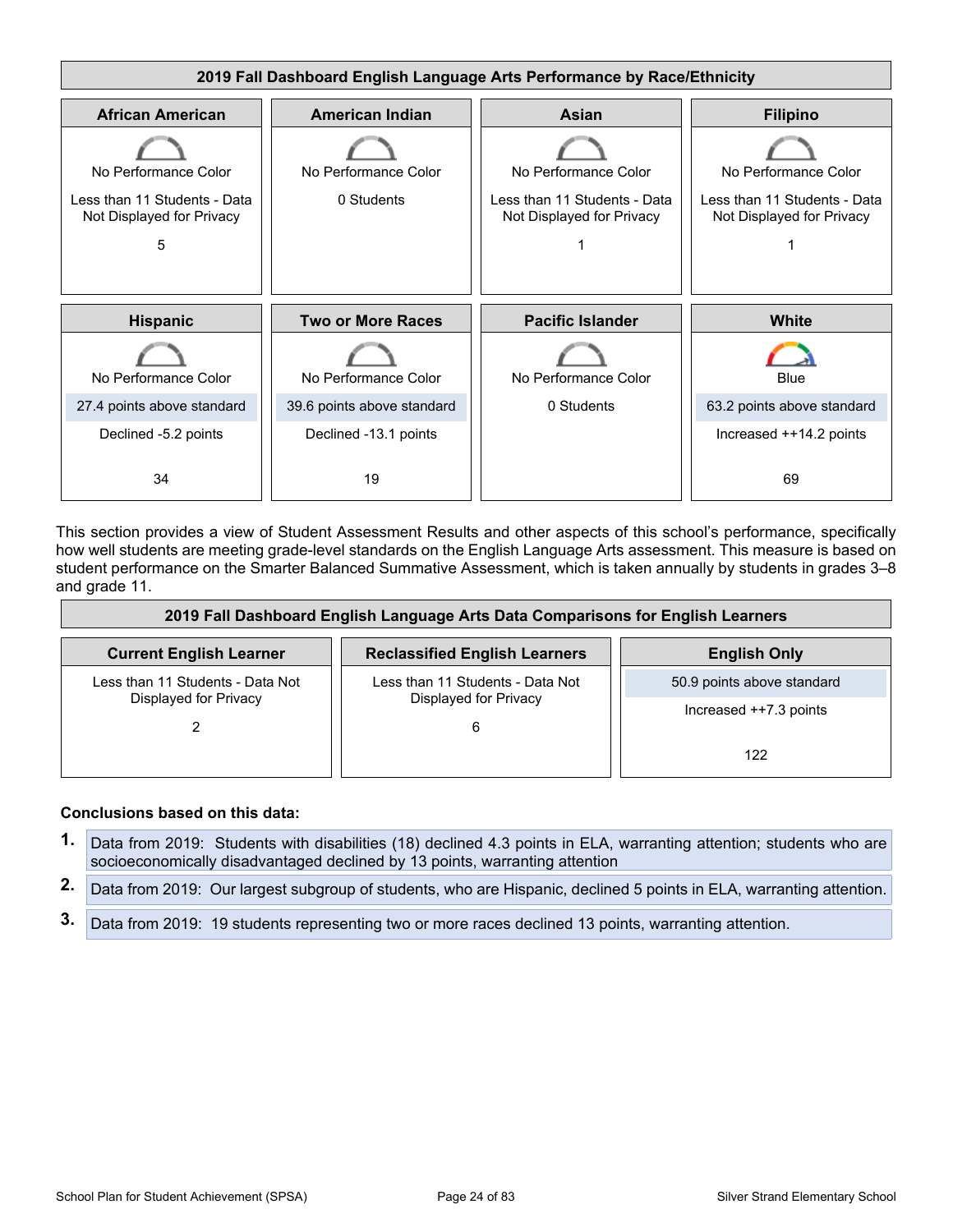### **Academic Performance Mathematics**

Although both Senate Bill 98 and Assembly Bill 130 suspended the publication of state indicators on the 2020 and 2021 California School Dashboards, these bills also required the reporting of valid and reliable data that would have been included in these Dashboards.

To meet this requirement, CDE has made available the Enrollment, Graduation Rate Additional Report and the College/Career Measures Report data available. All other reports are not available for 2020 and 2021, thus the most recent data (2019 Fall) is provided here.

The performance levels are color-coded and range from lowest-to-highest performance in the following order:



This section provides number of student groups in each color.

| 2019 Fall Dashboard Mathematics Equity Report   |  |  |  |  |  |
|-------------------------------------------------|--|--|--|--|--|
| <b>Green</b><br>Yellow<br>Blue<br>Orange<br>200 |  |  |  |  |  |
|                                                 |  |  |  |  |  |

This section provides a view of Student Assessment Results and other aspects of this school's performance, specifically how well students are meeting grade-level standards on the Mathematics assessment. This measure is based on student performance on the Smarter Balanced Summative Assessment, which is taken annually by students in grades 3–8 and grade 11.

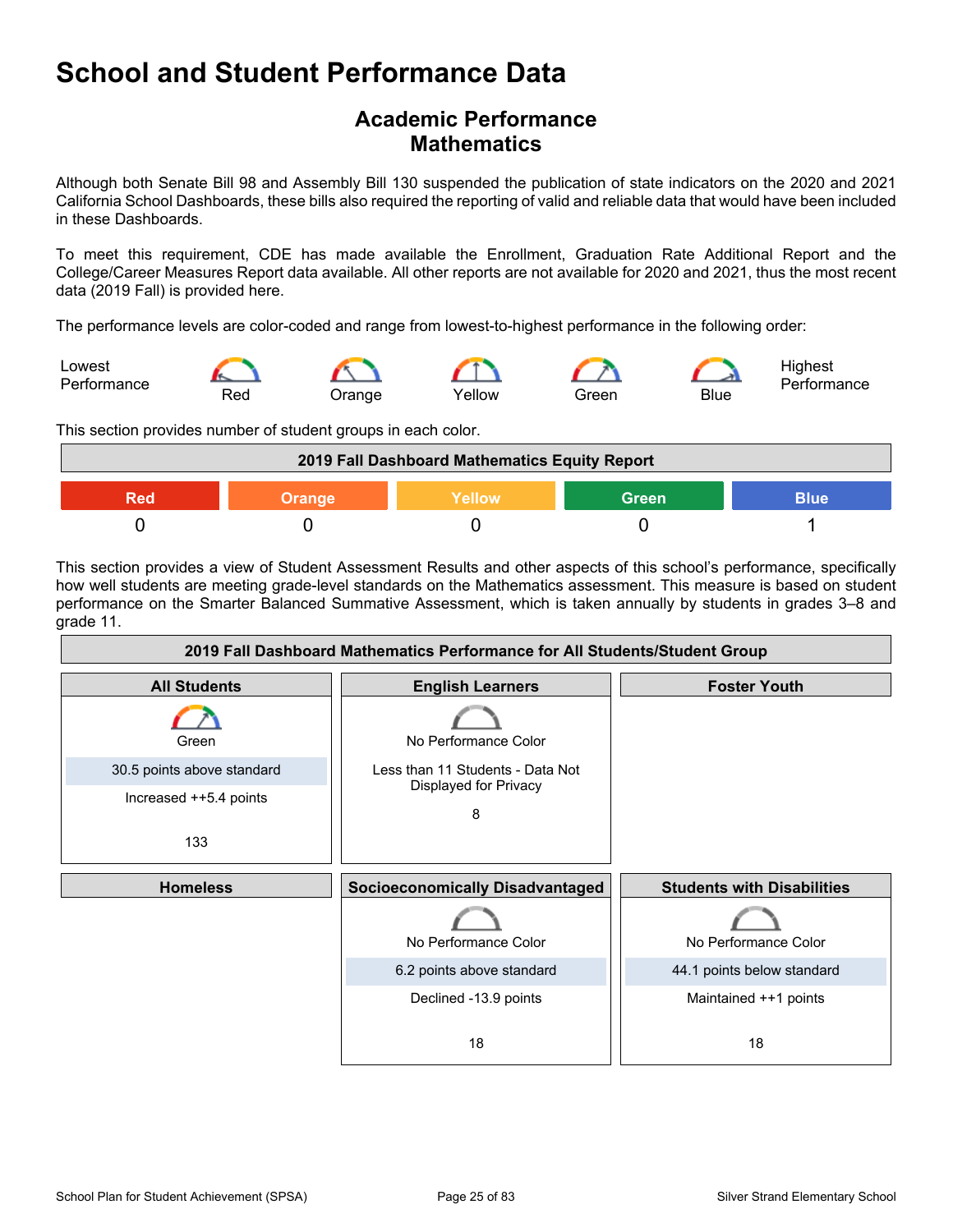

This section provides a view of Student Assessment Results and other aspects of this school's performance, specifically how well students are meeting grade-level standards on the Mathematics assessment. This measure is based on student performance on the Smarter Balanced Summative Assessment, which is taken annually by students in grades 3–8 and grade 11.

| 2019 Fall Dashboard Mathematics Data Comparisons for English Learners |                                      |                            |  |  |  |
|-----------------------------------------------------------------------|--------------------------------------|----------------------------|--|--|--|
| <b>Current English Learner</b>                                        | <b>Reclassified English Learners</b> | <b>English Only</b>        |  |  |  |
| Less than 11 Students - Data Not                                      | Less than 11 Students - Data Not     | 28.8 points above standard |  |  |  |
| Displayed for Privacy                                                 | Displayed for Privacy<br>6           | Increased ++9.4 points     |  |  |  |
|                                                                       |                                      | 122                        |  |  |  |

#### **Conclusions based on this data:**

- **1.** Data from 2019: Students with disabilities increased scores by 1.
- **2.** Data from 2019: Hispanic students decreased scores by nearly 12 points, warranting attention. Students reporting two or more races increased 6.4 points.
- **3.** Data from 2019: White students increased by 15.9 points, "increased significantly" from previous year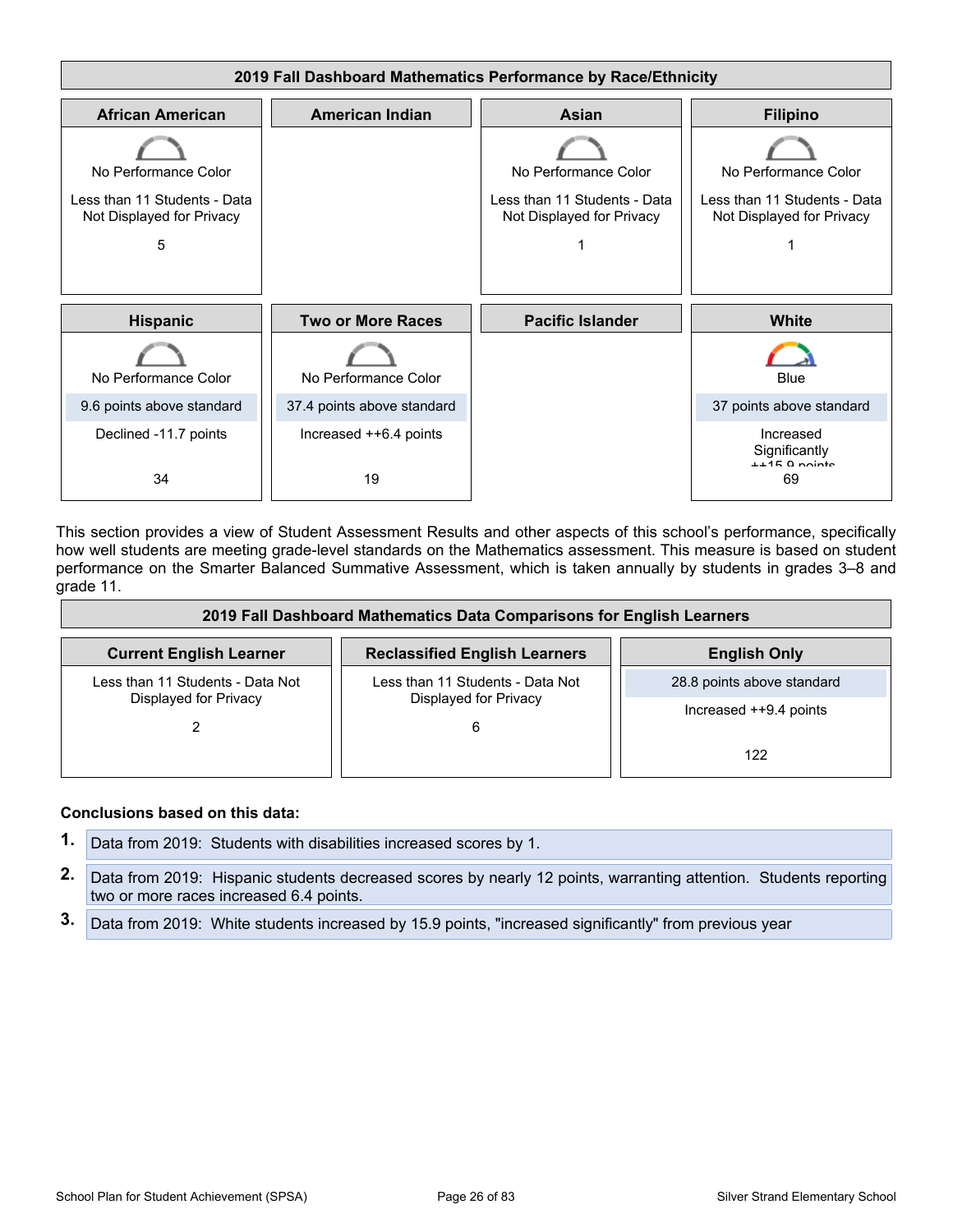### **Academic Performance English Learner Progress**

Although both Senate Bill 98 and Assembly Bill 130 suspended the publication of state indicators on the 2020 and 2021 California School Dashboards, these bills also required the reporting of valid and reliable data that would have been included in these Dashboards.

To meet this requirement, CDE has made available the Enrollment, Graduation Rate Additional Report and the College/Career Measures Report data available. All other reports are not available for 2020 and 2021, thus the most recent data (2019 Fall) is provided here.

This section provides a view of the percentage of current EL students making progress towards English language proficiency or maintaining the highest level.



This section provides a view of the percentage of current EL students who progressed at least one ELPI level, maintained ELPI level 4, maintained lower ELPI levels (i.e, levels 1, 2L, 2H, 3L, or 3H), or decreased at least one ELPI Level.

| 2019 Fall Dashboard Student English Language Acquisition Results |                                 |                     |                            |  |  |  |
|------------------------------------------------------------------|---------------------------------|---------------------|----------------------------|--|--|--|
| <b>Decreased</b>                                                 | <b>Maintained ELPI Level 1,</b> | <b>Maintained</b>   | <b>Progressed At Least</b> |  |  |  |
| <b>One ELPI Level</b>                                            | 2L, 2H, 3L, or 3H               | <b>ELPI Level 4</b> | <b>One ELPI Level</b>      |  |  |  |

**Conclusions based on this data:**

**1.** No conclusions due to lack of significant statistical data.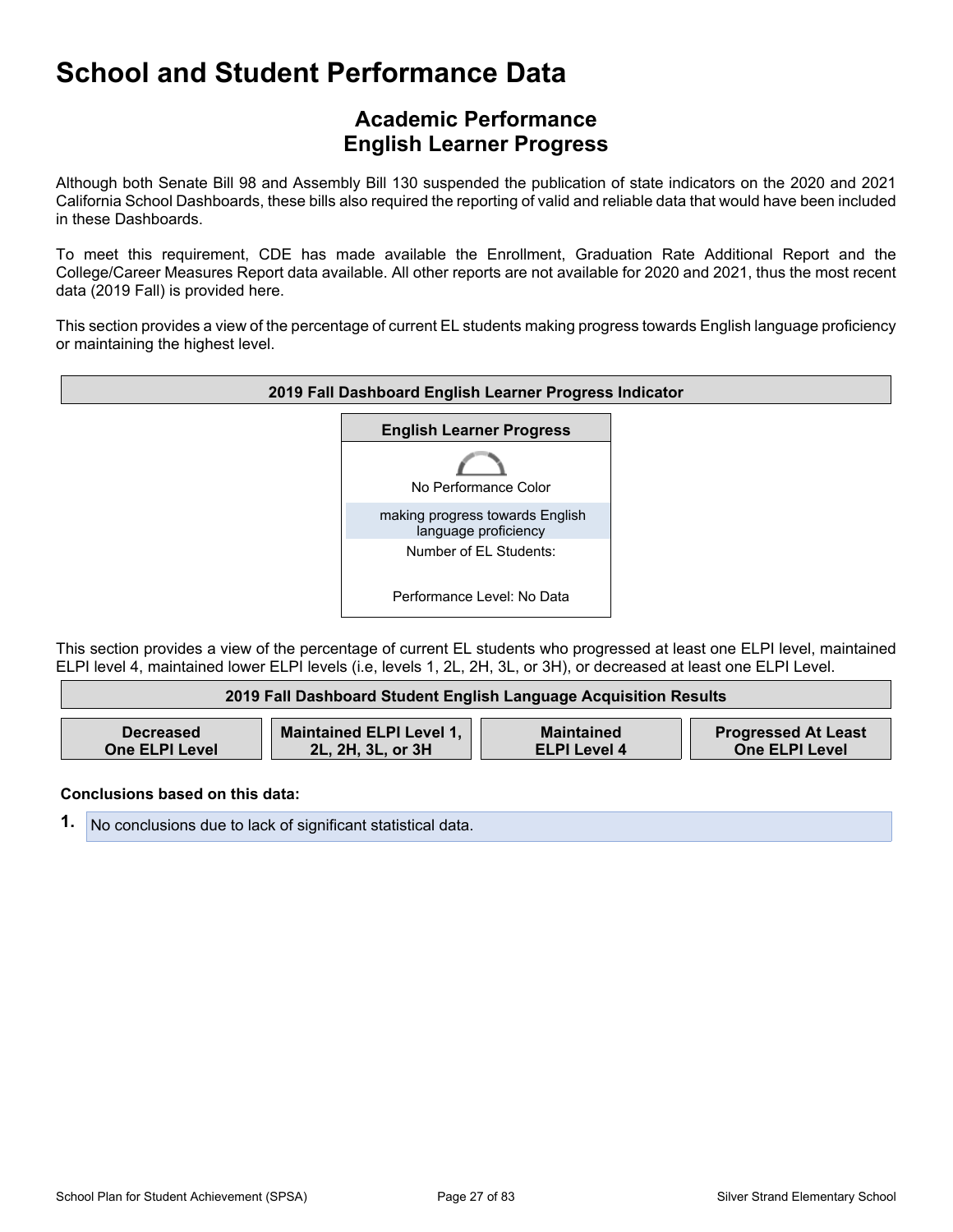### **Academic Performance College/Career Measures Only Report**

Although both Senate Bill 98 and Assembly Bill 130 suspended the publication of state indicators on the 2020 and 2021 California School Dashboards, these bills also required the reporting of valid and reliable data that would have been included in these Dashboards.

To meet this requirement, CDE has made available the Enrollment, Graduation Rate Additional Report and the College/Career Measures Report data available. All other reports are not available for 2020 and 2021.

| Number and Percentage of Students in the Combined Graduation Rate and/or<br>Dashboard Alternative School Status (DASS) Graduation Rate by Student Group |                                |                                 |  |  |  |
|---------------------------------------------------------------------------------------------------------------------------------------------------------|--------------------------------|---------------------------------|--|--|--|
| <b>Student Group</b>                                                                                                                                    | <b>Cohort</b><br><b>Totals</b> | <b>Cohort</b><br><b>Percent</b> |  |  |  |
| <b>All Students</b>                                                                                                                                     |                                |                                 |  |  |  |
| <b>African American</b>                                                                                                                                 |                                |                                 |  |  |  |
| American Indian or Alaska Native                                                                                                                        |                                |                                 |  |  |  |
| Asian                                                                                                                                                   |                                |                                 |  |  |  |
| <b>Filipino</b>                                                                                                                                         |                                |                                 |  |  |  |
| Hispanic                                                                                                                                                |                                |                                 |  |  |  |
| Native Hawaiian or Pacific Islander                                                                                                                     |                                |                                 |  |  |  |
| White                                                                                                                                                   |                                |                                 |  |  |  |
| <b>Two or More Races</b>                                                                                                                                |                                |                                 |  |  |  |
| <b>English Learners</b>                                                                                                                                 |                                |                                 |  |  |  |
| <b>Socioeconomically Disadvantaged</b>                                                                                                                  |                                |                                 |  |  |  |
| <b>Students with Disabilities</b>                                                                                                                       |                                |                                 |  |  |  |
| <b>Foster Youth</b>                                                                                                                                     |                                |                                 |  |  |  |
| <b>Homeless</b>                                                                                                                                         |                                |                                 |  |  |  |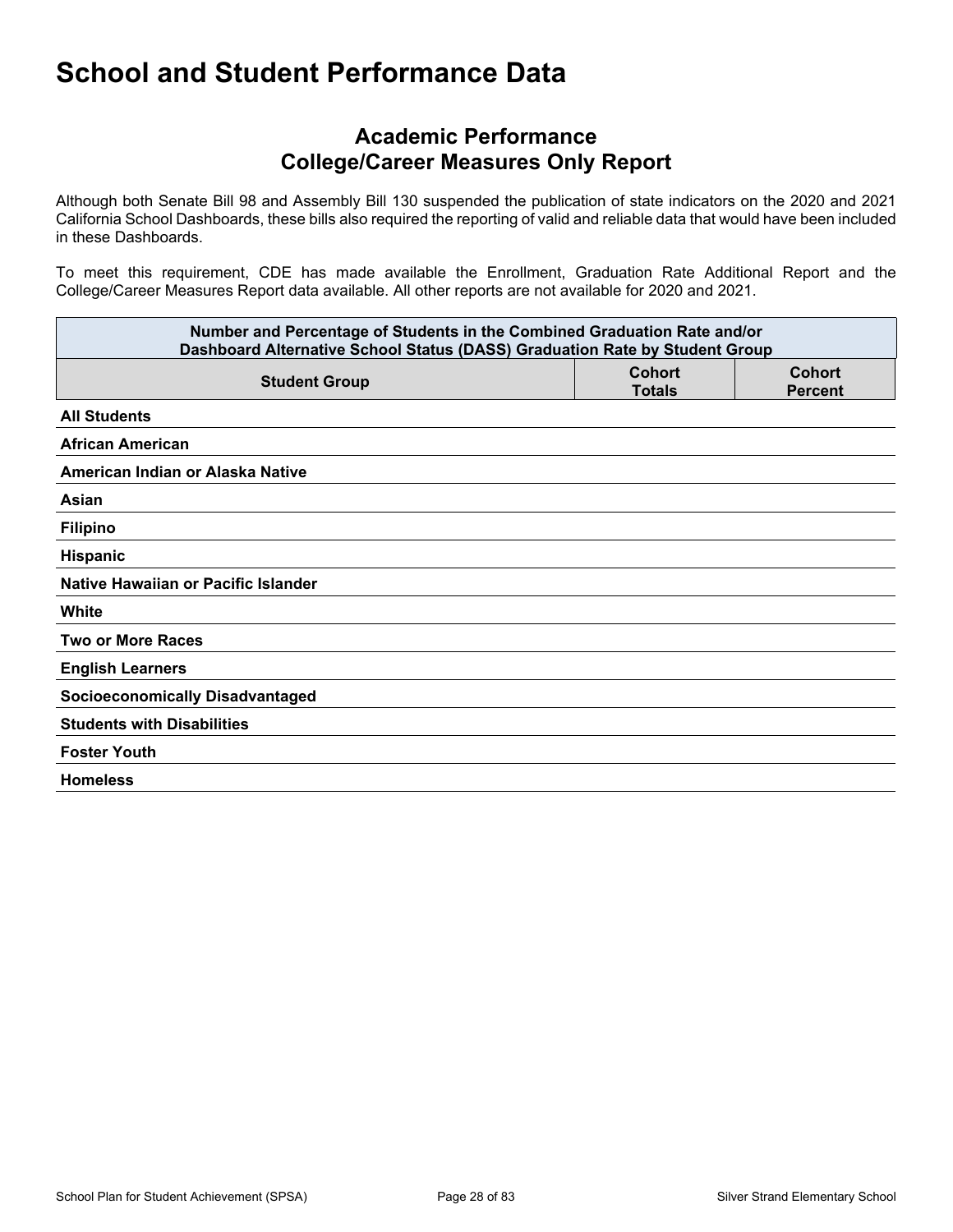| Advanced Placement Exams - Number and Percentage of Four-Year Graduation Rate Cohort Students                                                          |                                |                                 |
|--------------------------------------------------------------------------------------------------------------------------------------------------------|--------------------------------|---------------------------------|
| <b>Student Group</b>                                                                                                                                   | <b>Cohort</b><br><b>Totals</b> | <b>Cohort</b><br><b>Percent</b> |
| <b>All Students</b>                                                                                                                                    |                                |                                 |
| <b>African American</b>                                                                                                                                |                                |                                 |
| American Indian or Alaska Native                                                                                                                       |                                |                                 |
| Asian                                                                                                                                                  |                                |                                 |
| <b>Filipino</b>                                                                                                                                        |                                |                                 |
| Hispanic                                                                                                                                               |                                |                                 |
| Native Hawaiian or Pacific Islander                                                                                                                    |                                |                                 |
| <b>White</b>                                                                                                                                           |                                |                                 |
| <b>Two or More Races</b>                                                                                                                               |                                |                                 |
| <b>English Learners</b>                                                                                                                                |                                |                                 |
| <b>Socioeconomically Disadvantaged</b>                                                                                                                 |                                |                                 |
| <b>Students with Disabilities</b>                                                                                                                      |                                |                                 |
| <b>Foster Youth</b>                                                                                                                                    |                                |                                 |
|                                                                                                                                                        |                                |                                 |
| This table shows students in the four-year graduation rate cohort by student group who scored 3 or higher on at least<br>two Advanced Placement exams. |                                |                                 |
| International Baccalaureate Exams - Number and Percentage of Four-Year Graduation Rate Cohort                                                          |                                |                                 |
| <b>Student Group</b>                                                                                                                                   | <b>Cohort</b><br><b>Totals</b> | <b>Cohort</b><br><b>Percent</b> |
|                                                                                                                                                        |                                |                                 |
| <b>Homeless</b><br>$\ast$<br><b>All Students</b><br><b>African American</b>                                                                            |                                |                                 |
| American Indian or Alaska Native                                                                                                                       |                                |                                 |
| Asian                                                                                                                                                  |                                |                                 |
| <b>Filipino</b>                                                                                                                                        |                                |                                 |
| <b>Hispanic</b>                                                                                                                                        |                                |                                 |
| Native Hawaiian or Pacific Islander                                                                                                                    |                                |                                 |
| White                                                                                                                                                  |                                |                                 |
| <b>Two or More Races</b>                                                                                                                               |                                |                                 |
| <b>English Learners</b>                                                                                                                                |                                |                                 |
|                                                                                                                                                        |                                |                                 |
| <b>Socioeconomically Disadvantaged</b><br><b>Students with Disabilities</b>                                                                            |                                |                                 |
| <b>Foster Youth</b>                                                                                                                                    |                                |                                 |

\* This table shows students in the four-year graduation rate cohort by student group who scored 4 or higher on at least two International Baccalaureate Exams.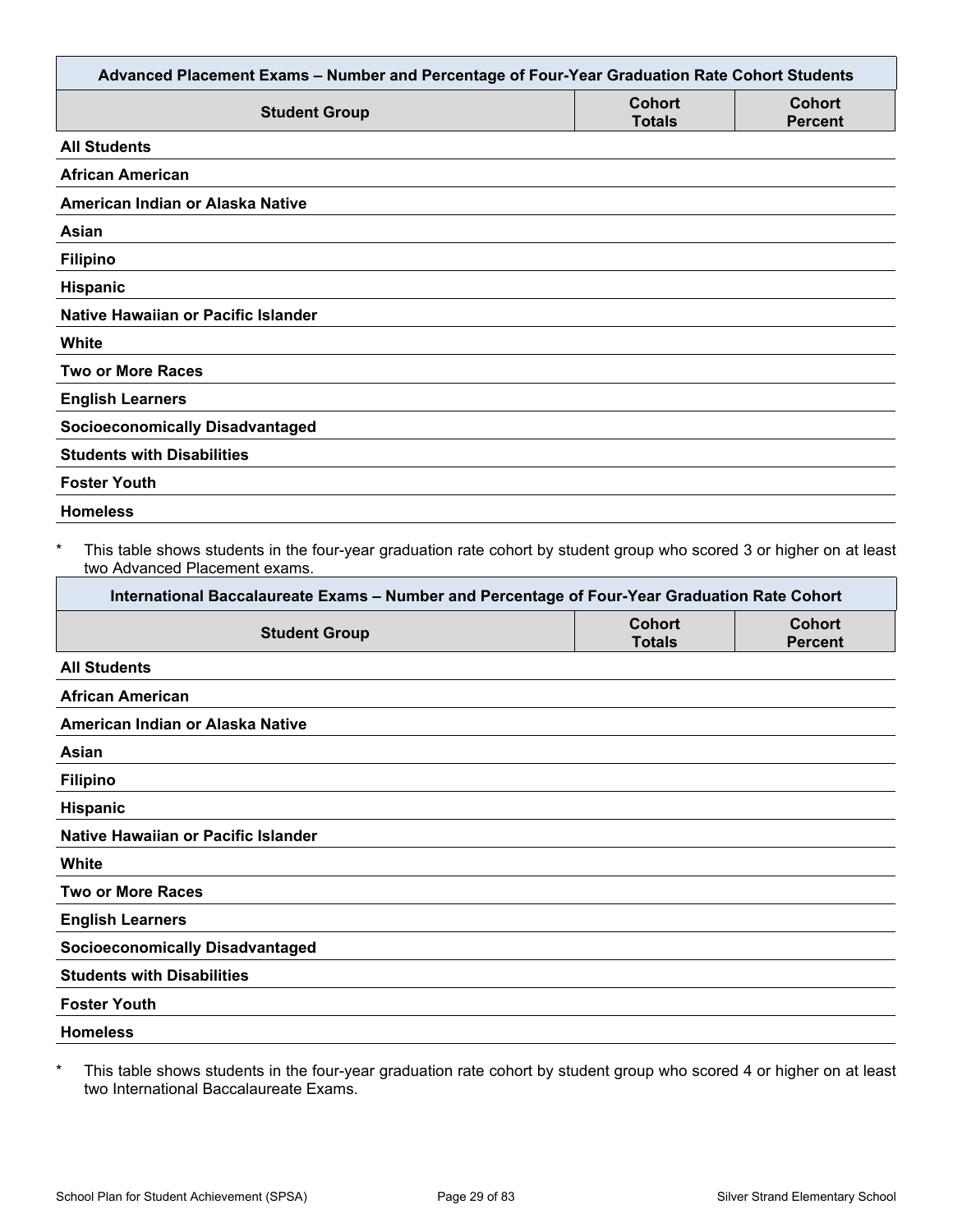| Completed at Least One Career Technical Education (CTE) Pathway - Number and Percentage of All Students |                                |                                 |  |  |  |
|---------------------------------------------------------------------------------------------------------|--------------------------------|---------------------------------|--|--|--|
| <b>Student Group</b>                                                                                    | <b>Cohort</b><br><b>Totals</b> | <b>Cohort</b><br><b>Percent</b> |  |  |  |
| <b>All Students</b>                                                                                     |                                |                                 |  |  |  |
| <b>African American</b>                                                                                 |                                |                                 |  |  |  |
| American Indian or Alaska Native                                                                        |                                |                                 |  |  |  |
| Asian                                                                                                   |                                |                                 |  |  |  |
| <b>Filipino</b>                                                                                         |                                |                                 |  |  |  |
| Hispanic                                                                                                |                                |                                 |  |  |  |
| Native Hawaiian or Pacific Islander                                                                     |                                |                                 |  |  |  |
| White                                                                                                   |                                |                                 |  |  |  |
| <b>Two or More Races</b>                                                                                |                                |                                 |  |  |  |
| <b>English Learners</b>                                                                                 |                                |                                 |  |  |  |
| <b>Socioeconomically Disadvantaged</b>                                                                  |                                |                                 |  |  |  |
| <b>Students with Disabilities</b>                                                                       |                                |                                 |  |  |  |
| <b>Foster Youth</b>                                                                                     |                                |                                 |  |  |  |
| <b>Homeless</b>                                                                                         |                                |                                 |  |  |  |

\* This table shows students in the combined graduation rate and/or DASS graduation rate by student group who completed at least one CTE Pathway with a grade of C- or better (or Pass) in the capstone course.

| Completed a-g Requirements - Number and Percentage of All Students |                                |                                 |  |  |  |
|--------------------------------------------------------------------|--------------------------------|---------------------------------|--|--|--|
| <b>Student Group</b>                                               | <b>Cohort</b><br><b>Totals</b> | <b>Cohort</b><br><b>Percent</b> |  |  |  |
| <b>All Students</b>                                                |                                |                                 |  |  |  |
| <b>African American</b>                                            |                                |                                 |  |  |  |
| American Indian or Alaska Native                                   |                                |                                 |  |  |  |
| Asian                                                              |                                |                                 |  |  |  |
| <b>Filipino</b>                                                    |                                |                                 |  |  |  |
| Hispanic                                                           |                                |                                 |  |  |  |
| Native Hawaiian or Pacific Islander                                |                                |                                 |  |  |  |
| White                                                              |                                |                                 |  |  |  |
| <b>Two or More Races</b>                                           |                                |                                 |  |  |  |
| <b>English Learners</b>                                            |                                |                                 |  |  |  |
| <b>Socioeconomically Disadvantaged</b>                             |                                |                                 |  |  |  |
| <b>Students with Disabilities</b>                                  |                                |                                 |  |  |  |
| <b>Foster Youth</b>                                                |                                |                                 |  |  |  |
| <b>Homeless</b>                                                    |                                |                                 |  |  |  |

\* This table shows students in the combined graduation rate and/or DASS graduation rate by student group who met the University of California (UC) or California State University (CSU) a-g criteria with a grade of C or better (or Pass).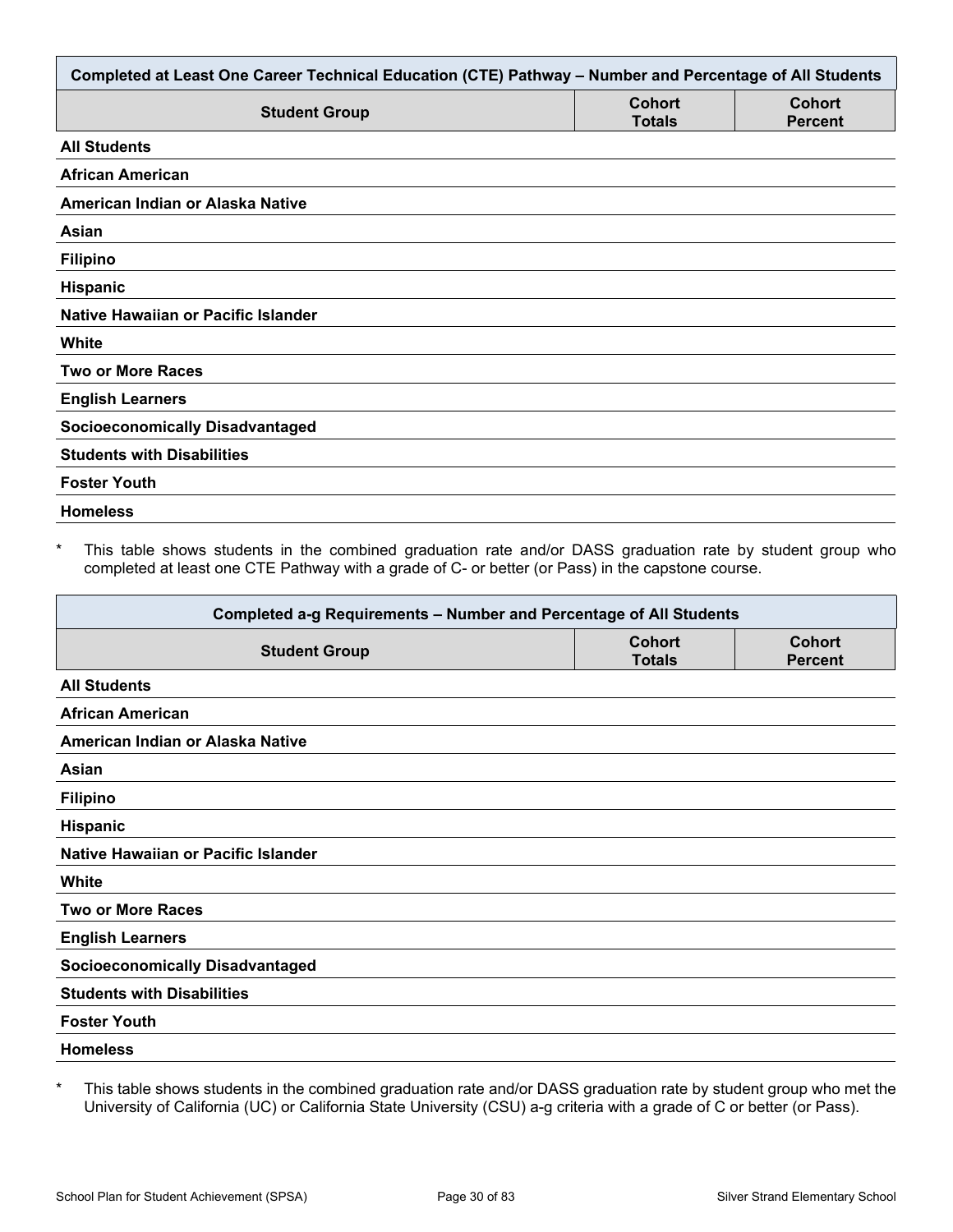| Completed a-g Requirements AND at Least One CTE Pathway - Number and Percentage of All Students                                                                                                                                                                                                        |                                          |                          |
|--------------------------------------------------------------------------------------------------------------------------------------------------------------------------------------------------------------------------------------------------------------------------------------------------------|------------------------------------------|--------------------------|
| <b>Student Group</b>                                                                                                                                                                                                                                                                                   | Cohort<br><b>Totals</b>                  | Cohort<br><b>Percent</b> |
| <b>All Students</b>                                                                                                                                                                                                                                                                                    |                                          |                          |
| <b>African American</b>                                                                                                                                                                                                                                                                                |                                          |                          |
| American Indian or Alaska Native                                                                                                                                                                                                                                                                       |                                          |                          |
| Asian                                                                                                                                                                                                                                                                                                  |                                          |                          |
| <b>Filipino</b>                                                                                                                                                                                                                                                                                        |                                          |                          |
| <b>Hispanic</b>                                                                                                                                                                                                                                                                                        |                                          |                          |
| Native Hawaiian or Pacific Islander                                                                                                                                                                                                                                                                    |                                          |                          |
| White                                                                                                                                                                                                                                                                                                  |                                          |                          |
| <b>Two or More Races</b>                                                                                                                                                                                                                                                                               |                                          |                          |
| <b>English Learners</b>                                                                                                                                                                                                                                                                                |                                          |                          |
| <b>Socioeconomically Disadvantaged</b>                                                                                                                                                                                                                                                                 |                                          |                          |
| <b>Students with Disabilities</b>                                                                                                                                                                                                                                                                      |                                          |                          |
| <b>Foster Youth</b>                                                                                                                                                                                                                                                                                    |                                          |                          |
| <b>Homeless</b>                                                                                                                                                                                                                                                                                        |                                          |                          |
| $\star$<br>This table shows students in the combined graduation rate and/or DASS graduation rate by student group who met the<br>UC or CSU a-g criteria with a grade of C or better (or Pass) AND completed at least one CTE Pathway with a grade of<br>C- or better (or Pass) in the capstone course. |                                          |                          |
| <b>Completed College Credit Courses - Number and Percentage of All Student</b><br>Students Completing One Semester, Two Quarters, or Two Trimesters of College Credit Courses                                                                                                                          |                                          |                          |
| <b>Student Group</b>                                                                                                                                                                                                                                                                                   | Number of Students   Percent of Students |                          |
| <b>All Students</b>                                                                                                                                                                                                                                                                                    |                                          |                          |
| <b>African American</b>                                                                                                                                                                                                                                                                                |                                          |                          |
| American Indian or Alaska Native                                                                                                                                                                                                                                                                       |                                          |                          |
| Asian                                                                                                                                                                                                                                                                                                  |                                          |                          |
| <b>Filipino</b>                                                                                                                                                                                                                                                                                        |                                          |                          |
| <b>Hispanic</b>                                                                                                                                                                                                                                                                                        |                                          |                          |

**Native Hawaiian or Pacific Islander**

**White**

**Two or More Races**

**English Learners**

**Socioeconomically Disadvantaged**

**Students with Disabilities**

**Foster Youth**

**Homeless**

\* This table shows students in the combined graduation rate and/or DASS graduation rate by student group who completed Academic or CTE subject college credit courses with a grade of C- or better (or Pass).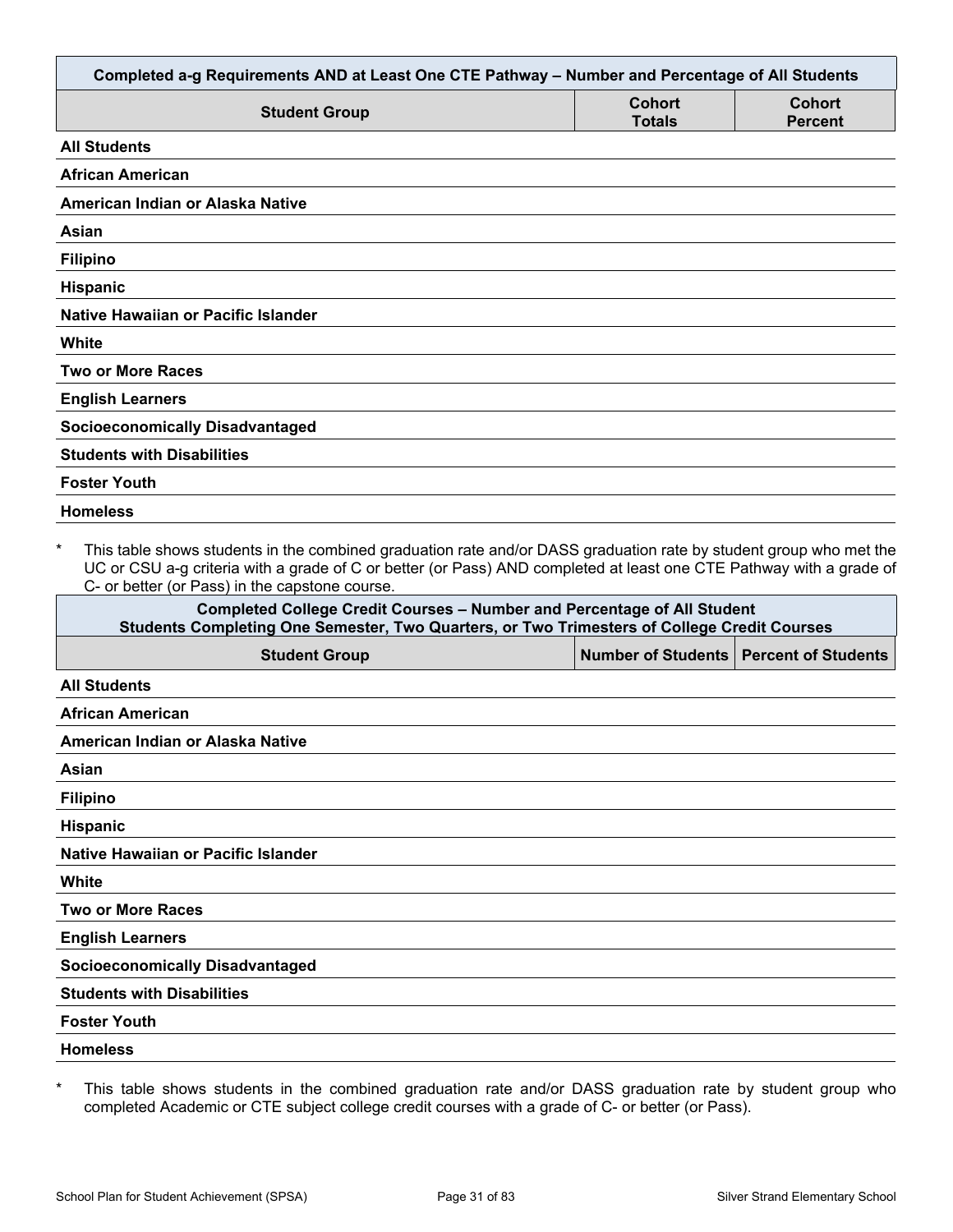| <b>Completed College Credit Courses - Number and Percentage of All Student</b><br>Students Completing Two Semesters, Three Quarters, or Three Trimesters of College Credit Courses |                                          |  |  |  |  |  |
|------------------------------------------------------------------------------------------------------------------------------------------------------------------------------------|------------------------------------------|--|--|--|--|--|
| <b>Student Group</b>                                                                                                                                                               | Number of Students   Percent of Students |  |  |  |  |  |
| <b>All Students</b>                                                                                                                                                                |                                          |  |  |  |  |  |
| <b>African American</b>                                                                                                                                                            |                                          |  |  |  |  |  |
| American Indian or Alaska Native                                                                                                                                                   |                                          |  |  |  |  |  |
| Asian                                                                                                                                                                              |                                          |  |  |  |  |  |
| <b>Filipino</b>                                                                                                                                                                    |                                          |  |  |  |  |  |
| Hispanic                                                                                                                                                                           |                                          |  |  |  |  |  |
| Native Hawaiian or Pacific Islander                                                                                                                                                |                                          |  |  |  |  |  |
| White                                                                                                                                                                              |                                          |  |  |  |  |  |
| <b>Two or More Races</b>                                                                                                                                                           |                                          |  |  |  |  |  |
| <b>English Learners</b>                                                                                                                                                            |                                          |  |  |  |  |  |
| <b>Socioeconomically Disadvantaged</b>                                                                                                                                             |                                          |  |  |  |  |  |
| <b>Students with Disabilities</b>                                                                                                                                                  |                                          |  |  |  |  |  |
| <b>Foster Youth</b>                                                                                                                                                                |                                          |  |  |  |  |  |
| <b>Homeless</b>                                                                                                                                                                    |                                          |  |  |  |  |  |

\* This table shows students in the combined graduation rate and/or DASS graduation rate by student group who completed Academic or CTE subject college credit courses with a grade of C- or better (or Pass).

| Earned the State Seal of Biliteracy - Number and Percentage of All Students |                                |                                 |  |  |
|-----------------------------------------------------------------------------|--------------------------------|---------------------------------|--|--|
| <b>Student Group</b>                                                        | <b>Cohort</b><br><b>Totals</b> | <b>Cohort</b><br><b>Percent</b> |  |  |
| <b>All Students</b>                                                         |                                |                                 |  |  |
| <b>African American</b>                                                     |                                |                                 |  |  |
| American Indian or Alaska Native                                            |                                |                                 |  |  |
| Asian                                                                       |                                |                                 |  |  |
| <b>Filipino</b>                                                             |                                |                                 |  |  |
| Hispanic                                                                    |                                |                                 |  |  |
| Native Hawaiian or Pacific Islander                                         |                                |                                 |  |  |
| White                                                                       |                                |                                 |  |  |
| <b>Two or More Races</b>                                                    |                                |                                 |  |  |
| <b>English Learners</b>                                                     |                                |                                 |  |  |
| <b>Socioeconomically Disadvantaged</b>                                      |                                |                                 |  |  |
| <b>Students with Disabilities</b>                                           |                                |                                 |  |  |
| <b>Foster Youth</b>                                                         |                                |                                 |  |  |
| <b>Homeless</b>                                                             |                                |                                 |  |  |
|                                                                             |                                |                                 |  |  |

\* This table shows students in the combined graduation rate and/or DASS graduation rate by student group who earned the State Seal of Biliteracy.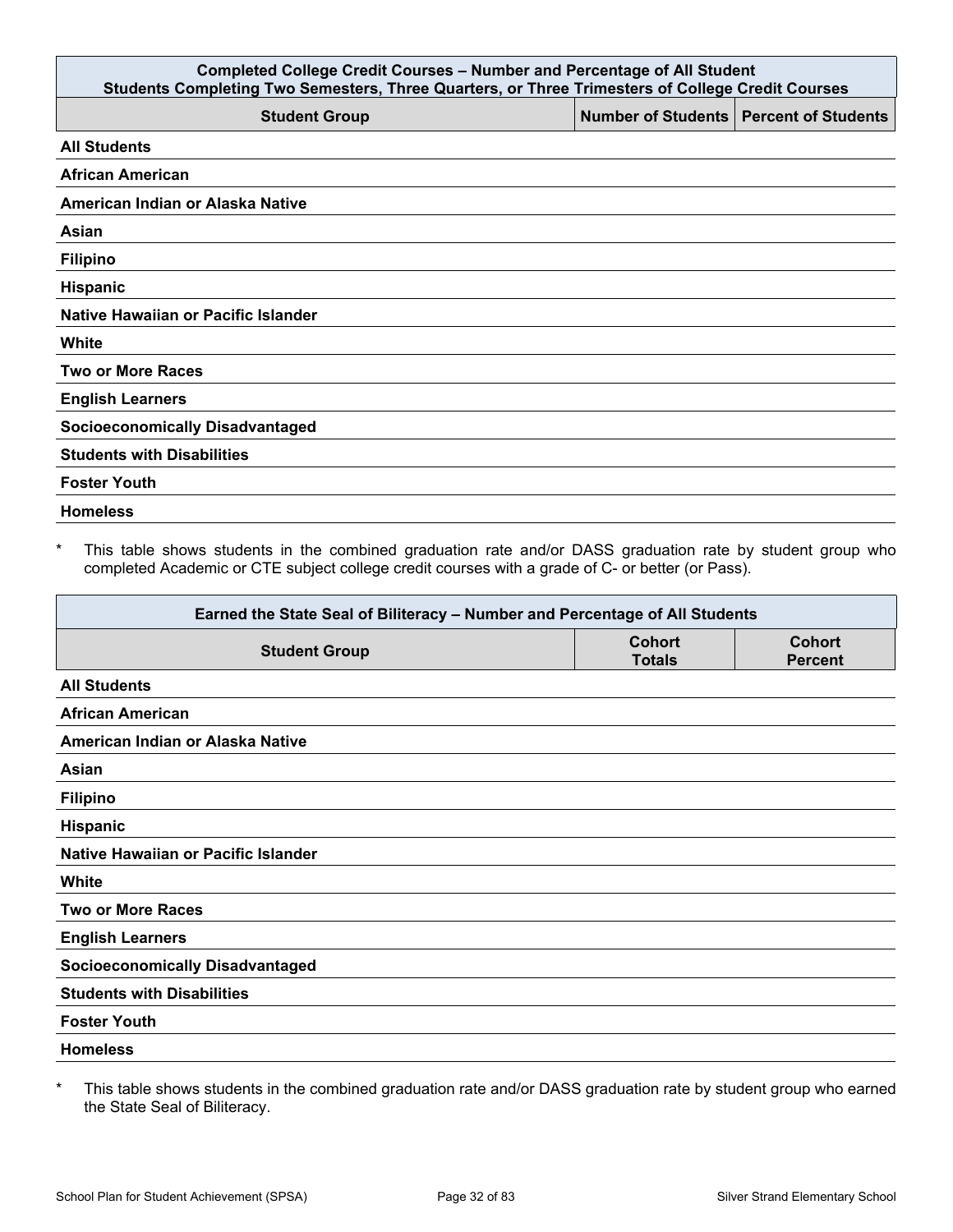#### **Conclusions based on this data:**

### **1.** Not applicable.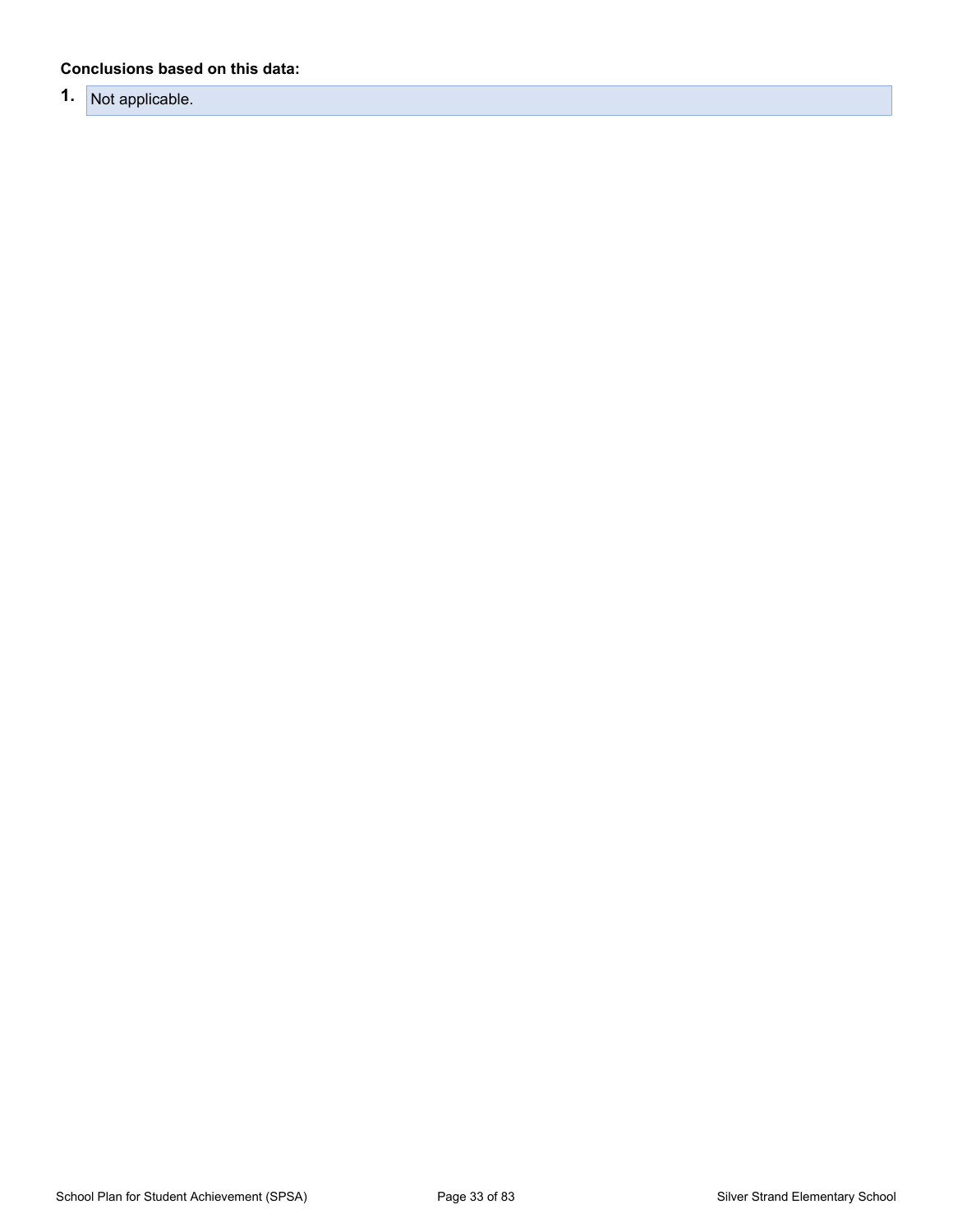### <span id="page-33-0"></span>**Academic Engagement Chronic Absenteeism**

Although both Senate Bill 98 and Assembly Bill 130 suspended the publication of state indicators on the 2020 and 2021 California School Dashboards, these bills also required the reporting of valid and reliable data that would have been included in these Dashboards.

To meet this requirement, CDE has made available the Enrollment, Graduation Rate Additional Report and the College/Career Measures Report data available. All other reports are not available for 2020 and 2021, thus the most recent data (2019 Fall) is provided here.

The performance levels are color-coded and range from lowest-to-highest performance in the following order:



This section provides number of student groups in each color.



This section provides information about the percentage of students in kindergarten through grade 8 who are absent 10 percent or more of the instructional days they were enrolled.

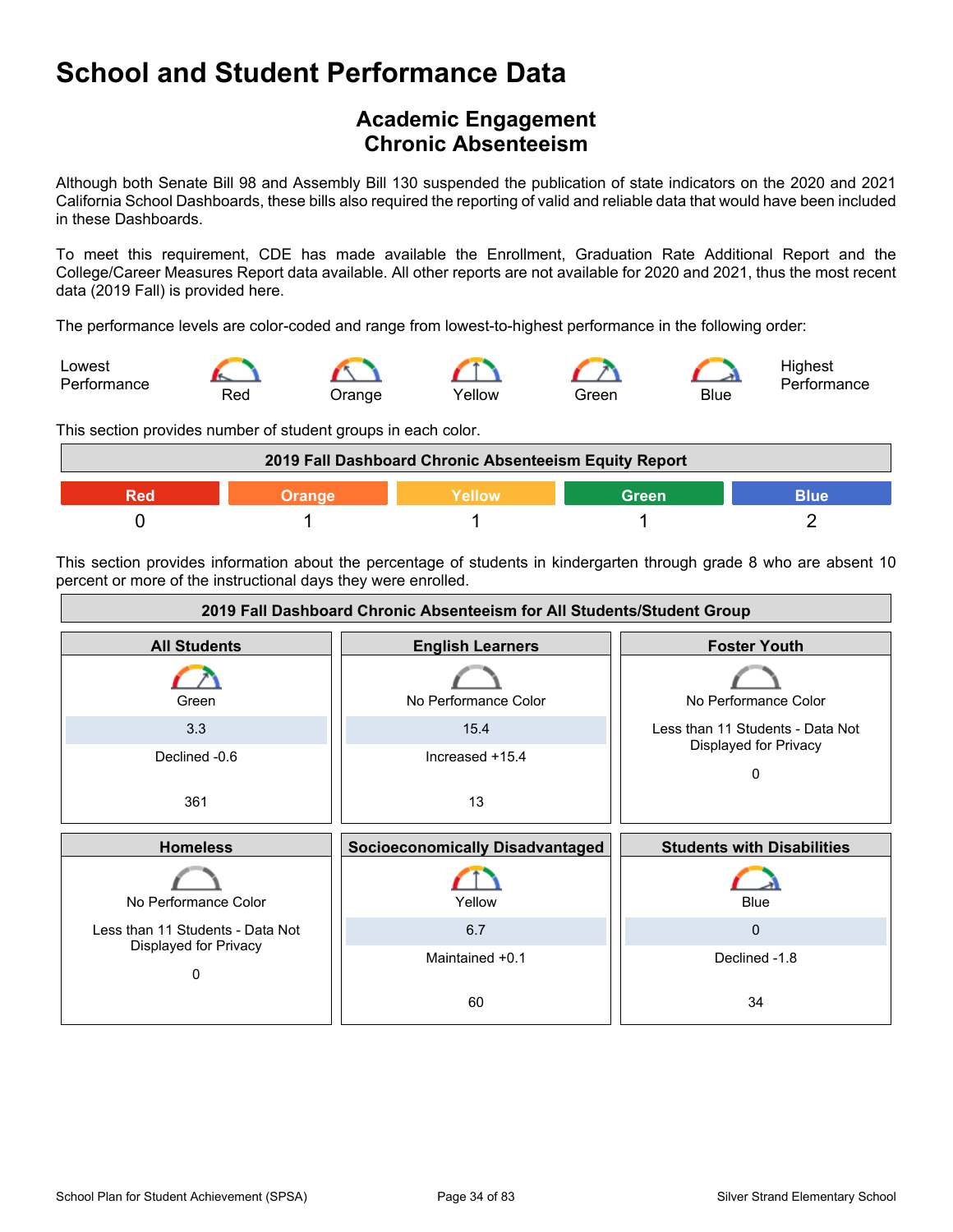

#### **Conclusions based on this data:**

- **1.** Data from 2019: Students with disabilities demonstrated increased attendance.
- **2.** Data from 2019: Students representing two or more races increased absenteeism.
- **3.** Data from 2019: Students who are socioeconomically disadvantaged maintained absenteeism rates, but warrant attention in the yellow zone.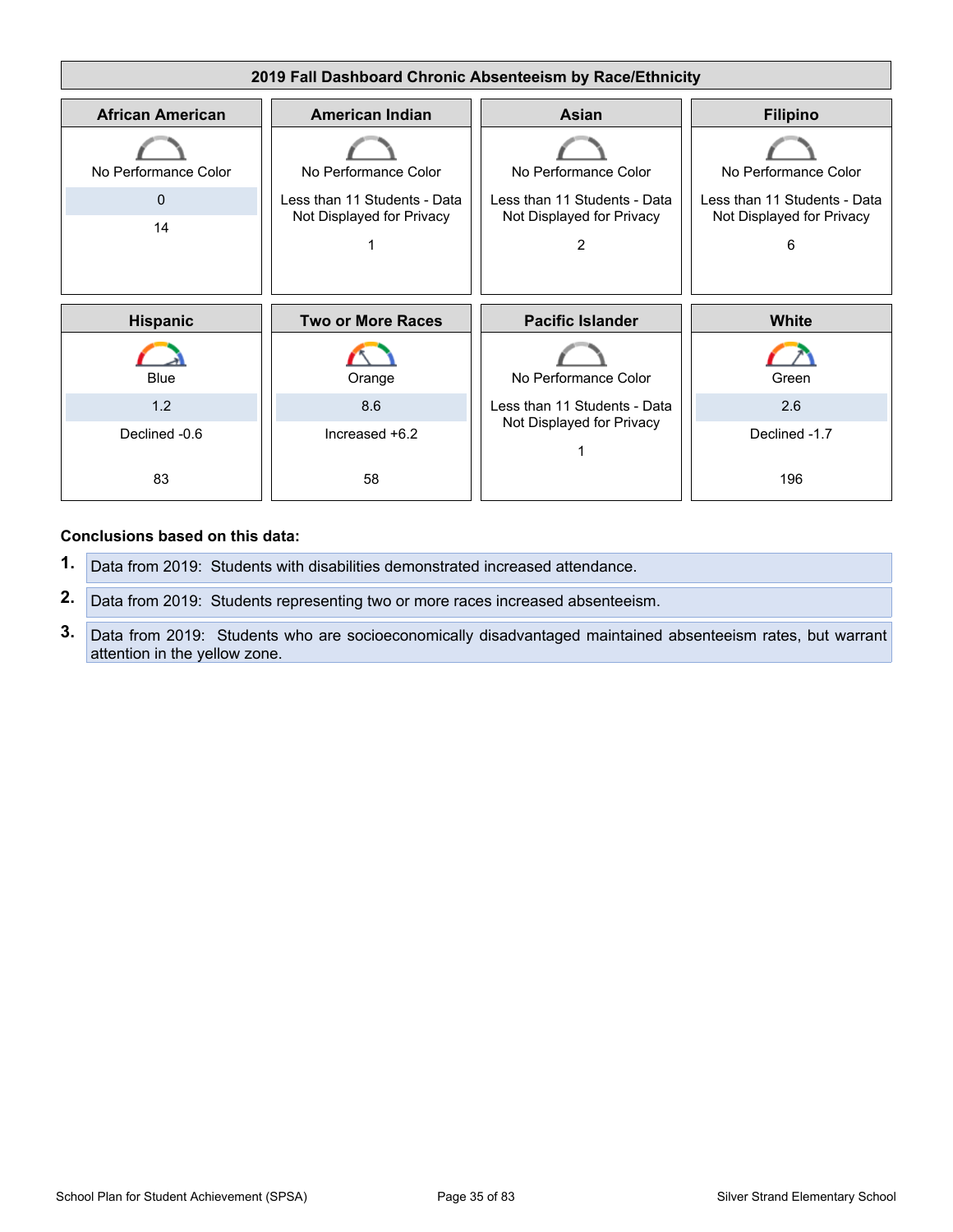### **Academic Engagement Graduation Rate Additional Report**

Although both Senate Bill 98 and Assembly Bill 130 suspended the publication of state indicators on the 2020 and 2021 California School Dashboards, these bills also required the reporting of valid and reliable data that would have been included in these Dashboards.

To meet this requirement, CDE has made available the Enrollment, Graduation Rate Additional Report and the College/Career Measures Report data available. All other reports are not available for 2020 and 2021.

| 2021 Graduation Rate by Student Group  |                                                                            |                               |                                                    |                           |  |  |
|----------------------------------------|----------------------------------------------------------------------------|-------------------------------|----------------------------------------------------|---------------------------|--|--|
| <b>Student Group</b>                   | <b>Number of</b><br><b>Students in</b><br>the<br><b>Graduation</b><br>Rate | Number of<br><b>Graduates</b> | Number of<br><b>Fifth Year</b><br><b>Graduates</b> | <b>Graduation</b><br>Rate |  |  |
| <b>All Students</b>                    |                                                                            |                               |                                                    |                           |  |  |
| <b>English Learners</b>                |                                                                            |                               |                                                    |                           |  |  |
| <b>Foster Youth</b>                    |                                                                            |                               |                                                    |                           |  |  |
| <b>Homeless</b>                        |                                                                            |                               |                                                    |                           |  |  |
| <b>Socioeconomically Disadvantaged</b> |                                                                            |                               |                                                    |                           |  |  |
| <b>Students with Disabilities</b>      |                                                                            |                               |                                                    |                           |  |  |
| <b>African American</b>                |                                                                            |                               |                                                    |                           |  |  |
| American Indian or Alaska Native       |                                                                            |                               |                                                    |                           |  |  |
| Asian                                  |                                                                            |                               |                                                    |                           |  |  |
| <b>Filipino</b>                        |                                                                            |                               |                                                    |                           |  |  |
| Hispanic                               |                                                                            |                               |                                                    |                           |  |  |
| Native Hawaiian or Pacific Islander    |                                                                            |                               |                                                    |                           |  |  |
| White                                  |                                                                            |                               |                                                    |                           |  |  |
| <b>Two or More Races</b>               |                                                                            |                               |                                                    |                           |  |  |
| Conclusions based on this data:        |                                                                            |                               |                                                    |                           |  |  |

**1.** not applicable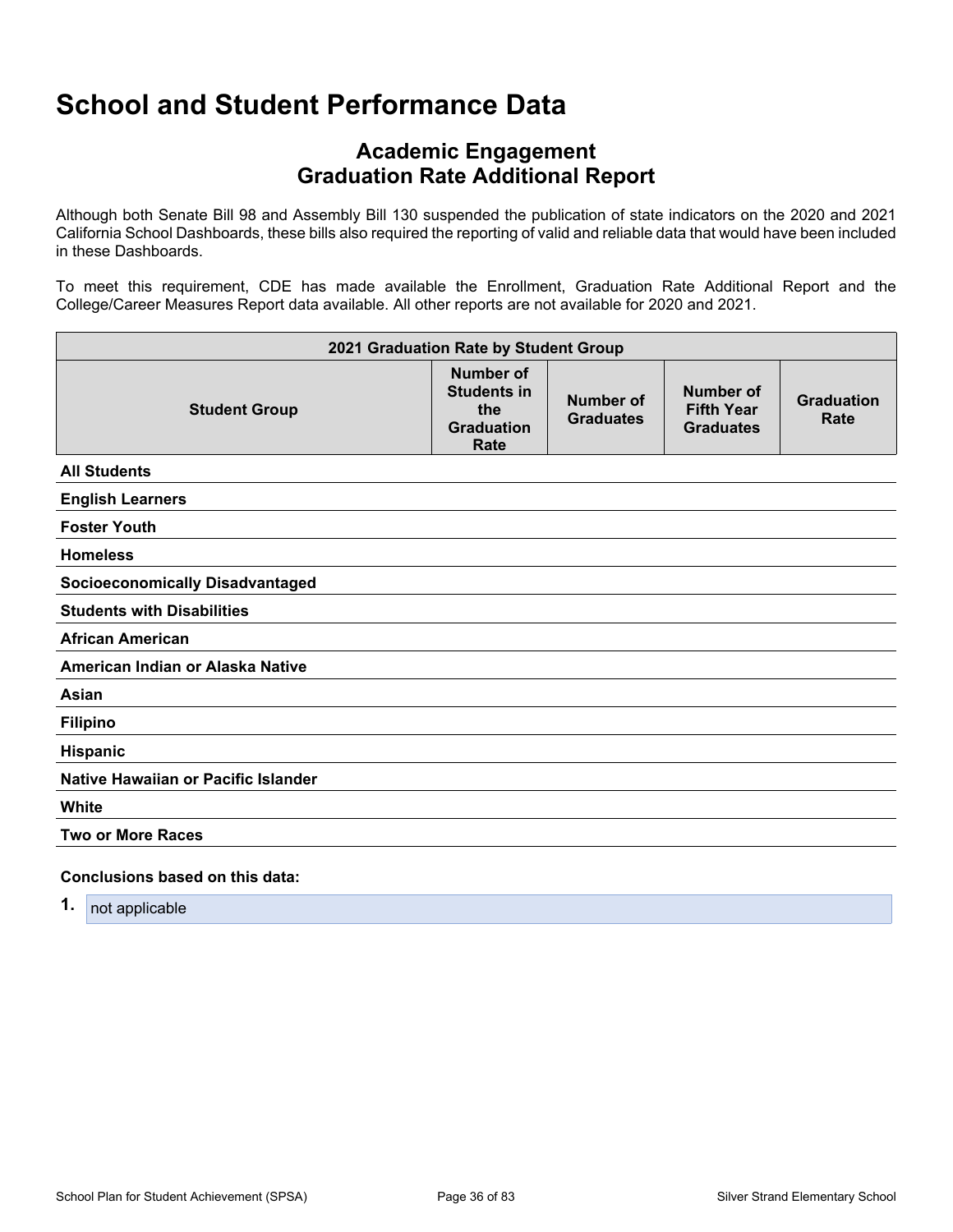## **School and Student Performance Data**

## **Conditions & Climate Suspension Rate**

Although both Senate Bill 98 and Assembly Bill 130 suspended the publication of state indicators on the 2020 and 2021 California School Dashboards, these bills also required the reporting of valid and reliable data that would have been included in these Dashboards.

To meet this requirement, CDE has made available the Enrollment, Graduation Rate Additional Report and the College/Career Measures Report data available. All other reports are not available for 2020 and 2021, thus the most recent data (2019 Fall) is provided here.

The performance levels are color-coded and range from lowest-to-highest performance in the following order:



This section provides number of student groups in each color.



This section provides information about the percentage of students in kindergarten through grade 12 who have been suspended at least once in a given school year. Students who are suspended multiple times are only counted once.

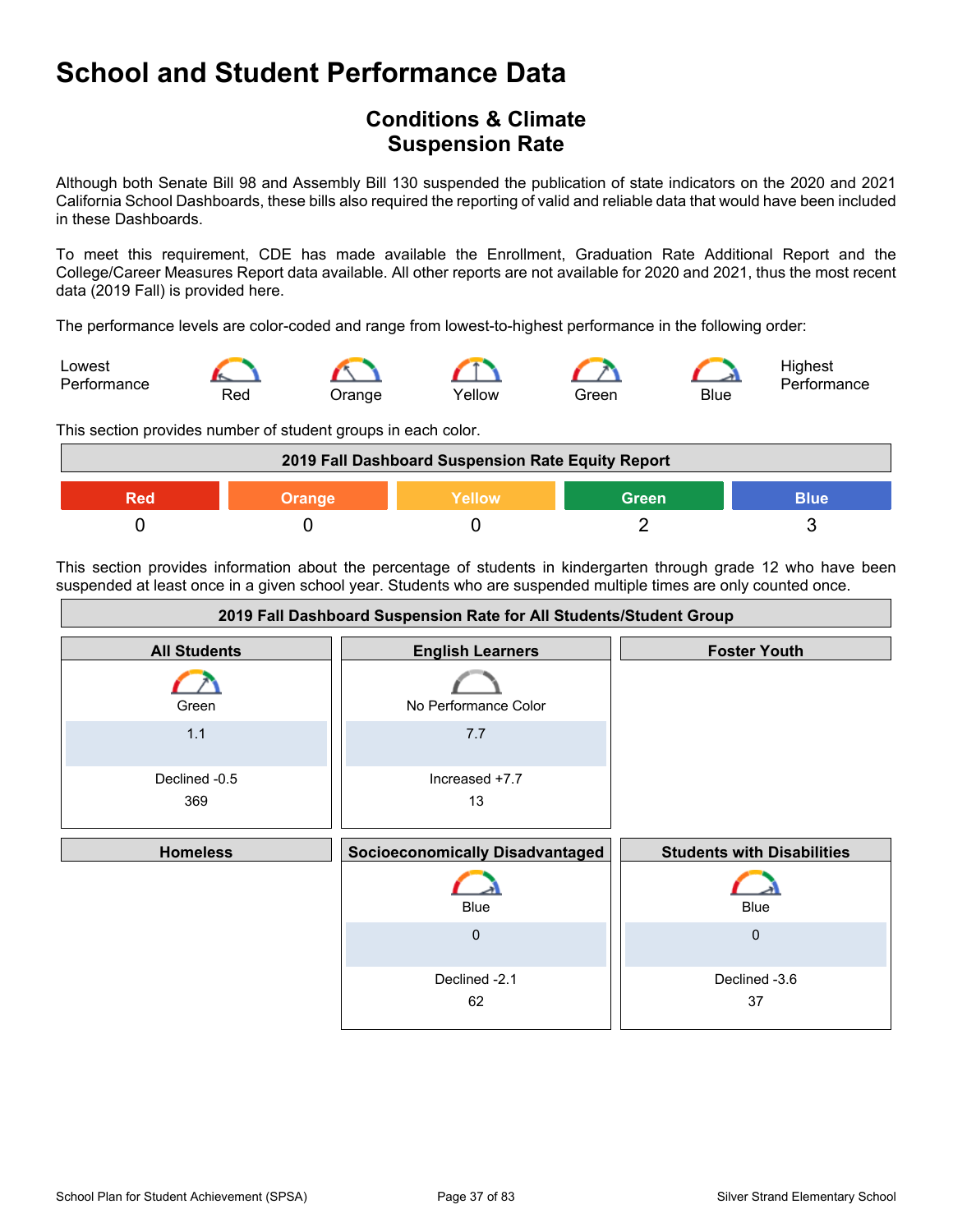

This section provides a view of the percentage of students who were suspended.

| 2019 Fall Dashboard Suspension Rate by Year |  |  |  |
|---------------------------------------------|--|--|--|
| 2017<br>2018<br>2019                        |  |  |  |
|                                             |  |  |  |

#### **Conclusions based on this data:**

- **1.** Data from 2019: Suspensions have been limited to one to two per year and declined in all areas.
- **2.** Data from 2019: There is a need to monitor and track internal data on behaviors which do not result in suspension. (2022 Update: Internal tracking is in progress).
- **3.** Data from 2019: The school is undergoing an MTSS process which encourages alternatives to suspension.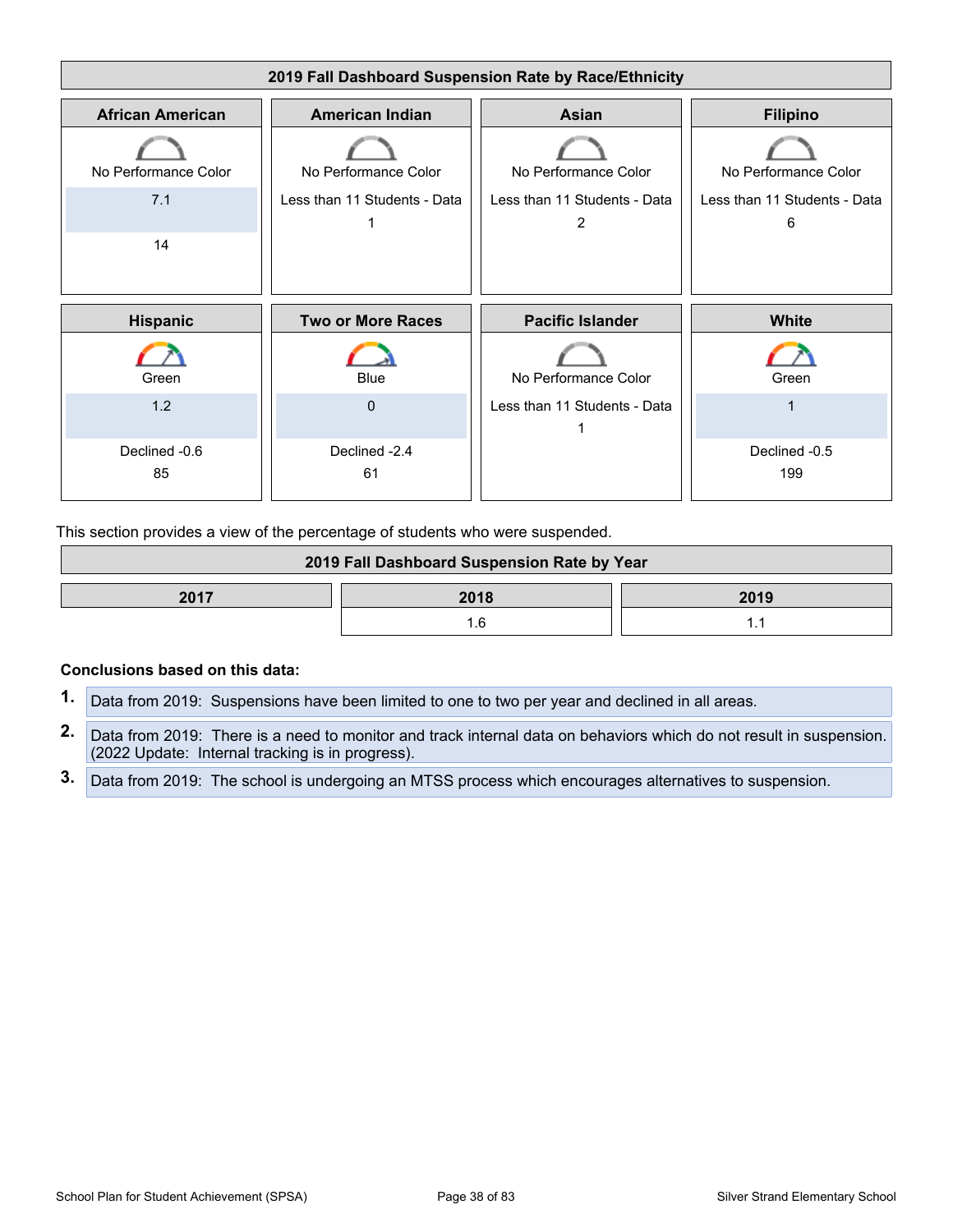## **Goals, Strategies, & Proposed Expenditures**

Complete a copy of the following table for each of the school's goals. Duplicate the table as needed.

### **Goal Subject**

Learning

## **LEA/LCAP Goal**

Integrate personalized learning with assessment methods that will prepare all students for academic and vocational success.

## **Goal 1**

Silver Strand Elementary aims to address each student's strengths and growth through personalized goals, activities, and assessments; data-driven decision making; and access to intervention and enrichment opportunities and social-emotional supports.

## **Identified Need**

Data in English Language Arts and Mathematics and likeliness of learning loss due to COVID-19 indicate the need to continue to provide support for students at their instructional level to achieve toward and beyond grade-level standards. We must maximize opportunities within our bell schedule and staffing to provide small-group and individualized instruction, intervention, and enrichment (Personalized Education Plan time, Academic Support and Enrichment groups, Specialized Academic Instructional services and co-teaching, and small group rotations with the classroom), with staffing by general education teachers, SpEd teachers, ASE teachers, and Instructional Assistants.

## **Annual Measurable Outcomes**

| Metric/Indicator                                                                                                                                                                                                                                                                                                                                                                                                                                                                                                                                                                                                                         | <b>Baseline/Actual Outcome</b>                                                                                                                                                                                                                                                                                                                                                                                                                                                       | <b>Expected Outcome</b>                                                                                                                                                                                                                                                                                                                                          |
|------------------------------------------------------------------------------------------------------------------------------------------------------------------------------------------------------------------------------------------------------------------------------------------------------------------------------------------------------------------------------------------------------------------------------------------------------------------------------------------------------------------------------------------------------------------------------------------------------------------------------------------|--------------------------------------------------------------------------------------------------------------------------------------------------------------------------------------------------------------------------------------------------------------------------------------------------------------------------------------------------------------------------------------------------------------------------------------------------------------------------------------|------------------------------------------------------------------------------------------------------------------------------------------------------------------------------------------------------------------------------------------------------------------------------------------------------------------------------------------------------------------|
| <b>ELA Achievement Metrics:</b><br>Indicator: Listening skills are a<br>consistent relative area of<br>growth. The number of<br>students performing below<br>standard in writing has<br>remained steady and the<br>number of students performing<br>above standard in writing<br>decreased in 2020-21.<br>Historical data indicates that<br>students with disabilities,<br>students socio-economically<br>disadvantaged, and students<br>who are Hispanic have<br>declining scores/are performing<br>below peers.<br>1. CAASPP ELA Scores<br>2. Benchmark Advance Interim<br>Assessments monitor progress<br>towards end of year reading | <b>ELA Achievement Baselines</b><br>1. CAASPP ELA Scores 2020-<br>21: Grades 3-5 performing at<br>or above standard all areas:<br>74%<br>2. Benchmark Interim<br>Assessments Baselines (note;<br>missing data in part at all grade<br>levels):<br>SSES Overall Interim 1 2020-<br>21: No data<br><b>SSES Overall Interim 1 2021-</b><br>22: 20%<br>District Overall Interim 1 2021-<br>22: 27%<br>SSES Overall Interim 2: 2020-<br>21.79%<br>SSES Overall Interim 2 2021-<br>22: 38% | <b>2022-23 Metrics</b><br>1. CAASPP ELA Scores:<br>Grades 3-5 performing at or<br>above standard in all areas:<br>Increase to 76% in 2021-22<br>testing; Increase subgroup<br>performance<br>2. Benchmark Interim<br>Assessments: 2-4% increase<br>in students' progress at end of<br>year with all teachers<br>participating consistently in<br>data collection |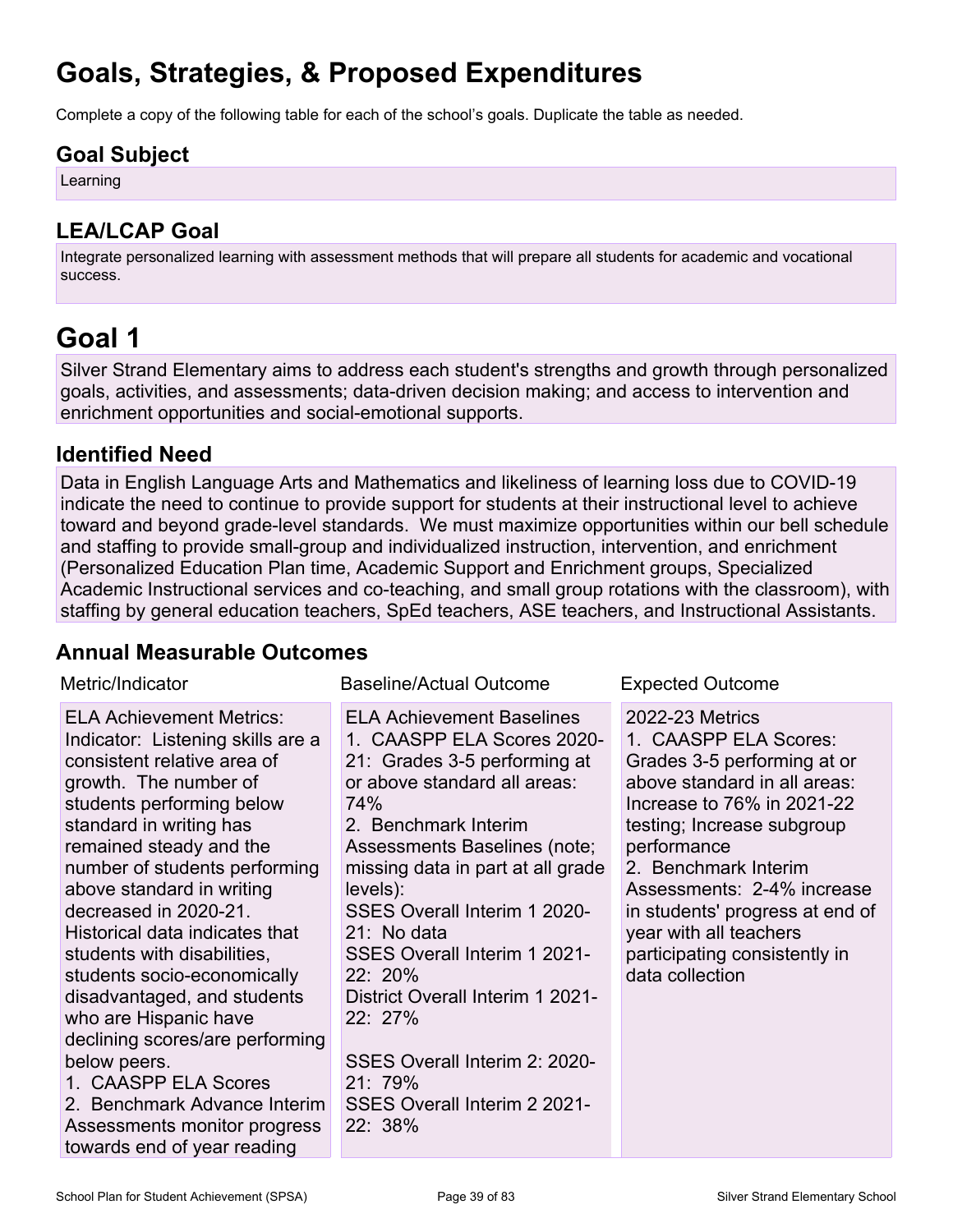| Metric/Indicator                                                                                                                                                                                                                                                                          | <b>Baseline/Actual Outcome</b>                                                                                                                                                                                                                                                                                                                                                                                                                                                                                                                                                                                                                                                                                                                  | <b>Expected Outcome</b>                                                                                                                                                                                                                                                                                                                                                                                           |
|-------------------------------------------------------------------------------------------------------------------------------------------------------------------------------------------------------------------------------------------------------------------------------------------|-------------------------------------------------------------------------------------------------------------------------------------------------------------------------------------------------------------------------------------------------------------------------------------------------------------------------------------------------------------------------------------------------------------------------------------------------------------------------------------------------------------------------------------------------------------------------------------------------------------------------------------------------------------------------------------------------------------------------------------------------|-------------------------------------------------------------------------------------------------------------------------------------------------------------------------------------------------------------------------------------------------------------------------------------------------------------------------------------------------------------------------------------------------------------------|
| and writing standards and<br>identify students or curricular<br>areas needing additional<br>attention<br>Interim 1 = Beginning of Year /<br><b>Baseline</b><br>Interim $2 \& 3 = Mid Year$<br>Interim $1 =$ End of Year                                                                   | District Overall Interim 2 2021-<br>22: 42%<br>SSES Overall Interim 3 2020-<br>21: 66%<br>SSES Overall Interim 3 2021-<br>22: 47%<br>District Overall Interim 3 2021-<br>22:52%<br><b>Historical CAASPP Data:</b><br>2019-20: No statewide testing<br>2018-19: CAASPP ELA<br>Average all grades: 73%<br>All three grade levels<br>demonstrated an increase in<br>overall achievement scores<br>between 2017 and 2019.                                                                                                                                                                                                                                                                                                                           |                                                                                                                                                                                                                                                                                                                                                                                                                   |
| <b>Math Achievement Metrics:</b><br>Indicator: Problem Solving,<br>Modeling, and Communicating<br>Reasoning are school-wide<br>areas of focus<br>1. CAASPP Math Scores<br>2. Consider creating CAASPP<br><b>Interim Assessments baseline</b><br>in 2022-23<br>3. Bridges Unit Assessments | <b>Math Achievement Baselines:</b><br>1. CAASPP Math Scores<br>2020-21: Grades 3-5<br>performing at or above<br>standard in all areas: 71%<br>2. Bridges In<br><b>Mathematics/Number Corner</b><br>(NC) Assessment Checkup<br>$(CU)$ :<br>2021-22 NC Baseline - All SSE<br>Students Meeting &<br>Approaching Standards: 72%<br>2021-22 NC CU 1 - All SSE<br><b>Students Meeting &amp;</b><br>Approaching Standards: 70%<br>2021-22 NC CU 2 - All SSE<br><b>Students Meeting &amp;</b><br>Approaching Standards: 75%<br>3. Consider creating CAASPP<br>Interim Assessments baseline<br>in 2022-23<br><b>Historical Benchmark CU Data:</b><br><b>Bridges in</b><br><b>Mathematics/Number Corner</b><br>(NC) Assessment Checkup<br>(CU) Baselines: | 2022-23 Metrics:<br>1. CAASPP Math Scores:<br>Grades 3-5 performing at or<br>above standard in all areas:<br>Increase to 73% from 71 %<br>2. CAASPP Interim<br>Assessments?<br>3. Bridges Unit Assessments<br><b>Bridges In</b><br><b>Mathematics/Number Corner</b><br>Assessments: The percentage<br>of students scoring the in the<br>approaching + meeting<br>standards category will<br>increase 1-3 percent. |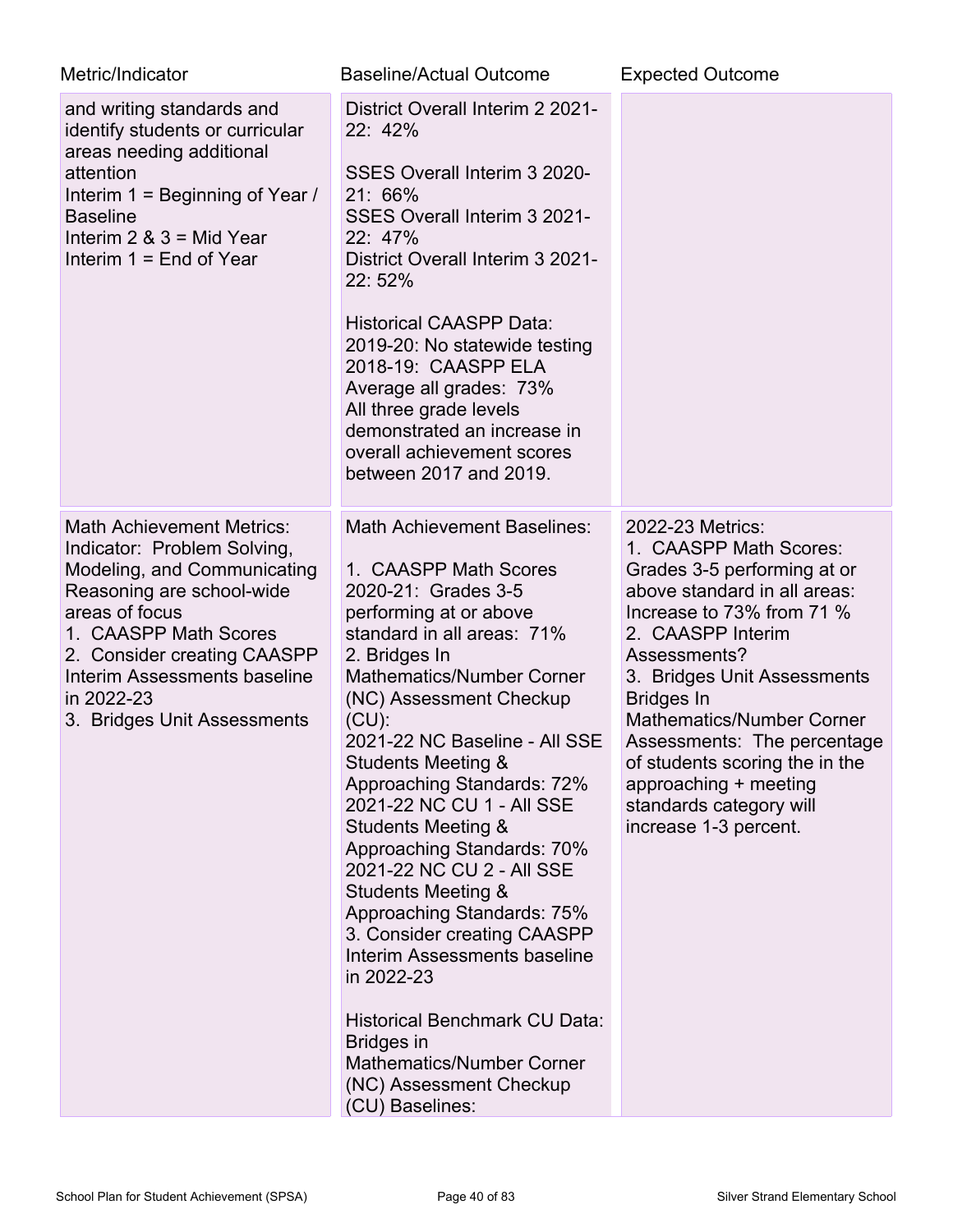| Metric/Indicator                                                                                                                                                                                                                                                            | <b>Baseline/Actual Outcome</b>                                                                                                                                                                                                                                                                                                                                                                                                                          | <b>Expected Outcome</b>                                                                                                                                                                                                                                         |
|-----------------------------------------------------------------------------------------------------------------------------------------------------------------------------------------------------------------------------------------------------------------------------|---------------------------------------------------------------------------------------------------------------------------------------------------------------------------------------------------------------------------------------------------------------------------------------------------------------------------------------------------------------------------------------------------------------------------------------------------------|-----------------------------------------------------------------------------------------------------------------------------------------------------------------------------------------------------------------------------------------------------------------|
|                                                                                                                                                                                                                                                                             | 2020-21 NC CU 2 - All SSE<br><b>Students Meeting &amp;</b><br>Approaching Standards: 80%<br>2020-21 NC CU 3 - All SSE<br><b>Students Meeting &amp;</b><br>Approaching Standards: 84%<br>2020-21 NC CU 4 - All SSE<br><b>Students Meeting &amp;</b><br>Approaching Standards: 83%<br><b>Historical CAASPP Data:</b><br>2019-20: No statewide testing<br>2018-19 CAASPP Math<br>Average all grades: 67%<br>2017-18 CAASPP Math<br>Average all grades: 65% |                                                                                                                                                                                                                                                                 |
| <b>Science Achievement Metrics</b><br>Metric:<br>1. CAST Scores                                                                                                                                                                                                             | <b>Science Achievement</b><br>Baselines:<br>2021-22: CAST scores<br>pending<br>2020-21: CAST: No statewide<br>testing<br>2019-20: CAST: No statewide<br>testing<br>2018-19 CAST: 71% of 5th<br>grade students met or<br>exceeded the standards on the<br><b>CAST Science Test. Earth and</b><br>Space Sciences were a relative<br>strength, and Life Sciences a<br>relative area of growth.                                                             | <b>2022-23 Metrics</b><br>1. Gradewide discussion on<br>implementation of Foss units<br>and exploration of CAST<br>questions with potential focus<br>on Life Science at grade levels.<br>2. Goal to increase<br>performance to 73% or 2%<br>above 2022 baseline |
| Innovation, VAPA, and Spanish<br><b>Metrics</b><br>Indicator: CSF funds Arts and<br>STEAM pathways and<br>schedules provides students K-<br>5 access; new grant to fund<br>Spanish instruction beginning<br>in SY 2022-23 requires<br>scheduling for student access<br>K-5. | Innovation, VAPA, and Spanish<br><b>Metrics</b><br>2021-22: Students resumed<br>90 minutes per week per<br>semester of Innovation and<br><b>VAPA</b><br><b>Historical Data:</b><br>2020-21: Student access to<br>live, in-person VAPA and<br>Innovation Labs limited by<br>COVID-19 and schedule<br>constraints.<br>2019-20: All students<br>experienced two 50-minute<br>lessons in either VAPA or<br>Innovation Lab per semester.                     | 2022-23 Metrics:<br>1. All students have access to<br>new Innovation Lab resources<br>and curricula and VAPA<br>2. All students have access to<br>Spanish instruction per<br>schedule (between 20 and 45<br>minutes per week determined<br>by grade level)      |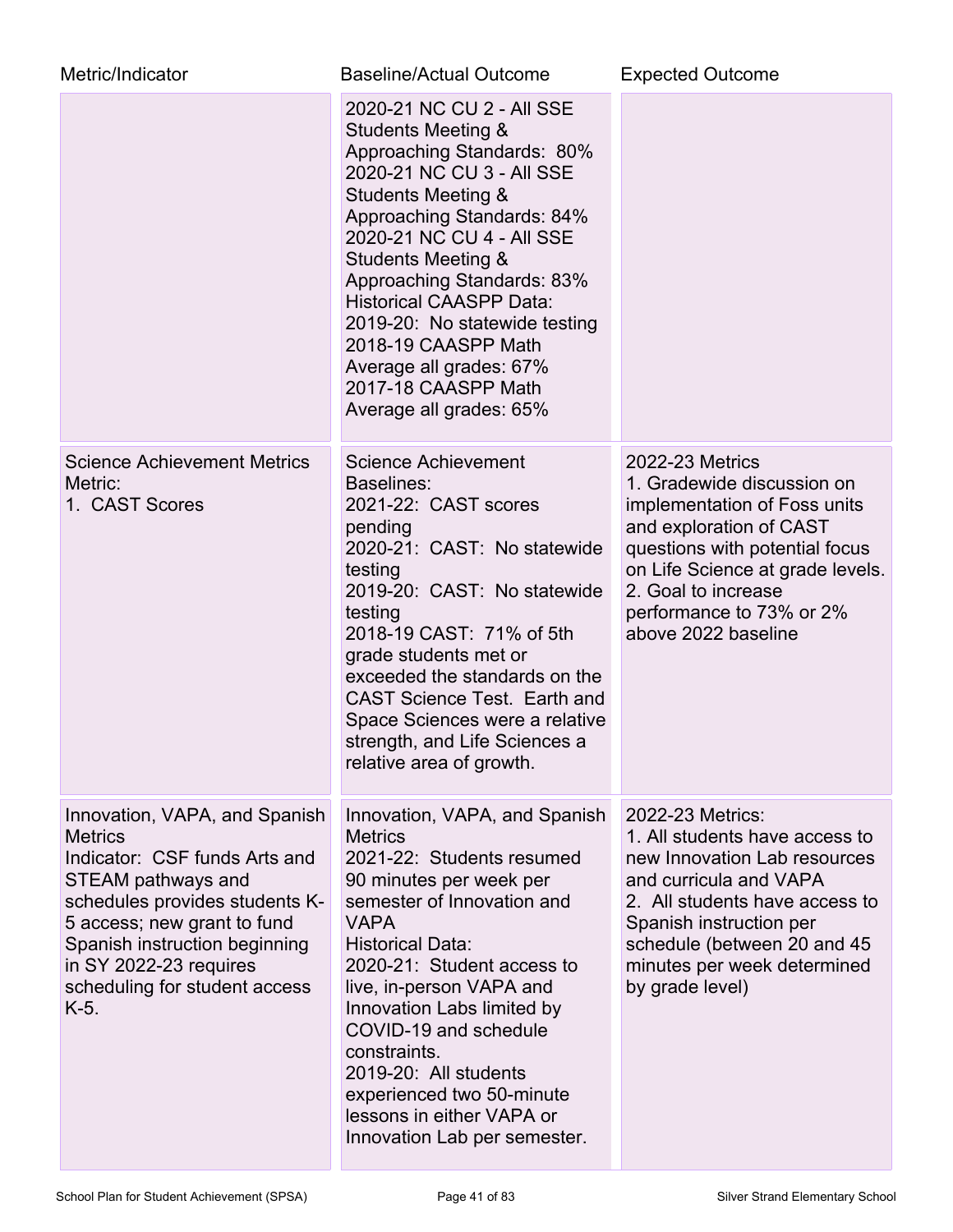### Metric/Indicator **Baseline/Actual Outcome** Expected Outcome

| <b>Physical Education Metrics:</b><br>Indicator: Students missed in-<br>person physical education<br>entirely from March 2020 to<br>June 2021. PE minutes were<br>reduced between school year<br>2018-19 (baseline) and year<br>$(21-22)$ .<br>1. Scheduling/minutes of PE<br>2. Fitnessgram Testing | <b>PE Baselines</b><br>2021-22:<br>Students in K-5 resumed 120<br>minutes/week of PE<br>Fitnessgram: 100% of 5th<br>graders tested (61/61).<br><b>Students in the Healthy Fitness</b><br>Zone:<br>Pacer: 93% (57/61)<br>Push up: 54% (33/61)<br>Flexed arm hang: 61% (37/61)<br>Curl up: 49% (30/61)<br>Shoulder stretch: 84% (51/61)<br># of Students passing 4 out 4:<br>25 (41%)<br># of Students passing 3 out 4:<br>15 (25%)<br>Percentage of students in<br>healthy fitness zone in at least<br>3 of the 4 areas tested: 66%<br>(40/61)                  | Metrics:<br>1. Scheduling: Maintain 120<br>minutes/week for PE in grades<br>K-5.<br>2. Fitnessgram Testing:<br>Increase 5th graders in the<br>Healthy Fitness Zone in 3/4<br>areas to 70%; increase results<br>in individual areas (push up,<br>flexed arm hang) |
|------------------------------------------------------------------------------------------------------------------------------------------------------------------------------------------------------------------------------------------------------------------------------------------------------|----------------------------------------------------------------------------------------------------------------------------------------------------------------------------------------------------------------------------------------------------------------------------------------------------------------------------------------------------------------------------------------------------------------------------------------------------------------------------------------------------------------------------------------------------------------|------------------------------------------------------------------------------------------------------------------------------------------------------------------------------------------------------------------------------------------------------------------|
|                                                                                                                                                                                                                                                                                                      | <b>Historical Data:</b><br>2020-21: Students missed in-<br>person physical education<br>entirely from March 2020 to<br>June 2021. PE minutes were<br>reduced between school year<br>2018-19 (baseline) and year<br>$(21-22)$ .<br>2019-20: Students' time in PE<br>reduced from 150 minutes per<br>week to 130; no fitness data<br>2018-19 Data: Total number of<br>students tested 52<br>Total number of students<br>passed 6 out $6 - 38.5\%$<br>Total number of students<br>passed 5 out $6 - 73.1\%$<br>Total number of students<br>passed 38 out 52 - 73% |                                                                                                                                                                                                                                                                  |

Complete a copy of the Strategy/Activity table for each of the school's strategies/activities. Duplicate the table, including Proposed Expenditures, as needed.

### **Strategy/Activity 1 Students to be Served by this Strategy/Activity** (Identify either All Students or one or more specific student groups)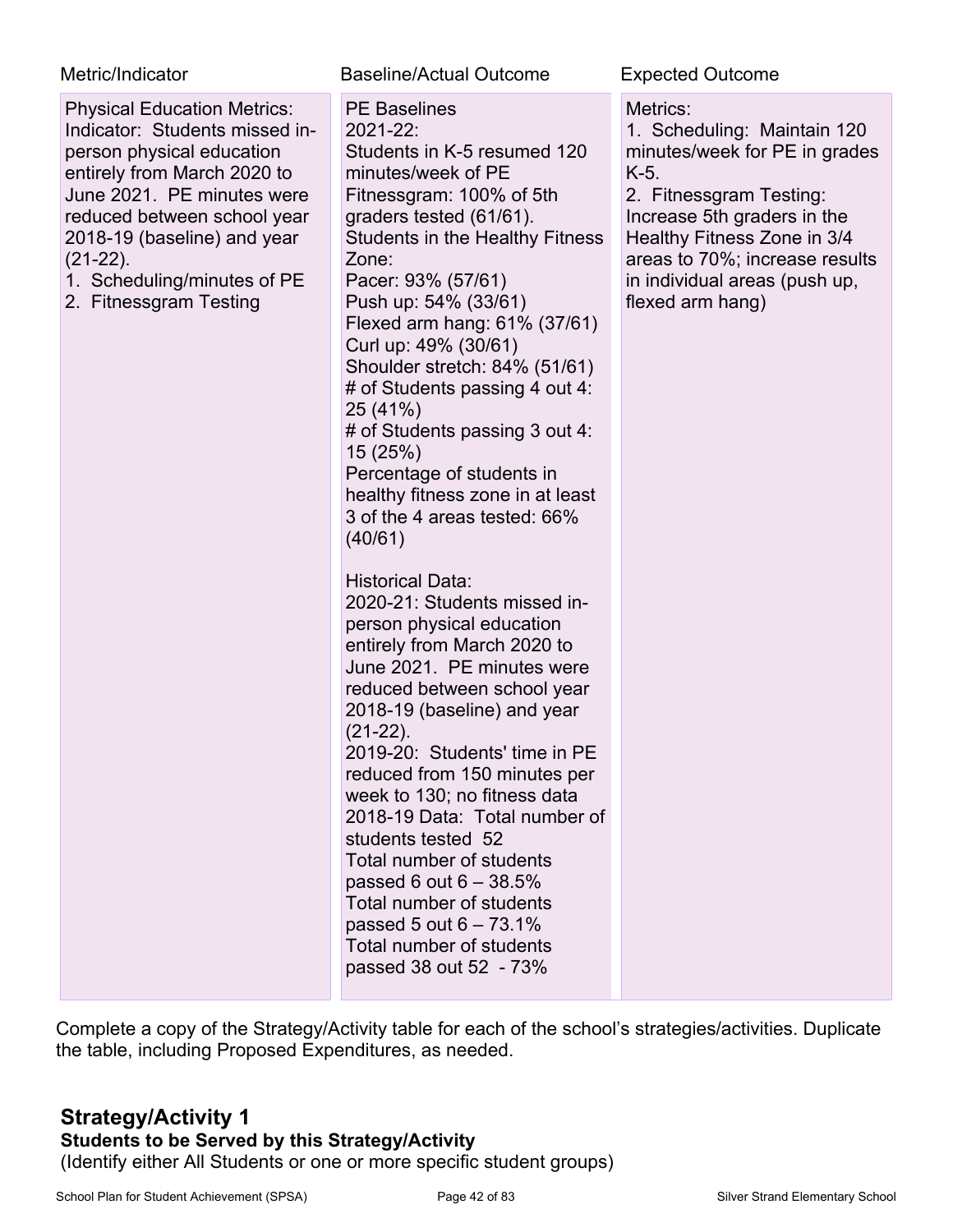#### All Student

#### Strategy/Activity

1.1: SSES will provide standards-aligned core curriculum, high-quality instruction, and assessments to in preparation for all students to graduate college and career ready.

- -Implement Year 4 of Bridges Math Curriculum, with a focus on consistency of unit implementation, assessments, data analysis, and appropriate implementation of intervention materials.
- -Implement Year of 3 Benchmark ELA Curriculum with continued training, and focus on assessments and interventions.
- -Define role of Lucy Calkins Writing Curriculum, integrating Benchmark ELA Curriculum where appropriate
- -Continue robust implementation of Foss Science curriculum
- -Implement arts integration unit at each grade level
- -Resume implementation of SPARK curriculum for PE, with training for new staff
- -Continue Year 3 of Project Lead the Way Curriculum in Innovation Lab

#### **Proposed Expenditures for this Strategy/Activity**

List the amount(s) and funding source(s) for the proposed expenditures. Specify the funding source(s) using one or more of the following: LCFF, Federal (if Federal identify the Title and Part, as applicable), Other State, and/or Local.

| <b>District Funded</b><br>4000-4999: Books And Supplies<br>DoDEA Grant(s), Coronado Schools Foundation<br>Block Grant, LCFF supplemental,<br>Title I |  |
|------------------------------------------------------------------------------------------------------------------------------------------------------|--|

### **Strategy/Activity 2**

#### **Students to be Served by this Strategy/Activity**

(Identify either All Students or one or more specific student groups)

Strategy/Activity

### **Proposed Expenditures for this Strategy/Activity**

List the amount(s) and funding source(s) for the proposed expenditures. Specify the funding source(s) using one or more of the following: LCFF, Federal (if Federal identify the Title and Part, as applicable), Other State, and/or Local.

| Amount(s) | Source(s)        |
|-----------|------------------|
|           | $Q_{\text{max}}$ |

General Fund

### **Strategy/Activity 3 Students to be Served by this Strategy/Activity**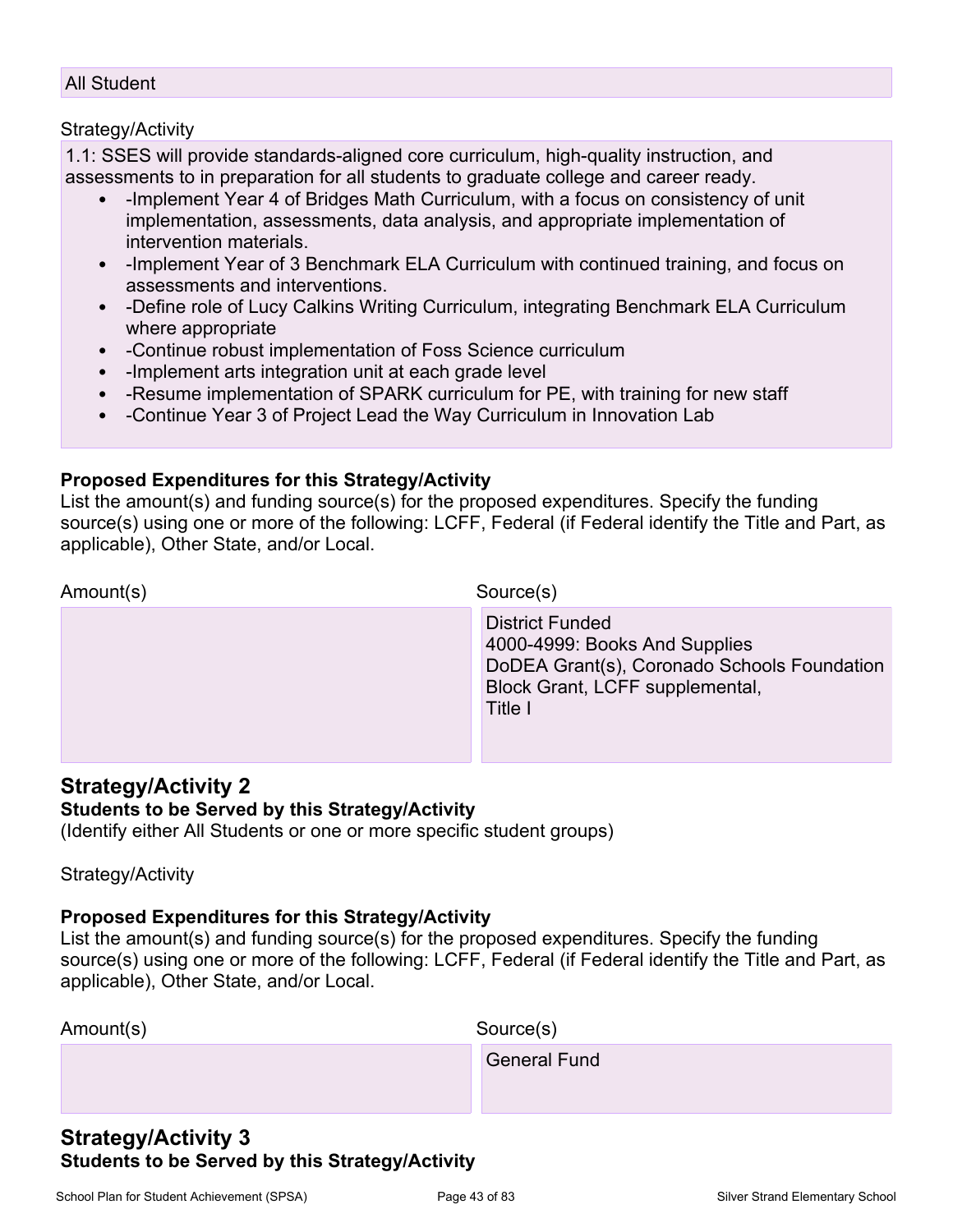(Identify either All Students or one or more specific student groups)

### Strategy/Activity

### **Proposed Expenditures for this Strategy/Activity**

List the amount(s) and funding source(s) for the proposed expenditures. Specify the funding source(s) using one or more of the following: LCFF, Federal (if Federal identify the Title and Part, as applicable), Other State, and/or Local.

Amount(s) Source(s)

District Funded

### **Strategy/Activity 4 Students to be Served by this Strategy/Activity**

(Identify either All Students or one or more specific student groups)

Strategy/Activity

### **Proposed Expenditures for this Strategy/Activity**

List the amount(s) and funding source(s) for the proposed expenditures. Specify the funding source(s) using one or more of the following: LCFF, Federal (if Federal identify the Title and Part, as applicable), Other State, and/or Local.

Amount(s) Source(s)

### **Strategy/Activity 5 Students to be Served by this Strategy/Activity** (Identify either All Students or one or more specific student groups)

All Students

### Strategy/Activity

1.4 SSES will ensure access to effective 21st century curriculum, instruction, learning tools, assessments and extensions

- -Grade levels will identify most appropriate and effective online platforms and programs for delivery of curriculum, instruction, assessments, and extensions and apply them consistently.
- -All families will have efficient remote access to curricular resources (including intervention and extensions) in appropriate subject areas
- -Students will maintain1:1 access to devices in classrooms at SSES

### **Proposed Expenditures for this Strategy/Activity**

List the amount(s) and funding source(s) for the proposed expenditures. Specify the funding source(s) using one or more of the following: LCFF, Federal (if Federal identify the Title and Part, as applicable), Other State, and/or Local.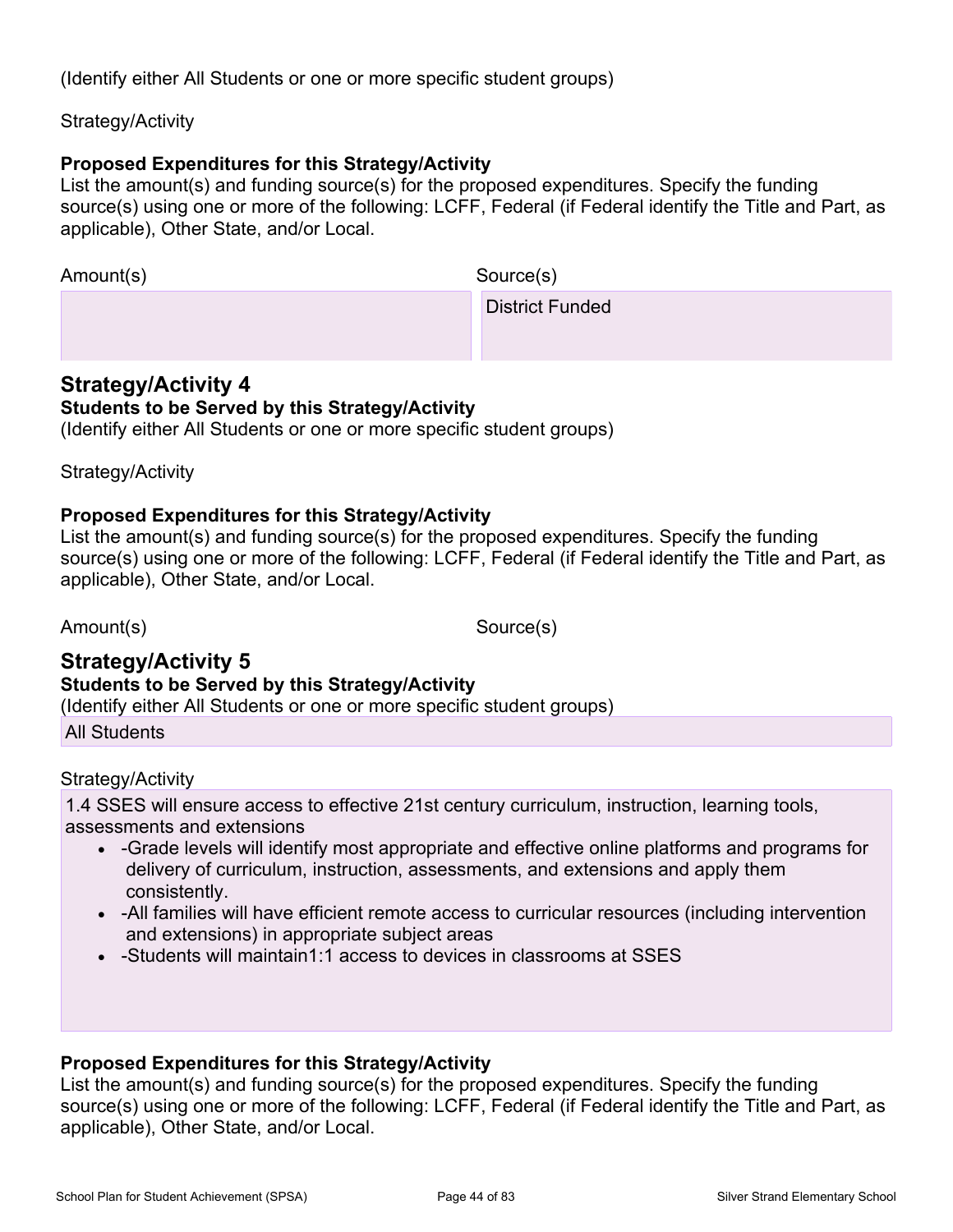District Funded

General Fund

### **Strategy/Activity 6**

### **Students to be Served by this Strategy/Activity**

(Identify either All Students or one or more specific student groups)

#### Strategy/Activity

### **Proposed Expenditures for this Strategy/Activity**

List the amount(s) and funding source(s) for the proposed expenditures. Specify the funding source(s) using one or more of the following: LCFF, Federal (if Federal identify the Title and Part, as applicable), Other State, and/or Local.

Amount(s) Source(s)

#### **Strategy/Activity 7 Students to be Served by this Strategy/Activity**

(Identify either All Students or one or more specific student groups)

Strategy/Activity

### **Proposed Expenditures for this Strategy/Activity**

List the amount(s) and funding source(s) for the proposed expenditures. Specify the funding source(s) using one or more of the following: LCFF, Federal (if Federal identify the Title and Part, as applicable), Other State, and/or Local.

Amount(s) Source(s)

#### **Strategy/Activity 8 Students to be Served by this Strategy/Activity** (Identify either All Students or one or more specific student groups)

Strategy/Activity

## **Proposed Expenditures for this Strategy/Activity**

List the amount(s) and funding source(s) for the proposed expenditures. Specify the funding source(s) using one or more of the following: LCFF, Federal (if Federal identify the Title and Part, as applicable), Other State, and/or Local.

Amount(s) Source(s)

## **Strategy/Activity 9**

### **Students to be Served by this Strategy/Activity**

(Identify either All Students or one or more specific student groups)

Strategy/Activity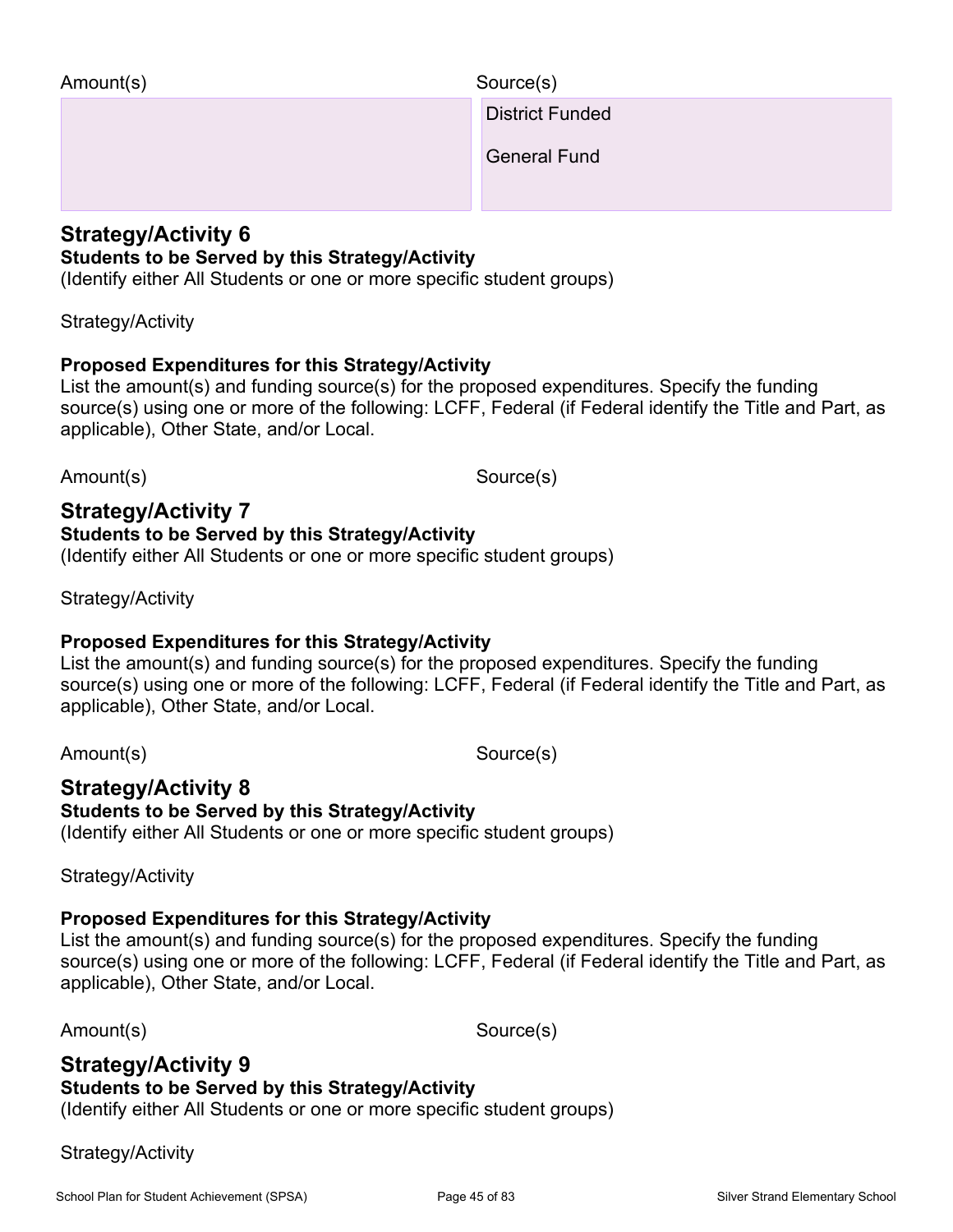### **Proposed Expenditures for this Strategy/Activity**

List the amount(s) and funding source(s) for the proposed expenditures. Specify the funding source(s) using one or more of the following: LCFF, Federal (if Federal identify the Title and Part, as applicable), Other State, and/or Local.

Amount(s) Source(s)

## **Strategy/Activity 10 Students to be Served by this Strategy/Activity**

(Identify either All Students or one or more specific student groups)

Strategy/Activity

### **Proposed Expenditures for this Strategy/Activity**

List the amount(s) and funding source(s) for the proposed expenditures. Specify the funding source(s) using one or more of the following: LCFF, Federal (if Federal identify the Title and Part, as applicable), Other State, and/or Local.

Amount(s) Source(s)

## **Annual Review**

### **SPSA Year Reviewed: 2020-21**

Respond to the following prompts relative to this goal. If the school is in the first year of implementing the goal, an analysis is not required and this section may be deleted.

## **ANALYSIS**

Describe the overall implementation of the strategies/activities and the overall effectiveness of the strategies/activities to achieve the articulated goal.

Briefly describe any major differences between the intended implementation and/or the budgeted expenditures to implement the strategies/activities to meet the articulated goal.

Implementation of intervention groups is dependent upon grant and Title 1 Funds as well as general fund allocations. Scheduling and staffing in Special Education is dependent upon IEP services stipulated per student.

Describe any changes that will be made to this goal, the annual outcomes, metrics, or strategies/activities to achieve this goal as a result of this analysis. Identify where those changes can be found in the SPSA.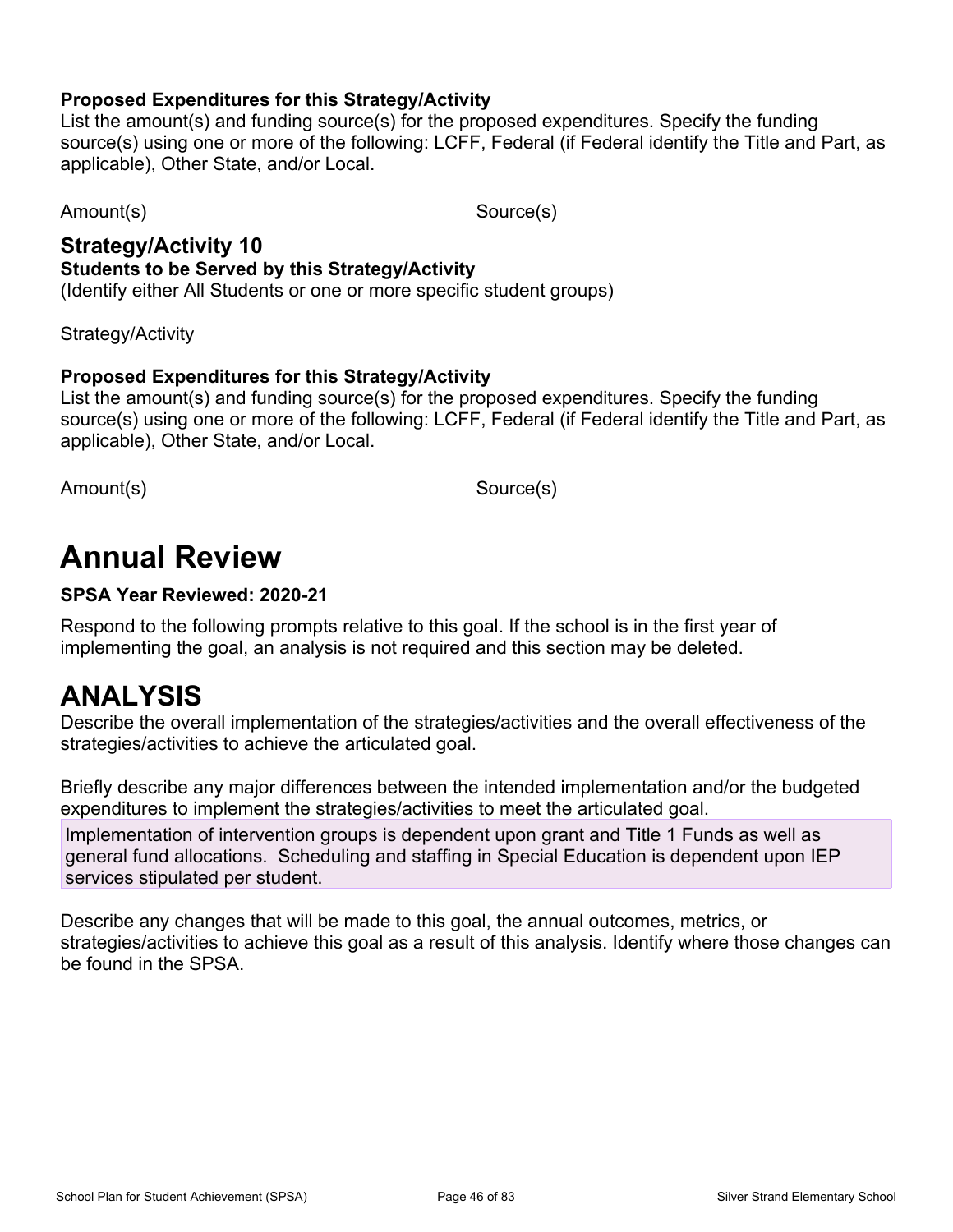## **Goals, Strategies, & Proposed Expenditures**

Complete a copy of the following table for each of the school's goals. Duplicate the table as needed.

## **Goal Subject**

**Communication** 

## **LEA/LCAP Goal**

Communicate openly, freely, and accurately to engage and involve all shareholders.

## **Goal 2**

Silver Strand Elementary will provide effective communication systems between and among all shareholders.

### **Identified Need**

Family and community shareholders need access to school schedules, news, plans, and events; classroom curriculum, activities and expectations; reporting of student progress and concerns; and information regarding safety and security of campus, staff, and students. Staff members need access to school schedules, news, plans, and events; campus activities and expectations; staff opportunities; student data; and information regarding safety and security of campus, staff, and students.

### **Annual Measurable Outcomes**

| Metric/Indicator                                                                                                                                                                                                                                                                                                                                                                                        | <b>Baseline/Actual Outcome</b>                                                                                                                                                                                                                                                                                                                                                                                                                                                                                                                                                                                                                       | <b>Expected Outcome</b>                                                                                                                                                                                                                                                                                                                                                                                                                                                                                                                                                                                                                                                               |
|---------------------------------------------------------------------------------------------------------------------------------------------------------------------------------------------------------------------------------------------------------------------------------------------------------------------------------------------------------------------------------------------------------|------------------------------------------------------------------------------------------------------------------------------------------------------------------------------------------------------------------------------------------------------------------------------------------------------------------------------------------------------------------------------------------------------------------------------------------------------------------------------------------------------------------------------------------------------------------------------------------------------------------------------------------------------|---------------------------------------------------------------------------------------------------------------------------------------------------------------------------------------------------------------------------------------------------------------------------------------------------------------------------------------------------------------------------------------------------------------------------------------------------------------------------------------------------------------------------------------------------------------------------------------------------------------------------------------------------------------------------------------|
| <b>Educational Platform Metrics:</b><br>Indicator: Accurate and<br>accessible information about<br>school schedules, events, and<br>programming available to all<br>shareholders 1. Teacher<br>Implementation of new LMS<br>Canvas<br>2. Family access to and facility<br>with Canvas<br>3. Website updated with<br>current information and<br>programming<br>4. Updated and accurate bell<br>schedules | <b>Educational Platform</b><br>Baselines:<br>1. LMS: A district committee<br>including teachers from all sites<br>agreed to adopt Canvas as the<br>new Learning Management<br>System. Teachers will be<br>trained before the end of<br>school year 2021-22, with<br>implementation in school year<br>2022-23.<br>2. District and Site Websites<br>and Communication Systems:<br>District and site websites were<br>transferred to a new platform<br>and linked to a new<br>communication system<br>(Catapult) for school year<br>2021-22. Catapult is used to<br>send newsletters and<br>messages to families. School<br>website has been updated in | Metrics 2022-23:<br>1. Teacher training and<br>universal implementation of<br>new LMS Canvas across grade<br>levels as appropriate.<br>2. Family access to and facility<br>with Canvas and units of study,<br>curricular resources, weekly<br>homework assignments and<br>requirements, and progress<br>reports (twice a year)<br>3. Website will reflect current<br>and updated information about<br>calendar/schedules,<br>curriculum, and programs<br>4. Evidence of efficient and<br>effective communication via<br>Catapult in the event of<br>emergency<br>5. Bell Schedules<br>(teachers/IAs) will reflect<br>collaborative process involving<br>all grade levels and programs |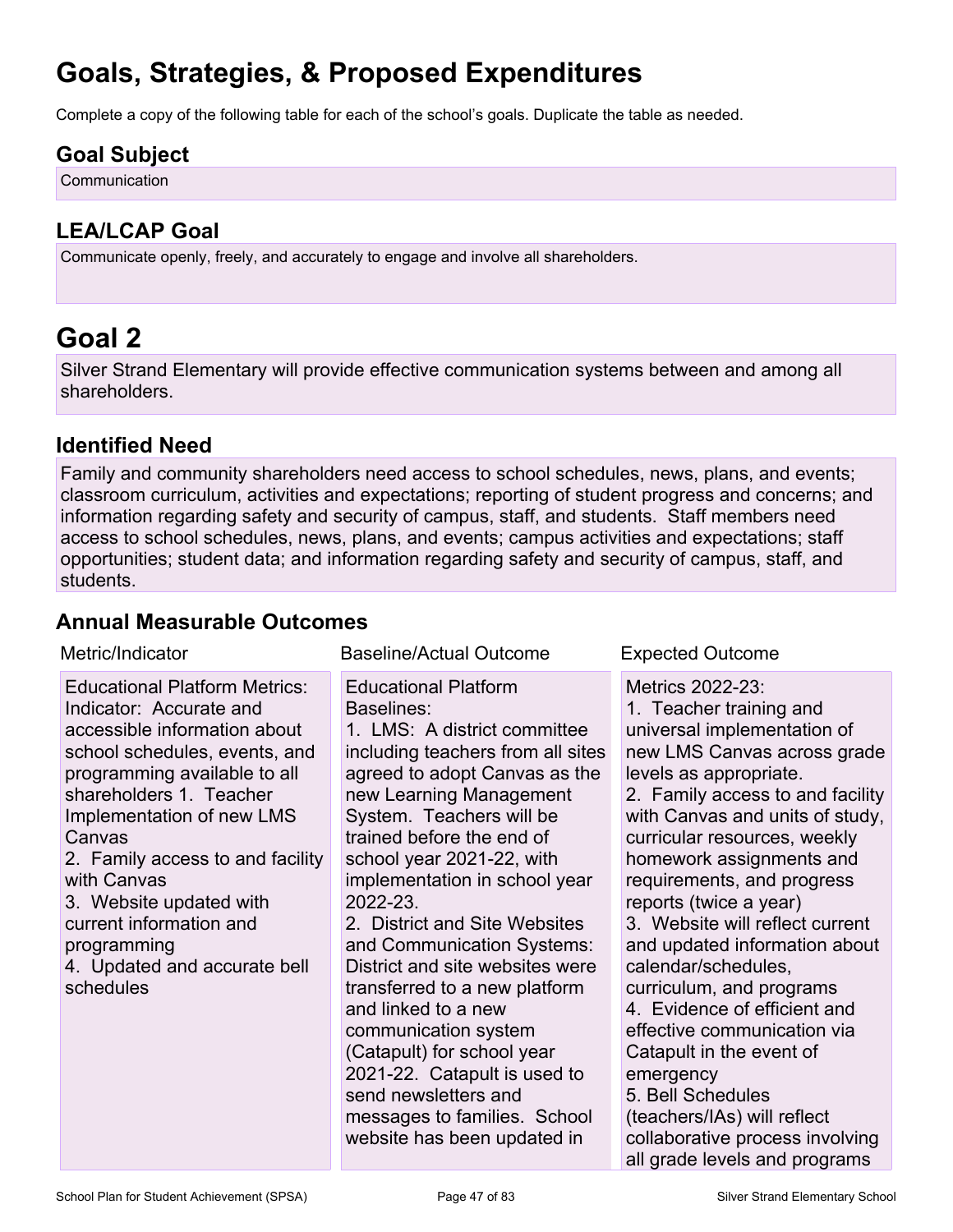| Metric/Indicator                                                                                                                                                                                                                                                                                                                                                                 | <b>Baseline/Actual Outcome</b>                                                                                                                                                                                                                                                                                                                                                                                                                                                        | <b>Expected Outcome</b>                                                                                                                                                                                                                                                                                                                                                                                                             |
|----------------------------------------------------------------------------------------------------------------------------------------------------------------------------------------------------------------------------------------------------------------------------------------------------------------------------------------------------------------------------------|---------------------------------------------------------------------------------------------------------------------------------------------------------------------------------------------------------------------------------------------------------------------------------------------------------------------------------------------------------------------------------------------------------------------------------------------------------------------------------------|-------------------------------------------------------------------------------------------------------------------------------------------------------------------------------------------------------------------------------------------------------------------------------------------------------------------------------------------------------------------------------------------------------------------------------------|
|                                                                                                                                                                                                                                                                                                                                                                                  | some areas but needs more<br>attention.<br>3. Bell Schedules: Current<br>school year bell schedule is in<br>Excel and difficult to update<br>and access.                                                                                                                                                                                                                                                                                                                              | and represent accurate<br>updated schedule of classroom<br>activities and will be visible to<br>all staff via Google.                                                                                                                                                                                                                                                                                                               |
|                                                                                                                                                                                                                                                                                                                                                                                  | Historical Data: Due to<br>COVID/remote learning,<br>teachers used an array of<br>platforms and programs<br>including Google Classroom,<br>PowerSchool, SeeSaw,<br>Flipgrid, Jamboard, IXL etc.<br>Report Cards recorded in<br>Synergy. Previous website<br>had outdated information in<br>some areas.                                                                                                                                                                                |                                                                                                                                                                                                                                                                                                                                                                                                                                     |
| <b>Staff and Family</b><br><b>Communication Metrics:</b><br>Indicator: Accurate and<br>accessible information about<br>school schedules, events, and<br>programming available to all<br>shareholders<br>1. Weekly communications<br>from SSES Administration to<br><b>Families and Staff</b>                                                                                     | <b>Staff and Family</b><br><b>Communication Baselines:</b><br>1. Smore Newsletter platform is<br>used for weekly<br>communications between<br>principal and families and<br>principal and staff. Newsletters<br>contains calendar, news, and<br>events, with MTSS themes<br>recently added. District<br><b>Calendar Committee</b><br>established monthly<br>recognitions to include in<br>newsletters. Preschool families<br>would benefit from access to<br><b>Strand Newsletter</b> | Metrics 2022-23:<br>1. Ongoing weekly<br>communications from SSES<br>Administration to Families and<br>Staff, aligned with District<br>Communications and providing<br>information about school<br>schedules, news, plans, and<br>events and information<br>regarding safety and security of<br>campus, staff, and students<br>with more in depth inclusion of<br>information about curriculum<br>and schoolwide themes<br>evident. |
| <b>Shareholder Participation</b><br>Metrics:<br>Indicator: COVID affected<br>access to campus and<br>activities. Family member<br>involvement in school activities<br>has decreased.<br>1. Increased family member<br>participation and volunteering<br>in School Site Council, PTO,<br>Title 1, and resumption of<br>Family Fun and Back-to-School<br>and Open House events and | <b>Shareholder Participation</b><br>Baselines:<br>1. Family member participation<br>in PTO meetings, School Site<br>Council, and PTO activities has<br>been limited since Spring<br>2020/COVID. Campus has<br>been closed to volunteers<br>between March 2020 and<br>January 2022; resumption of<br>campus family activities<br>beginning in Spring 2022<br>(Open House). PTO meetings                                                                                                | Metrics 2022-23:<br>1. Increased family member<br>participation and volunteering<br>in School Site Council, PTO,<br>Title 1, and resumption of<br>Family Fun and Back-to-School<br>and Open House events and<br>subsequent increased<br>awareness of school<br>programming and facilities.<br>2. Increased involvement of<br>and presence of community<br>partners (public library, Safe                                            |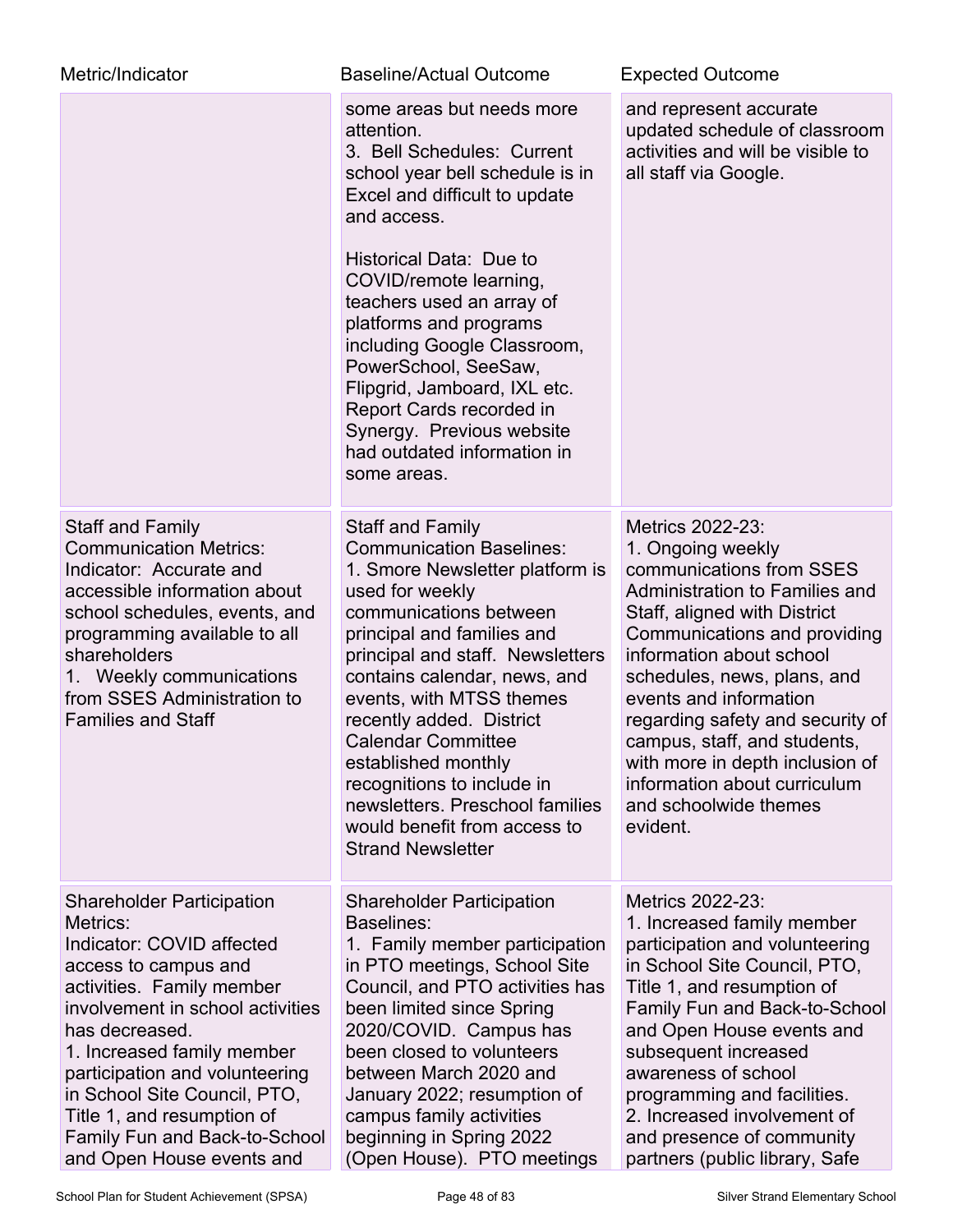| Metric/Indicator |
|------------------|
|------------------|

| subsequent increased<br>awareness of school<br>programming and facilities<br>2. Increased involvement of<br>and presence of community<br>partners (public library, Safe<br>Harbor, Coronado Historical<br>Association, Recreation Dept,<br>$etc.$ )                                                                                                                                                                                                                                                  | held over Zoom have<br>increased participation of<br>community partners<br>2. Some community partners<br>returning to campus in Spring<br>2022 after COVID closures,<br>including public library, GREAT<br>program, Coronado Historical<br>Association.<br><b>Historical Data:</b><br>2020-21: Collaborations<br>include Coronado SAFE,<br>Coronado Public Library,<br><b>MOAA recognitions, MFLC</b><br>Support.<br>2019-20: Collaborations<br>include: Coronado SAFE<br>classroom and campus<br>programs, Everyone a Reader<br>daily volunteers, Coronado<br>Public Library partnerships,<br>Coronado Optimist Club, Lions<br>Club and MOAA recognitions,<br>Police and Fire educational<br>programs, Military supports<br>including MFLC, LPL, BIGS<br>and PALS, Lamb's Players,<br>Zoo and Humane Society<br>educational programs, and<br>more. | Harbor, Recreation Dept,<br>Coronado Historical<br>Association, etc.) and<br>subsequent student exposure<br>to enrichment opportunities                                                                                                                                                                                                                                                                |
|------------------------------------------------------------------------------------------------------------------------------------------------------------------------------------------------------------------------------------------------------------------------------------------------------------------------------------------------------------------------------------------------------------------------------------------------------------------------------------------------------|-----------------------------------------------------------------------------------------------------------------------------------------------------------------------------------------------------------------------------------------------------------------------------------------------------------------------------------------------------------------------------------------------------------------------------------------------------------------------------------------------------------------------------------------------------------------------------------------------------------------------------------------------------------------------------------------------------------------------------------------------------------------------------------------------------------------------------------------------------|--------------------------------------------------------------------------------------------------------------------------------------------------------------------------------------------------------------------------------------------------------------------------------------------------------------------------------------------------------------------------------------------------------|
| <b>Staff Collaboration Metrics:</b><br>Indicator: Staff meeting were<br>held virtually during COVID<br>and collaboration schedules<br>changed during remote<br>learning and hybrid cohort<br>schedules. Need to return to<br>monthly rotation schedule.<br>1. Calendared and regular<br>collaborations between general<br>education and Special<br>Education teachers, among<br>grade-level teams, between<br>grade-level teams and<br>intervention staff, and among<br>SpEd staff and instructional | <b>Staff Collaboration Baselines:</b><br>1. All-Staff meetings held<br>monthly on Wednesdays, with<br>unstructured opportunities for<br>collaborations between grade<br>levels and other programs on<br>other Wednesdays. Some<br>articulation meetings<br>scheduled for Spring 2022.<br>2. Intermittent meetings<br>between SpEd Staff and<br><b>Instructional Assistants have</b><br>occurred.<br>3. Staff meeting agenda is<br>included in calendar updates<br>and notes sometimes shared<br>afterwards                                                                                                                                                                                                                                                                                                                                          | Metrics 2022-23:<br>1. Calendared and regular<br>monthly collaborations<br>between general education and<br>Special Education teachers,<br>among grade-level teams,<br>between grade-level teams and<br>intervention staff, and among<br>SpEd staff and instructional<br>assistants, and among whole<br>staff.<br>2. Staff meeting agendas and<br>notes available prior to<br>meetings and afterwards. |

Baseline/Actual Outcome **Expected Outcome**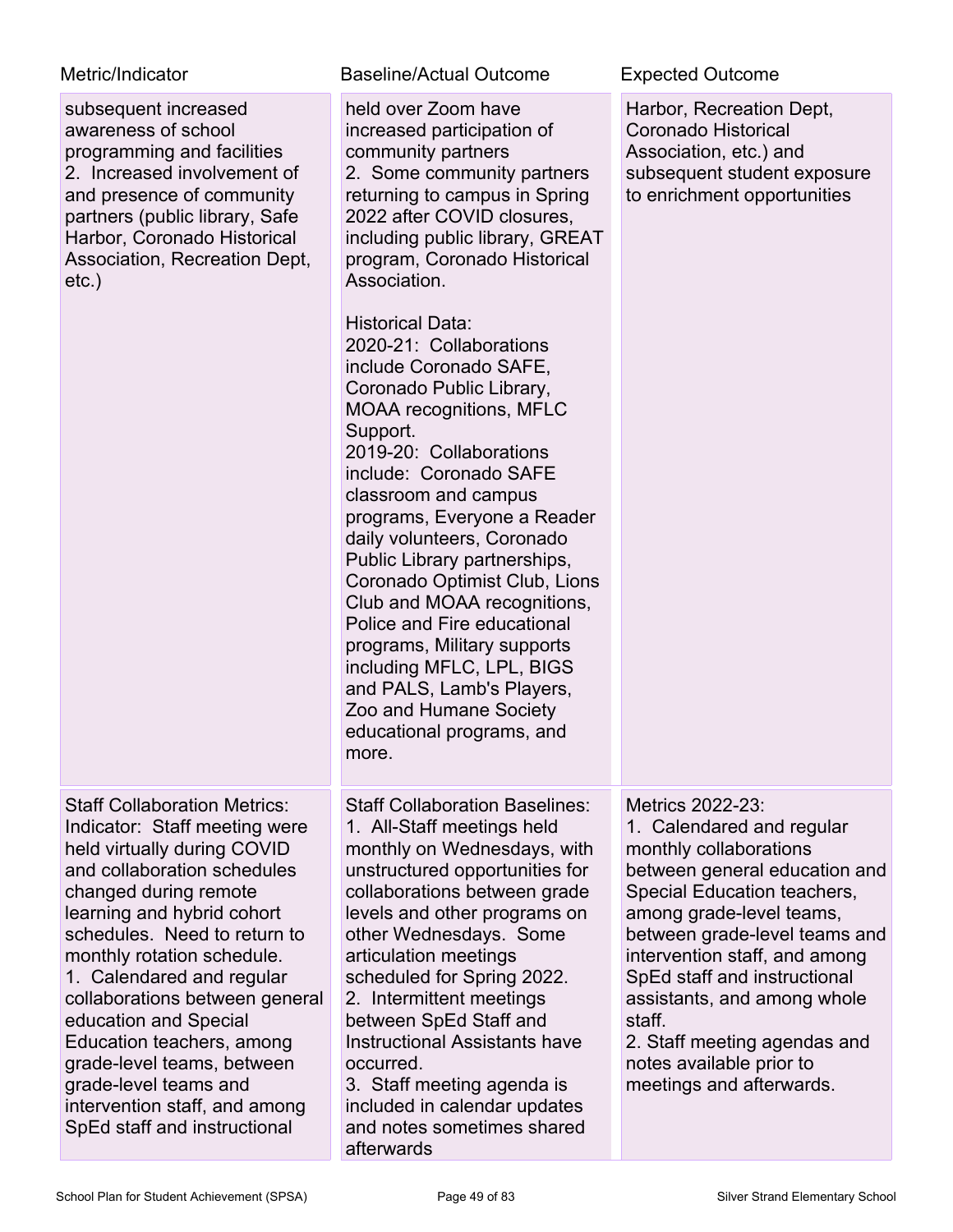| Metric/Indicator                                                                                                                                                                                                                                                                                                                                                                                                                                                                                                                                                 | <b>Baseline/Actual Outcome</b>                                                                                                                                                                                                                                                                                                                                                                                                                                                                                                                                                                                                                                                                                                                                                    | <b>Expected Outcome</b>                                                                                                                                                                                                            |
|------------------------------------------------------------------------------------------------------------------------------------------------------------------------------------------------------------------------------------------------------------------------------------------------------------------------------------------------------------------------------------------------------------------------------------------------------------------------------------------------------------------------------------------------------------------|-----------------------------------------------------------------------------------------------------------------------------------------------------------------------------------------------------------------------------------------------------------------------------------------------------------------------------------------------------------------------------------------------------------------------------------------------------------------------------------------------------------------------------------------------------------------------------------------------------------------------------------------------------------------------------------------------------------------------------------------------------------------------------------|------------------------------------------------------------------------------------------------------------------------------------------------------------------------------------------------------------------------------------|
| assistants, and among whole<br>staff.<br>2. Staff meeting agendas and<br>notes available prior to<br>meetings and afterwards.                                                                                                                                                                                                                                                                                                                                                                                                                                    | Historical Data:<br>2020-21: Limited time for staff<br>meetings and collaborations<br>due to hybrid schedule.<br>Voyager Crew Council has not<br>convened this year.<br>2019-20: Weekly PD meeting<br>rotations facilitated monthly<br>collaborations as whole staff,<br>and between grade levels and<br>intervention staff.<br>Establishment of monthly<br><b>Voyager Crew Council</b><br>Meetings and continued<br>monthly ACT Rep/Principal<br>Meetings<br><b>Bell Schedule facilitated daily</b><br>grade-level collaborations<br>when needed.<br><b>Bell Schedule created</b><br>challenges for regular<br>collaboration between grade-<br>level general education<br>teachers and Special<br><b>Education Teachers, which</b><br>sometimes occurred after<br>hours for pay. |                                                                                                                                                                                                                                    |
| <b>Safety Communications</b><br>Metrics:<br>Indicator: COVID has<br>dominated communications<br>regarding health and safety<br>since Spring 2020. Regular<br>scheduling and routines require<br>resumption of<br>safety/emergency preparations<br>and communications.<br>1. Annual update of<br>Safety/Emergency Plan and<br><b>Site Council Approval</b><br>2. Schedule of monthly safety<br>drills including provisions and<br>practice for lunch/recess<br>emergencies<br>3. Evidence of efficient<br>communication via Catapult in<br>the event of emergency | <b>Safety Communications</b><br><b>Baselines:</b><br>1. Safety Plan updated and<br>modified drills resumed during<br>school year 2021-22.<br>2. District and site websites<br>were transferred to a new<br>platform and linked to a new<br>communication system<br>(Catapult) for school year<br>2021-22. Catapult is used to<br>send newsletters and<br>messages to families.                                                                                                                                                                                                                                                                                                                                                                                                    | Metrics 2022-23:<br>1. Annual update of<br>Safety/Emergency Plan and<br>Site Council Approval by<br>January 30th<br>2. Resumption of monthly<br>safety drills including<br>provisions and practice for<br>lunch/recess emergencies |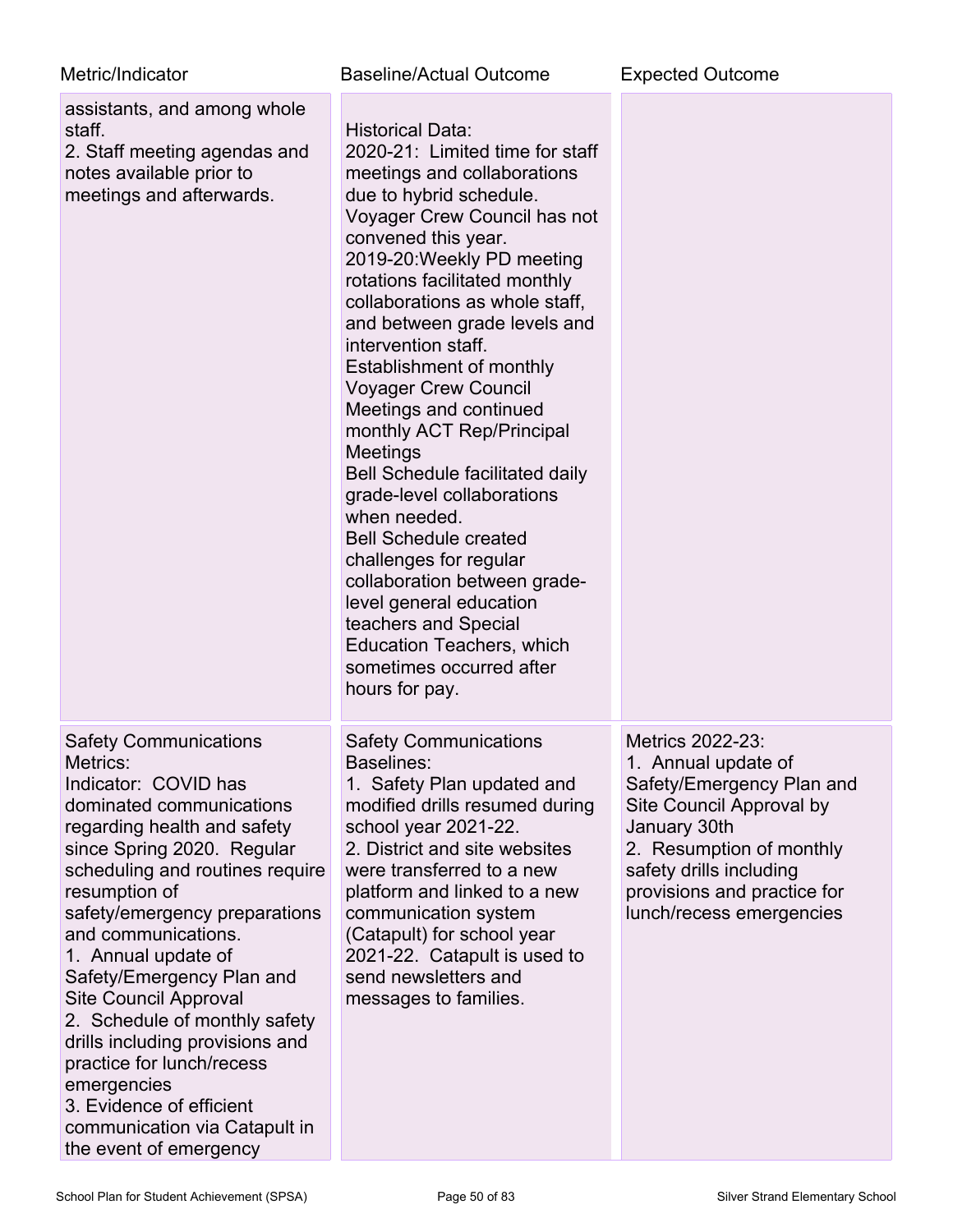Complete a copy of the Strategy/Activity table for each of the school's strategies/activities. Duplicate the table, including Proposed Expenditures, as needed.

### **Strategy/Activity 1**

#### **Students to be Served by this Strategy/Activity**

(Identify either All Students or one or more specific student groups)

All

### Strategy/Activity

### 2.1 UPDATE

Family and community shareholders will have access to school schedules, news, plans, and events; classroom curriculum, activities and expectations; reporting of student progress and concerns; and information regarding safety and security of campus, staff, and students.

- -Weekly Smore newsletters to staff and families which includes information about new curricula and programs and schoolwide themes
- -Regular progress reporting and sharing of assessment data
- -School Website information updated regularly
- -Encouraged participation in School Committees: SSC, PTO, Title 1
- -Fall Back-to-School Night and Spring Open House opportunities open to all families
- -Fall and Spring Family Conferences
- -Family participation in SST and IEP meetings
- -Encourage parent and community volunteering
- -Continue hosting monthly family-friendly events in conjunction with PTO and local organizations

### **Proposed Expenditures for this Strategy/Activity**

List the amount(s) and funding source(s) for the proposed expenditures. Specify the funding source(s) using one or more of the following: LCFF, Federal (if Federal identify the Title and Part, as applicable), Other State, and/or Local.

Amount(s) Source(s)

Site funds and District PD funds, PTO

### **Strategy/Activity 2**

### **Students to be Served by this Strategy/Activity**

(Identify either All Students or one or more specific student groups)

All

Strategy/Activity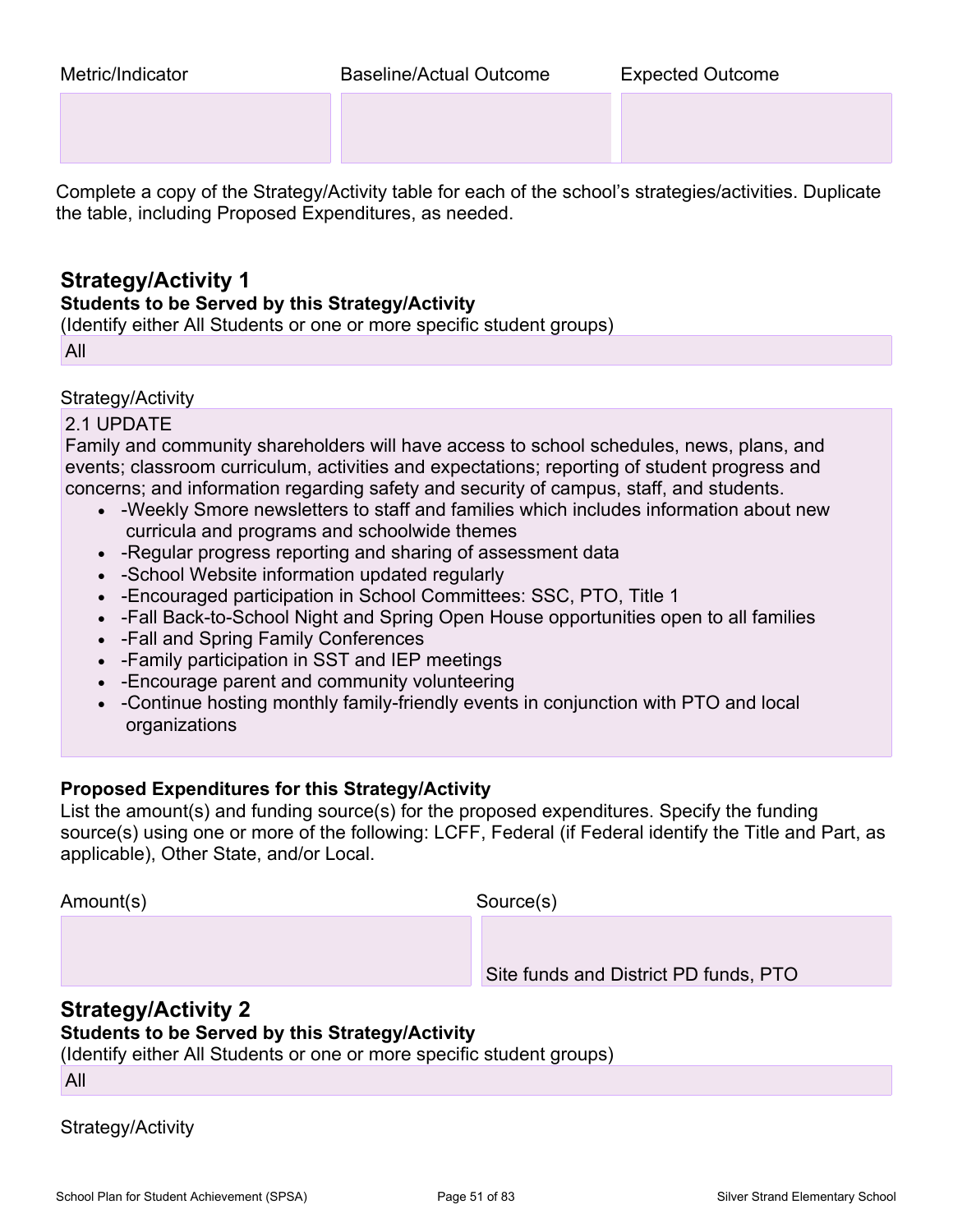### 2.2 UPDATE

 Staff members will have access to school schedules, news, plans, and events; campus activities and expectations; staff opportunities; student data; and information regarding safety and security of campus, staff, and students.

- -Weekly Staff Bulletin
- -Outlook Calendar Invites
- -Midweek Email Updates
- -Monthly All-Staff Meetings
- -Monthly Staff Subgroup alignment and articulation meetings
- -Monthly ACT Rep/Principal Meetings

### **Proposed Expenditures for this Strategy/Activity**

List the amount(s) and funding source(s) for the proposed expenditures. Specify the funding source(s) using one or more of the following: LCFF, Federal (if Federal identify the Title and Part, as applicable), Other State, and/or Local.

Amount(s) Source(s)

### **Strategy/Activity 3 Students to be Served by this Strategy/Activity**

(Identify either All Students or one or more specific student groups)

Strategy/Activity

### **Proposed Expenditures for this Strategy/Activity**

List the amount(s) and funding source(s) for the proposed expenditures. Specify the funding source(s) using one or more of the following: LCFF, Federal (if Federal identify the Title and Part, as applicable), Other State, and/or Local.

Amount(s) Source(s)

### **Strategy/Activity 4**

**Students to be Served by this Strategy/Activity** (Identify either All Students or one or more specific student groups)

Strategy/Activity

### **Proposed Expenditures for this Strategy/Activity**

List the amount(s) and funding source(s) for the proposed expenditures. Specify the funding source(s) using one or more of the following: LCFF, Federal (if Federal identify the Title and Part, as applicable), Other State, and/or Local.

Amount(s) Source(s)

## **Annual Review**

**SPSA Year Reviewed: 2020-21**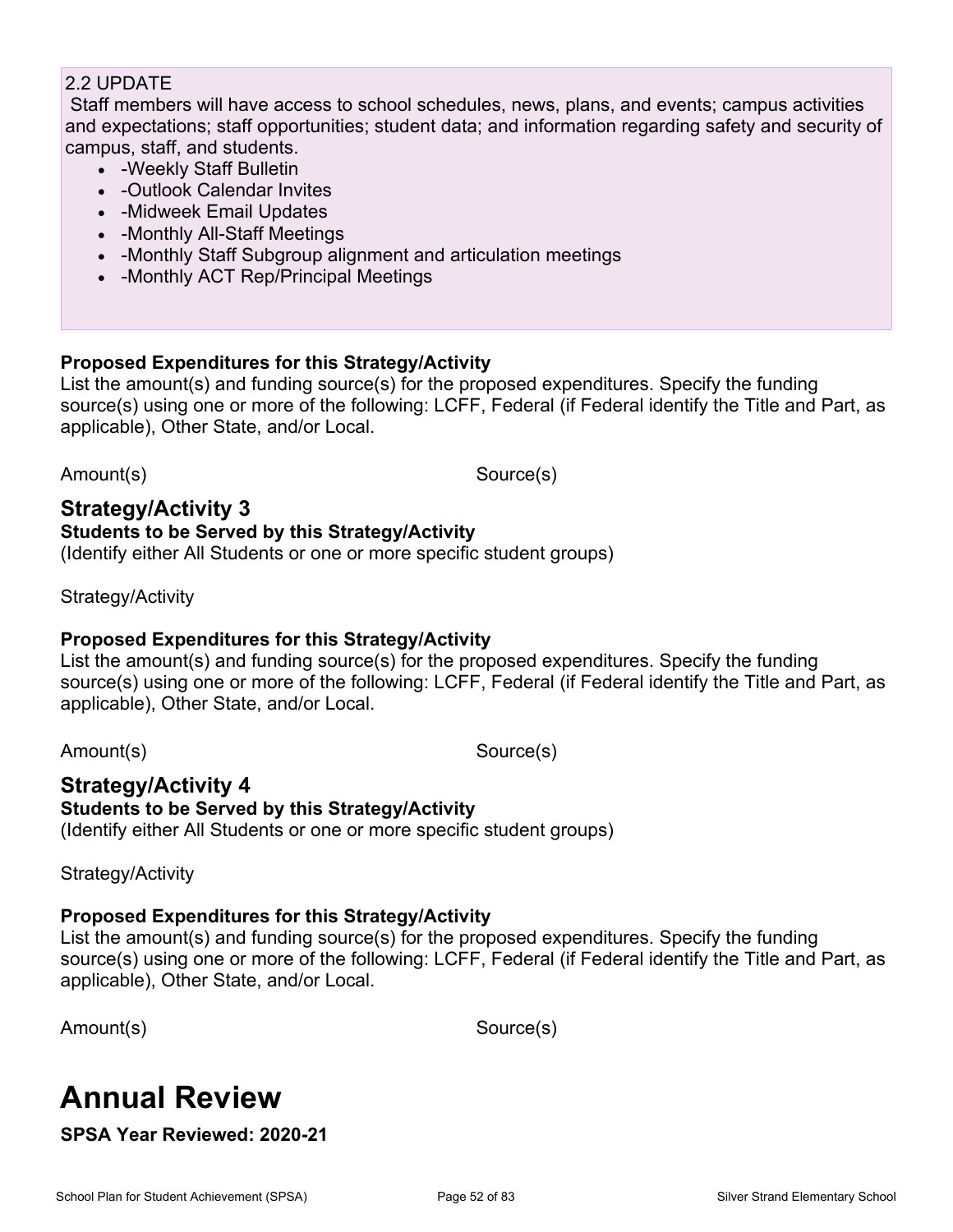Respond to the following prompts relative to this goal. If the school is in the first year of implementing the goal, an analysis is not required and this section may be deleted.

## **ANALYSIS**

Describe the overall implementation of the strategies/activities and the overall effectiveness of the strategies/activities to achieve the articulated goal.

Communication between families and school and among staff have been affected by COVID/remote learning/Online platforms. School Year 2022-23 will have a focus on in-person activities and accessibility.

Briefly describe any major differences between the intended implementation and/or the budgeted expenditures to implement the strategies/activities to meet the articulated goal. None

Describe any changes that will be made to this goal, the annual outcomes, metrics, or strategies/activities to achieve this goal as a result of this analysis. Identify where those changes can be found in the SPSA.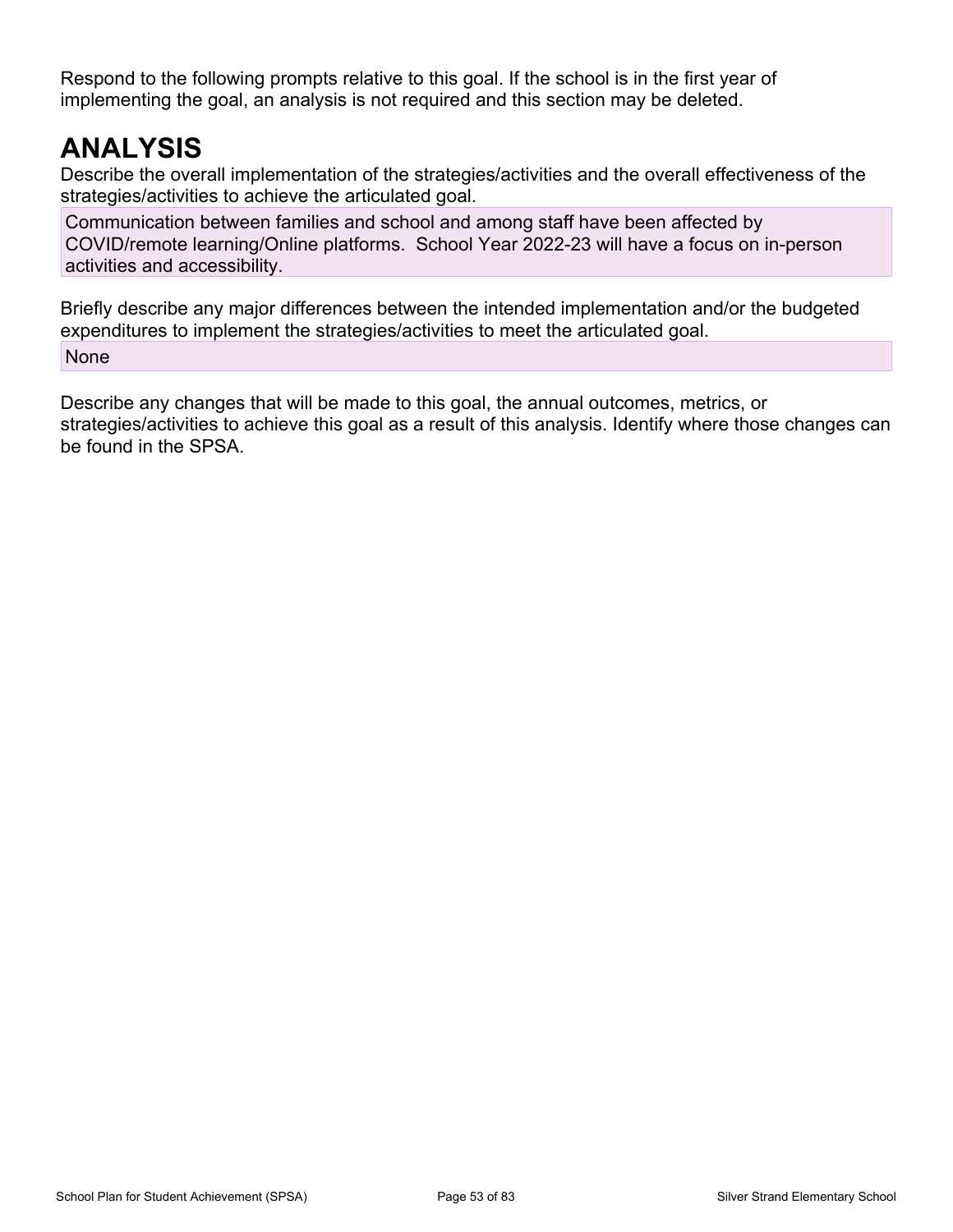## **Goals, Strategies, & Proposed Expenditures**

Complete a copy of the following table for each of the school's goals. Duplicate the table as needed.

### **Goal Subject**

**Support** 

## **LEA/LCAP Goal**

Maintain safe and supportive schools where students and staff thrive.

## **Goal 3**

Silver Strand Elementary seeks to ensure that all students' needs will be met through safe and clean facilities and emergency planning, data-driven decision making, appropriate intervention supports, enrichment opportunities, and social/emotional supports and services. Staff needs will be met through safe and clean facilities and emergency planning, data-driven decision making, appropriate material and professional supports, training and enrichment opportunities, and collaboration with Human Resources and representative organizations with adherence to contracts.

## **Identified Need**

All students need safe and clean facilities and learning environments and access to FAPE and intervention supports. Staff need safe and clean facilities and a supportive and professional working environment.

### **Annual Measurable Outcomes**

| Metric/Indicator                                                                                                                                                                                                                                                                                                                                                                                                                                                                                                                                                                                                         | <b>Baseline/Actual Outcome</b>                                                                                                                                                                                                                                                                                                                                                                                                                                                                                                                                                       | <b>Expected Outcome</b>                                                                                                                                                                                                                                                                                                                                                                                                                                                                                                                                                   |
|--------------------------------------------------------------------------------------------------------------------------------------------------------------------------------------------------------------------------------------------------------------------------------------------------------------------------------------------------------------------------------------------------------------------------------------------------------------------------------------------------------------------------------------------------------------------------------------------------------------------------|--------------------------------------------------------------------------------------------------------------------------------------------------------------------------------------------------------------------------------------------------------------------------------------------------------------------------------------------------------------------------------------------------------------------------------------------------------------------------------------------------------------------------------------------------------------------------------------|---------------------------------------------------------------------------------------------------------------------------------------------------------------------------------------------------------------------------------------------------------------------------------------------------------------------------------------------------------------------------------------------------------------------------------------------------------------------------------------------------------------------------------------------------------------------------|
| Safe, Secure, and Clean<br><b>Facilities Metrics:</b><br>Indicator: Students were off<br>campus and/or in hybrid half-<br>day cohorts between March<br>2020 and June 2021, reducing<br>traffic and safety concerns.<br>Resumption of regular<br>schedule and full student<br>population, volunteers, and<br>regular activities during school<br>year 2021-22 and beyond<br>necessitates return to safety<br>measures and vigilance.<br>1. Evidence of secure, safe,<br>and clean school facilities<br>2. Published and approved<br>safety plan<br>3. Emergency supplies in each<br>classroom<br>4. Monthly safety drills | Safe, Secure, and Clean<br><b>Facilities Baselines:</b><br>1. Evidence of secure, safe,<br>and clean school facilities:<br>a) Damaged playground<br>equipment was removed during<br>school year 2021-22; ongoing<br>need for new kindergarten<br>playground equipment<br>b) Lunch and snack tables are<br>rusty and in need of<br>replacement<br>c) Ongoing cleanout of shed<br>storage and Room 702<br>d) Ongoing renovation and re-<br>equipment of Library and<br>Innovation Lab spaces;<br>completion of Strand Hall<br>repainting<br>2. Safety Plan approved in<br>January 2022 | 2022-23 Metrics:<br>1. Evidence of secure, safe,<br>and clean school facilities:<br>a) Ample and safe playground<br>equipment on both<br>playgrounds<br>b) New lunch and snack tables<br>for school year 2022-23<br>c) Room 702 cleaned and<br>organized as a resource space<br>for staff<br>d) Completion of renovation of<br>Library and Innovation Lab<br>spaces<br>2. Published and School Site<br>Council-approved safety plan<br>by January 30, 2023<br>3. Replenishment of<br>emergency supplies for all<br>classrooms and disaster drill<br>planning and practice |
|                                                                                                                                                                                                                                                                                                                                                                                                                                                                                                                                                                                                                          |                                                                                                                                                                                                                                                                                                                                                                                                                                                                                                                                                                                      |                                                                                                                                                                                                                                                                                                                                                                                                                                                                                                                                                                           |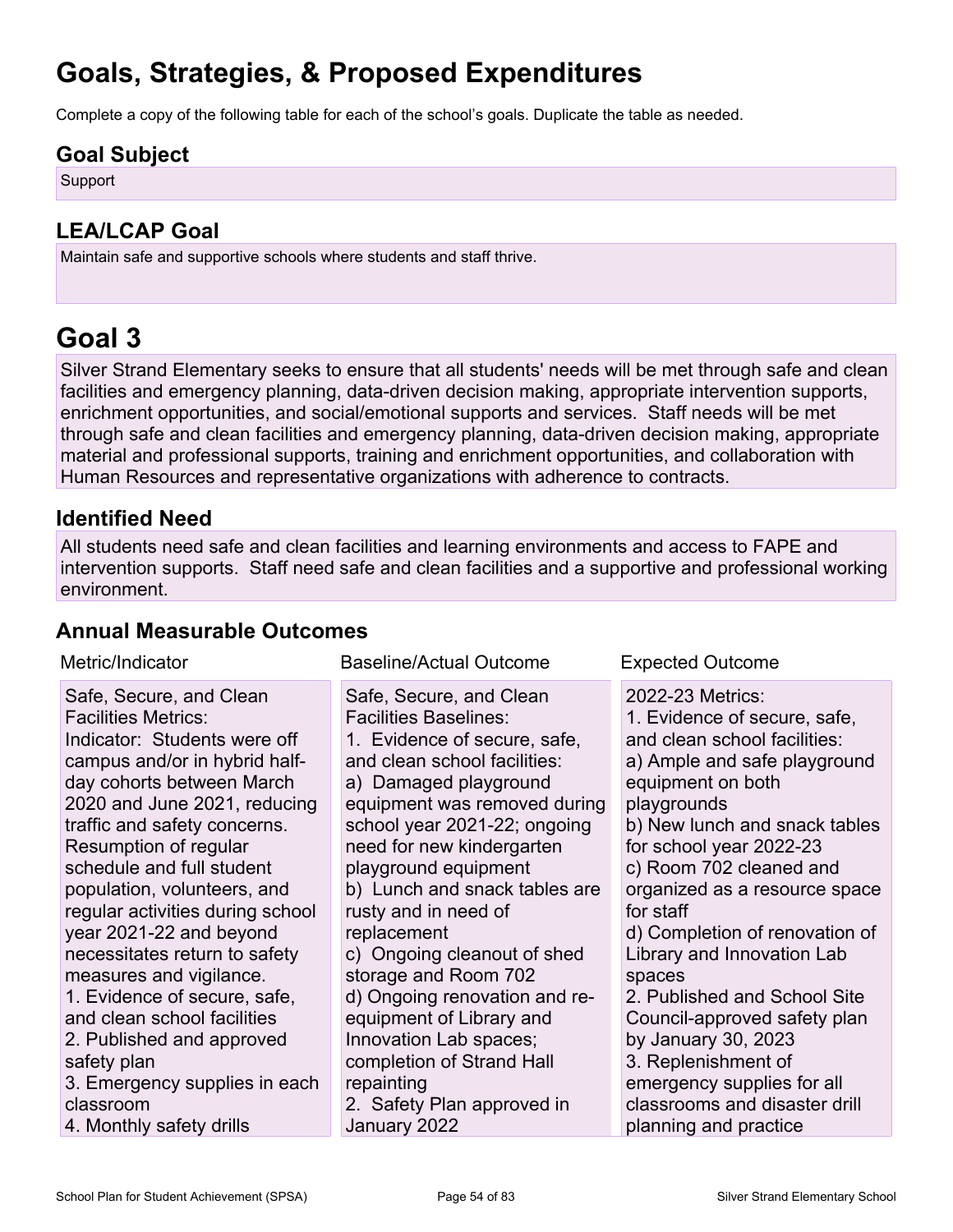| Metric/Indicator                                                                                                                                                                                                                                                                                                                                                                                                                                                       | <b>Baseline/Actual Outcome</b>                                                                                                                                                                                                                                                                                                                                                                                                                                                                                                                                                                                                                                                                                                                                                                                                                                                                                           | <b>Expected Outcome</b>                                                                                                                                                                                                                                                                                                                                                                                                                                                                                                                                                                                                                                                                          |
|------------------------------------------------------------------------------------------------------------------------------------------------------------------------------------------------------------------------------------------------------------------------------------------------------------------------------------------------------------------------------------------------------------------------------------------------------------------------|--------------------------------------------------------------------------------------------------------------------------------------------------------------------------------------------------------------------------------------------------------------------------------------------------------------------------------------------------------------------------------------------------------------------------------------------------------------------------------------------------------------------------------------------------------------------------------------------------------------------------------------------------------------------------------------------------------------------------------------------------------------------------------------------------------------------------------------------------------------------------------------------------------------------------|--------------------------------------------------------------------------------------------------------------------------------------------------------------------------------------------------------------------------------------------------------------------------------------------------------------------------------------------------------------------------------------------------------------------------------------------------------------------------------------------------------------------------------------------------------------------------------------------------------------------------------------------------------------------------------------------------|
| 5. Proper supervision of<br>students throughout the school<br>day and entering and exiting<br>campus<br>6. Safe traffic, drop-off and<br>dismissal procedures, including<br>crossing guard<br>7. Coordination with district<br>M&O, military, and police and<br>fire agencies.                                                                                                                                                                                         | 3. Need for updated<br>emergency supplies in<br>classroom backpacks and<br>disaster drill practice<br>4. Modified monthly drills in<br>place during school year 2021-<br>22<br>5. Incidents of student<br>elopement through campus<br>gates; alarms installed;<br>appropriate supervision<br>provided and cameras<br>deployed and observed by<br>front office; elopement<br>protocols developed and<br>included in Safety Plan; use of<br>radios among PE, Recess,<br>Admin, Counseling, and SpEd<br>staff implemented.<br>6. Student lineups and gate<br>supervision protocols modified<br>to increase student safety and<br>supervision. Crossing guard<br>hired and trained; resumption<br>of 5th grade curbside hosts;<br>family communications and<br>monitoring of drop-off<br>protocols.<br>7. Regular appearance of CPD<br>at Friday Flagpole assemblies<br>and efficient response to safety<br>concerns by SRO. | 4. Schedule and<br>implementation of full monthly<br>safety drills, including practice<br>for recess and lunch<br>emergencies<br>5. Continued monitoring of<br>gates and provision of<br>appropriate supervision before,<br>during, and after school.<br>Consistent use of radios<br>among appropriate staff and<br>monitoring of cameras.<br>6. Increased communications<br>(Video, signage) and guidance<br>regarding safe traffic, dropoff<br>and dismissal procedures.<br>Ongoing support of crossing<br>guard position during dropoff<br>and pickup. Maintenance of<br>Curbside Host Program.<br>7. Continued coordination with<br>district M&O, military, and<br>police and fire agencies. |
| Lunch/Recess Support and<br><b>Safety Metrics:</b><br>Indicator: Students did not<br>experience active recess on<br>campus between March 2020<br>and June 2021. Discipline data<br>demonstrates that most<br>student safety concerns related<br>to behavior occur during<br>recesses and/or lineup times.<br>1. Discipline Data, minor<br>infractions pilot data<br>2. Adequate Staffing for<br>Supervision<br>3. Evidence of Implementation<br>of Playworks Practices | Lunch/Recess Support and<br>Safety Baselines:<br>1. Discipline Data: During<br>School Year 2021-22 at time of<br>publishing (3/8/22), 44 of 58<br>behavior incidents<br>(harassment, physical<br>aggression, inappropriate<br>language) occurred at<br>recesses and/or lineup times.<br>Teachers are not always made<br>aware of behavior incidents<br>which occur with students<br>outside of their classrooms.<br>2. SSES currently provides<br>four morning recess                                                                                                                                                                                                                                                                                                                                                                                                                                                    | 2022-23 Metrics<br>1. Evidence of decreased<br>number of behavior incidents at<br>lineup/recess times; minor<br>infractions pilot data<br>2. Evidence of adequate and<br>trained supervisory staff at<br>recesses and lunch<br>3. Implementation of<br>Playworks recess programming<br>involving all staff and student<br>leaders<br>4. Communication channels<br>established between staff and<br>teachers about behavior                                                                                                                                                                                                                                                                       |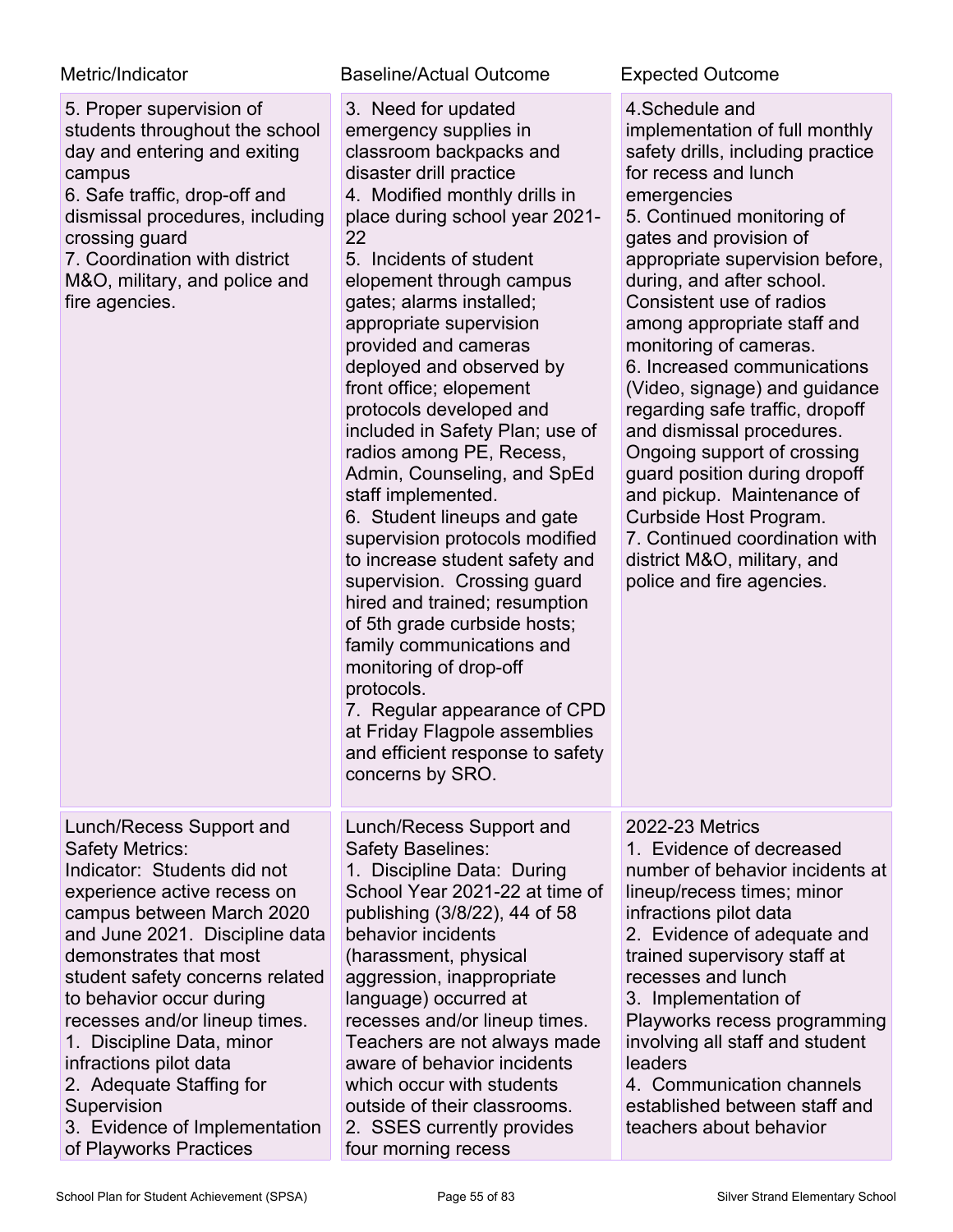| Metric/Indicator                                                                                                                                                                                                                                                                                                                                                                                                                                                                                                                                                                                                                                                         | <b>Baseline/Actual Outcome</b>                                                                                                                                                                                                                                                                                                                                                                                                                                                                                                                                                        | <b>Expected Outcome</b>                                                                                                                                                                                                                                                                                                                                                                                                  |
|--------------------------------------------------------------------------------------------------------------------------------------------------------------------------------------------------------------------------------------------------------------------------------------------------------------------------------------------------------------------------------------------------------------------------------------------------------------------------------------------------------------------------------------------------------------------------------------------------------------------------------------------------------------------------|---------------------------------------------------------------------------------------------------------------------------------------------------------------------------------------------------------------------------------------------------------------------------------------------------------------------------------------------------------------------------------------------------------------------------------------------------------------------------------------------------------------------------------------------------------------------------------------|--------------------------------------------------------------------------------------------------------------------------------------------------------------------------------------------------------------------------------------------------------------------------------------------------------------------------------------------------------------------------------------------------------------------------|
|                                                                                                                                                                                                                                                                                                                                                                                                                                                                                                                                                                                                                                                                          | supervisors and five<br>lunch/recess supervisors.<br>3. Both CUSD elementary<br>schools contracted with<br>Playworks                                                                                                                                                                                                                                                                                                                                                                                                                                                                  | infractions during<br>recess/lunch/Specials                                                                                                                                                                                                                                                                                                                                                                              |
| <b>Professional Development</b><br><b>Metrics</b><br>Indicator: Planning and<br>Professional Development time<br>must be structured to balance<br>the need for district-wide<br>trainings on new curricula,<br>programs and needs; team<br>collaborations; student<br>progress and data review; and<br>whole-staff meetings.<br>1. Weekly rotation of<br>Collaboration time to include<br>All-Staff Meetings, Grade Level<br>and Program Articulation,<br>District PD, and Planning and<br>Collaboration time.<br>2. District professional<br>development to reflect<br>curricular and social-emotional<br>needs of students and<br>consequent training for<br>teachers. | <b>PD Baselines:</b><br>2021-22: District Professional<br>Development included<br>Benchmark Training,<br>Equity/MTSS Training, Conflict<br><b>Resolution Center Training,</b><br>training on new LMS Canvas<br><b>Historical Data:</b><br>20-21: COVID Hybrid<br>schedule disrupted normal<br>rotation of meetings/PD.<br><b>Teachers have limited</b><br>collaboration time with SpEd<br>colleagues in hybrid schedule.<br>Teachers express need for<br>ongoing monthly planning time<br>for implementation of new<br>curricula. Teachers appreciate<br>"Team" release time on site. | <b>2022-23 Metrics</b><br>1. Weekly rotation/balance of<br>Collaboration time to include<br>All-Staff Meetings, Grade Level<br>and Program Articulation,<br>District PD, and Planning and<br>Collaboration time.<br>2. District professional<br>development to reflect<br>curricular and social-emotional<br>needs of students and<br>consequent training for<br>teachers (TCI Social Studies<br>Curriculum, MTSS, etc.) |
| <b>ELD Achievement Metrics</b><br>Indicator: Population of<br><b>English Learners has</b><br>increased at Strand, increasing<br>need for resources<br>1. Percent of English Learners<br>demonstrating annual growth<br>on ELPAC<br>2. Reclassification Rate<br>Indicator: All English Learners<br>receive integrated and<br>designated English Language<br>Development<br>1. Each student receives 30<br>minutes of pull out Designated<br>English Language<br>Development with an                                                                                                                                                                                       | <b>ELD Achievement Baselines:</b><br>2021-22: On census day<br>(10/6/21) Silver Strand<br>enrollment = 22 English<br>Learners;<br>During the 2021-2022 school<br>year there have been 2<br>students reclassified.<br>100% of English Learners<br>receive 30 minutes daily of<br>designated English Language<br>Development with an<br><b>Academic Support Teacher</b><br><b>Historical Data:</b><br>Spring 2019- Spring 2021 =<br>100% showed growth on the<br>overall scale score<br>During the 2019 - 2020 and<br>2020-2021 School Years no                                         | 2022-23 Metrics:<br>1. 100% of English Learners<br>will continue to demonstrate<br>growth on the ELPAC<br>2. Eligible students will be<br>reclassified.<br>3. Consistent staffing and<br>implementation of ELD<br>supports in addition to reading<br>group support (small-group and<br>use of curriculum resources)<br>and demonstration of individual<br>growth/reclassification.                                       |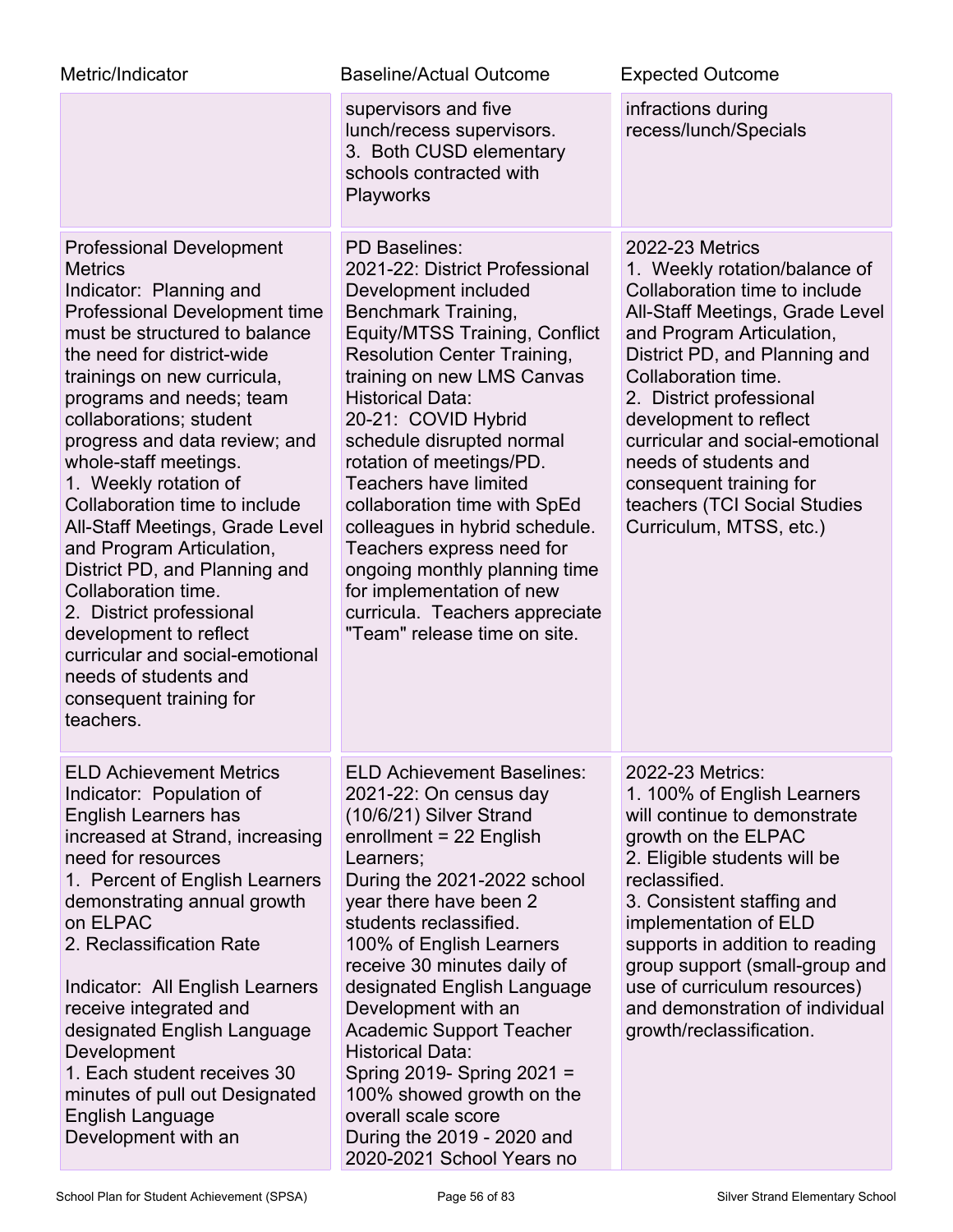| Metric/Indicator                                                                                                                                                                                                                                                                                                                                                     | <b>Baseline/Actual Outcome</b>                                                                                                                                                                                                                                                                                                                                                                                                                                                                                                                                                                                                                                                                                                                                                                                                                                                                                                                        | <b>Expected Outcome</b>                                                                                                                                                                                                                                                                                                                                                                                                                                                                                                                                                                                                           |
|----------------------------------------------------------------------------------------------------------------------------------------------------------------------------------------------------------------------------------------------------------------------------------------------------------------------------------------------------------------------|-------------------------------------------------------------------------------------------------------------------------------------------------------------------------------------------------------------------------------------------------------------------------------------------------------------------------------------------------------------------------------------------------------------------------------------------------------------------------------------------------------------------------------------------------------------------------------------------------------------------------------------------------------------------------------------------------------------------------------------------------------------------------------------------------------------------------------------------------------------------------------------------------------------------------------------------------------|-----------------------------------------------------------------------------------------------------------------------------------------------------------------------------------------------------------------------------------------------------------------------------------------------------------------------------------------------------------------------------------------------------------------------------------------------------------------------------------------------------------------------------------------------------------------------------------------------------------------------------------|
| <b>Academic Support Teacher</b><br>trained in ELD<br>2. Each student receives ELD<br>supports IN ADDITION to<br><b>ELA/Reading</b>                                                                                                                                                                                                                                   | students were eligible for<br>reclassification, therefore Silver<br>Strand did not reclassify any<br>students.<br>Classroom teachers utilized<br>curriculum and resources to<br>provide integrated and<br>designated English Language<br>Development for our emerging<br>bilingual students                                                                                                                                                                                                                                                                                                                                                                                                                                                                                                                                                                                                                                                           |                                                                                                                                                                                                                                                                                                                                                                                                                                                                                                                                                                                                                                   |
| <b>Student Support Metrics:</b><br>Indicator: Ongoing need for<br>additional proactive and<br>responsive counseling<br>supports<br>1. Staffing Levels and<br>availability of Clinical<br>Counselor, MFLC, and ERMHS<br>2. Programming/Impact based<br>on data<br>3. Piloted screener<br>4. Collaboration with<br>community resources such as<br>Coronado Safe Harbor | <b>Counseling Support Baselines:</b><br>2021-22:<br>1. With additional funding, part-<br>time counselor was increased<br>to full time for school year<br>2021-22, expanding availability<br>to and opportunities for<br>intervention and collaboration<br>with staff.<br>2. SSES MFLC returned to<br>campus in person for school<br>year 2021-22. Connections<br>Room remained closed to<br>students, but<br>resources/toys/activities were<br>made available outside during<br>lunches and recess.<br>3. One student assigned<br><b>ERMHS</b> counseling; 16<br>students receive counseling<br>services per IEP<br><b>Historical Data:</b><br>20-21--.50 FTE Clinical<br>Counselor<br>$\bullet$ -.25 ERMHS<br>Counselor/Behavior<br>Support<br>-Full-time MFLC<br>providing services to<br>students and families<br>remotely.<br>2019-20:<br>• - 50 FTE Clinical<br>Counselor<br>• - 125 Educationally-<br><b>Related Mental Health</b><br>Counselor | <b>2022-23 Metrics</b><br>1. Group and individual<br>supports, classroom<br>presentations, and counselor<br>schedules aligned with data<br>and campus (students,<br>services per IEP, incidents and<br>trends) needs<br>2. Pilot use of social-emotional<br>screener to determine need for<br>counseling support for gen ed<br>students and to monitor<br>progress made.<br>3. Increased collaboration and<br>communication between school<br>staff with MFLC as appropriate<br>and within guidelines of MFLC<br>program<br>4. Increased collaboration with<br>Coronado Safe Harbor as<br>evident through on campus<br>resources. |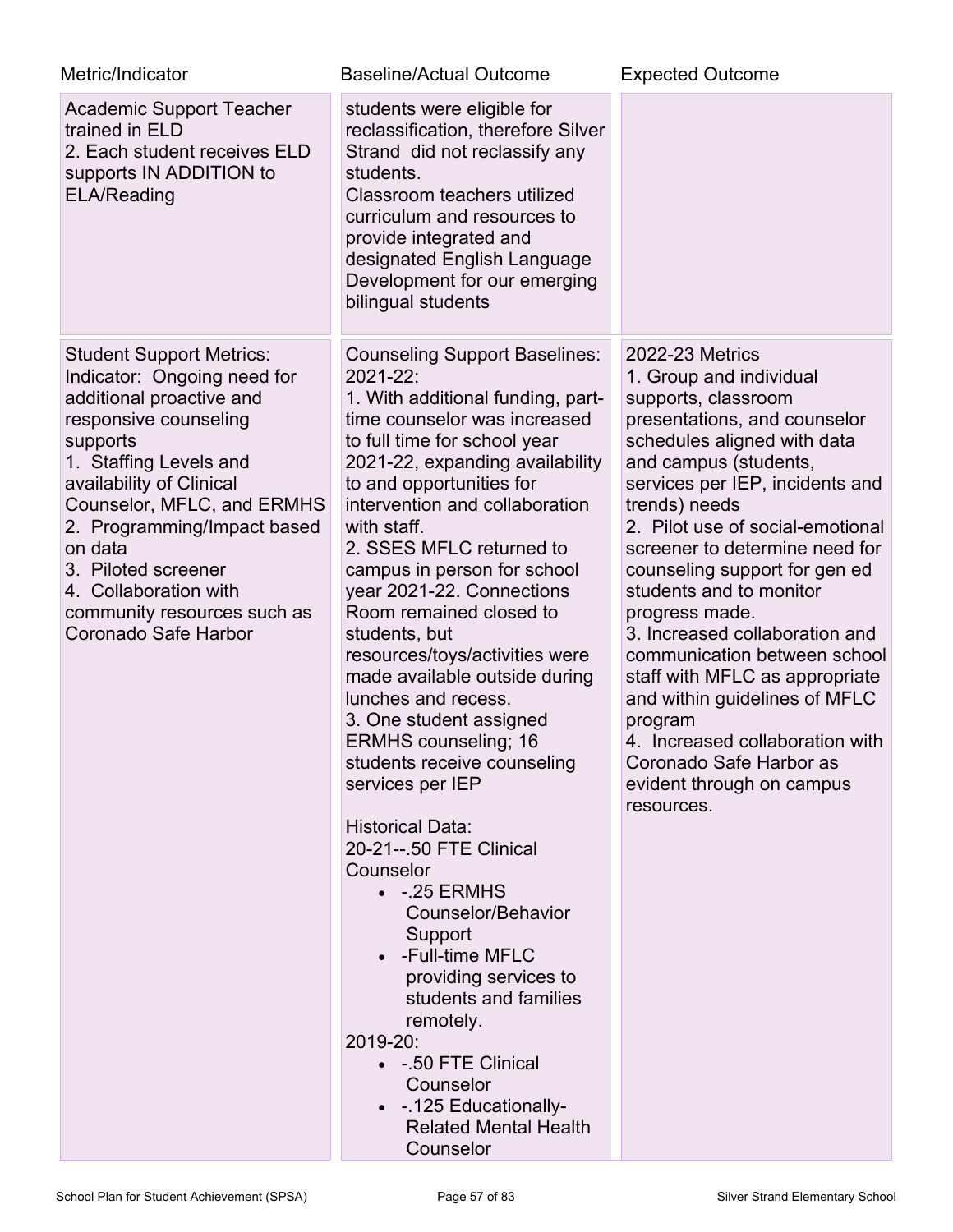| Metric/Indicator                                                                                                                                                                                                                                                                                                                                                                                                                                                                                                                                                         | <b>Baseline/Actual Outcome</b>                                                                                                                                                                                                                                                                                                                                                                                                                                                                                                                                                                                                                                                                                                                                                                                                                                                                                                                                                                                                                                                                          | <b>Expected Outcome</b>                                                                                                                                                                                                                                                                                                                                                                                                                                                                                                                                                                                                                                                                                                                                                                                                                                                           |
|--------------------------------------------------------------------------------------------------------------------------------------------------------------------------------------------------------------------------------------------------------------------------------------------------------------------------------------------------------------------------------------------------------------------------------------------------------------------------------------------------------------------------------------------------------------------------|---------------------------------------------------------------------------------------------------------------------------------------------------------------------------------------------------------------------------------------------------------------------------------------------------------------------------------------------------------------------------------------------------------------------------------------------------------------------------------------------------------------------------------------------------------------------------------------------------------------------------------------------------------------------------------------------------------------------------------------------------------------------------------------------------------------------------------------------------------------------------------------------------------------------------------------------------------------------------------------------------------------------------------------------------------------------------------------------------------|-----------------------------------------------------------------------------------------------------------------------------------------------------------------------------------------------------------------------------------------------------------------------------------------------------------------------------------------------------------------------------------------------------------------------------------------------------------------------------------------------------------------------------------------------------------------------------------------------------------------------------------------------------------------------------------------------------------------------------------------------------------------------------------------------------------------------------------------------------------------------------------|
|                                                                                                                                                                                                                                                                                                                                                                                                                                                                                                                                                                          | -Full-time MFLC<br>$\bullet$<br>provided through<br><b>Military Partnership</b>                                                                                                                                                                                                                                                                                                                                                                                                                                                                                                                                                                                                                                                                                                                                                                                                                                                                                                                                                                                                                         |                                                                                                                                                                                                                                                                                                                                                                                                                                                                                                                                                                                                                                                                                                                                                                                                                                                                                   |
| <b>Special Education Student</b><br><b>Achievement Metrics:</b><br>Indicator: Students with IEPs<br>are performing below peers;<br>student minutes and staff<br>scheduling can be optimized.<br>1. Staffing and Scheduling:<br>allocation of SpEd services;<br>assignment of Specialized<br>Academic Instruction minutes;<br>collaboration time for gen ed<br>and SpEd staff.<br>2. Student Progress on<br>goals/assessments and<br>progress reports<br>3. Trainings for Staff in<br>disabilities and special<br>education, behavior, and<br>differentiated instruction. | <b>SpEd Baselines:</b><br>2021-22: Addition of<br>Mod/Severe SpEd teacher to<br>create full-spectrum program at<br>SSES as well as new Mild/Mod<br>teacher; addition of two RBTs;<br>two student teachers<br>supporting instruction during<br>school year<br><b>HIstorical Data:</b><br>2020-21: Students received<br>services in person via Zoom in<br>reading, math co-teaching,<br>SAI, and other. Adequate<br>collaboration time for gen ed<br>and SpEd teachers was not<br>built into hybrid schedule, with<br><b>IEPs on Fridays and services</b><br>extending into common<br>prep/lunch time.<br>2019-20: Most students with<br>SpEd services had access to<br>small reading groups with<br>SpEd teacher all days except<br>Wednesdays; are included in<br>gen ed for remaining<br>instructional time. Most<br>students receive math support<br>via co-teaching and some goal<br>SAI time.<br>ELA: Students with disabilities<br>(18) declined 4.3 points in ELA,<br>warranting attention students<br>who are socioeconomically<br>disadvantaged declined by 13<br>points, warranting attention. | <b>2022-23 Metrics</b><br>1. Staffing and Scheduling:<br>Optimization of resources of<br>full spectrum of SpEd services<br>as they relate to caseloads,<br>service minutes, and aide/RBT<br>assignments.<br>Evidence of targeted<br><b>Specialized Academic</b><br>Instruction minutes in addition<br>to or parallel to general<br>education instruction as<br>appropriate aligned with<br>individualized IEP goals.<br>Evidence of collaboration time<br>reserved for co-teachers and<br>grade levels in professional<br>development calendar and<br>prep schedule.<br>2. Progress: Students'<br>demonstrable individual<br>progress on goals as evident in<br>assessments and progress<br>reports.<br>3. Training for all staff:<br>Ongoing professional<br>development for all staff in<br>disabilities and special<br>education, behavior, and<br>differentiated instruction. |
| Multi-Tiered Systems of<br><b>Support Metrics:</b><br><b>Indicator: MTSS Process</b><br>Rubric outlines areas/tasks for<br>completion; campus, student,<br>and staff messaging of<br>schoolwide agreements is an<br>area of growth                                                                                                                                                                                                                                                                                                                                       | Multi-Tiered Systems of<br><b>Support Baselines:</b><br>1. Schoolwide Expectations<br>Matrix posted and progress<br>toward additional signage<br>including recess game rules on<br>playground. Beginning plans<br>of additional                                                                                                                                                                                                                                                                                                                                                                                                                                                                                                                                                                                                                                                                                                                                                                                                                                                                         | 2022-23 Metrics:<br>1. Evidence of schoolwide and<br>environment-specific<br>expectations visible in all areas<br>and reinforced in newsletter,<br>classrooms, and Friday<br>Flagpole/announcements.<br>Implementation of schoolwide                                                                                                                                                                                                                                                                                                                                                                                                                                                                                                                                                                                                                                              |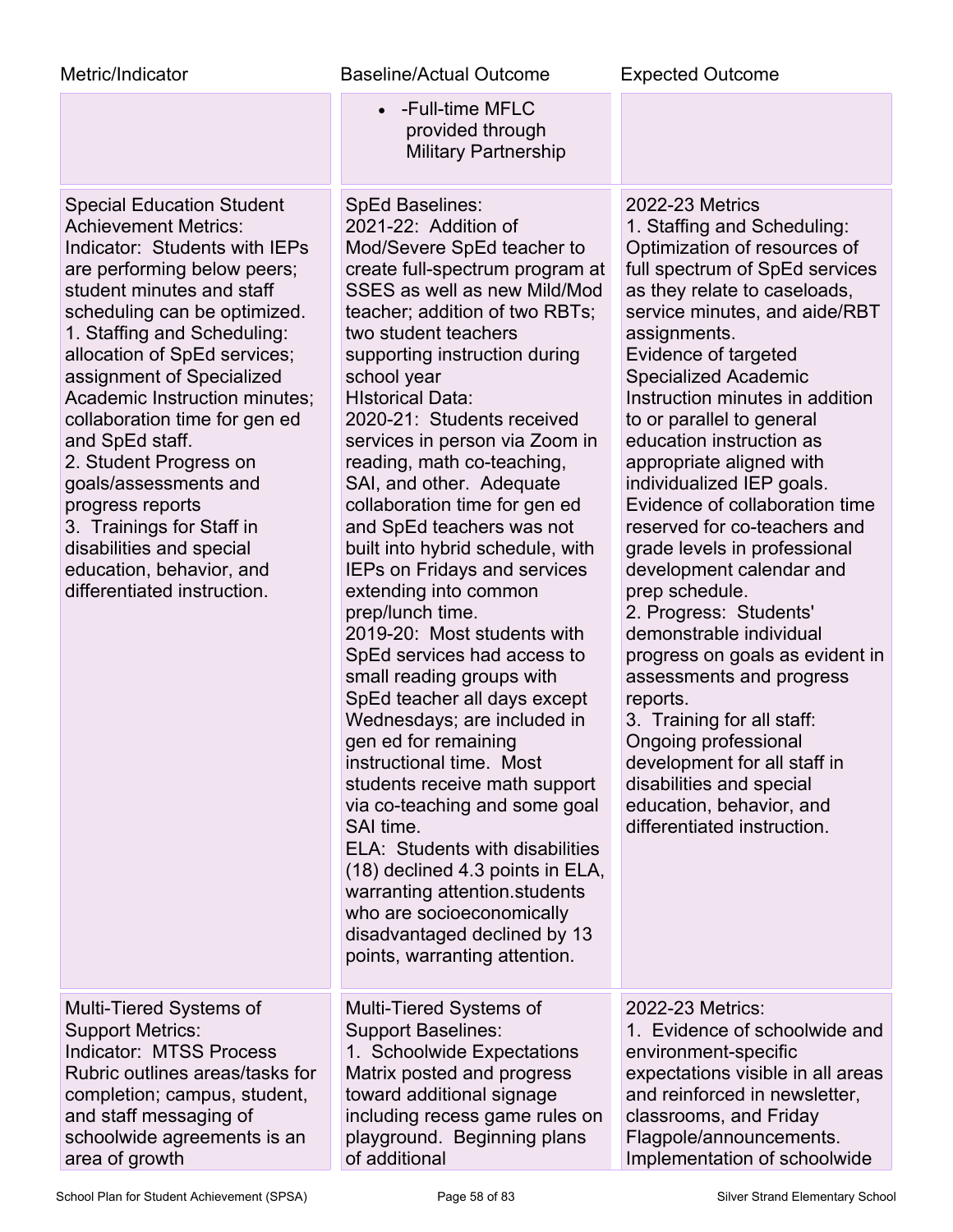1. Evidence of schoolwide and environment-specific expectations visible and reinforced

2. Discipline/interventions practices and data, including pilot of tracking of minor recess infractions for preventive action 3. Implementation of Harmony Curriculum and practices 4. Opportunities for involvement of students in peer support and campus culture 5. Opportunities for Staff Development/Trainings 6. Coordinated plan for and implementation of student recognitions program

### Metric/Indicator Baseline/Actual Outcome Expected Outcome

banners/murals/exterior wall painting. Schoolwide themes calendar developed and published and highlighted in Newsletters and in in-person and Friday Flagpole videos. 2. Voyager Support Form used by some staff to record major behavior events and spreadsheet for tracking inaugurated. As of 3/8/22 and out of 331 students enrolled, 58 behavior incidents involving 35 students were recorded in areas of harassment, physical aggression, defiance, and language.

3. Most teachers implementing Harmony curriculum and lessons on a weekly basis. 4. No Place for Hate Club evolved to Kindness Club and planned activities for GKC; Kinderbuddies, Garden Guardians, Curbside Hosts, Anchored4Life, and Playworks Recess Leadership opportunities implemented for mainly upper-grade students . 5. MTSS and Equity Committees attended Equity trainings from SDCOE and shared learnings with staff; Conflict Resolution Centered offered training for all staff in school year 2021-22. 6. Students were recognized by outside agencies (Letters to the Troops/MOAA and Masonic Lodge) and shout-outs provided by teacher or peers per grade level for Smentcils at Friday Flagpole on a monthly basis

Historical Data: 2020-21: Progress on MTSS paused due to COVID concerns and priorities; inauguration of No Place for

themes/district calendar, with family engagement/extension opportunities

2. Discipline/interventions practices and data: Reduce number of major behavior infractions to less than 50 with focused support on recess/lineup times.

3. Evidence of consistent implementation of Harmony Curriculum morning meet-ups, buddy ups, and unit lessons across grade levels

4. Evidence of opportunities for involvement of students in peer support and campus culture: upper-grade mentorship rotations (Curbside Hosts, etc., lunch and afterschool clubs including A4L and Kindness Club; published guide to opportunities and expand them.

5. Evidence of opportunities for Staff

Development/Trainings calendared in areas of student support, SEL, MTSS, and equity

6. Published coordinated plan for and implementation of student recognitions program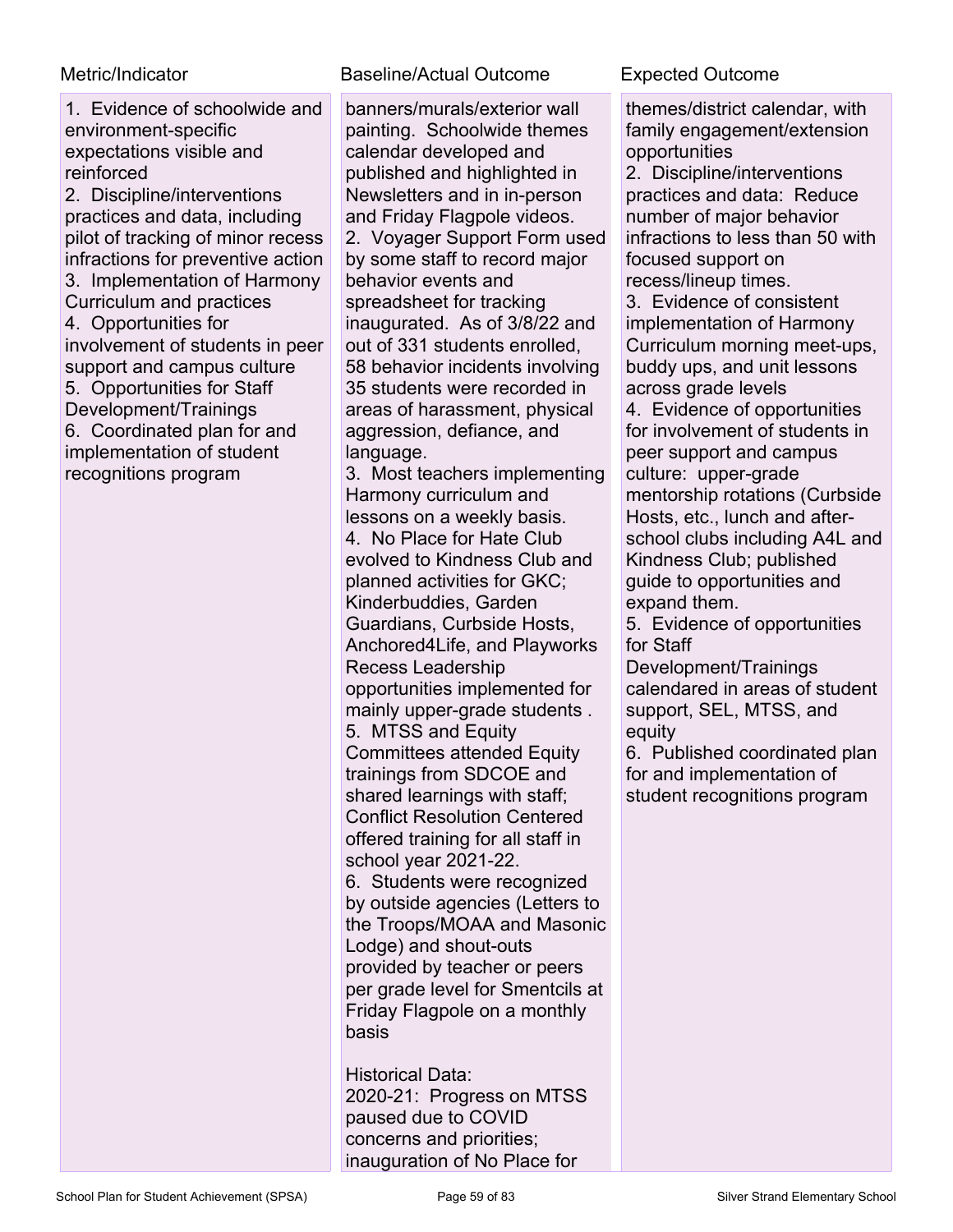| Metric/Indicator                                                                                                                                                                                                                                                                                                                                                                                                               | <b>Baseline/Actual Outcome</b>                                                                                                                                                                                                                                                                                                                                                                                                                                                                                                                                                                                                                                                                                                                                                                 | <b>Expected Outcome</b>                                                                                                              |
|--------------------------------------------------------------------------------------------------------------------------------------------------------------------------------------------------------------------------------------------------------------------------------------------------------------------------------------------------------------------------------------------------------------------------------|------------------------------------------------------------------------------------------------------------------------------------------------------------------------------------------------------------------------------------------------------------------------------------------------------------------------------------------------------------------------------------------------------------------------------------------------------------------------------------------------------------------------------------------------------------------------------------------------------------------------------------------------------------------------------------------------------------------------------------------------------------------------------------------------|--------------------------------------------------------------------------------------------------------------------------------------|
|                                                                                                                                                                                                                                                                                                                                                                                                                                | Hate Committee and activities;<br>involvement of staff in District<br>Equity Committee; schoolwide<br>themes mural painted on<br>playground wall through CoSA<br>partnership in Spring 2021.<br><b>Teachers and families</b><br>submitted shout-outs online<br>which were read on FF videos.<br>2019-20: 2nd Year of MTSS<br>Committee Work: Schoolwide<br>Agreements established,<br>flowcharts and schoolwide<br>messaging in development,<br>draft Intervention<br><b>Communication Forms.</b><br>Implementation of three<br>Harmony lessons per grade<br>level per year, morning<br>meetings. Student Council<br>disbanded in 2019-20 but<br>student involvement expanded<br>to include buddy and recess<br>mentoring programs, Curbside<br>Hosting, Friday Flagpole<br>involvement, etc.) |                                                                                                                                      |
| <b>Attendance Metrics</b><br>Indicator: Student attendance<br>and approach to student<br>absences were greatly<br>influenced by COVID illnesses<br>and protocols. There is an<br>expected need for emphasis on<br>consistent regular attendance<br>for healthy students as COVID<br>risk decreases and regular<br>attendance tracking resumes.<br>1. Average Daily Attendance<br>2. Chronic Abseenteeism Rate<br>per Dashboard | <b>Attendance Baselines:</b><br>2021-22: Attendance greatly<br>impacted by COVID-19<br>Dashboard Data not available;<br>attendance greatly influenced<br>by COVID illnesses and<br>protocols.<br><b>Historical Data:</b><br>2020-21: Absenteeism not<br>measured due to COVID-19;<br>interventions conducted for<br>students not regularly<br>attending.<br>2019-20: Data unavailable<br>2018-19: Students with<br>disabilities demonstrated<br>increased attendance.<br>Students representing two or<br>more races increased<br>absenteeism.                                                                                                                                                                                                                                                  | 2022-23 Metrics:<br>1. Increase in overall ADA as<br><b>COVID risk decreases</b><br>2. New baseline established by<br>Dashboard Data |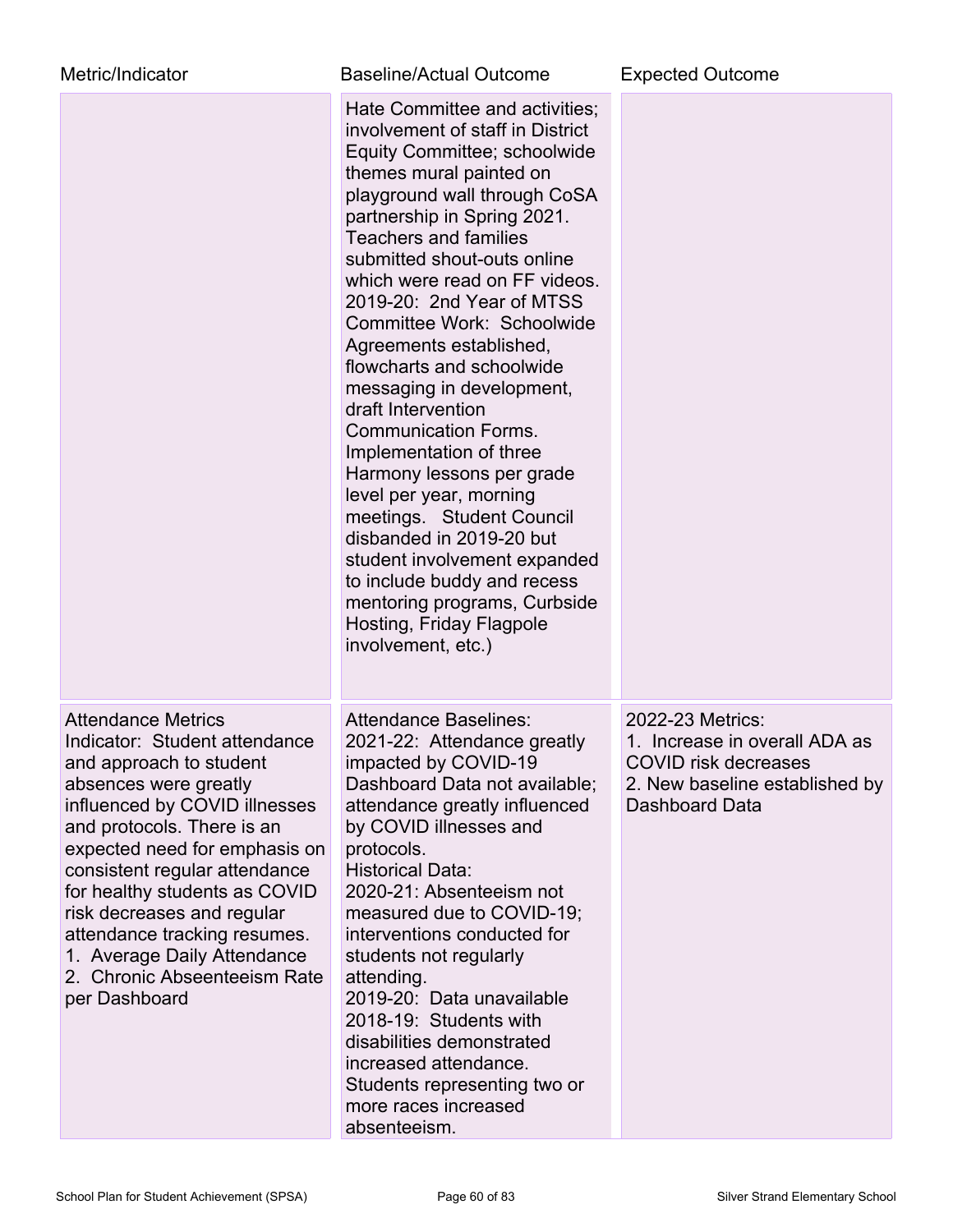| Metric/Indicator                                                                                                                                                                                                                                                                                                                                                                                                                                                                                                                                                                                                                                                                                                                                   | <b>Baseline/Actual Outcome</b>                                                                                                                                                                                                                                                                                                                                                                                                                                                                                                                                                                                                                                                                                                                   | <b>Expected Outcome</b>                                                                                                                                                                                                                                                                                                                                                                                                                                                                                                                                                                                                                                                                                                                                           |
|----------------------------------------------------------------------------------------------------------------------------------------------------------------------------------------------------------------------------------------------------------------------------------------------------------------------------------------------------------------------------------------------------------------------------------------------------------------------------------------------------------------------------------------------------------------------------------------------------------------------------------------------------------------------------------------------------------------------------------------------------|--------------------------------------------------------------------------------------------------------------------------------------------------------------------------------------------------------------------------------------------------------------------------------------------------------------------------------------------------------------------------------------------------------------------------------------------------------------------------------------------------------------------------------------------------------------------------------------------------------------------------------------------------------------------------------------------------------------------------------------------------|-------------------------------------------------------------------------------------------------------------------------------------------------------------------------------------------------------------------------------------------------------------------------------------------------------------------------------------------------------------------------------------------------------------------------------------------------------------------------------------------------------------------------------------------------------------------------------------------------------------------------------------------------------------------------------------------------------------------------------------------------------------------|
|                                                                                                                                                                                                                                                                                                                                                                                                                                                                                                                                                                                                                                                                                                                                                    | Students who are<br>socioeconomically<br>disadvantaged maintained<br>absenteeism rates, but warrant<br>attention.                                                                                                                                                                                                                                                                                                                                                                                                                                                                                                                                                                                                                                |                                                                                                                                                                                                                                                                                                                                                                                                                                                                                                                                                                                                                                                                                                                                                                   |
| <b>Student Enrichment Metrics:</b><br>Indicator: COVID has<br>impacted access to both free<br>and fee-based (beyond school<br>day) extension opportunities<br>within and beyond the school<br>day<br>1. Opportunities for extended<br>learning both within and before<br>and after school, including<br>clubs, field trips, activities<br>offered by volunteers                                                                                                                                                                                                                                                                                                                                                                                    | <b>Student Enrichment Baselines:</b><br>2021-22:<br>1. Before- and after-school<br>enrichment opportunities were<br>suspended between Spring<br>2020 and Fall 2021. Free<br><b>CSF-funded Band and Choir</b><br>programs resumed in fall 2021,<br>and Operation Pals for<br>kindergarteners was offered by<br>Military SLO in Spring 2022.<br>Rotations of after-school clubs<br>have not resumed.<br>2. Some teachers are<br>implementing programs--e.g.,<br>5th Grade Business Days, 4th<br>grade Genius Hour                                                                                                                                                                                                                                  | 2022-23 Metrics:<br>1. Evidence of increase in<br>opportunities for extended<br>learning before and after<br>school.<br>2 Evidence of increase in<br>opportunities for extended<br>learning within the school day.                                                                                                                                                                                                                                                                                                                                                                                                                                                                                                                                                |
| Academic Support and<br>Enrichment (ASE) Metrics:<br>Indicators: Annual decreases<br>in ASE staffing due to grants<br>expiring, staff<br>attrition/reassignments.<br>Students in general education<br>not meeting grade level<br>standards in reading and math<br>benefit from additional support<br>and intervention (small group<br>and/or additional instructional<br>time)<br>1. Staffing: ASE and SpEd<br>staffing levels (FTE) and<br>number of students accessing<br>intervention resources<br>(dependent upon funding<br>available, including grant<br>allocations and general fund<br>and staffing allowances)<br>2. Scheduling: Grade-level<br>and intervention reading group<br>time optimized to provide<br>maximum minutes of support | <b>ASE Baselines</b><br>2021-22 staffing baseline is 1.3<br>FTE Title 1 Reading Support,<br>.40 ELD, and .40 ASE Reading<br>(shift in staffing to ELD due to<br>increased needs in 2021-22<br>from prior year). Bell schedule<br>and teacher scheduling was<br>designed to maximize support<br>for students most below grade<br>level.<br><b>Historical Data:</b><br>2020-21: Continuation of ASE<br>support in reading (not math)<br>with Title 1 and general<br>education funds to provide<br>small-group supports at all<br>grade levels.<br>2019-20: Students identified at<br>each grade level by percentage<br>or number per class for<br><b>ASE/Intervention services.</b><br>Monthly ASE and grade-level<br>articulations to recalibrate | 2022-23 Metrics<br>1. Staffing: ASE staffing levels<br>will be maintained or increased<br>to ensure students<br>demonstrating the lowest<br>achievement in Reading<br>(approximately 20%) will have<br>access to intervention<br>resources commensurate with<br>small-group guided reading<br>support at instructional level as<br>well as additional instructional<br>time (as compared with grade-<br>level peers) as evident from<br>staffing resources.<br>2. Scheduling: Grade-level<br>and intervention reading group<br>time will be optimized to<br>provide maximum minutes of<br>support for students most<br>below grade-level standard as<br>evident in school and teacher<br>schedules.<br>3. Progress: Students will<br>make demonstrable individual |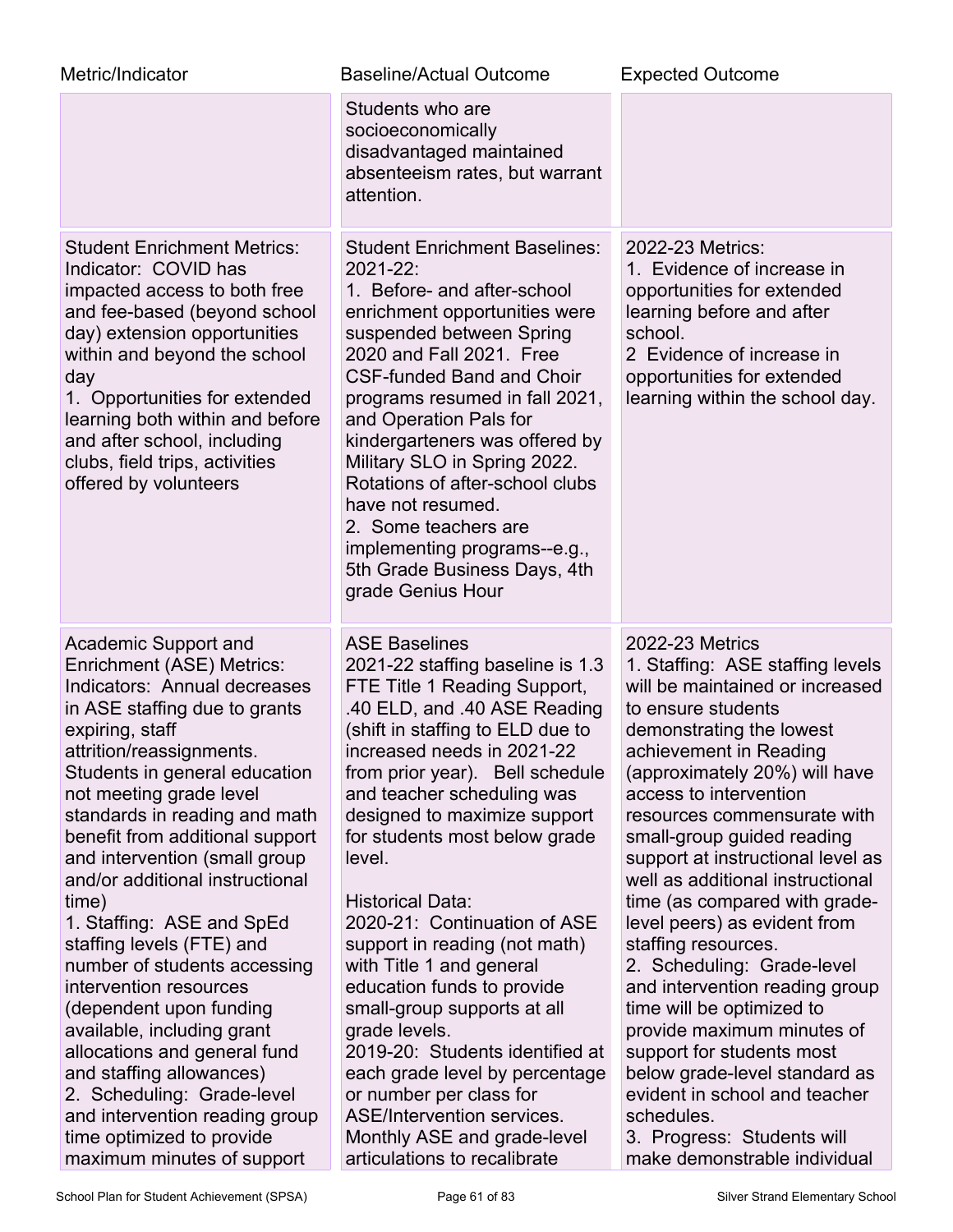| Metric/Indicator                                                                                                                                                                                                                      | Baseline/Actual Outcome                                                                                                                                                                                                                                                                                                                                                                        | <b>Expected Outcome</b>                                                                                                                                                 |
|---------------------------------------------------------------------------------------------------------------------------------------------------------------------------------------------------------------------------------------|------------------------------------------------------------------------------------------------------------------------------------------------------------------------------------------------------------------------------------------------------------------------------------------------------------------------------------------------------------------------------------------------|-------------------------------------------------------------------------------------------------------------------------------------------------------------------------|
| for students most below grade-<br>level standard as evident in<br>school and teacher schedules<br>3. Progress: Students'<br>demonstrable individual<br>progress toward grade-level<br>standards as evident in student<br>assessments. | small groups in reading and<br>math. MAP/MPG and DRA2 or<br>RW baseline scores used to<br>determine student progress in<br>reading/Benchmark unit<br>assessments for math.<br>.70 FTE of ASE Intervention<br>was eliminated at the end of<br>school year 2020, and<br>supplementary gen ed math<br>intervention support has not<br>been offered since SY 2019-20<br>when grant funding ended). | progress toward grade-level<br>standards as evident in student<br>reading assessments.<br>2022-23 Metrics<br>1. Math Intervention:<br>Determine data used to<br>support |

Complete a copy of the Strategy/Activity table for each of the school's strategies/activities. Duplicate the table, including Proposed Expenditures, as needed.

## **Strategy/Activity 1**

### **Students to be Served by this Strategy/Activity**

(Identify either All Students or one or more specific student groups)

All Students

### Strategy/Activity

3.1 SSES will maintain safe and clean facilities and learning environments

- -Update Safety/Emergency Plan in early Fall and convene Site Council for approval before January.
- -Schedule staff meeting for emergency drill and supply review in fall
- -Publish monthly safety drill calendar in fall
- -Develop and communicate coordinated traffic and arrival and dismissal gate and line up plans with appropriate supervision prior to first day of school including identification and training of crossing guard; monitor gates and consistently use radios to increase communication and supervision
- -Order equipment and open school with new lunch tables and safe and ample playground equipment
- -Enlist support from Learning Department and M&O to discard obsolete curriculum and supplies in room 702 and shed, store furniture, and organize space for collaboration.
- -Furnish and prepare new Innovation Lab space for School Year 2022-23
- -SSES will make schoolwide and environment-specific expectations visible in all areas and reinforced in newsletter, classrooms, and Friday Flagpole/announcements
- -Hire adequate staff and train to implement Playworks recess programming; train student leaders and reinforce practices throughout the year

### **Proposed Expenditures for this Strategy/Activity**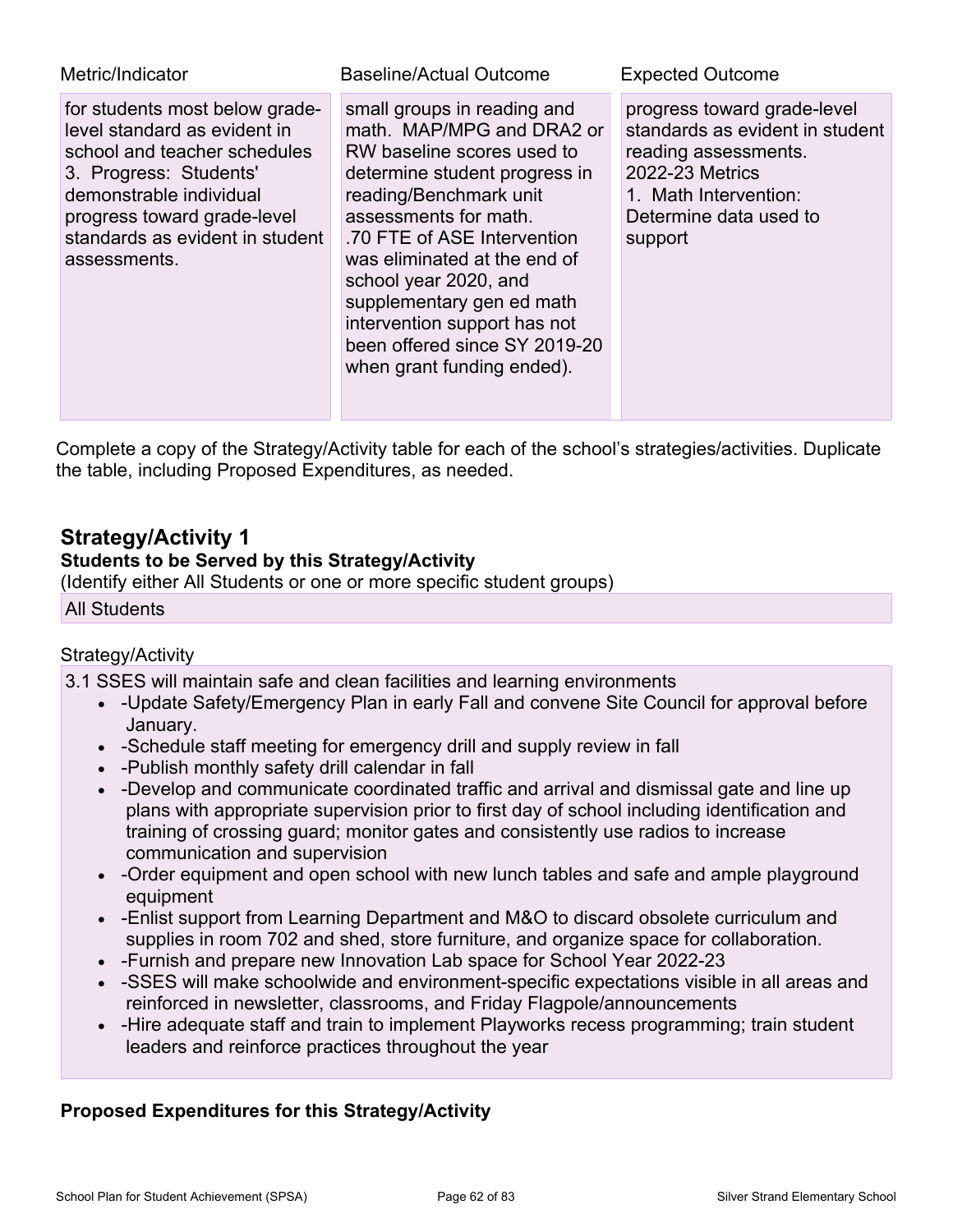List the amount(s) and funding source(s) for the proposed expenditures. Specify the funding source(s) using one or more of the following: LCFF, Federal (if Federal identify the Title and Part, as applicable), Other State, and/or Local.

| Amount(s) | Source(s)              |
|-----------|------------------------|
|           | <b>District Funded</b> |
|           | general Fund           |

### **Strategy/Activity 2**

### **Students to be Served by this Strategy/Activity**

(Identify either All Students or one or more specific student groups)

| u |  |
|---|--|
|   |  |

### Strategy/Activity

3.2 SSES will provide opportunities for personalized learning for students based on strengths and areas of growth, academic interests, and personal passions

- -Bell schedule will address need for small-group rotations and interventions as well as PEP time within classrooms for extension and intervention.
- -SST process will be used to discuss and provide interventions and supports for students with emerging academic or behavioral concerns.
- -Staff will identify relevant data to appropriately refer students for ASE/intervention small groups and adjust instruction in ELA and math; Students most below grade level in reading will be prioritized for Title 1 and ASE interventions (Tier 2) in those areas
- -Students eligible for ELL instruction will be supported with targeted instruction at their instructional level
- -Staff will receive additional professional development on integrated and designated English language development strategies and standards.
- -Collaboration and training will be offered to identify and implement enrichment and extension activities in the general education classroom using current resources and curriculum to ensure students are engaged and challenged throughout the school year.
- -Monthly Grade level and program (ASE/SpED/ELL) articulation meetings will be established as part of the SST process, to discuss and implement interventions and supports for students with emerging academic or behavioral concerns.

### **Proposed Expenditures for this Strategy/Activity**

List the amount(s) and funding source(s) for the proposed expenditures. Specify the funding source(s) using one or more of the following: LCFF, Federal (if Federal identify the Title and Part, as applicable), Other State, and/or Local.

Amount(s) Source(s)

## **Strategy/Activity 3**

**Students to be Served by this Strategy/Activity**

(Identify either All Students or one or more specific student groups)

Students receiving services under Special Education

Strategy/Activity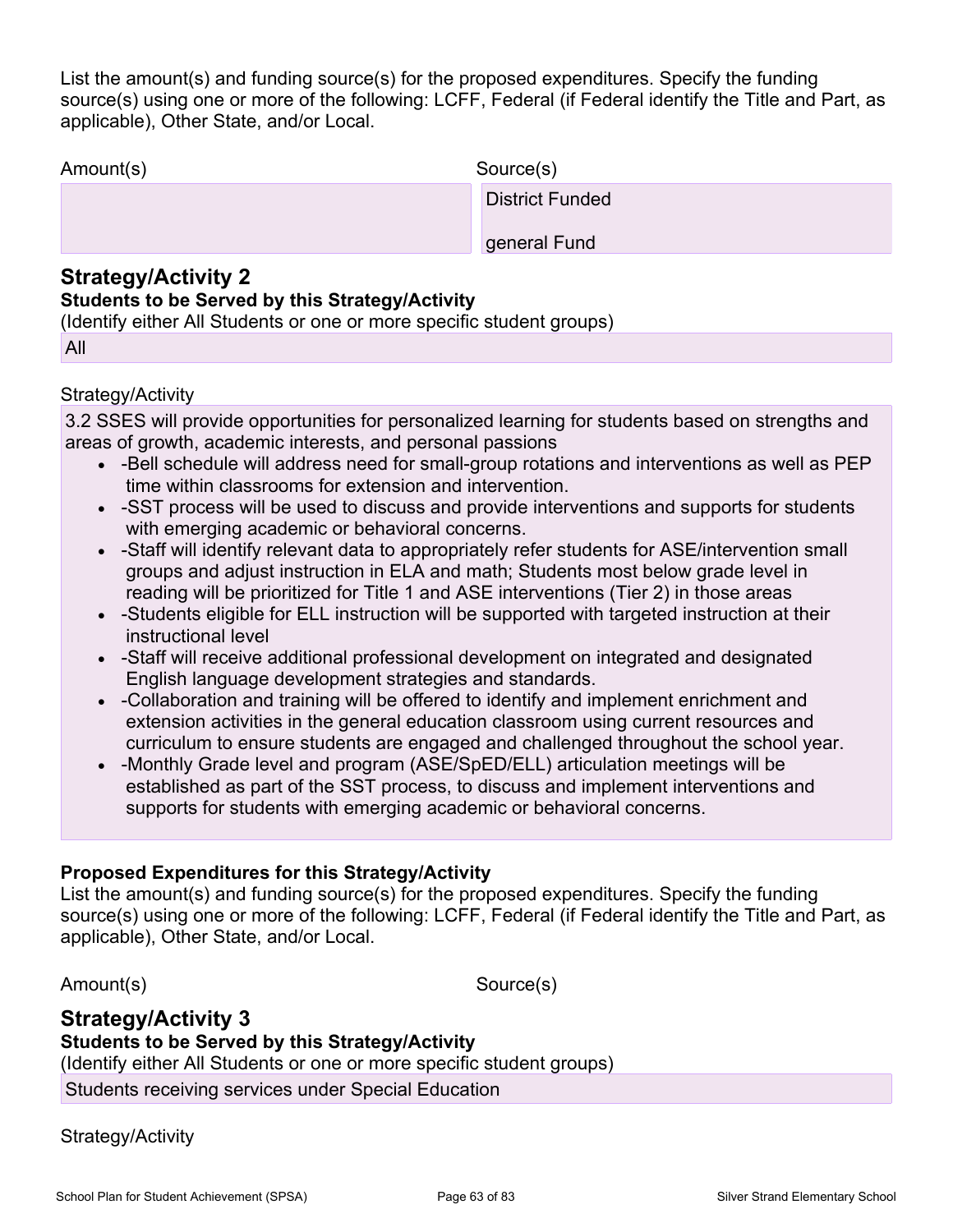3.3 SSES will provide a continuum of services to meet placement and academic needs of individual students receiving services under Special Education

- -Provide support, training, and planning time for inclusion practices (including co-teaching)
- - Provide additional intervention support in math and reading for students most below grade level.
- -Develop bell schedule to maximize student access to resources and staff efficacy.
- -Provide trainings for Certificated and Classified Staff in best practices in instruction and behavior support
- - Prep Time, Grade Level and Program Articulation Meetings, as well as the SST process will be used to discuss and provide interventions and supports for students with emerging academic or behavioral concerns.

### **Proposed Expenditures for this Strategy/Activity**

List the amount(s) and funding source(s) for the proposed expenditures. Specify the funding source(s) using one or more of the following: LCFF, Federal (if Federal identify the Title and Part, as applicable), Other State, and/or Local.

Amount(s) Source(s)

#### **Strategy/Activity 4 Students to be Served by this Strategy/Activity**

(Identify either All Students or one or more specific student groups)

All

### Strategy/Activity

3.4 SSES will continue progress on Multi-Tiered Systems of Support and Implementation of SEL

- -Post schoolwide and environment-specific expectations visible in all areas and reinforce in newsletter, classrooms, and Friday Flagpole/announcements. Implement of schoolwide themes/district calendar, with family engagement/extension opportunities.Continue development of Flowchart of Tiered Behaviors and Interventions, Intervention Communication Forms, and Schoolwide messaging/banners.
- -Focus heavily on lineup and recess safety protocols at the beginning of the year through classroom discussions and Friday Flagpole
- -Provide staff with collaboration time to plan for consistent implementation of Harmony Curriculum morning meet-ups, buddy ups, and unit lessons across grade levels
- -Plan and publish guide for opportunities for involvement of students in peer support and campus culture: upper-grade mentorship rotations (Curbside Hosts, etc., lunch and afterschool clubs including A4L and Kindness Club)
- -Provide time for MTSS/Equity Committee to share learnings with all staff
- -Published coordinated plan for implementation of student recognitions program
- -Maintain current level of counseling FTE and partnership with MFLC and ERMHS; increase collaboration among CUSD and community resources.
- -SST process will be used to discuss and provide interventions and supports for students with emerging academic or behavioral concerns.

### **Proposed Expenditures for this Strategy/Activity**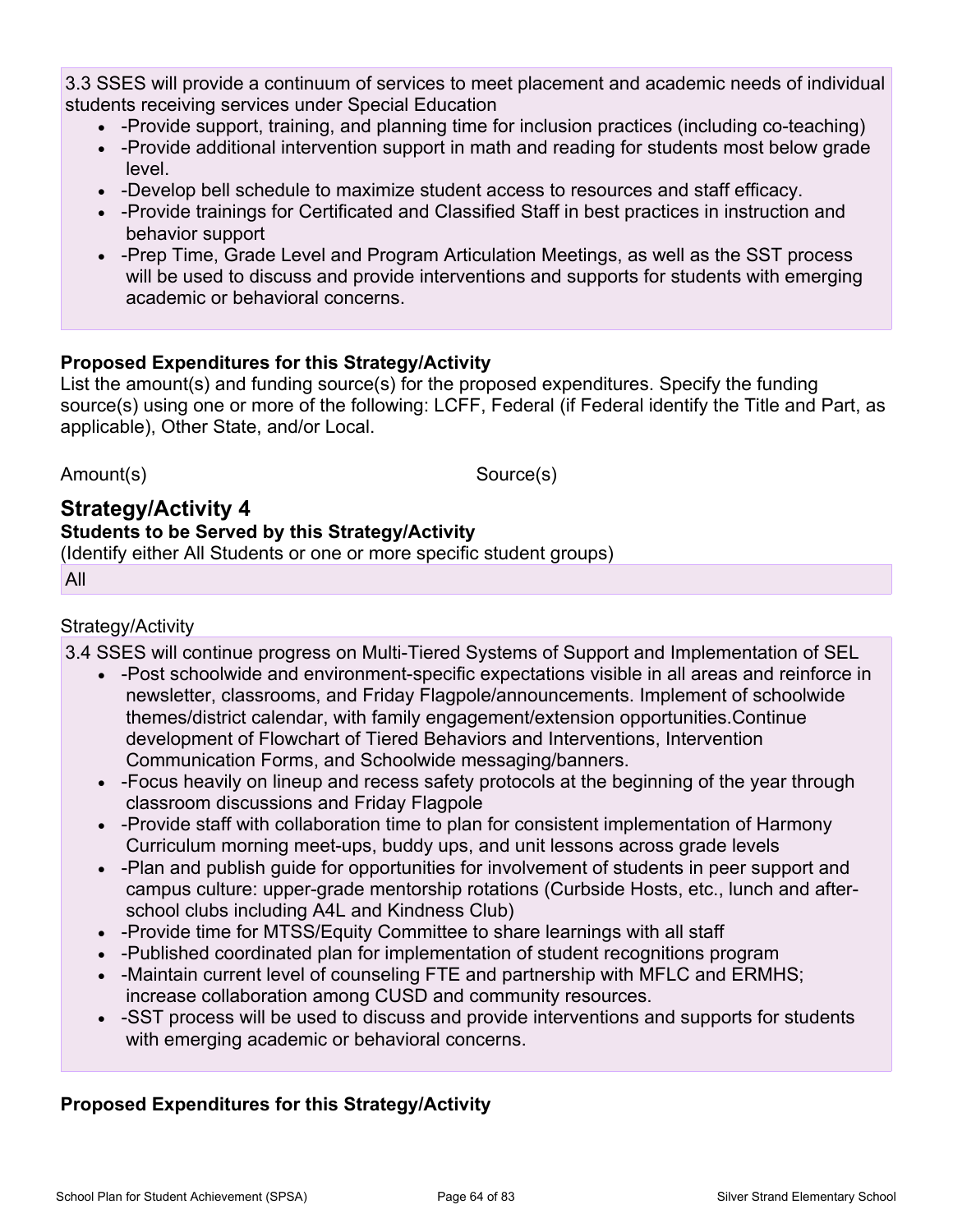List the amount(s) and funding source(s) for the proposed expenditures. Specify the funding source(s) using one or more of the following: LCFF, Federal (if Federal identify the Title and Part, as applicable), Other State, and/or Local.

| Amount(s)                                                   | Source(s)                      |
|-------------------------------------------------------------|--------------------------------|
|                                                             |                                |
|                                                             | Harmony, Department of Defense |
| $O$ functional $\Lambda$ of $\Lambda$ , $H_{\Lambda}$ , $F$ |                                |

## **Strategy/Activity 5**

### **Students to be Served by this Strategy/Activity**

(Identify either All Students or one or more specific student groups)

All

### Strategy/Activity

3.5 SSES will monitor and support consistent attendance, with provisions for individual and public health and wellness

- -encourage parent and family communication with school
- -provide counseling supports
- -consider Saturday School opportunity each semester

### **Proposed Expenditures for this Strategy/Activity**

List the amount(s) and funding source(s) for the proposed expenditures. Specify the funding source(s) using one or more of the following: LCFF, Federal (if Federal identify the Title and Part, as applicable), Other State, and/or Local.

Amount(s) Source(s)

Site or District funds

### **Strategy/Activity 6**

### **Students to be Served by this Strategy/Activity**

(Identify either All Students or one or more specific student groups)

Strategy/Activity

### **Proposed Expenditures for this Strategy/Activity**

List the amount(s) and funding source(s) for the proposed expenditures. Specify the funding source(s) using one or more of the following: LCFF, Federal (if Federal identify the Title and Part, as applicable), Other State, and/or Local.

Amount(s) Source(s)

### **Strategy/Activity 7**

### **Students to be Served by this Strategy/Activity**

(Identify either All Students or one or more specific student groups)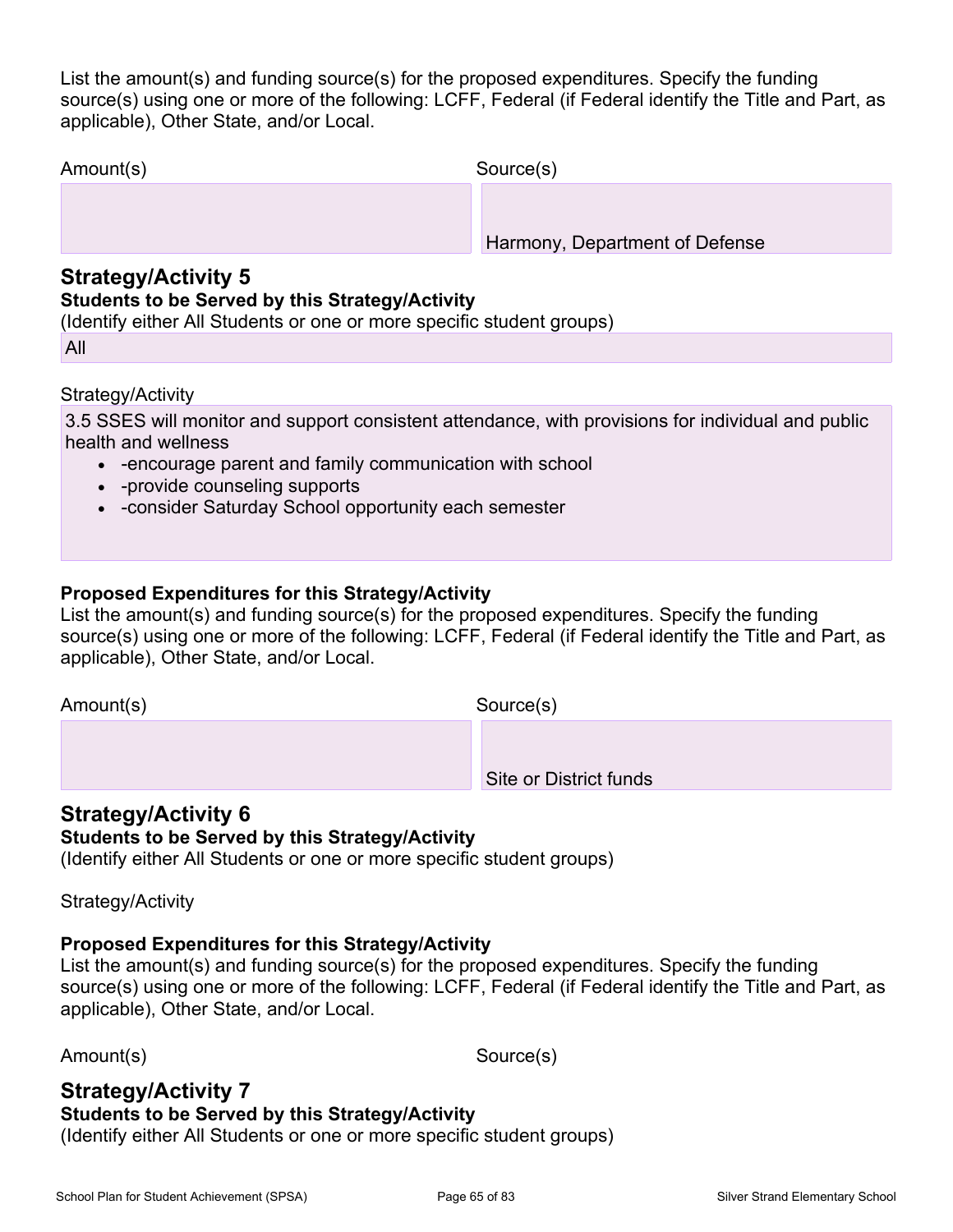### Strategy/Activity

### **Proposed Expenditures for this Strategy/Activity**

List the amount(s) and funding source(s) for the proposed expenditures. Specify the funding source(s) using one or more of the following: LCFF, Federal (if Federal identify the Title and Part, as applicable), Other State, and/or Local.

| Amount(s) | Source(s)                |
|-----------|--------------------------|
|           |                          |
|           | <b>LCFF Supplemental</b> |

### **Strategy/Activity 8**

#### **Students to be Served by this Strategy/Activity**

(Identify either All Students or one or more specific student groups)

Strategy/Activity

#### **Proposed Expenditures for this Strategy/Activity**

List the amount(s) and funding source(s) for the proposed expenditures. Specify the funding source(s) using one or more of the following: LCFF, Federal (if Federal identify the Title and Part, as applicable), Other State, and/or Local.

Amount(s) Source(s)

## **Annual Review**

### **SPSA Year Reviewed: 2020-21**

Respond to the following prompts relative to this goal. If the school is in the first year of implementing the goal, an analysis is not required and this section may be deleted.

## **ANALYSIS**

Describe the overall implementation of the strategies/activities and the overall effectiveness of the strategies/activities to achieve the articulated goal.

Safety and support plans are dependent upon status of COVID-19 provisions, but are essential to implement to ensure that whether learning is remote or on campus, students and staff (and their families) are safe, and supported with SEL, counseling, and material/technological resources.

Briefly describe any major differences between the intended implementation and/or the budgeted expenditures to implement the strategies/activities to meet the articulated goal.

Emergency funds may assist with contingent plans.

Describe any changes that will be made to this goal, the annual outcomes, metrics, or strategies/activities to achieve this goal as a result of this analysis. Identify where those changes can be found in the SPSA.

Safety and support plans are dependent upon status of COVID-19 provisions, but are essential to implement to ensure that whether learning is remote or on campus, students and staff (and their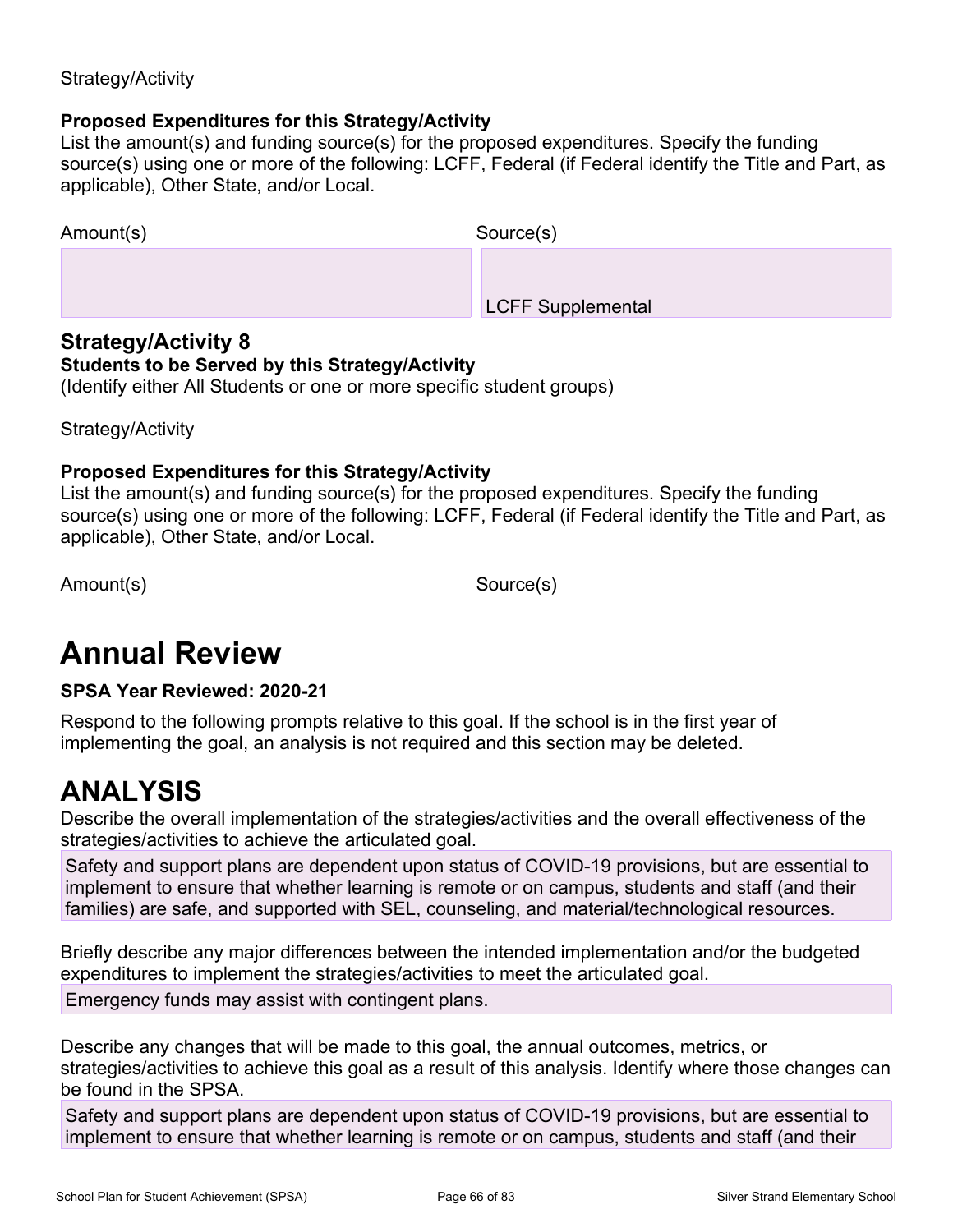families) are safe, and supported with SEL, counseling, and material/technological resources. Changes are reflected throughout SPSA Goals in "COVID-19 Provisions" sections.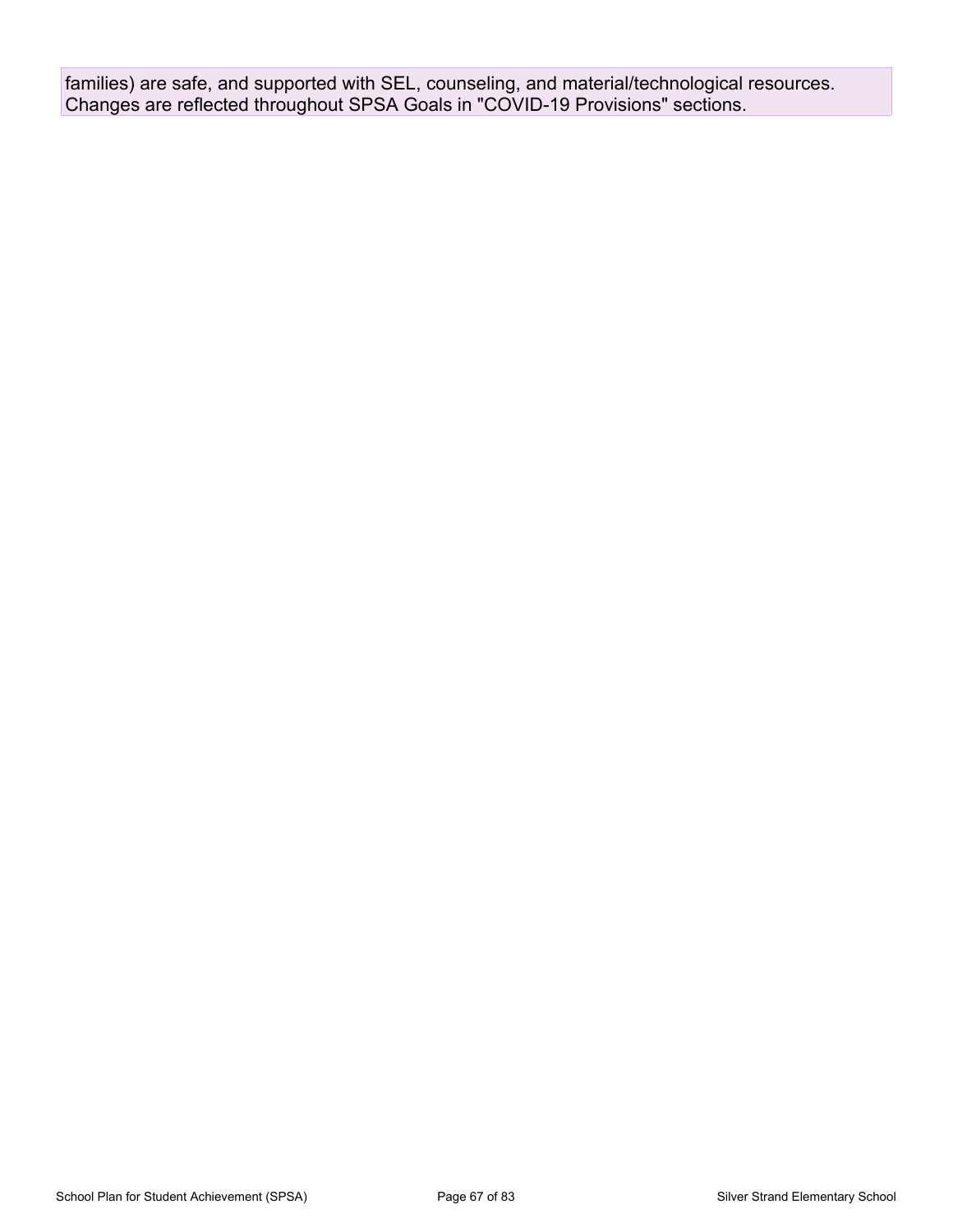## **Budget Summary**

Complete the table below. Schools may include additional information. Adjust the table as needed. The Budget Summary is required for schools funded through the ConApp, and/or that receive funds from the LEA for Comprehensive Support and Improvement (CSI).

## **Budget Summary**

| <b>Description</b>                                                      | Amount       |
|-------------------------------------------------------------------------|--------------|
| Total Funds Provided to the School Through the Consolidated Application | \$170,308.00 |
| Total Federal Funds Provided to the School from the LEA for CSI         | \$0          |
| Total Funds Budgeted for Strategies to Meet the Goals in the SPSA       | \$           |

## **Other Federal, State, and Local Funds**

List the additional Federal programs that the school is including in the schoolwide program. Adjust the table as needed. If the school is not operating a Title I schoolwide program this section is not applicable and may be deleted.

| <b>Federal Programs</b> | <b>Allocation (\$)</b> |
|-------------------------|------------------------|
|                         |                        |

Subtotal of additional federal funds included for this school: \$

List the State and local programs that the school is including in the schoolwide program. Duplicate the table as needed.

| <b>State or Local Programs</b>                               | <b>Allocation (\$)</b> |
|--------------------------------------------------------------|------------------------|
| Oukhatal of state on local funds included for this school. @ |                        |

Subtotal of state or local funds included for this school: \$

Total of federal, state, and/or local funds for this school: \$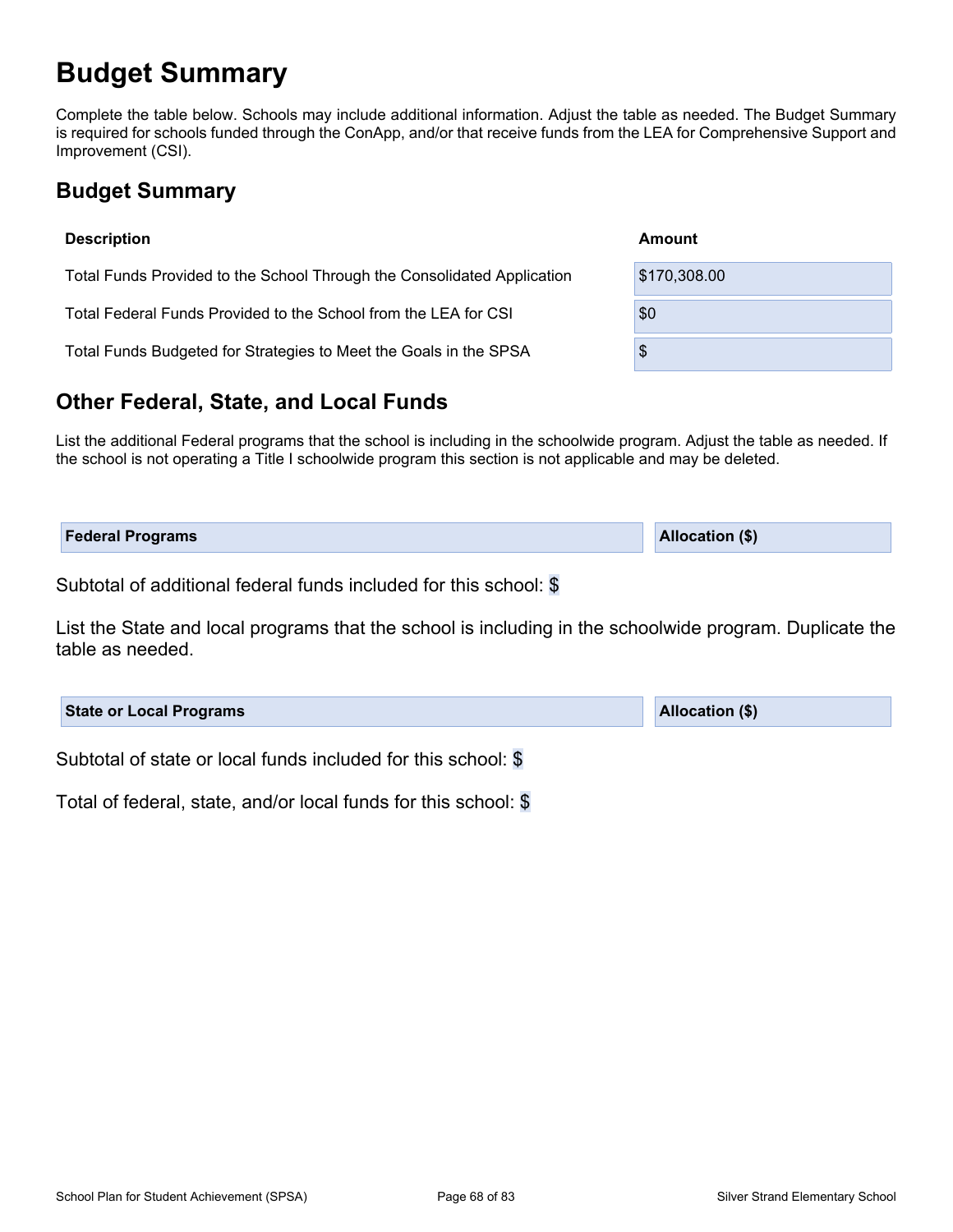## **Budgeted Funds and Expenditures in this Plan**

The tables below are provided to help the school track expenditures as they relate to funds budgeted to the school.

## **Funds Budgeted to the School by Funding Source**

| <b>Funding Source</b>                                      | <b>Amount</b>             | <b>Balance</b> |
|------------------------------------------------------------|---------------------------|----------------|
| Title I                                                    | \$170,308.00              | 170,308.00     |
| <b>General Fund</b>                                        | \$30,820.00               | 30,820.00      |
| <b>Expenditures by Funding Source</b>                      |                           |                |
| <b>Funding Source</b>                                      | <b>Amount</b>             |                |
| <b>Expenditures by Budget Reference</b>                    |                           |                |
| <b>Budget Reference</b>                                    | <b>Amount</b>             |                |
| <b>Expenditures by Budget Reference and Funding Source</b> |                           |                |
| <b>Budget Reference</b>                                    | <b>Funding Source</b>     | <b>Amount</b>  |
| <b>Expenditures by Goal</b>                                |                           |                |
| <b>Goal Number</b>                                         | <b>Total Expenditures</b> |                |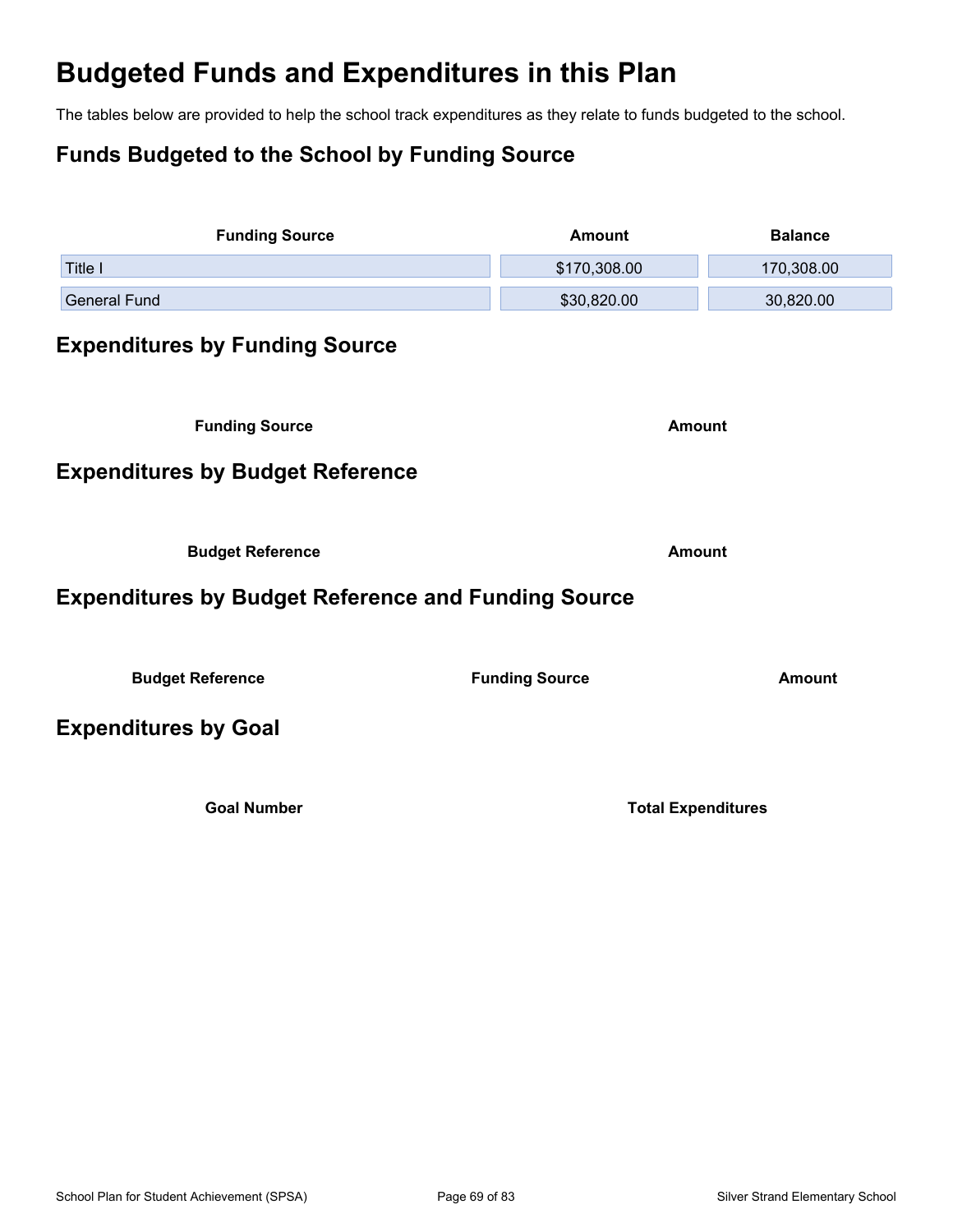## **School Site Council Membership**

California Education Code describes the required composition of the School Site Council (SSC). The SSC shall be composed of the principal and representatives of: teachers selected by teachers at the school; other school personnel selected by other school personnel at the school; parents of pupils attending the school selected by such parents; and, in secondary schools, pupils selected by pupils attending the school. The current make-up of the SSC is as follows:

- 1 School Principal
- 3 Classroom Teachers
- 1 Other School Staff
- 1 Parent or Community Members

| <b>Name of Members</b> | <b>Role</b>                       |
|------------------------|-----------------------------------|
| Jennifer Moore         | Principal                         |
| Sarah Yakutis          | <b>Classroom Teacher</b>          |
| Catie Bartczak         | Classroom Teacher                 |
| <b>Gisele Renly</b>    | <b>Classroom Teacher</b>          |
| Kimberley Junk         | <b>Other School Staff</b>         |
| <b>Lindsay Stone</b>   | <b>Parent or Community Member</b> |
|                        | Parent or Community Member        |

At elementary schools, the school site council must be constituted to ensure parity between (a) the principal, classroom teachers, and other school personnel, and (b) parents of students attending the school or other community members. Classroom teachers must comprise a majority of persons represented under section (a). At secondary schools there must be, in addition, equal numbers of parents or other community members selected by parents, and students. Members must be selected by their peer group.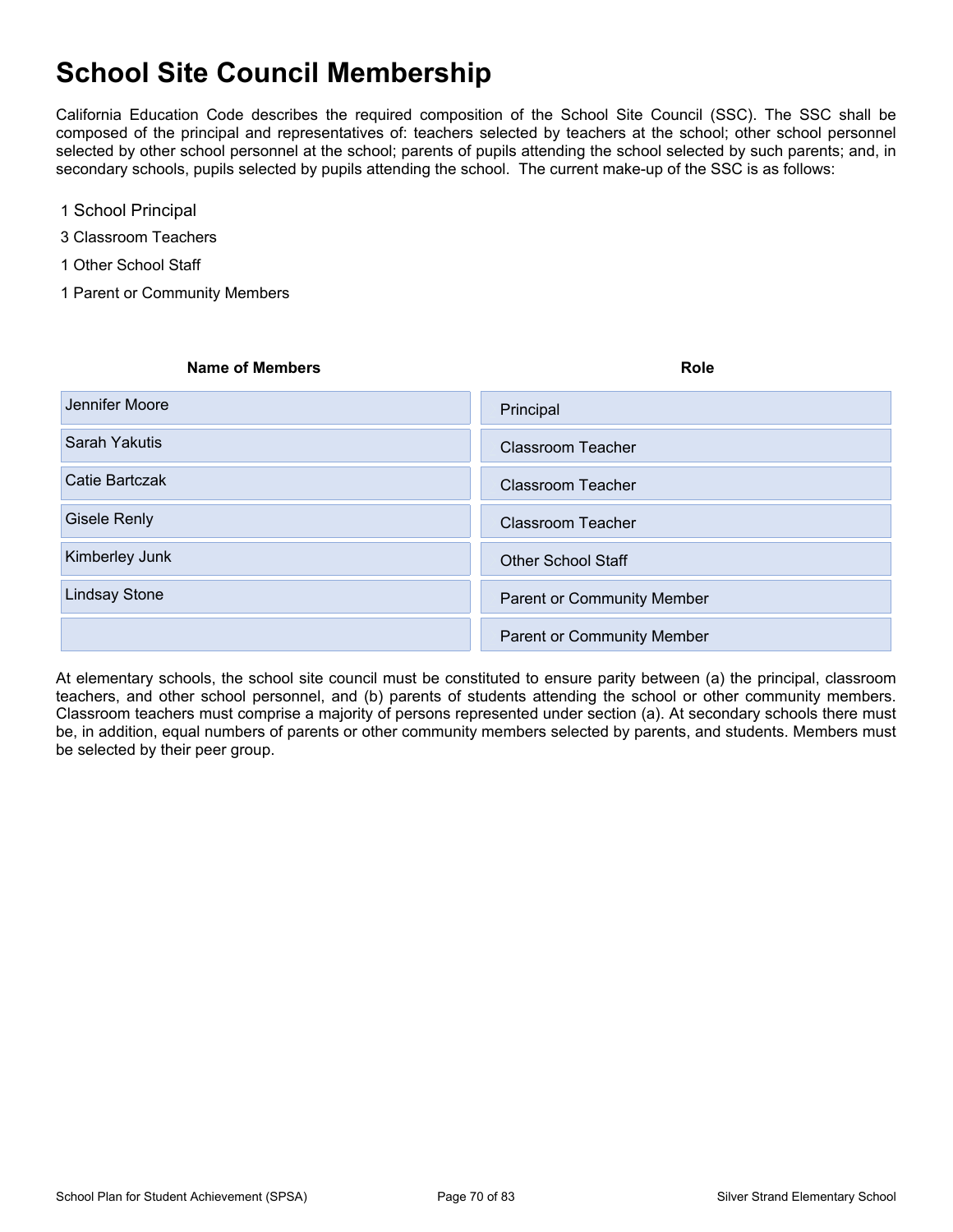## **Recommendations and Assurances**

The School Site Council (SSC) recommends this school plan and proposed expenditures to the district governing board for approval and assures the board of the following:

The SSC is correctly constituted and was formed in accordance with district governing board policy and state law.

The SSC reviewed its responsibilities under state law and district governing board policies, including those board policies relating to material changes in the School Plan for Student Achievement (SPSA) requiring board approval.

The SSC sought and considered all recommendations from the following groups or committees before adopting this plan:

#### **Signature Committee or Advisory Group Name**

The SSC reviewed the content requirements for school plans of programs included in this SPSA and believes all such content requirements have been met, including those found in district governing board policies and in the local educational agency plan.

This SPSA is based on a thorough analysis of student academic performance. The actions proposed herein form a sound, comprehensive, coordinated plan to reach stated school goals to improve student academic performance.

This SPSA was adopted by the SSC at a public meeting on 5-6-20.

Attested:

Principal, Jennifer Moore on 4-27-2022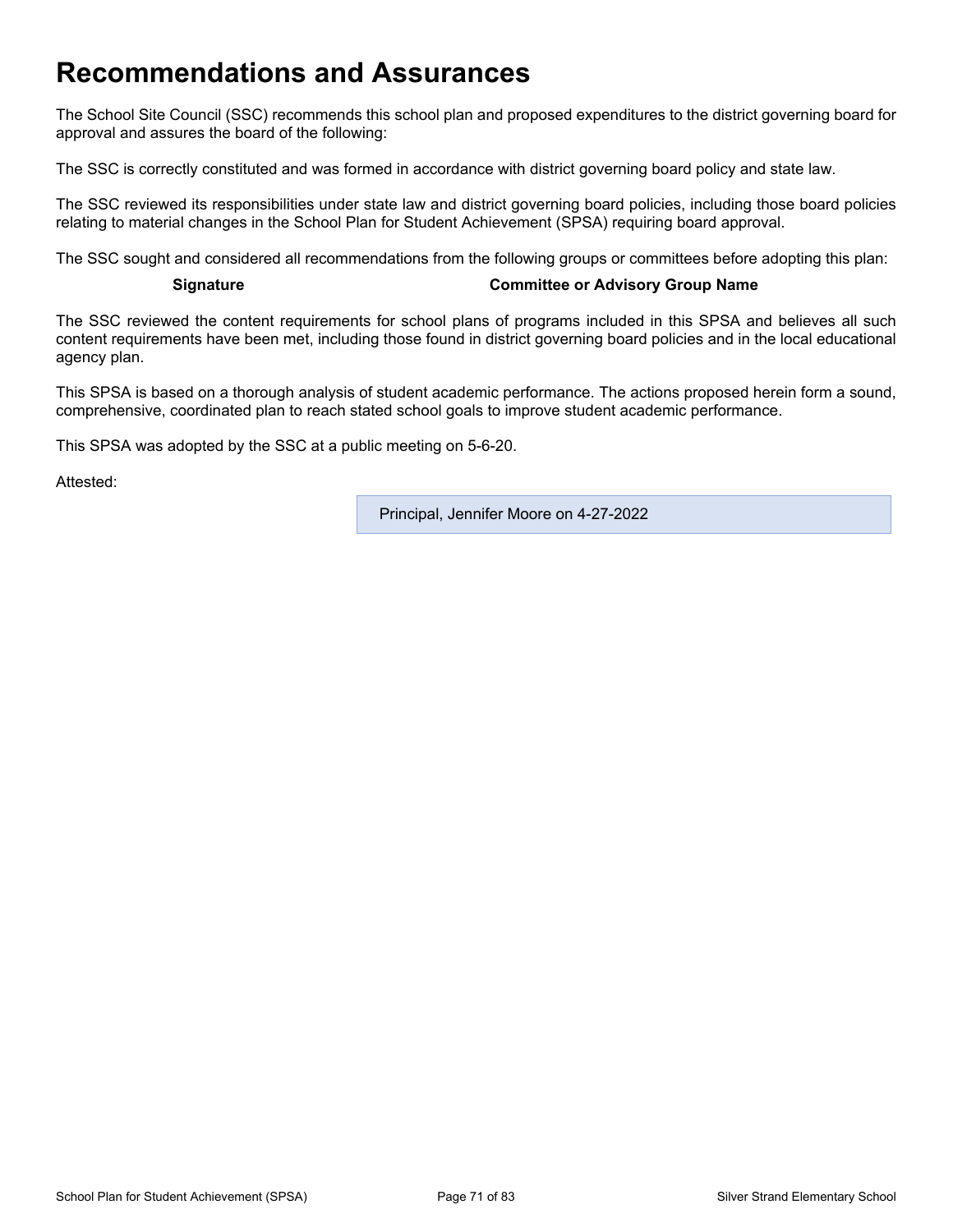# **Instructions**

The School Plan for Student Achievement (SPSA) is a strategic plan that maximizes the resources available to the school while minimizing duplication of effort with the ultimate goal of increasing student achievement. SPSA development should be aligned with and inform the Local Control and Accountability Plan process.

The SPSA consolidates all school-level planning efforts into one plan for programs funded through the consolidated application (ConApp), and for federal school improvement programs, including schoolwide programs, Comprehensive Support and Improvement (CSI), Targeted Support and Improvement (TSI), and Additional Targeted Support and Improvement (ATSI), pursuant to California Education Code (EC) Section 64001 and the Elementary and Secondary Education Act as amended by the Every Student Succeeds Act (ESSA). This template is designed to meet schoolwide program planning requirements. It also notes how to meet CSI, TSI, or ATSI requirements, as applicable.

California's ESSA State Plan supports the state's approach to improving student group performance through the utilization of federal resources. Schools use the SPSA to document their approach to maximizing the impact of federal investments in support of underserved students. The implementation of ESSA in California presents an opportunity for schools to innovate with their federally-funded programs and align them with the priority goals of the school and the LEA that are being realized under the state's Local Control Funding Formula (LCFF).

The LCFF provides schools and LEAs flexibility to design programs and provide services that meet the needs of students in order to achieve readiness for college, career, and lifelong learning. The SPSA planning process supports continuous cycles of action, reflection, and improvement. Consistent with EC 65001, the Schoolsite Council (SSC) is required to develop and annually review the SPSA, establish an annual budget, and make modifications to the plan that reflect changing needs and priorities, as applicable.

For questions related to specific sections of the template, please see instructions below:

# **Instructions: Linked Table of Contents**

**The SPSA template meets the requirements of schoolwide planning (SWP). Each section also contains a notation of how to meet CSI, TSI, or ATSI requirements.** 

[Goals, Strategies, & Proposed Expenditures](#page-73-0)

[Planned Strategies/Activities](#page-73-1)

**[Annual Review and Update](#page-74-0)** 

[Stakeholder Involvement](#page-72-0)

[Budget Summary](#page-75-0)

[Appendix A: Plan Requirements for Title I Schoolwide Programs](#page-77-0)

[Appendix B: Plan Requirements for Schools to Meet Federal School Improvement Planning](#page-80-0)  **[Requirements](#page-80-0)** 

[Appendix C: Select State and Federal Programs](#page-82-0)

For additional questions or technical assistance related to LEA and school planning, please contact the Local Agency Systems Support Office, at [LCFF@cde.ca.gov.](mailto:%20LCFF@cde.ca.gov)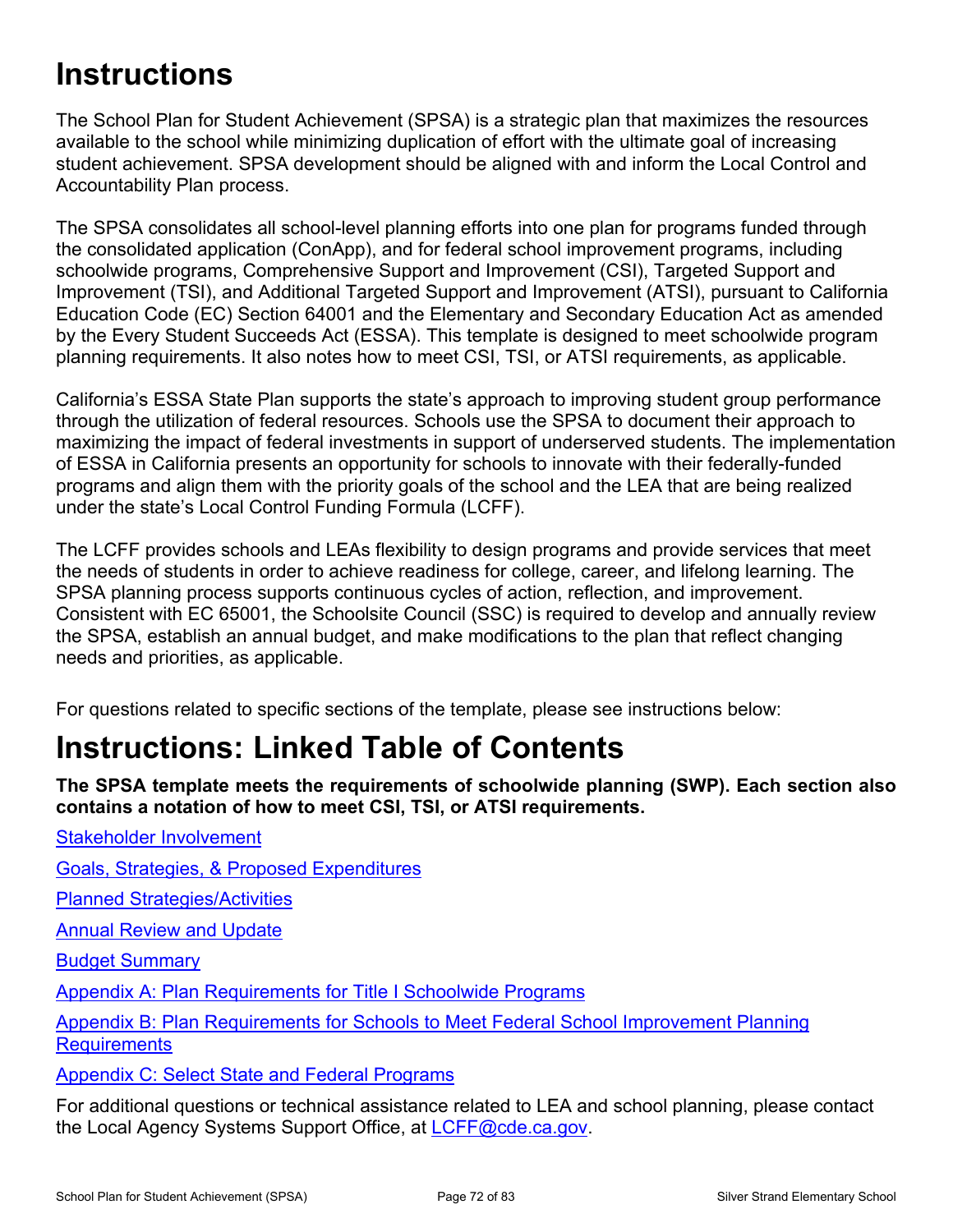For programmatic or policy questions regarding Title I schoolwide planning, please contact the local educational agency, or the CDE's Title I Policy and Program Guidance Office at [TITLEI@cde.ca.gov](mailto:%20TITLEI@cde.ca.gov).

For questions or technical assistance related to meeting federal school improvement planning requirements (for CSI, TSI, and ATSI), please contact the CDE's School Improvement and Support Office at [SISO@cde.ca.gov.](mailto:%20SISO@cde.ca.gov)

# **Purpose and Description**

Schools identified for Comprehensive Support and Improvement (CSI), Targeted Support and Improvement (TSI), or Additional Targeted Support and Improvement (ATSI) must respond to the following prompts. A school that has not been identified for CSI, TSI, or ATSI may delete the Purpose and Description prompts.

## **Purpose**

Briefly describe the purpose of this plan by selecting from Schoolwide Program, Comprehensive Support and Improvement, Targeted Support and Improvement, or Additional Targeted Support and Improvement)

## **Description**

Briefly describe the school's plan for effectively meeting ESSA requirements in alignment with the Local Control and Accountability Plan and other federal, state, and local programs.

# **Stakeholder Involvement**

Meaningful involvement of parents, students, and other stakeholders is critical to the development of the SPSA and the budget process. Schools must share the SPSA with school site-level advisory groups, as applicable (e.g., English Learner Advisory committee, student advisory groups, tribes and tribal organizations present in the community, as appropriate, etc.) and seek input from these advisory groups in the development of the SPSA.

The Stakeholder Engagement process is an ongoing, annual process. Describe the process used to involve advisory committees, parents, students, school faculty and staff, and the community in the development of the SPSA and the annual review and update.

*[This section meets the requirements for TSI and ATSI.]*

*[When completing this section for CSI, the LEA shall partner with the school in the development and implementation of this plan.]*

# **Resource Inequities**

Schools eligible for CSI or ATSI must identify resource inequities, which may include a review of LEAand school-level budgeting as a part of the required needs assessment. Identified resource inequities must be addressed through implementation of the CSI or ATSI plan. Briefly identify and describe any resource inequities identified as a result of the required needs assessment and summarize how the identified resource inequities are addressed in the SPSA.

*[This section meets the requirements for CSI and ATSI. If the school is not identified for CSI or ATSI this section is not applicable and may be deleted.]*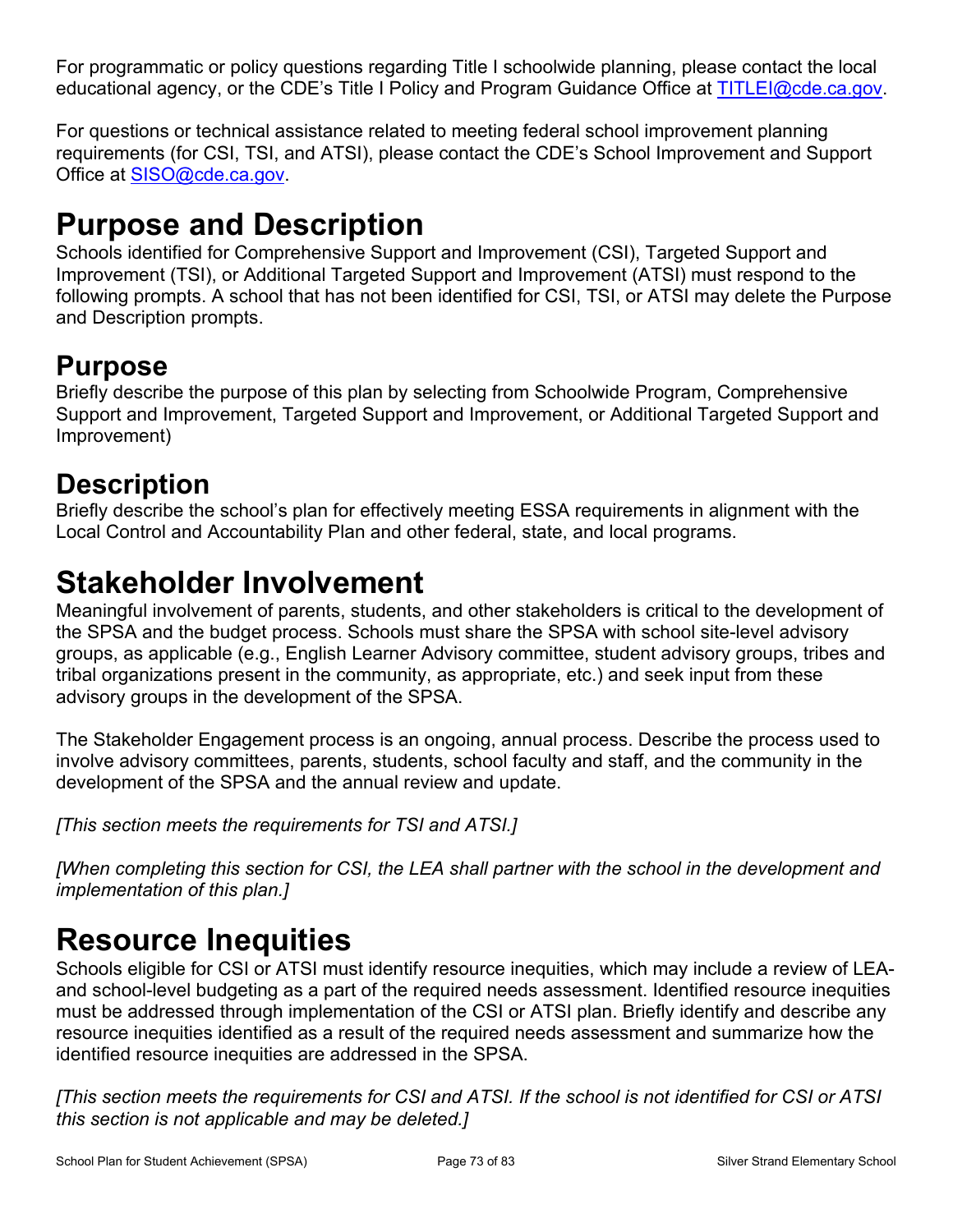# **Goals, Strategies, Expenditures, & Annual Review**

In this section a school provides a description of the annual goals to be achieved by the school. This section also includes descriptions of the specific planned strategies/activities a school will take to meet the identified goals, and a description of the expenditures required to implement the specific strategies and activities.

## **Goal**

State the goal. A goal is a broad statement that describes the desired result to which all strategies/activities are directed. A goal answers the question: What is the school seeking to achieve?

It can be helpful to use a framework for writing goals such the S.M.A.R.T. approach. A S.M.A.R.T. goal is one that is **S**pecific, **M**easurable, **A**chievable, **R**ealistic, and **T**ime-bound. A level of specificity is needed in order to measure performance relative to the goal as well as to assess whether it is reasonably achievable. Including time constraints, such as milestone dates, ensures a realistic approach that supports student success.

A school may number the goals using the "Goal #" for ease of reference.

*[When completing this section for CSI, TSI, and ATSI, improvement goals shall align to the goals, actions, and services in the LEA LCAP.]*

### **Identified Need**

Describe the basis for establishing the goal. The goal should be based upon an analysis of verifiable state data, including local and state indicator data from the California School Dashboard (Dashboard) and data from the School Accountability Report Card, including local data voluntarily collected by districts to measure pupil achievement.

*[Completing this section fully addresses all relevant federal planning requirements]*

### **Annual Measurable Outcomes**

Identify the metric(s) and/or state indicator(s) that the school will use as a means of evaluating progress toward accomplishing the goal. A school may identify metrics for specific student groups. Include in the baseline column the most recent data associated with the metric or indicator available at the time of adoption of the SPSA. The most recent data associated with a metric or indicator includes data reported in the annual update of the SPSA. In the subsequent Expected Outcome column, identify the progress the school intends to make in the coming year.

*[When completing this section for CSI the school must include school-level metrics related to the metrics that led to the school's identification.]*

*[When completing this section for TSI/ATSI the school must include metrics related to the specific student group(s) that led to the school's identification.]* 

### **Strategies/Activities**

Describe the strategies and activities being provided to meet the described goal. A school may number the strategy/activity using the "Strategy/Activity #" for ease of reference.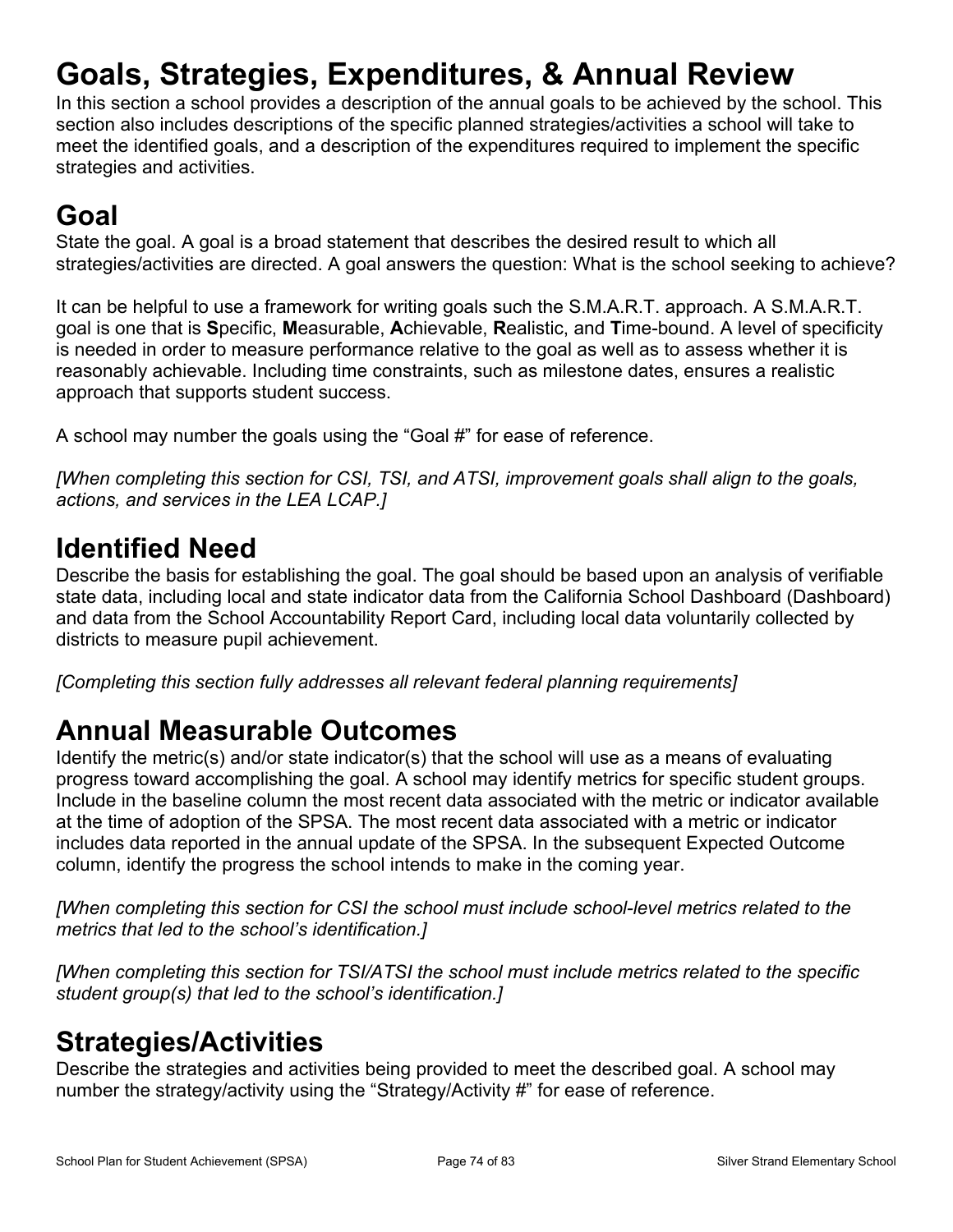Planned strategies/activities address the findings of the needs assessment consistent with state priorities and resource inequities, which may have been identified through a review of the local educational agency's budgeting, its local control and accountability plan, and school-level budgeting, if applicable.

*[When completing this section for CSI, TSI, and ATSI, this plan shall include evidence-based interventions and align to the goals, actions, and services in the LEA LCAP.]*

*[When completing this section for CSI and ATSI, this plan shall address through implementation, identified resource inequities, which may have been identified through a review of LEA- and schoollevel budgeting.]*

## **Students to be Served by this Strategy/Activity**

Indicate in this box which students will benefit from the strategies/activities by indicating "All Students" or listing one or more specific student group(s) to be served.

*[This section meets the requirements for CSI.]*

*[When completing this section for TSI and ATSI, at a minimum, the student groups to be served shall include the student groups that are consistently underperforming, for which the school received the TSI or ATSI designation. For TSI, a school may focus on all students or the student group(s) that led to identification based on the evidence-based interventions selected.]*

## **Proposed Expenditures for this Strategy/Activity**

For each strategy/activity, list the amount(s) and funding source(s) for the proposed expenditures for the school year to implement these strategies/activities. Specify the funding source(s) using one or more of the following: LCFF, Federal (if Federal, identify the Title and Part, as applicable), Other State, and/or Local.

Proposed expenditures that are included more than once in a SPSA should be indicated as a duplicated expenditure and include a reference to the goal and strategy/activity where the expenditure first appears in the SPSA. Pursuant to Education Code, Section 64001(g)(3)(C), proposed expenditures, based on the projected resource allocation from the governing board or governing body of the LEA, to address the findings of the needs assessment consistent with the state priorities including identifying resource inequities which may include a review of the LEA's budgeting, its LCAP, and school-level budgeting, if applicable.

*[This section meets the requirements for CSI, TSI, and ATSI.]*

*[NOTE: Federal funds for CSI shall not be used in schools identified for TSI or ATSI. In addition, funds for CSI shall not be used to hire additional permanent staff.]*

# **Annual Review**

In the following Analysis prompts, identify any material differences between what was planned and what actually occurred as well as significant changes in strategies/activities and/ or expenditures from the prior year. This annual review and analysis should be the basis for decision-making and updates to the plan.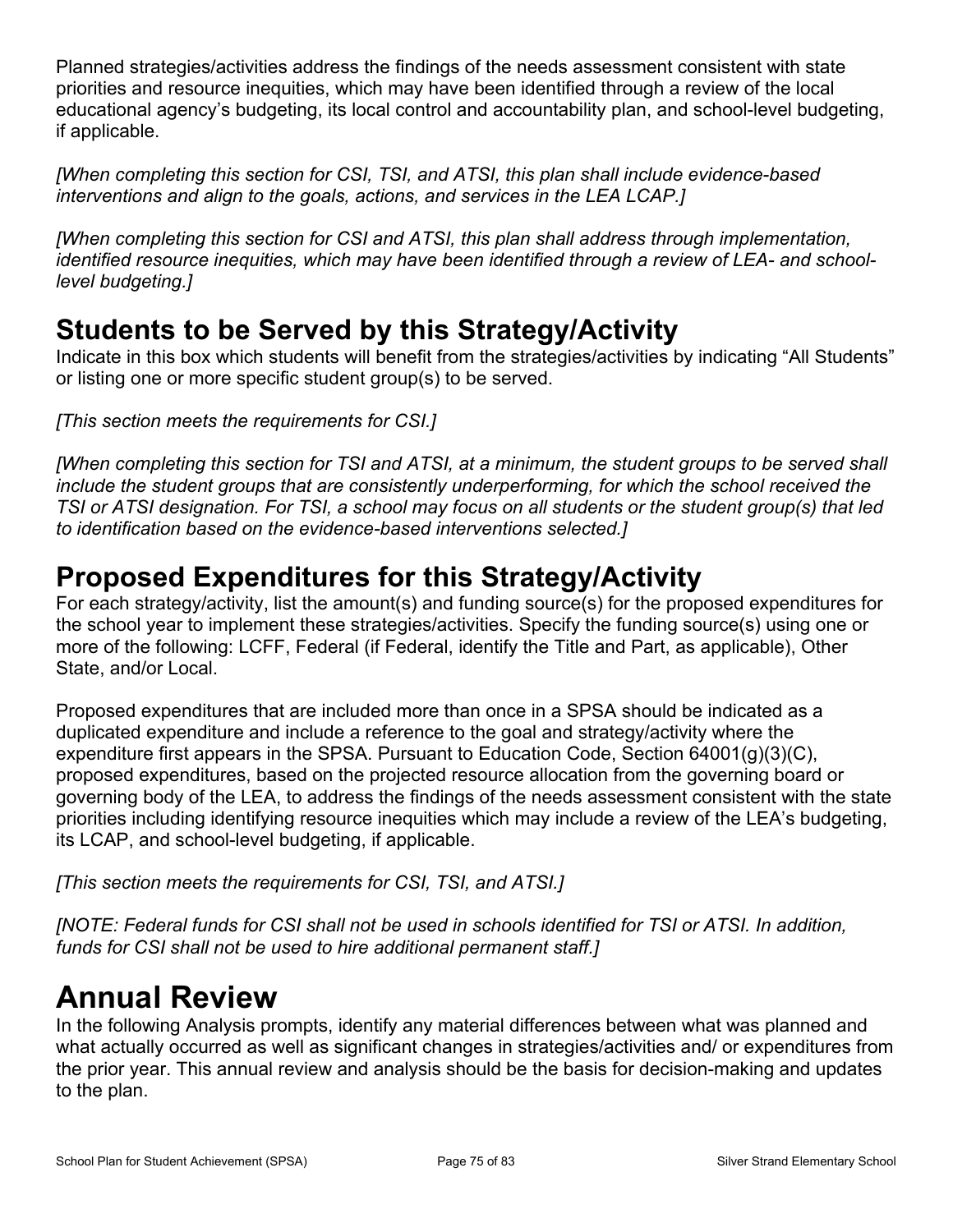## **Analysis**

Using actual outcome data, including state indicator data from the Dashboard, analyze whether the planned strategies/activities were effective in achieving the goal. Respond to the prompts as instructed. Respond to the following prompts relative to this goal. If the school is in the first year of implementing the goal the Annual Review section is not required and this section may be deleted.

- Describe the overall implementation of the strategies/activities and the overall effectiveness of the strategies/activities to achieve the articulated goal.
- Briefly describe any major differences between either/or the intended implementation or the budgeted expenditures to implement the strategies/activities to meet the articulated goal.
- Describe any changes that will be made to the goal, expected annual measurable outcomes, metrics/indicators, or strategies/activities to achieve this goal as a result of this analysis and analysis of the data provided in the Dashboard, as applicable. Identify where those changes can be found in the SPSA.

*[When completing this section for CSI, TSI, or ATSI, any changes made to the goals, annual measurable outcomes, metrics/indicators, or strategies/activities, shall meet the CSI, TSI, or ATSI planning requirements. CSI, TSI, and ATSI planning requirements are listed under each section of the Instructions. For example, as a result of the Annual Review and Update, if changes are made to a goal(s), see the Goal section for CSI, TSI, and ATSI planning requirements.]* 

# **Budget Summary**

In this section a school provides a brief summary of the funding allocated to the school through the ConApp and/or other funding sources as well as the total amount of funds for proposed expenditures described in the SPSA. The Budget Summary is required for schools funded through the ConApp and that receive federal funds for CSI. If the school is not operating a Title I schoolwide program this section is not applicable and may be deleted.

*From its total allocation for CSI, the LEA may distribute funds across its schools that meet the criteria for CSI to support implementation of this plan. In addition, the LEA may retain a portion of its total allocation to support LEA-level expenditures that are directly related to serving schools eligible for CSI.*

## **Budget Summary**

A school receiving funds allocated through the ConApp should complete the Budget Summary as follows:

- Total Funds Provided to the School Through the Consolidated Application: This amount is the total amount of funding provided to the school through the ConApp for the school year. The school year means the fiscal year for which a SPSA is adopted or updated.
- Total Funds Budgeted for Strategies to Meet the Goals in the SPSA: This amount is the total of the proposed expenditures from all sources of funds associated with the strategies/activities reflected in the SPSA. To the extent strategies/activities and/or proposed expenditures are listed in the SPSA under more than one goal, the expenditures should be counted only once.

A school receiving federal funds for CSI should complete the Budget Summary as follows: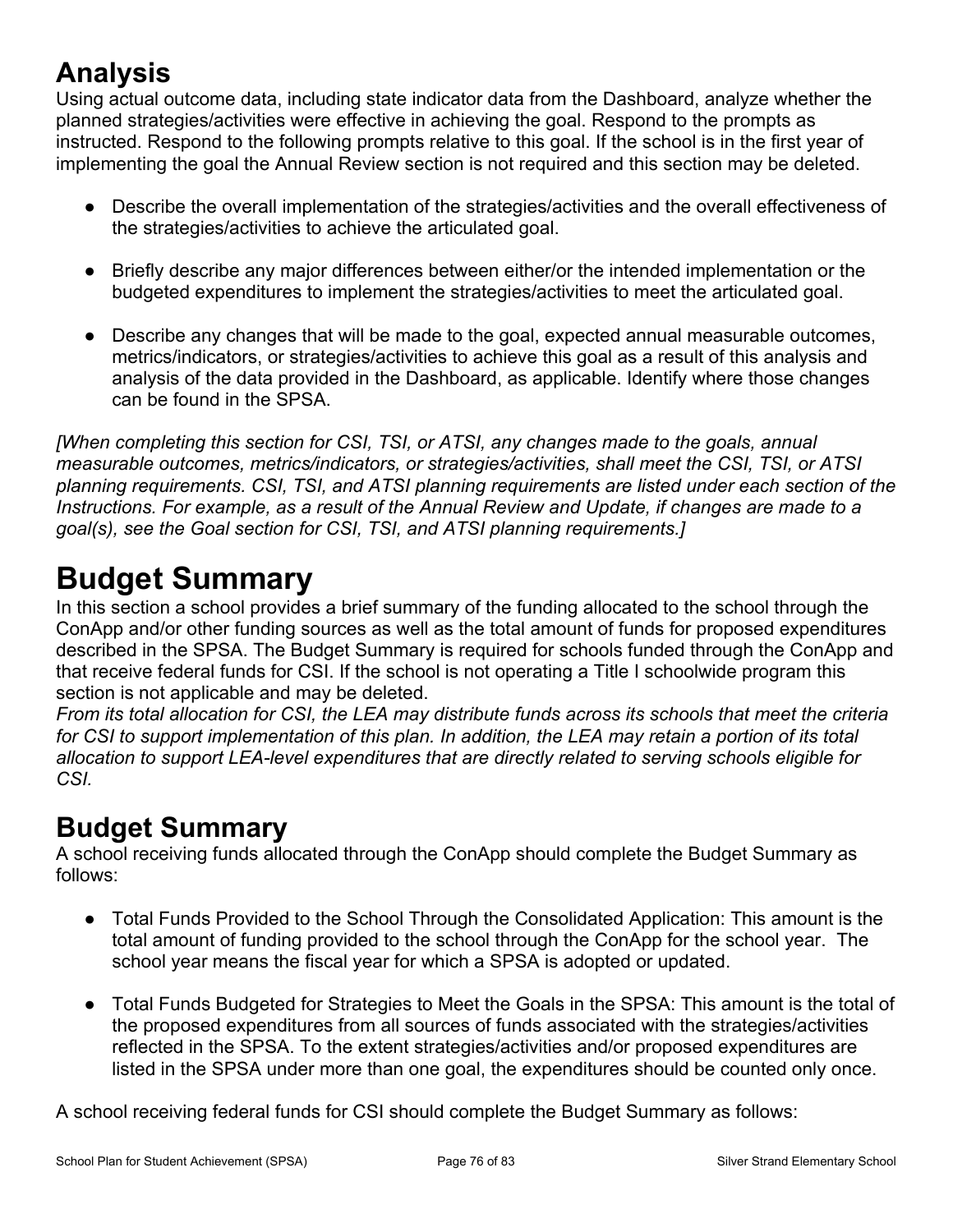● Total Federal Funds Provided to the School from the LEA for CSI: This amount is the total amount of funding provided to the school from the LEA.

*[NOTE: Federal funds for CSI shall not be used in schools eligible for TSI or ATSI. In addition, funds for CSI shall not be used to hire additional permanent staff.]*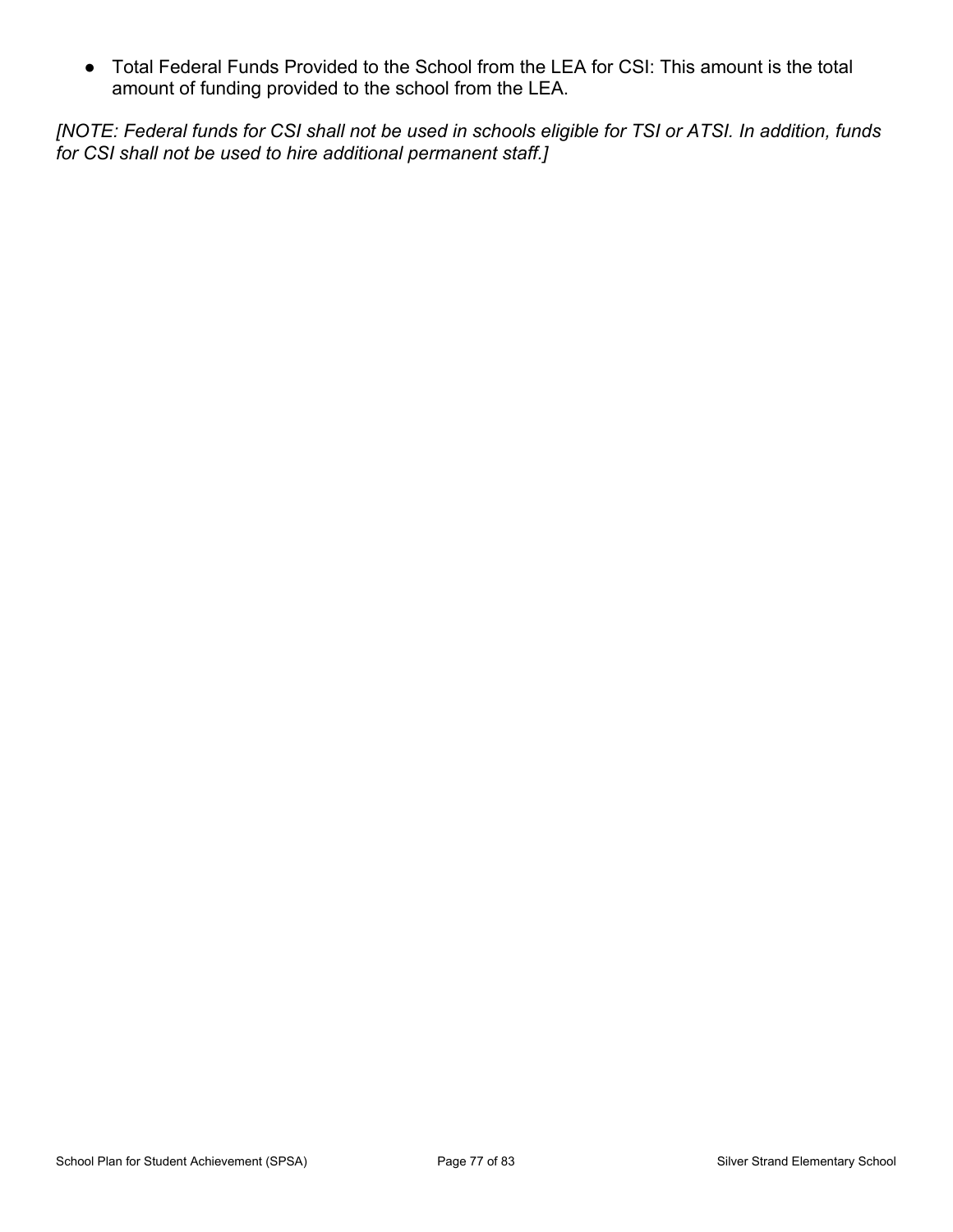# **Appendix A: Plan Requirements**

## **Schoolwide Program Requirements**

This School Plan for Student Achievement (SPSA) template meets the requirements of a schoolwide program plan. The requirements below are for planning reference.

A school that operates a schoolwide program and receives funds allocated through the ConApp is required to develop a SPSA. The SPSA, including proposed expenditures of funds allocated to the school through the ConApp, must be reviewed annually and updated by the SSC. The content of a SPSA must be aligned with school goals for improving student achievement.

### **Requirements for Development of the Plan**

- I. The development of the SPSA shall include both of the following actions:
	- A. Administration of a comprehensive needs assessment that forms the basis of the school's goals contained in the SPSA.
		- 1. The comprehensive needs assessment of the entire school shall:
			- a. Include an analysis of verifiable state data, consistent with all state priorities as noted in Sections 52060 and 52066, and informed by all indicators described in Section 1111(c)(4)(B) of the federal Every Student Succeeds Act, including pupil performance against state-determined long-term goals. The school may include data voluntarily developed by districts to measure pupil outcomes (described in the Identified Need); and
			- b. Be based on academic achievement information about all students in the school, including all groups under §200.13(b)(7) and migratory children as defined in section 1309(2) of the ESEA, relative to the State's academic standards under §200.1 to
				- i. Help the school understand the subjects and skills for which teaching and learning need to be improved; and
				- ii. Identify the specific academic needs of students and groups of students who are not yet achieving the State's academic standards; and
				- iii. Assess the needs of the school relative to each of the components of the schoolwide program under §200.28.
				- iv. Develop the comprehensive needs assessment with the participation of individuals who will carry out the schoolwide program plan.
				- v. Document how it conducted the needs assessment, the results it obtained, and the conclusions it drew from those results.
	- B. Identification of the process for evaluating and monitoring the implementation of the SPSA and progress towards accomplishing the goals set forth in the SPSA (described in the Expected Annual Measurable Outcomes and Annual Review and Update).

### **Requirements for the Plan**

- II. The SPSA shall include the following:
	- A. Goals set to improve pupil outcomes, including addressing the needs of student groups as identified through the needs assessment.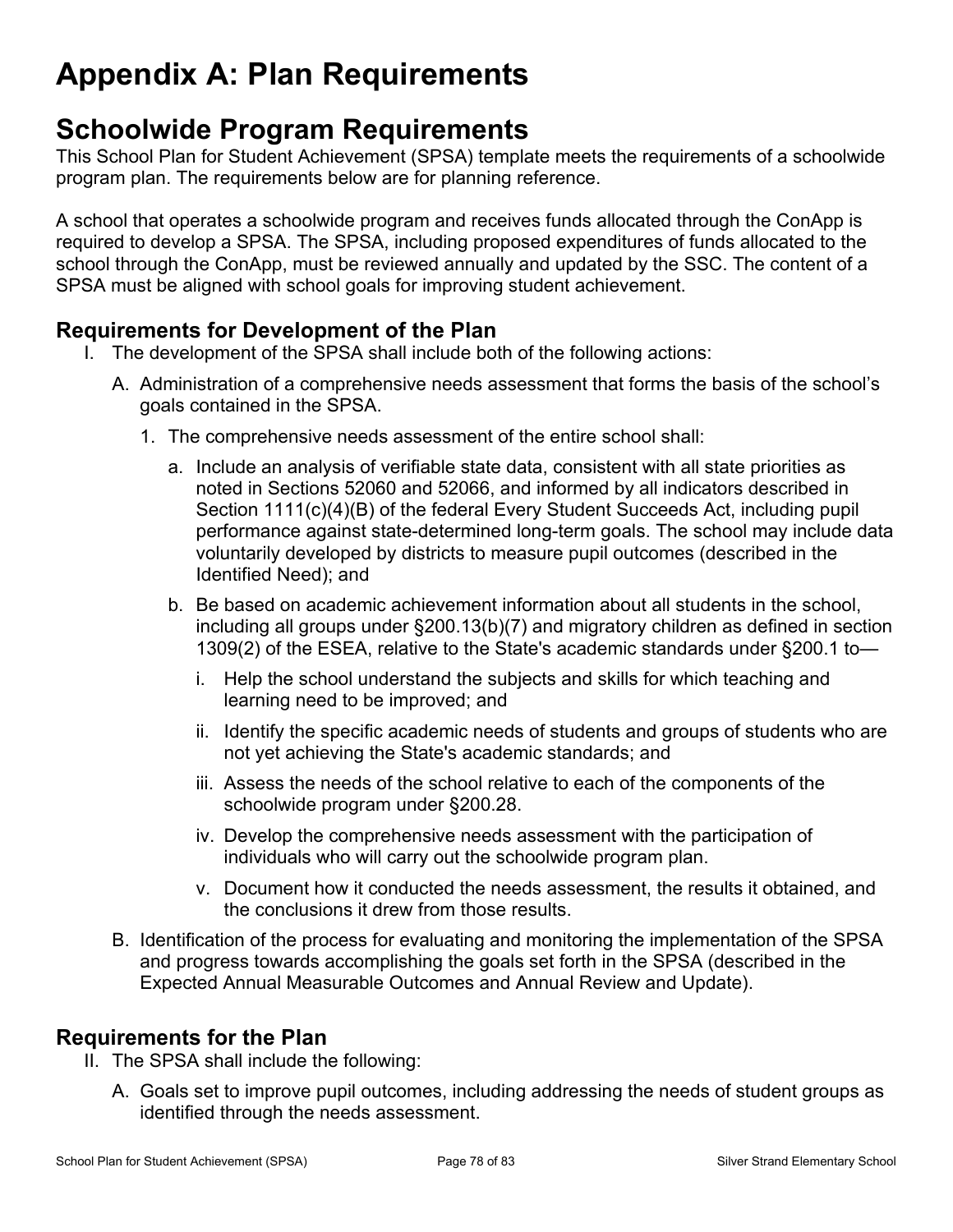- B. Evidence-based strategies, actions, or services (described in Strategies and Activities)
	- 1. A description of the strategies that the school will be implementing to address school needs, including a description of how such strategies will-
		- a. provide opportunities for all children including each of the subgroups of students to meet the challenging state academic standards
		- b. use methods and instructional strategies that:
			- i. strengthen the academic program in the school,
			- ii. increase the amount and quality of learning time, and
			- iii. provide an enriched and accelerated curriculum, which may include programs, activities, and courses necessary to provide a well-rounded education.
		- c. Address the needs of all children in the school, but particularly the needs of those at risk of not meeting the challenging State academic standards, so that all students demonstrate at least proficiency on the State's academic standards through activities which may include:
			- i. strategies to improve students' skills outside the academic subject areas;
			- ii. preparation for and awareness of opportunities for postsecondary education and the workforce;
			- iii. implementation of a schoolwide tiered model to prevent and address problem behavior;
			- iv. professional development and other activities for teachers, paraprofessionals, and other school personnel to improve instruction and use of data; and
			- v. strategies for assisting preschool children in the transition from early childhood education programs to local elementary school programs.
- C. Proposed expenditures, based on the projected resource allocation from the governing board or body of the local educational agency (may include funds allocated via the ConApp, federal funds for CSI, any other state or local funds allocated to the school), to address the findings of the needs assessment consistent with the state priorities, including identifying resource inequities, which may include a review of the LEAs budgeting, it's LCAP, and school-level budgeting, if applicable (described in Proposed Expenditures and Budget Summary). Employees of the schoolwide program may be deemed funded by a single cost objective.
- D. A description of how the school will determine if school needs have been met (described in the Expected Annual Measurable Outcomes and the Annual Review and Update).
	- 1. Annually evaluate the implementation of, and results achieved by, the schoolwide program, using data from the State's annual assessments and other indicators of academic achievement;
	- 2. Determine whether the schoolwide program has been effective in increasing the achievement of students in meeting the State's academic standards, particularly for those students who had been furthest from achieving the standards; and
	- 3. Revise the plan, as necessary, based on the results of the evaluation, to ensure continuous improvement of students in the schoolwide program.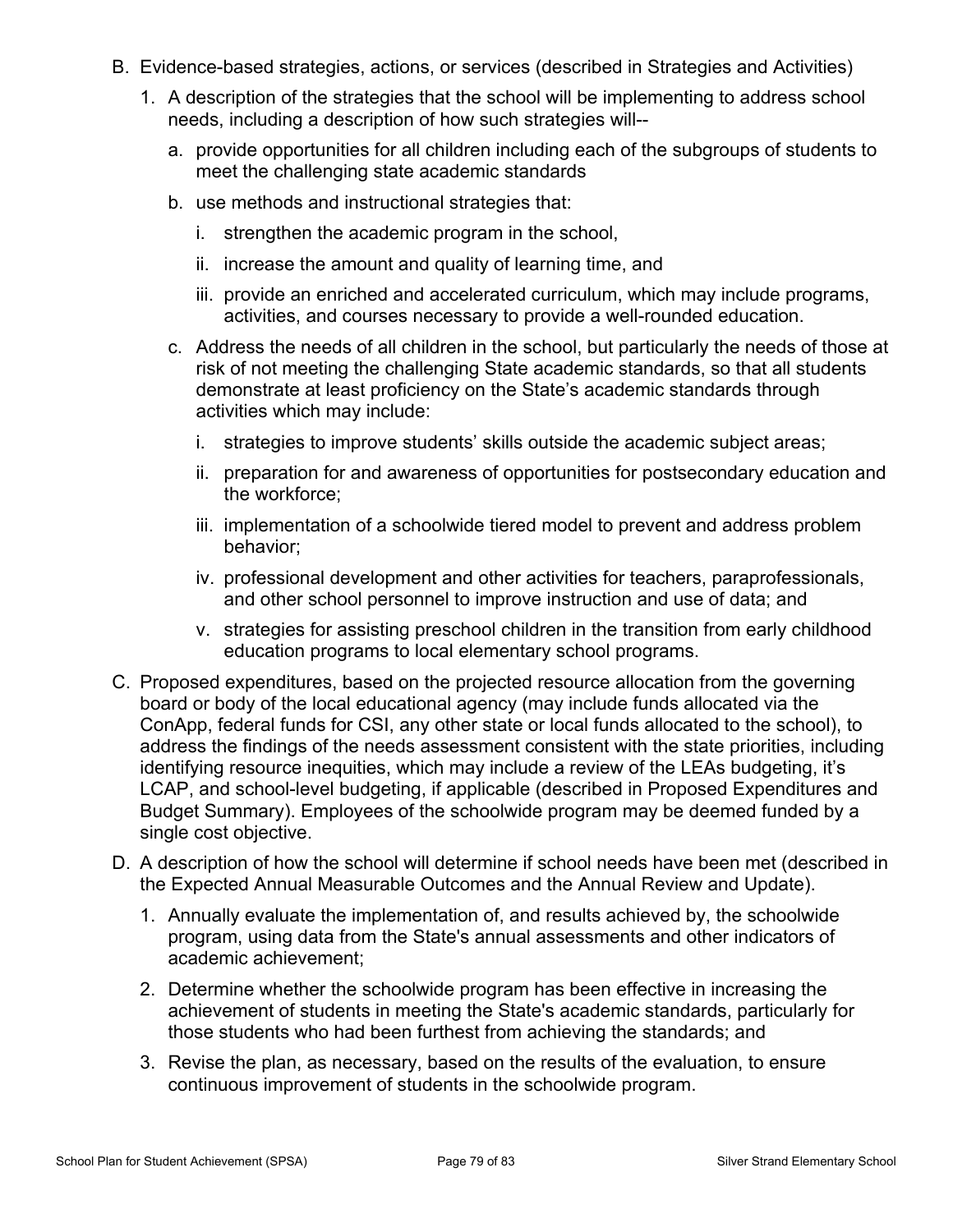- E. A description of how the school will ensure parental involvement in the planning, review, and improvement of the schoolwide program plan (described in Stakeholder Involvement and/or Strategies/Activities).
- F. A description of the activities the school will include to ensure that students who experience difficulty attaining proficient or advanced levels of academic achievement standards will be provided with effective, timely additional support, including measures to
	- 1. Ensure that those students' difficulties are identified on a timely basis; and
	- 2. Provide sufficient information on which to base effective assistance to those students.
- G. For an elementary school, a description of how the school will assist preschool students in the successful transition from early childhood programs to the school.
- H. A description of how the school will use resources to carry out these components (described in the Proposed Expenditures for Strategies/Activities).
- I. A description of any other activities and objectives as established by the SSC (described in the Strategies/Activities).

Authority Cited: S Title 34 of the Code of Federal Regulations (34 CFR), sections 200.25-26, and 200.29, and sections-1114(b)(7)(A)(i)-(iii) and 1118(b) of the ESEA. EC sections 6400 et. seq.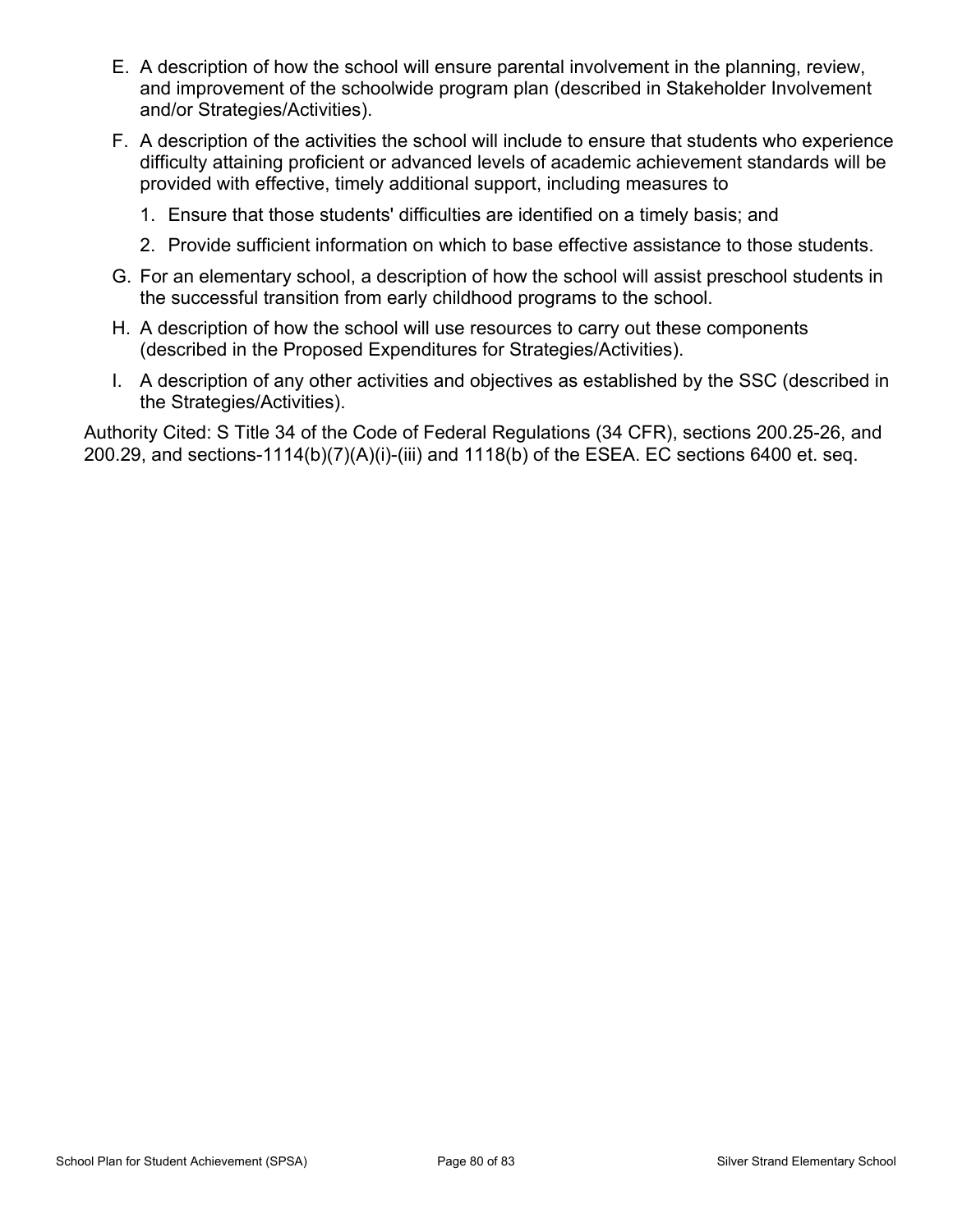# **Appendix B:**

### **Plan Requirements for School to Meet Federal School Improvement Planning Requirements**

For questions or technical assistance related to meeting Federal School Improvement Planning Requirements, please contact the CDE's School Improvement and Support Office at [SISO@cde.ca.gov.](mailto:%20SISO@cde.ca.gov.)

### **Comprehensive Support and Improvement**

The LEA shall partner with stakeholders (including principals and other school leaders, teachers, and parents) to locally develop and implement the CSI plan for the school to improve student outcomes, and specifically address the metrics that led to eligibility for CSI (Stakeholder Involvement).

The CSI plan shall:

- 1. Be informed by all state indicators, including student performance against state-determined long-term goals (Goal, Identified Need, Expected Annual Measurable Outcomes, Annual Review and Update, as applicable);
- 2. Include evidence-based interventions (Strategies/Activities, Annual Review and Update, as applicable) (For resources related to evidence-based interventions, see the U.S. Department of Education's "Using Evidence to Strengthen Education Investments" at [https://www2.ed.gov/policy/elsec/leg/essa/guidanceuseseinvestment.pdf\)](https://www2.ed.gov/policy/elsec/leg/essa/guidanceuseseinvestment.pdf);
- 3. Be based on a school-level needs assessment (Goal, Identified Need, Expected Annual Measurable Outcomes, Annual Review and Update, as applicable); and
- 4. Identify resource inequities, which may include a review of LEA- and school-level budgeting, to be addressed through implementation of the CSI plan (Goal, Identified Need, Expected Annual Measurable Outcomes, Planned Strategies/Activities; and Annual Review and Update, as applicable).

Authority Cited: Sections 1003(e)(1)(A), 1003(i), 1111(c)(4)(B), and 1111(d)(1) of the ESSA.

#### **Targeted Support and Improvement**

In partnership with stakeholders (including principals and other school leaders, teachers, and parents) the school shall develop and implement a school-level TSI plan to improve student outcomes for each subgroup of students that was the subject of identification (Stakeholder Involvement).

The TSI plan shall:

- 1. Be informed by all state indicators, including student performance against state-determined long-term goals (Goal, Identified Need, Expected Annual Measurable Outcomes, Annual Review and Update, as applicable); and
- 2. Include evidence-based interventions (Planned Strategies/Activities, Annual Review and Update, as applicable). (For resources related to evidence-based interventions, see the U.S. Department of Education's "Using Evidence to Strengthen Education Investments" <https://www2.ed.gov/policy/elsec/leg/essa/guidanceuseseinvestment.pdf.>)

Authority Cited: Sections 1003(e)(1)(B), 1003(i), 1111(c)(4)(B) and 1111(d)(2) of the ESSA.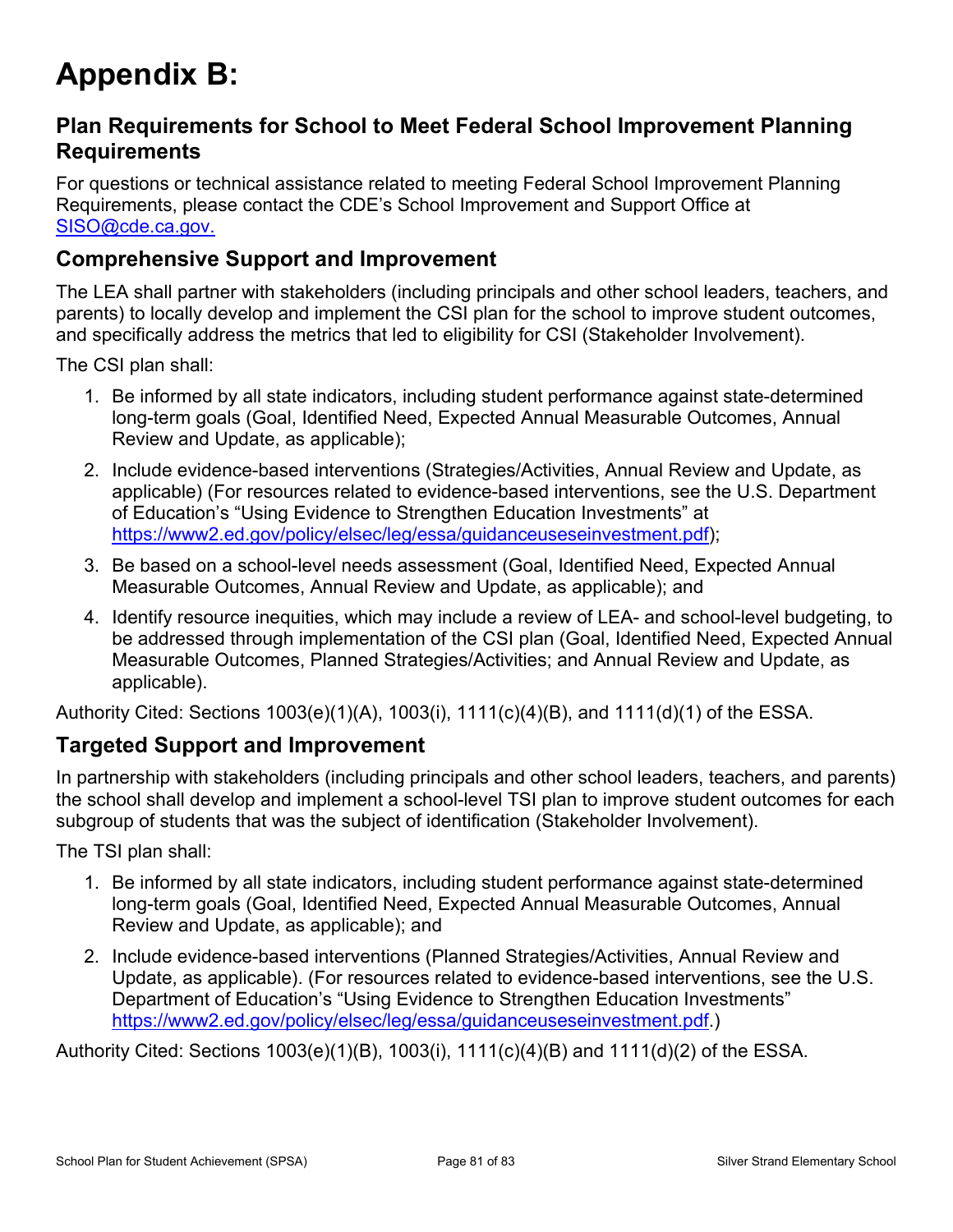### **Additional Targeted Support and Improvement**

A school identified for ATSI shall:

1. Identify resource inequities, which may include a review of LEA- and school-level budgeting, which will be addressed through implementation of its TSI plan (Goal, Identified Need, Expected Annual Measurable Outcomes, Planned Strategies/Activities, and Annual Review and Update, as applicable).

Authority Cited: Sections 1003(e)(1)(B), 1003(i), 1111(c)(4)(B), and 1111(d)(2)(c) of the ESSA.

#### **Single School Districts and Charter Schools Identified for School Improvement**

Single school districts (SSDs) or charter schools that are identified for CSI, TSI, or ATSI, shall develop a SPSA that addresses the applicable requirements above as a condition of receiving funds (EC Section 64001[a] as amended by Assembly Bill [AB] 716, effective January 1, 2019).

However, a SSD or a charter school may streamline the process by combining state and federal requirements into one document which may include the local control and accountability plan (LCAP) and all federal planning requirements, provided that the combined plan is able to demonstrate that the legal requirements for each of the plans is met (EC Section 52062[a] as amended by AB 716, effective January 1, 2019).

Planning requirements for single school districts and charter schools choosing to exercise this option are available in the LCAP Instructions.

Authority Cited: EC sections 52062(a) and 64001(a), both as amended by AB 716, effective January 1, 2019.